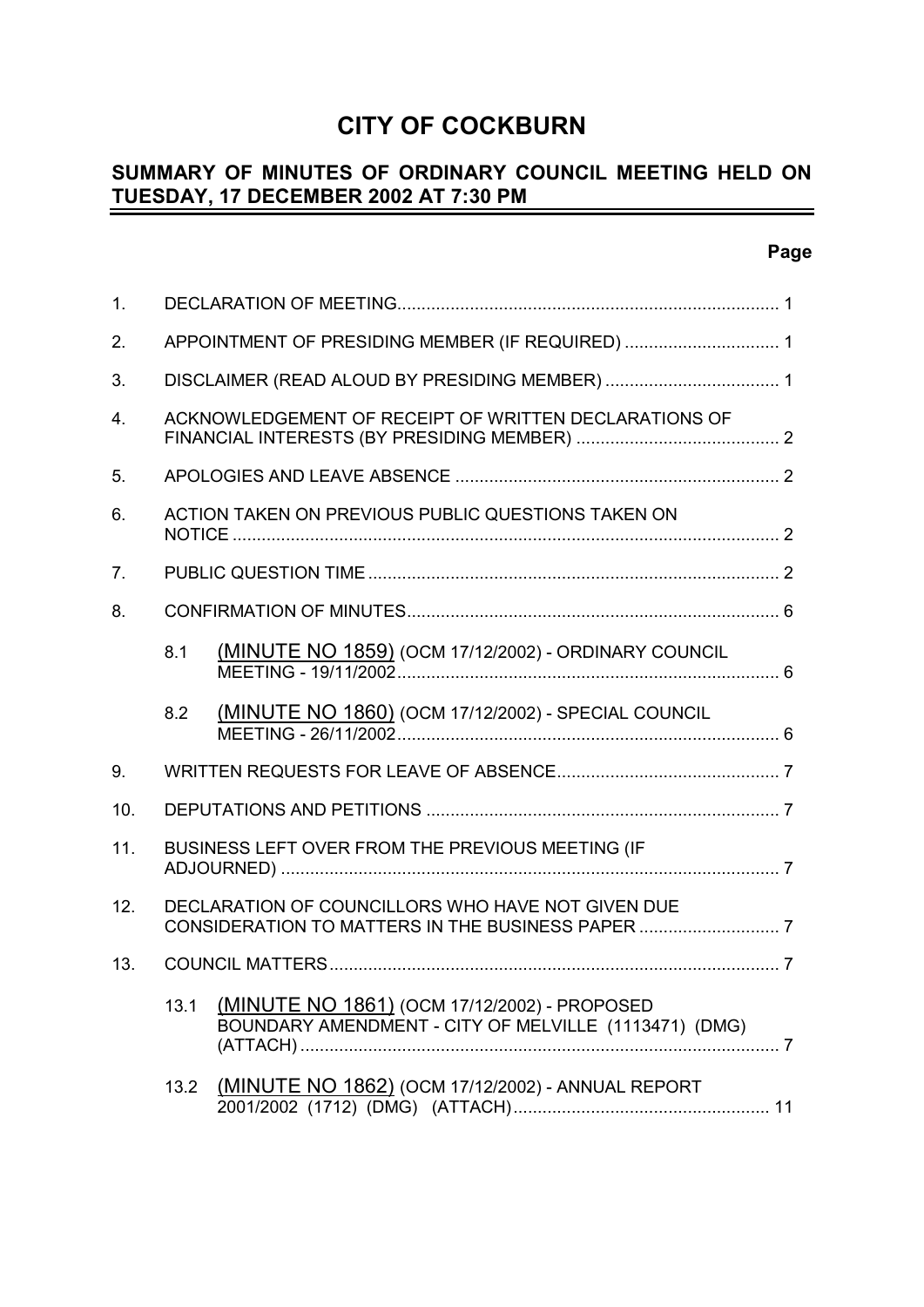# OCM 17/12/2002

| 14. |      |                                                                                                                                                                                                                                     |  |
|-----|------|-------------------------------------------------------------------------------------------------------------------------------------------------------------------------------------------------------------------------------------|--|
|     | 14.1 | (MINUTE NO 1863) (OCM 17/12/2002) - RATIONALISATION OF<br>COUNCIL FREEHOLD LOT 24 ROWLEY ROAD, BANJUP (5514461)                                                                                                                     |  |
|     | 14.2 | (MINUTE NO 1864) (OCM 17/12/2002) - OFFER OF<br>COMPENSATION - LOT 181 FORMERLY PORTION LOT 57<br>TINDAL AVENUE, BEELIAR - ACQUISITION FOR THE<br>CONSTRUCTION OF BEELIAR DRIVE (4309121; 450953) (KJS)  16                         |  |
|     | 14.3 | (MINUTE NO 1865) (OCM 17/12/2002) - PROPOSED SINGLE<br>DWELLING WITH RETAINING WALLS - LOT 30 (NO. 27)<br>CARDAMOM LOOP, COOGEE - OWNER/ APPLICANT: K MATIC                                                                         |  |
|     | 14.4 | (MINUTE NO 1866) (OCM 17/12/2002) - PROPOSED HOME<br>OCCUPATION (BEAUTY THERAPY) - LOT 526; 38 FORILLION<br>AVENUE, BIBRA LAKE - OWNER/APPLICANT: D & K ROBINSON                                                                    |  |
|     | 14.5 | (MINUTE NO 1867) (OCM 17/12/2002) - PROPOSED<br>APARTMENTS (EIGHT) - LOT 11 ROCKINGHAM ROAD,<br>HAMILTON HILL - OWNER: KEE VEE PROPERTIES PTY LTD -<br>APPLICANT: THOMPSON ONG & ASSOCIATES (2213583) (MR)                          |  |
|     | 14.6 | (MINUTE NO 1868) (OCM 17/12/2002) - DUST NUISANCE:<br>SERVICE OF NOTICES, PROSECUTION OF KEE VEE<br>PROPERTIES PTY LTD - LOT 6 (12) BOYD CRESCENT,<br>HAMILTON HILL - OWNER: KEE VEE PROPERTIES PTY LTD                             |  |
|     | 14.7 | <u>(MINUTE NO 1869)</u> (OCM 17/12/2002) - PROPOSED<br>SUBDIVISION (2 LOTS PROPOSED) - LOT 6 HENDERSON ROAD,<br>MUNSTER - OWNER: BETTABAR PTY LTD - APPLICANT:                                                                      |  |
|     | 14.8 | <b>(MINUTE NO 1870)</b> (OCM 17/12/2002) - POLICY FOR THE<br>KEEPING OF HORSES AND OTHER ANIMALS IN THE RESOURCE                                                                                                                    |  |
|     |      | 14.9 (MINUTE NO 1871) (OCM 17/12/2002) - BREACH OF<br>PLANNING APPROVAL CONDITIONS - JAA 132, 133, 134, 135<br>JANDAKOT ROAD, SOLOMON ROAD, JANDAKOT - OWNER: CSR<br>READYMIX (5513146; 5513296; 5513086; 5513424) (MR) (ATTACH) 44 |  |
|     |      | 14.10 (MINUTE NO 1872) (OCM 17/12/2002) - STRATEGIC POLICY -<br>SAND DRIFT FROM SUBDIVISION AND DEVELOPMENT SITES -                                                                                                                 |  |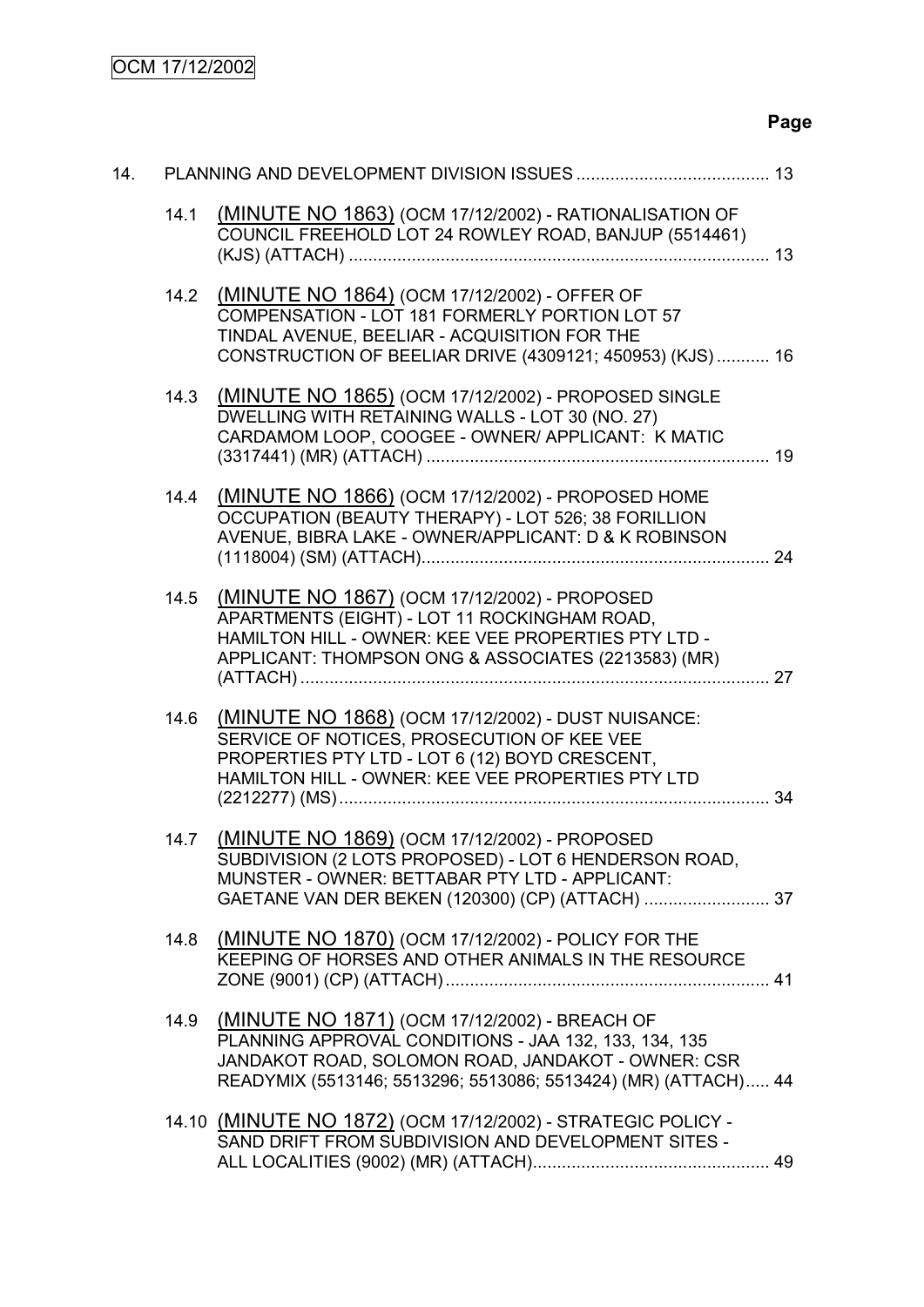| 15. |      | FINANCE AND CORPORATE SERVICES DIVISION ISSUES  53                                                                  |  |
|-----|------|---------------------------------------------------------------------------------------------------------------------|--|
|     | 15.1 | (MINUTE NO 1873) (OCM 17/12/2002) - LIST OF CREDITORS                                                               |  |
|     |      | 15.2 (MINUTE NO 1874) (OCM 17/12/2002) - BUDGET REVIEW -<br>PERIOD ENDING 31 OCTOBER 2002 (5402) (ATC) (ATTACH)  54 |  |
|     | 15.3 | (MINUTE NO 1875) (OCM 17/12/2002) - REPORT ON                                                                       |  |
| 16. |      |                                                                                                                     |  |
|     | 16.1 | (MINUTE NO 1876) (OCM 17/12/2002) - INTERSECTION OF<br>NICHOLSON ROAD AND WARTON ROAD, BANJUP (450373) (SL)         |  |
| 17. |      |                                                                                                                     |  |
|     | 17.1 | (MINUTE NO 1877) (OCM 17/12/2002) - SUCCESS                                                                         |  |
|     | 17.2 | (MINUTE NO 1878) (OCM 17/12/2002) - TOY LIBRARY                                                                     |  |
|     | 17.3 | (MINUTE NO 1879) (OCM 17/12/2002) - COCKBURN SPORTS                                                                 |  |
|     | 17.4 | (MINUTE NO 1880) (OCM 17/12/2002) - PRIMARY SCHOOL                                                                  |  |
|     | 17.5 | (MINUTE NO 1881) (OCM 17/12/2002) - BEELIAR SECURITY                                                                |  |
| 18. |      |                                                                                                                     |  |
| 19. |      | MOTIONS OF WHICH PREVIOUS NOTICE HAS BEEN GIVEN  83                                                                 |  |
| 20. |      | NOTICES OF MOTION GIVEN AT THE MEETING FOR CONSIDERATION                                                            |  |
| 21. |      | NEW BUSINESS OF AN URGENT NATURE INTRODUCED BY DECISION                                                             |  |
| 22. |      | MATTERS TO BE NOTED FOR INVESTIGATION, WITHOUT DEBATE 83                                                            |  |
|     |      | (MINUTE NO 1882) (OCM 17/12/2002) - MEETING BEHIND CLOSED                                                           |  |
|     |      | (MINUTE NO 1883) (OCM 17/12/2002) - SUSPENSION OF STANDING                                                          |  |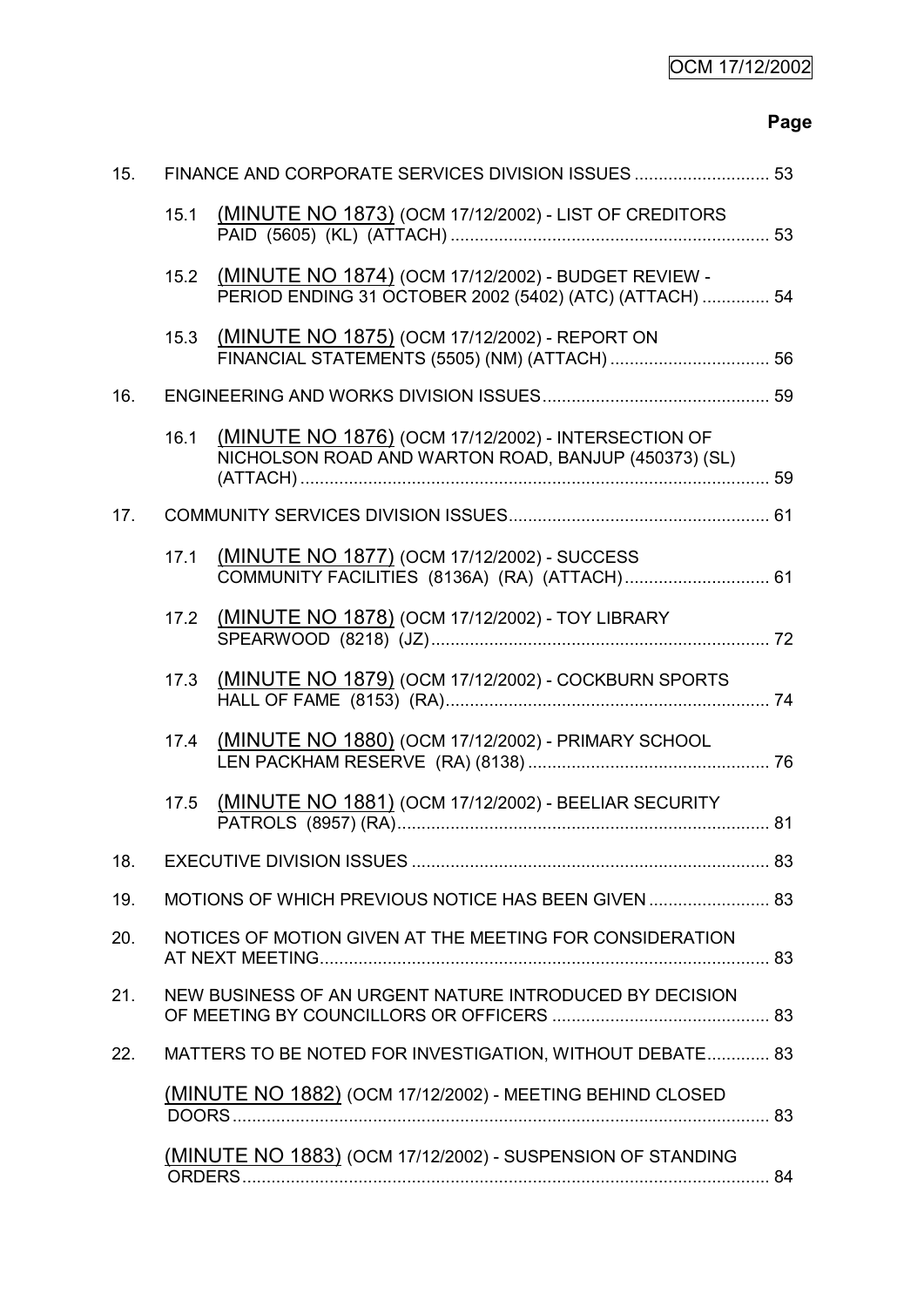|     | (MINUTE NO 1884) (OCM 17/12/2002) - RESUMPTION OF STANDING                                                       |    |
|-----|------------------------------------------------------------------------------------------------------------------|----|
| 23. |                                                                                                                  |    |
|     | 23.1 (MINUTE NO 1885) (OCM 17/12/2002) - RESERVE 1712 -<br>RUSSELL ROAD, WATTLEUP - RECREATION RESERVE           |    |
|     | (MINUTE NO 1886) (OCM 17/12/2002) - MEETING OPEN TO THE                                                          |    |
| 24. | (MINUTE NO 1887) (OCM 17/12/2002) - RESOLUTION OF<br>COMPLIANCE (SECTION 3.18(3), LOCAL GOVERNMENT ACT 1995)  85 |    |
| 25. |                                                                                                                  | 85 |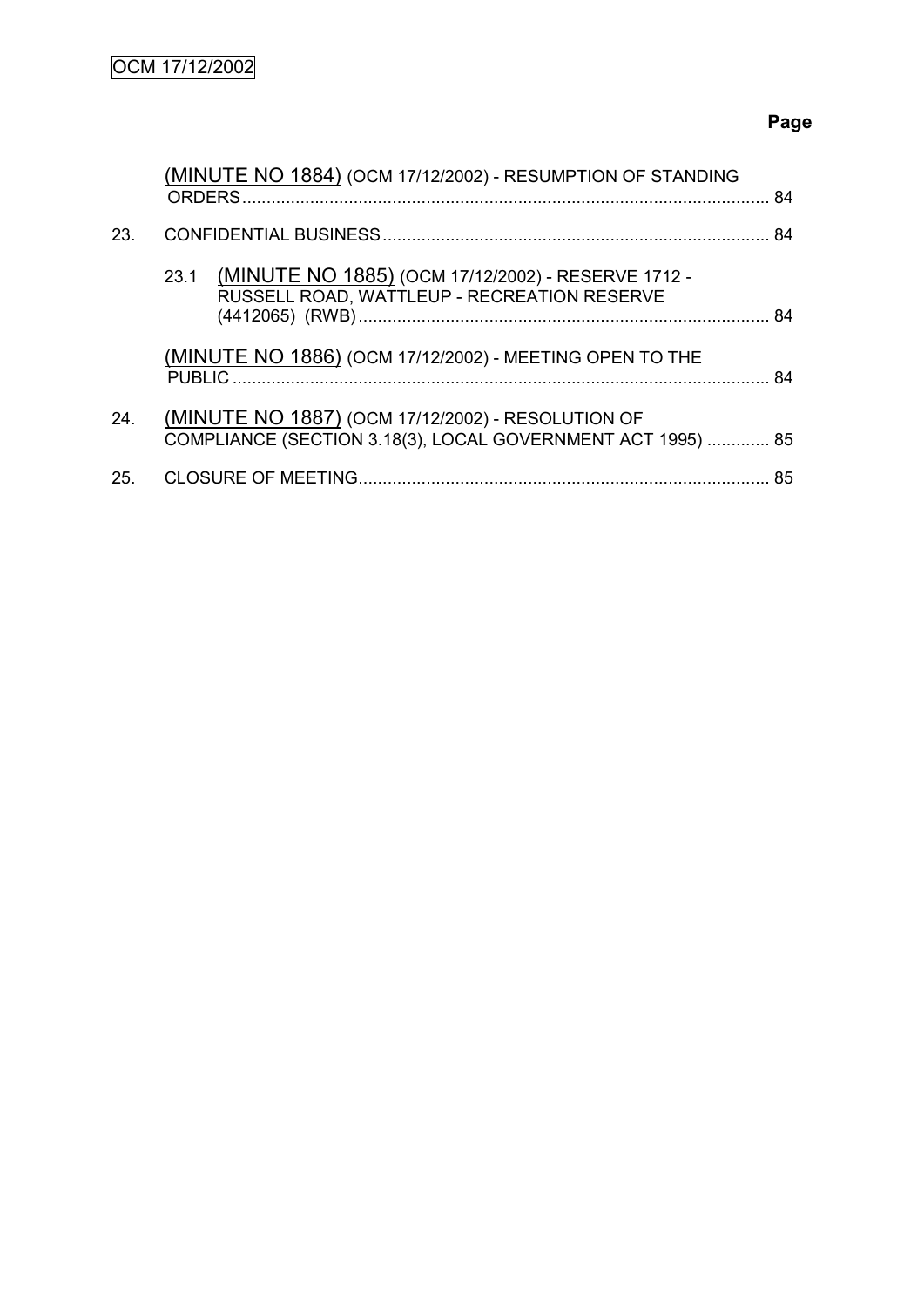# **CITY OF COCKBURN**

# **SUMMARY OF MINUTES OF ORDINARY COUNCIL MEETING HELD ON TUESDAY, 17 DECEMBER 2002 AT 7:30 PM**

#### **PRESENT:**

#### **ELECTED MEMBERS**

| Mr S Lee            | Mayor        |
|---------------------|--------------|
| Mr R Graham         | Deputy Mayor |
| Ms A Tilbury        | Councillor   |
| Mr I Whitfield      | Councillor   |
| Mr A Edwards        | Councillor   |
| Mr K Allen          | Councillor   |
| Mr L Humphreys      | Councillor   |
| Mrs N Waters        | Councillor   |
| Mr M Reeve-Fowkes - | Councillor   |
| Mrs V Oliver        | Councillor   |
|                     |              |

### **IN ATTENDANCE**

| Mr R. Brown    | $\blacksquare$           | <b>Chief Executive Officer</b>             |
|----------------|--------------------------|--------------------------------------------|
| Mr D. Green    | $\sim$                   | <b>Director, Community Services</b>        |
| Mr A. Crothers | $\sim$                   | Director, Finance & Corporate Services     |
| Mr S. Hiller   | $\sim$                   | Director, Planning & Development           |
| Mr J. Radaich  | $\sim$                   | Acting Director, Engineering & Works       |
| Mrs B. Pinto   | $\overline{\phantom{a}}$ | Secretary/PA, Finance & Corporate Services |
| Mr C. Ellis    | -                        | <b>Communications Manager</b>              |
|                |                          |                                            |

#### **1. DECLARATION OF MEETING**

The Presiding Member declared the Meeting open at 7.30 pm.

#### **2. APPOINTMENT OF PRESIDING MEMBER (If required)**

Nil

# **3. DISCLAIMER (Read aloud by Presiding Member)**

Members of the public, who attend Council Meetings, should not act immediately on anything they hear at the Meetings, without first seeking clarification of Council's position. Persons are advised to wait for written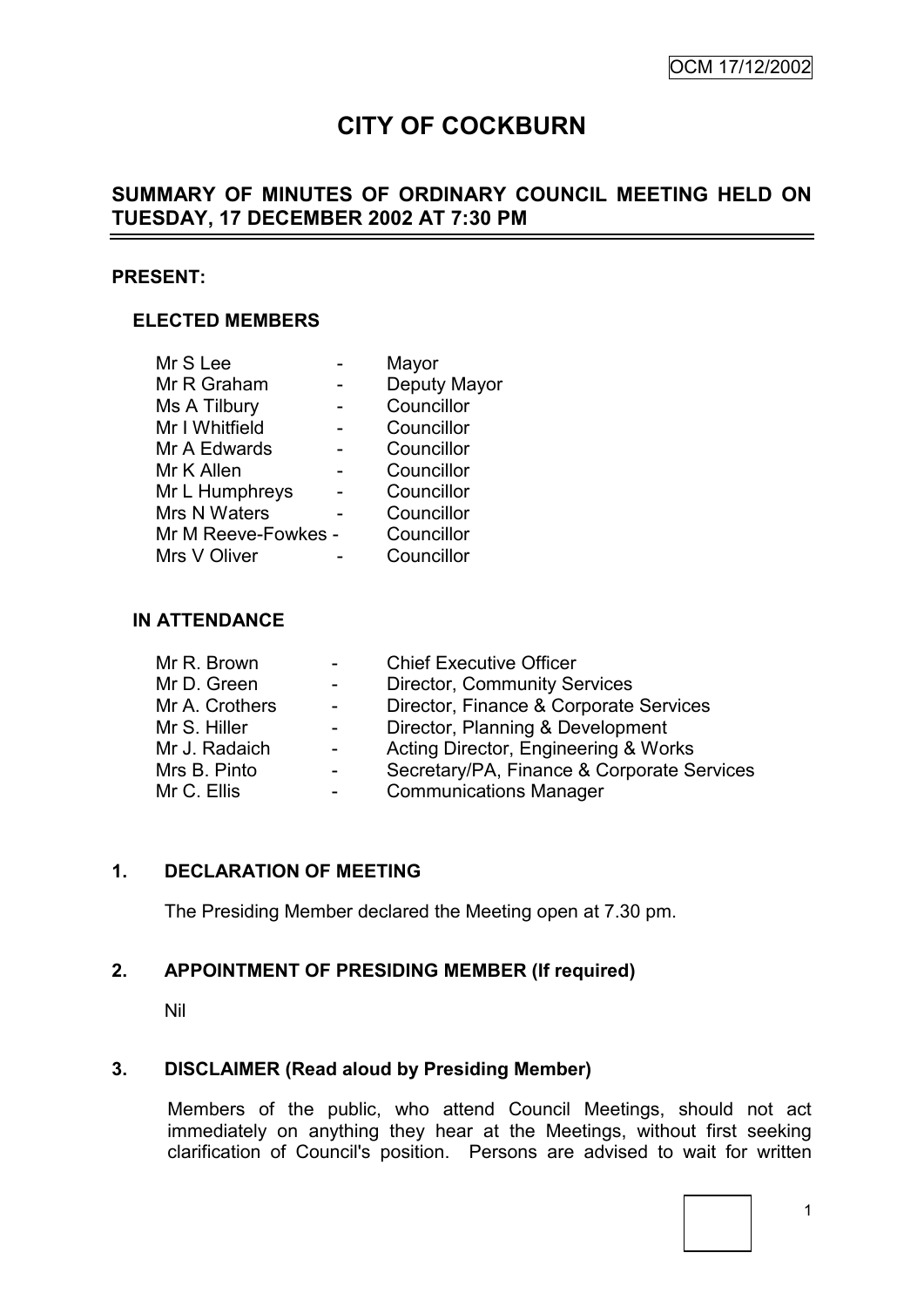advice from the Council prior to taking action on any matter that they may have before Council.

## **4. ACKNOWLEDGEMENT OF RECEIPT OF WRITTEN DECLARATIONS OF FINANCIAL INTERESTS (by Presiding Member)**

Nil

# **5. APOLOGIES AND LEAVE ABSENCE**

Nil

# **6. ACTION TAKEN ON PREVIOUS PUBLIC QUESTIONS TAKEN ON NOTICE**

Nil

### **7. PUBLIC QUESTION TIME**

Chris Barnes, Atwell spoke in relation to a proposal for playground equipment to be installed in Freshwater Reserve, Atwell. He mentioned that he had noticed that the issue had again arisen for the second time, which he read in the Cockburn Soundings, without any further consultation and was strongly opposing the installation of the playground equipment. He was concerned about vandalism in the park in the last few months, also the environmental impact and increased parking and costs. He asked Council to reconsider its position prior the going ahead for a second time.

Mayor Lee replied that the matter came before Council during the Budget deliberations and was brought forward as a result of a petition and a letter presented to Council requesting for playground equipment to be installed. Council decided to budget for it. In relation to the question, Mayor Lee stated that there is always a possibility that the decision will be revisited.

Adrienne Wehr, Atwell also spoke in opposition to the installation of the playground equipment. She presented Council with a petition objecting to the installation of playground equipment at Freshwater Reserve. She expressed concern in relation to the anti-social behaviour, vandalism, security and the dangers involved should the project go ahead. She requested Council reconsider its position and urged Council to maintain the Reserve as a nature reserve with uninterrupted open space.

Mayor Lee replied that when the matter comes before Council, it will be reconsidered at the that time.

John Gill, Atwell also spoke against the proposal for playground equipment to be installed at Freshwater Reserve. He requested Council to put the

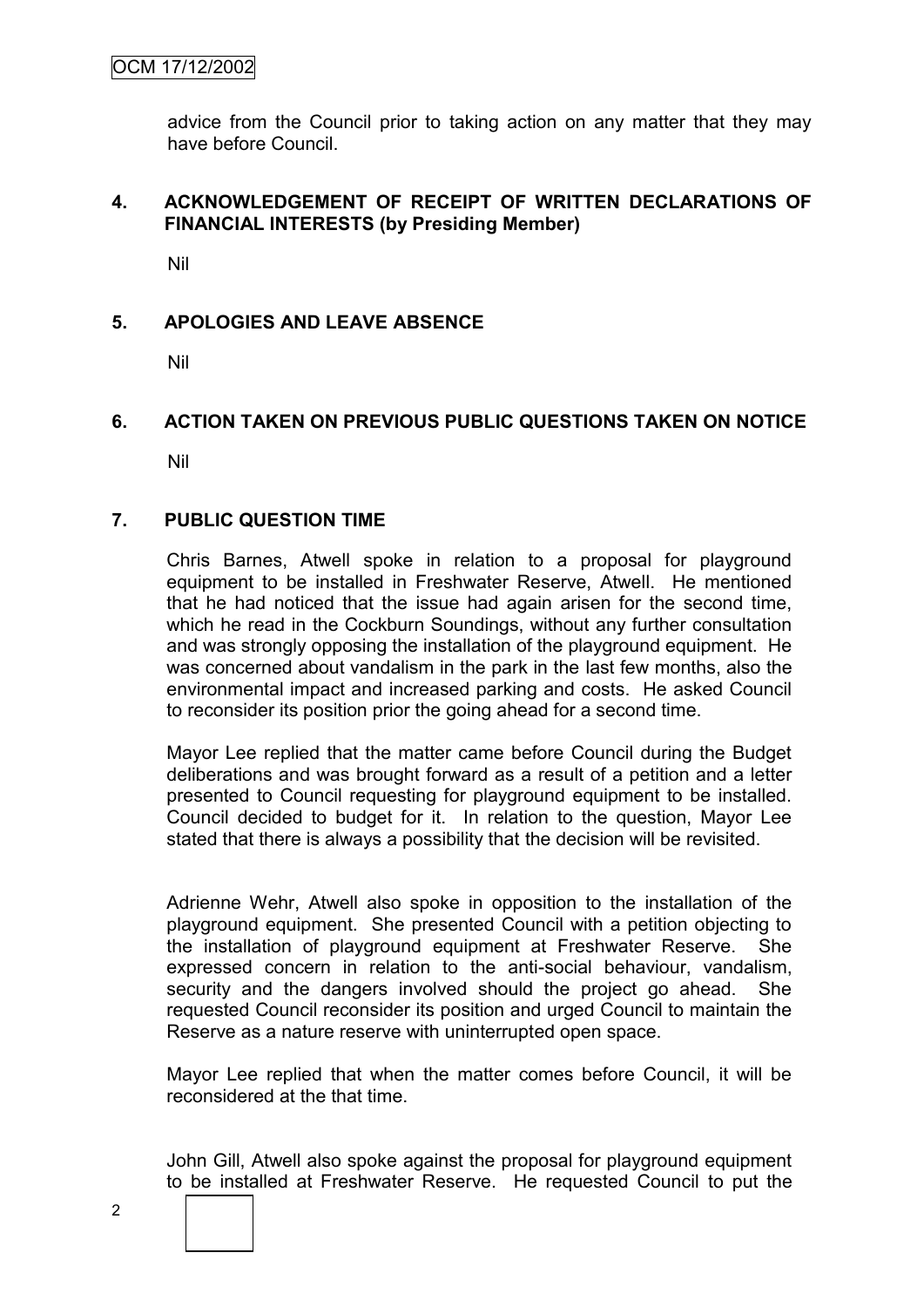funds to better use.

Mayor Lee replied that Council will be sending letters out to residents within 400 metres of the park and when the responses are received Council will be reconsidering the matter. Mayor Lee also mentioned that signs would be erected on the Reserve of the proposal as a source of input, two weeks prior to installation. It is standard practice for Council to erect such signs.

A resident from Atwell, made a request that two signs be erected, one where people enter the park, at the corner of St. Claire Gardens/Paradise Grove and the other at entrance to Lydon Boulevard.

Mayor Lee responded that the sign would be erected where the playground equipment will be located.

Patrick Thompson, Spearwood spoke in relation to Sea-Swap. He asked if the Council has a position on Sea-Swap? Mayor Lee replied that the Council does not have a position on Sea-Swap. The Sea-Swap proposal by the current Government is to use the facility at the Australian Marine Complex at Henderson, to invite the US Navy to use this facility for the extended berthing of their warships. He said in order to get the ships in and out of Cockburn Sound they would have to dredge about 10m. His concern was the toxic waste that would be dumped into Cockburn Sound and also the pumping of raw sewerage. He felt that as the exercise would be taking place within the area, Council should have an official stance, prior to the US Navy moving in.

Mayor Lee thanked Mr Thompson for his comments. Mayor Lee mentioned that the proposal for Sea-Swap is not to use Jervoise Bay or the Australian Marine Complex, but that Sea-Swap will occur at the Stirling Naval Base. He said the first one will occur in February.

Michael Williams, Spearwood had a query on the Shilkin Tannery at Lot 102 Cockburn Road, Spearwood and its demolition. He said Council would be aware that the demolition order was served on the premises and subsequently has been removed, but there was an undertaking from the owner of the premises that he would be in discussion with environmental consultants to ensure the work will be completed in accordance with the proposed remediation strategy. He requested for Council to give access to the public and himself to the remediation plan, the demolition plan, as would have been prepared by the Building Department and the Dust Suppression Plan, particularly because of the insidious nature of the asbestos that was part of the building, which comprised of white and blue asbestos. He asked what monitoring has the Council undertaken in the process of this demolition and whether there has been any reports and exchanges between the State Government, Worksafe and/or the Department of Environmental Protection? He would also like to know where the asbestos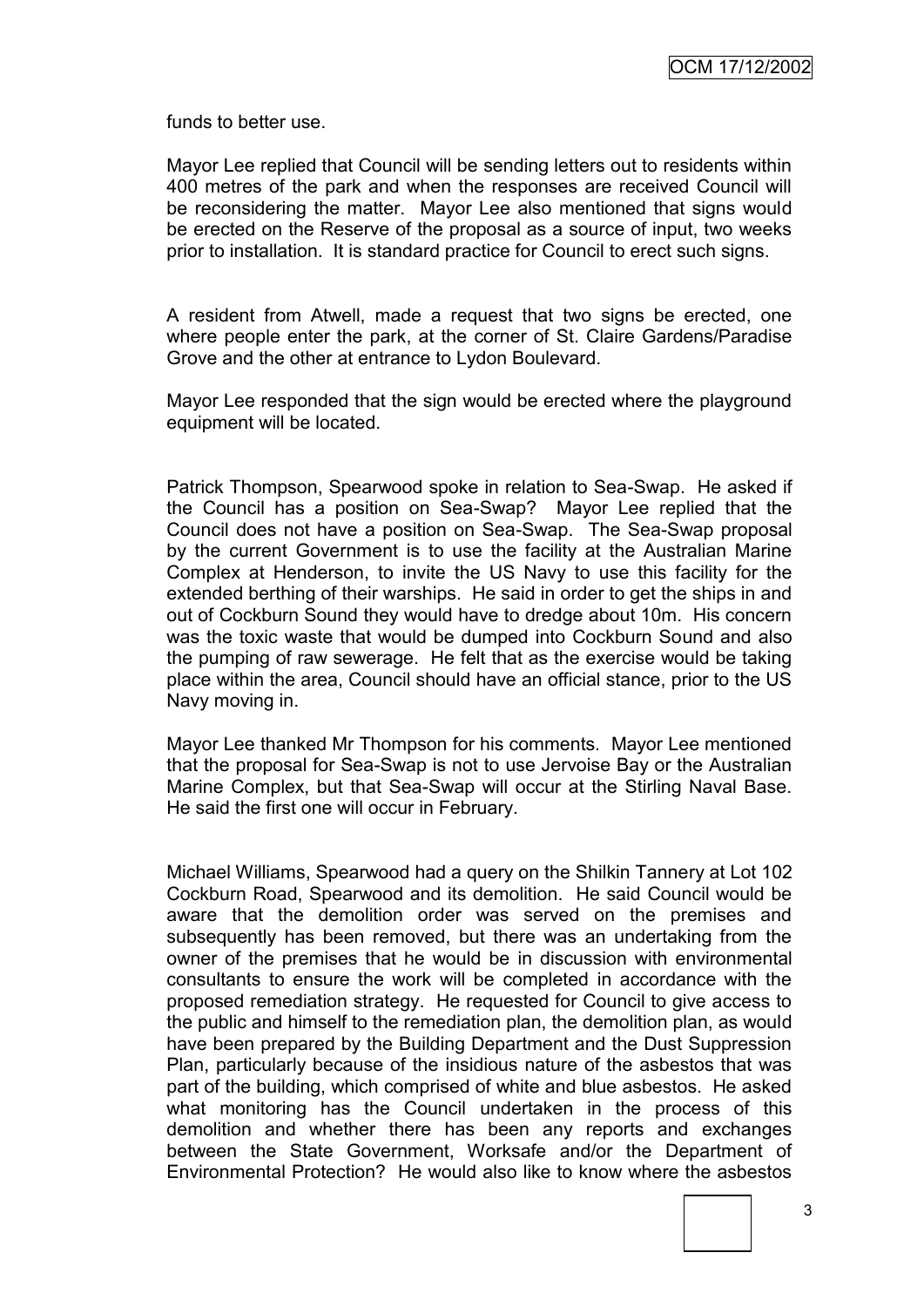# OCM 17/12/2002

has been buried pursuant to the requirements of the asbestos removal and disposal system.

Mayor Lee thanked Mr Williams and said that these questions will be taken on notice and responded in writing.

A resident of Beeliar Drive spoke regarding the duplication of Hammond Road, which has reduced the distance from 30 metres to 11 metres from the road to his residence on Beeliar Drive. He said that with the semitrailers and heavy trucks travelling on that road, there is no barrier between his house to prevent any accidents occurring. His concern was that because of the incline and the speed of the trucks on the road, the speed limit should be dropped from 80km to 70km. He said that from the survey he did, the trucks were travelling at 90km.

Mayor Lee requested the Acting Director, Engineering and Works to investigate the issue. Mayor Lee said that Council will write to Main Roads and establish the status of the matter.

Kevin Stook, Coogee spoke regarding his father"s property in Garden Road, Coogee, and the sub-soil after subdivision. His question was about the subdivision occurring on the corner of Troode Street and Rockingham Road and the sub-soil conditions. Mayor Lee requested Director, Planning and Development to respond to which he said that this has been an ongoing issue with the development at that location. He said that the development of the land will not proceed until all approvals have been obtained.

Mr Stook also queried about the cleaning of the district which was advertised in the local paper. He queried whose jurisdiction would it be with regard to the clearing of commercial vehicles/trucks parked in the streets and cars on footpaths. He asked who will be controlling this?

Mayor Lee replied that the Rangers would issue infringement notices. He suggested Mr Stook contact Council"s Administration Department and the Rangers would act accordingly. He also mentioned that if there were any specific complaints to contact the Mayor and he would have the matter investigated.

Bert Renner, Spearwood spoke in relation to Item 14.5 and 14.6. He said that Item 14.5 recommended that approval be given for an eight unit development by Kee Vee Properties Pty Ltd. On the other hand, Item 14.6 recommends that necessary action be taken against Kee Vee Properties Pty Ltd for damages resulting from the release of dust from the site.

Mayor Lee replied that, although on one occasion a developer does not have the best record on a previous development, Council has to judge each development on its own issues, not on any past performances. He said that

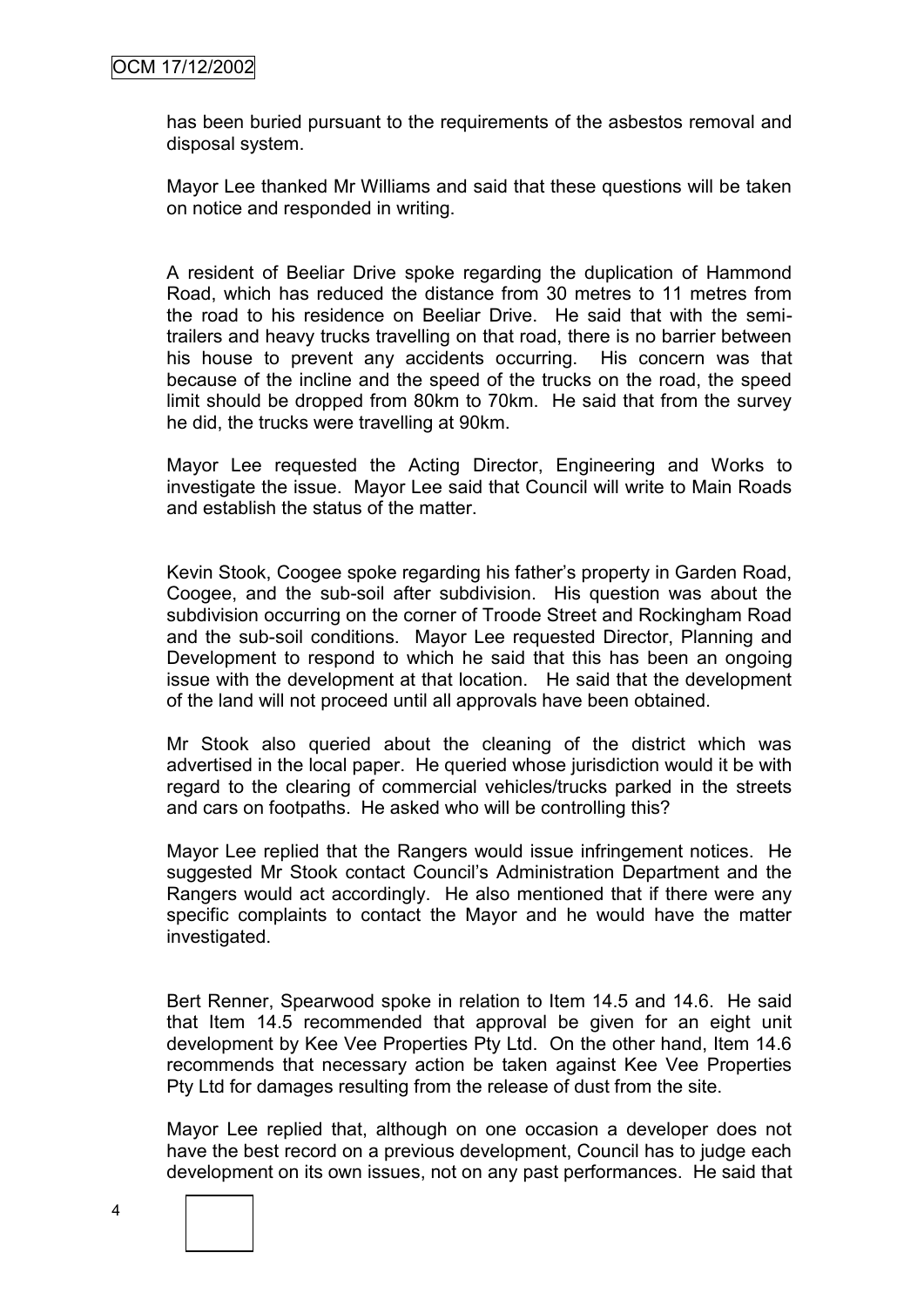is the law which Council has to follow.

Mr Renner requested Council to think it over. Mayor Lee said that Council can only consider planning proposals on valid planning grounds.

Patrick Thompson, Spearwood raised concerns regarding the construction at 5 Edeline Street. He said it is not of a very safe nature the way it has been constructed. He personally feels that it will not be a permanent structure and will fall over sometime.

Mayor Lee responded that the Planning and Development Division would investigate the matter.

Colin Crook, Spearwood spoke in relation to Item 15.2. He queried the upgrade works at the intersection of Phoenix Road/Doolette Street. He mentioned that during the consultation period he requested that the small island in Phoenix Road/Doolette Street be brought up to a similar standard to the works carried out in the area. He noticed that the works have now been completed at the subject intersection, but no work done on the island leaving it substandard, in his opinion. He requested Council if there was any possibility of this island being brought up to standard?

Mayor Lee replied that the Ward Councillors will take this into consideration and take a look at the problem, and possibly have it addressed at Budget time.

Mr Crook also queried the works carried out at the intersection of Grandpre Crescent/Phoenix Road. He asked although \$45,000 was allocated for the job, only \$10,000 was expended. Is there any reason why? He said plans were drawn for the job and it seems that they have finished the job with only half done.

Mayor Lee replied that this would be taken on notice and responded in writing.

Gaetane Van der Beken, Munster spoke in relation to Item 14.7. She queried whether there was the opportunity for a review of Council"s subdivision policy in the future? She also asked if there were any long term plans for the area? She believed north of Russell Road was removed from the FRIARS Report and will not be rezoned to Light Industry.

Mayor Lee replied that there was always a possibility for Council policy being amended. He said they continually change to suit the change in circumstances. Mayor Lee requested Ms Van der Beken write to her Ward Members asking to address the matter. He said as far as the long term use of the land, if it is part of the Master Plan, then it lies entirely with the Council. Director, Planning and Development mentioned that this land is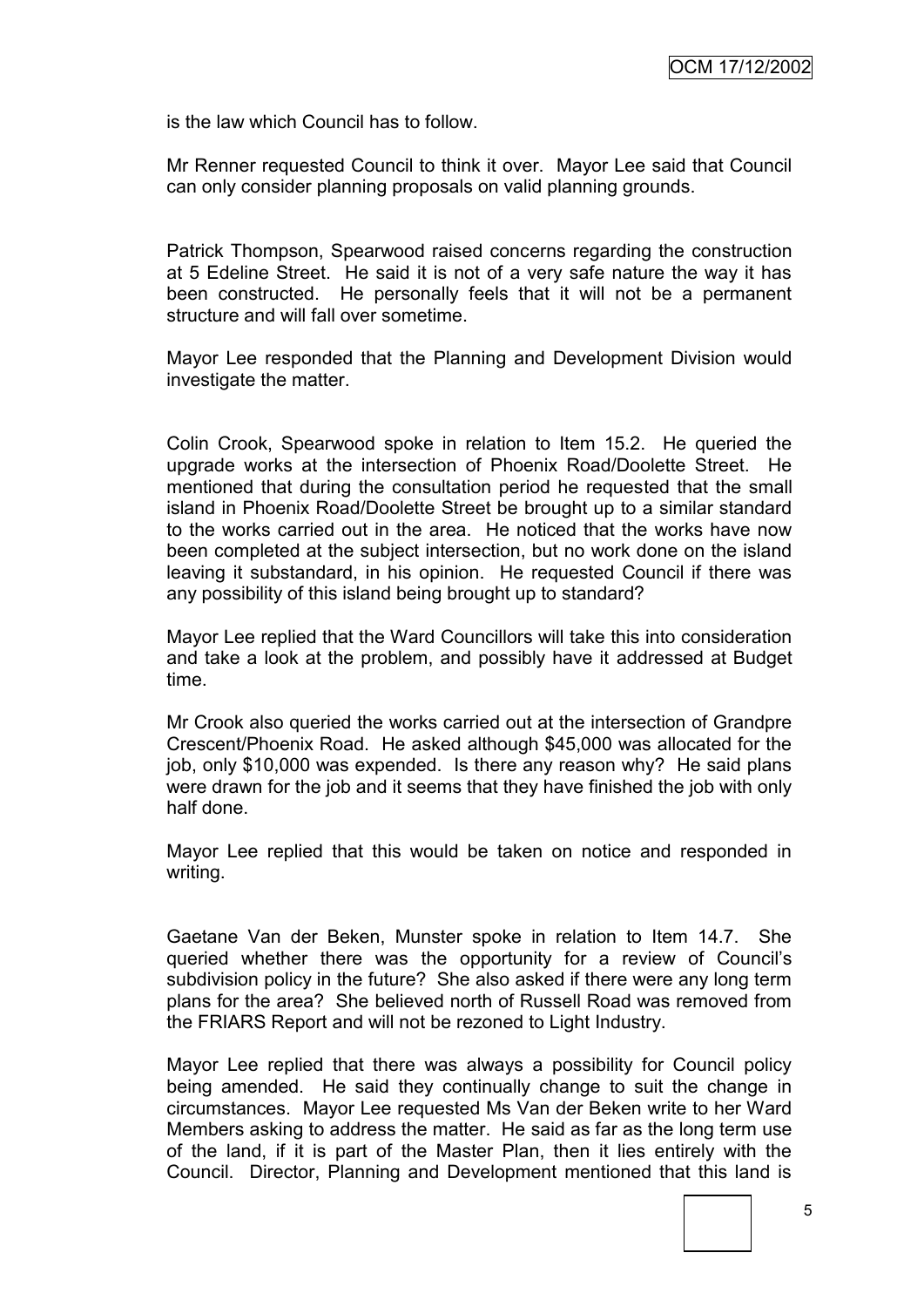### OCM 17/12/2002

just on the outer boundary of the industrial area as proposed for the Hope Valley/Wattleup Redevelopment area. The lot sizes are about 2 hectares. She asked what was the rationale for these minimum 2 hectare lots? Director, Planning and Development replied that the rationale for the 2 hectare lots was based on septic tanks being the form of waste water disposal in the area.

Mayor Lee mentioned that the Draft Master Plan will be completed in March next year. Director, Planning and Development said that the Master Plan in its final form will be completed at the end of 2003 after scrutiny by the State Government and Landcorp.

#### **8. CONFIRMATION OF MINUTES**

#### **8.1 (MINUTE NO 1859) (OCM 17/12/2002) - ORDINARY COUNCIL MEETING - 19/11/2002**

**RECOMMENDATION** That the Minutes of the Ordinary Council Meeting held on Tuesday, 19 November 2002, be confirmed as a true and accurate record.

#### **COUNCIL DECISION**

MOVED Clr L Humphreys SECONDED Clr I Whitfield that the recommendation be adopted.

**CARRIED 10/0**

#### **8.2 (MINUTE NO 1860) (OCM 17/12/2002) - SPECIAL COUNCIL MEETING - 26/11/2002**

#### **RECOMMENDATION**

That the Minutes of the Special Council Meeting held on Tuesday, 26 November 2002, be confirmed as a true and accurate record.

#### **COUNCIL DECISION**

MOVED Clr M Reeve-Fowkes SECONDED Clr N Waters that the recommendation be adopted.

**CARRIED 10/0**

6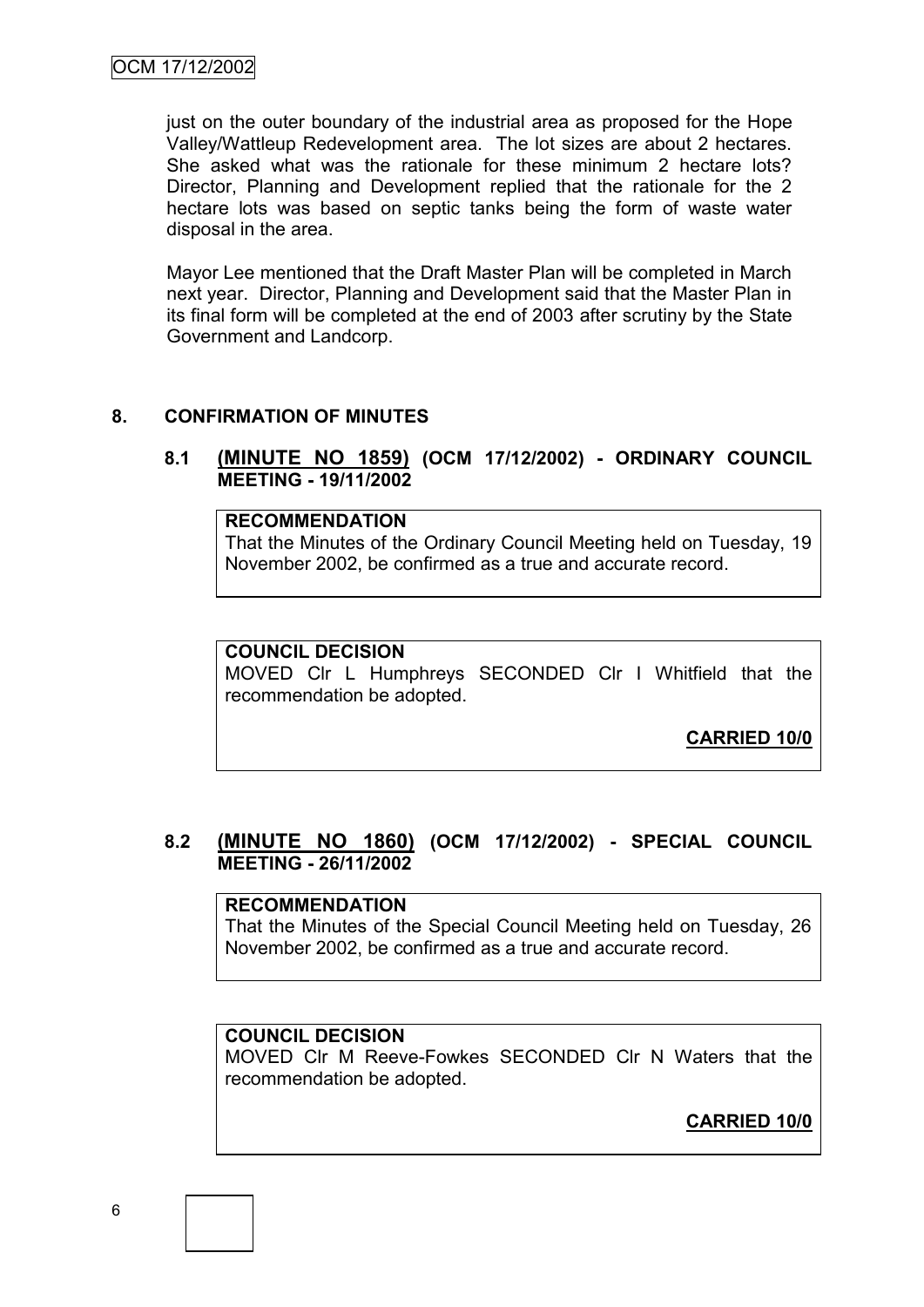### **9. WRITTEN REQUESTS FOR LEAVE OF ABSENCE**

Nil

#### **10. DEPUTATIONS AND PETITIONS**

Nil

# **11. BUSINESS LEFT OVER FROM THE PREVIOUS MEETING (If adjourned)**

Nil

## **12. DECLARATION OF COUNCILLORS WHO HAVE NOT GIVEN DUE CONSIDERATION TO MATTERS IN THE BUSINESS PAPER**

Nil

### **13. COUNCIL MATTERS**

## **13.1 (MINUTE NO 1861) (OCM 17/12/2002) - PROPOSED BOUNDARY AMENDMENT - CITY OF MELVILLE (1113471) (DMG) (ATTACH)**

# **RECOMMENDATION**

That Council informs the Local Government Advisory Board and the City of Melville that:

- (1) it does not support the proposal by the City of Melville to relocate the District Boundary between the Cities of Melville and Cockburn to follow the central alignment of the Farrington Road Reserve between North Lake Road and Kwinana Freeway, for reasons indicated in sub-recommendation (2);
- (2) it reiterates its decision of 18 December, 2001, to support the relocation of the District Boundary between the Cities of Melville and Cockburn to follow the northern side of the Farrington Road Reserve between North Lake Road and Kwinana Freeway, due to the City of Cockburn"s responsibility to resolve traffic management issues which are the result of vehicle movements entering and egressing the City of Cockburn at the North Lake Road / Farrington Road intersection; and
- (3) it would agree to the boundary being the central alignment of the Farrington Road Reserve from the point where the road becomes a dual carriageway and eastwards to the Kwinana Freeway, with further consideration to be given to adjusting the boundary to the central alignment following a final Council decision on its future requirements for the unmade portion of the Farrington Road Reserve.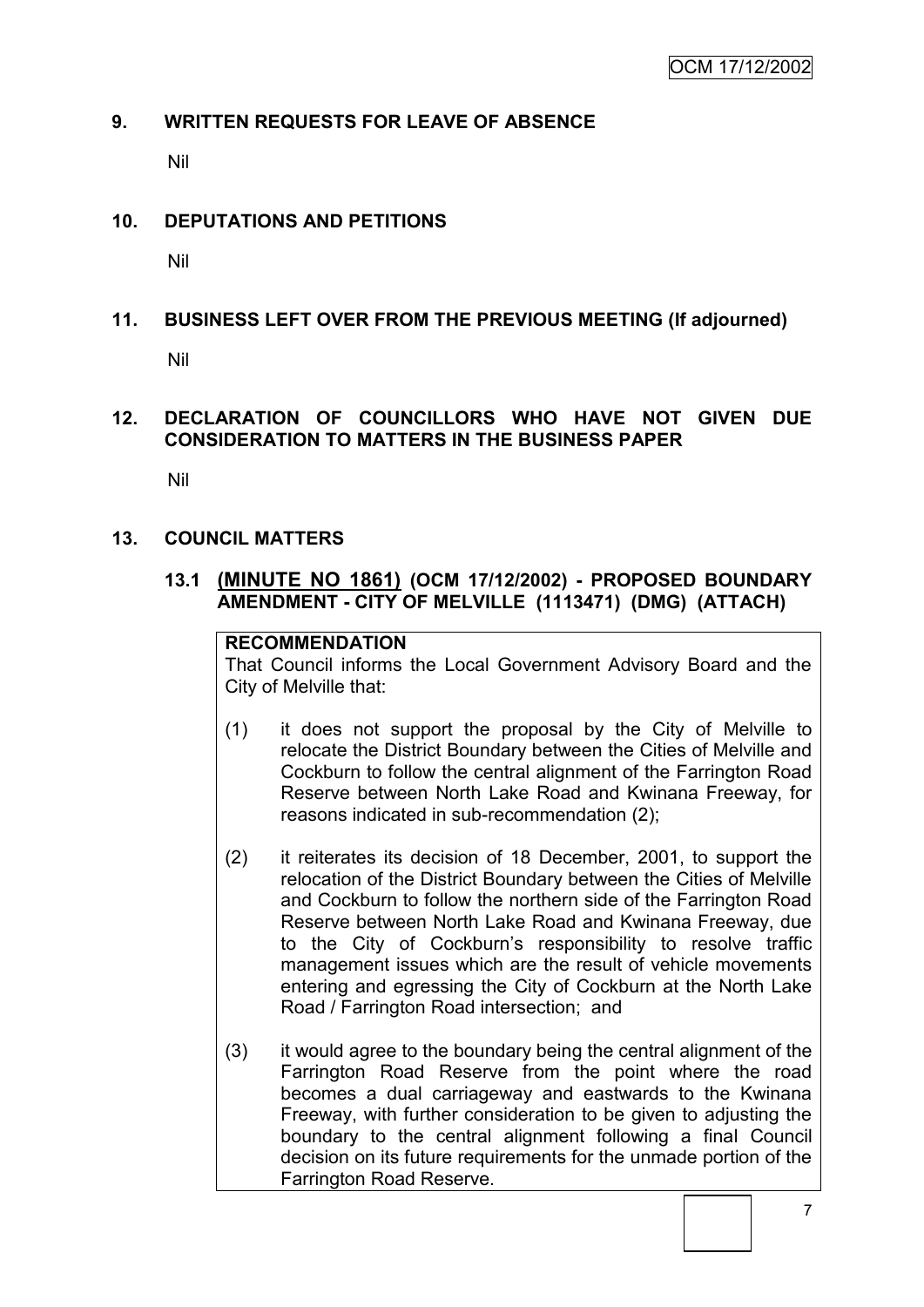### **COUNCIL DECISION**

MOVED Clr K Allen SECONDED Clr A Edwards that the matter be deferred to enable discussion to take place between Officers of each Council and inlcuding Councillors Reeve-Fowkes and Humphreys.

# **CARRIED 10/0**

#### **Explanation**

Since the report was prepared, correspondence has been received from the Local Government Adivsory Board informing Council that it willnot agree to the proposed boundary amendment until agreement is reached between both Councils. Further, the City of Melville has written to Council highlighting its concerns in relation to the positioning of the boundary. Accordingly, it is prposed that technical staff from each Council meet in an endeavour to clarify issues of concern to each Council prior to recommitting the matter for further Council consideration in the future.

#### **Background**

In November, 2001, Council resolved to undertake a survey of residents located in the small pocket of North Lake bounded by the northern boundary with the City of Melville and the Farrington Road / North Lake Road intersection, as part of a process to rationalise the northern boundary between Cockburn and Melville Councils.

With the majority of respondents favouring a realignment of the boundary to include that part of the suburb in the City of Melville, Council supported a proposal to amend the boundary to follow the NORTHERN alignment of the Farrington Road Reserve, from North Lake Road through to the Kwinana Freeway, then south to join the current boundary alignment in Leeming.

Council"s resolution was forwarded to the City of Melville on 21 December, 2001, informing of its decision and requesting the City of Melville prepare a submission to the Local Government Advisory Board on behalf of both Councils, which was understood to be a task the City of Melville was prepared to undertake.

From that point, there was no formal correspondence between the parties involved, until in October 2002, an employee from the City of Melville telephoned to inform that the Advisory Board had received the submission and had given "in principle" support for its implementation. At that time the Executive Officer of the Board was contacted to ascertain the details of the submission, at which time it was revealed that the submission had been to adjust the boundary along the CENTRAL alignment of the Farrington Road Reserve. The Board was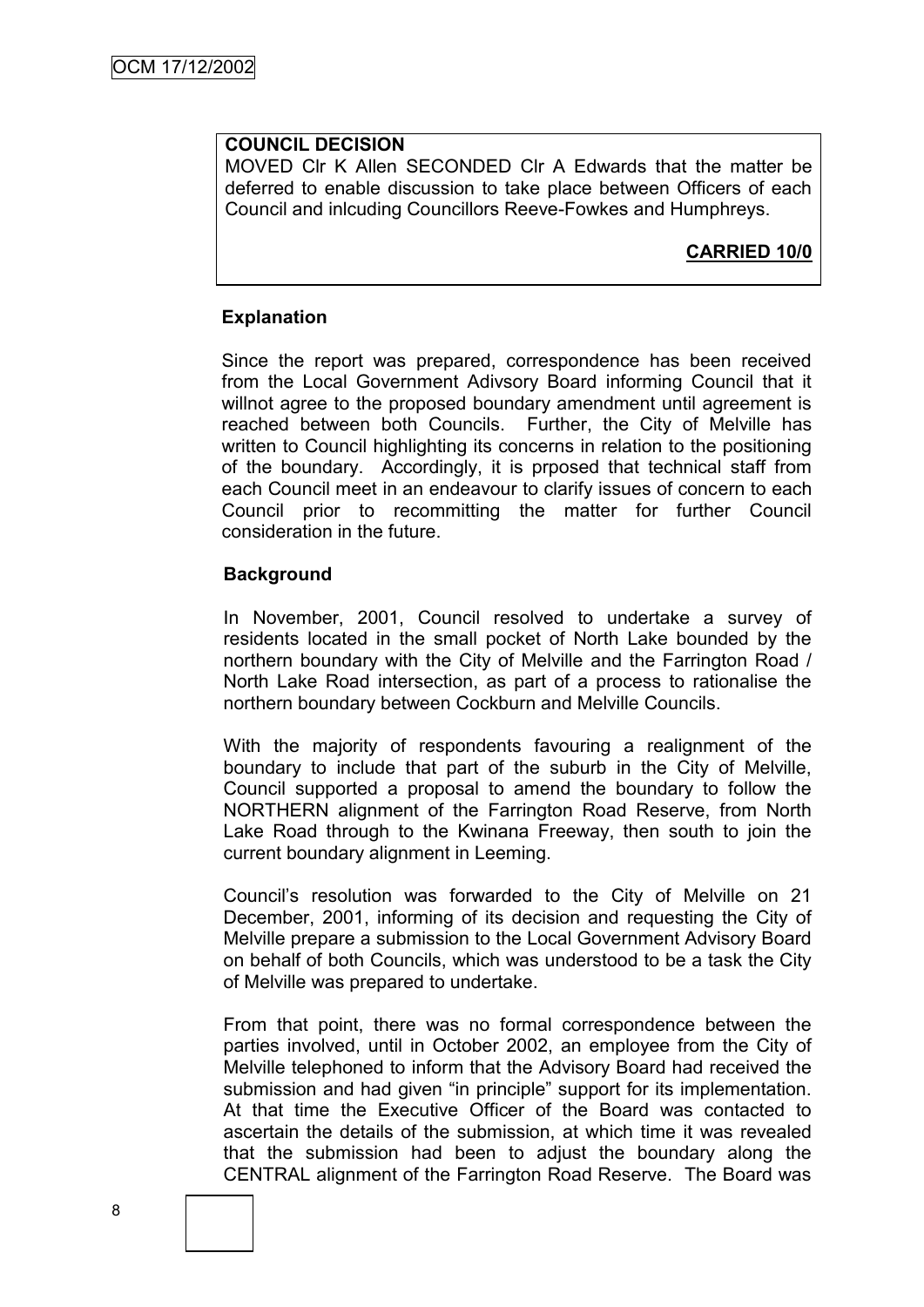informed that this was contrary to the City of Cockburn"s position and requested not to process the Implementation Order on that basis.

Subsequently, correspondence has been received from the Minister for Local Government"s Office confirming the process which had taken place and inviting Council to make a further submission to the Board on any "agreed" position reached with the City of Melville.

Consequently, correspondence has been forwarded to both the City of Melville and the Board, stating Council"s current formal position on the matter, but indicating that Council would probably have no objections to the central alignment applying from the current dual carriageway eastwards to the connection with Kwinana Freeway, however, that it would be subject to a further Council resolution in any case. In addition, the City of Melville was invited to provide any comment on the proposal for consideration, however, no formal response had been received at the time of finalising the Agenda.

#### **Submission**

The Office of the Minister for Local Government has written to Council seeking an *agreed* position with the City of Melville to be submitted to the Advisory Board as a resolution to this matter.

#### **Report**

The issue of rationalising the northern boundary between the Cities of Cockburn and Melville has been a point of consideration for over 10 years.

The position reached by the City of Cockburn 1 year ago is considered to be a fair and reasonable outcome to both Cities, given the issues of importance relative to each.

It is considered reasonable for the City of Cockburn to maintain its responsibility for determining the future of the unmade portion of Farrington Road, primarily as any decision will be the end effect of traffic management issues emanating from areas to the south and west of Farrington Road, much of which could be attributed to Cockburn residents.

The alternative outcome, which would transfer the unmade Road Reserve to the City of Melville, would hand control of these traffic management issues, the majority cause of which originates from Cockburn, to a neighbouring Council to deal with – a position which would be very difficult to reconcile given the relative interests of the two Districts.

Accordingly, it is strongly suggested that Council opposes the current submission proposing the central alignment of Farrington Road



9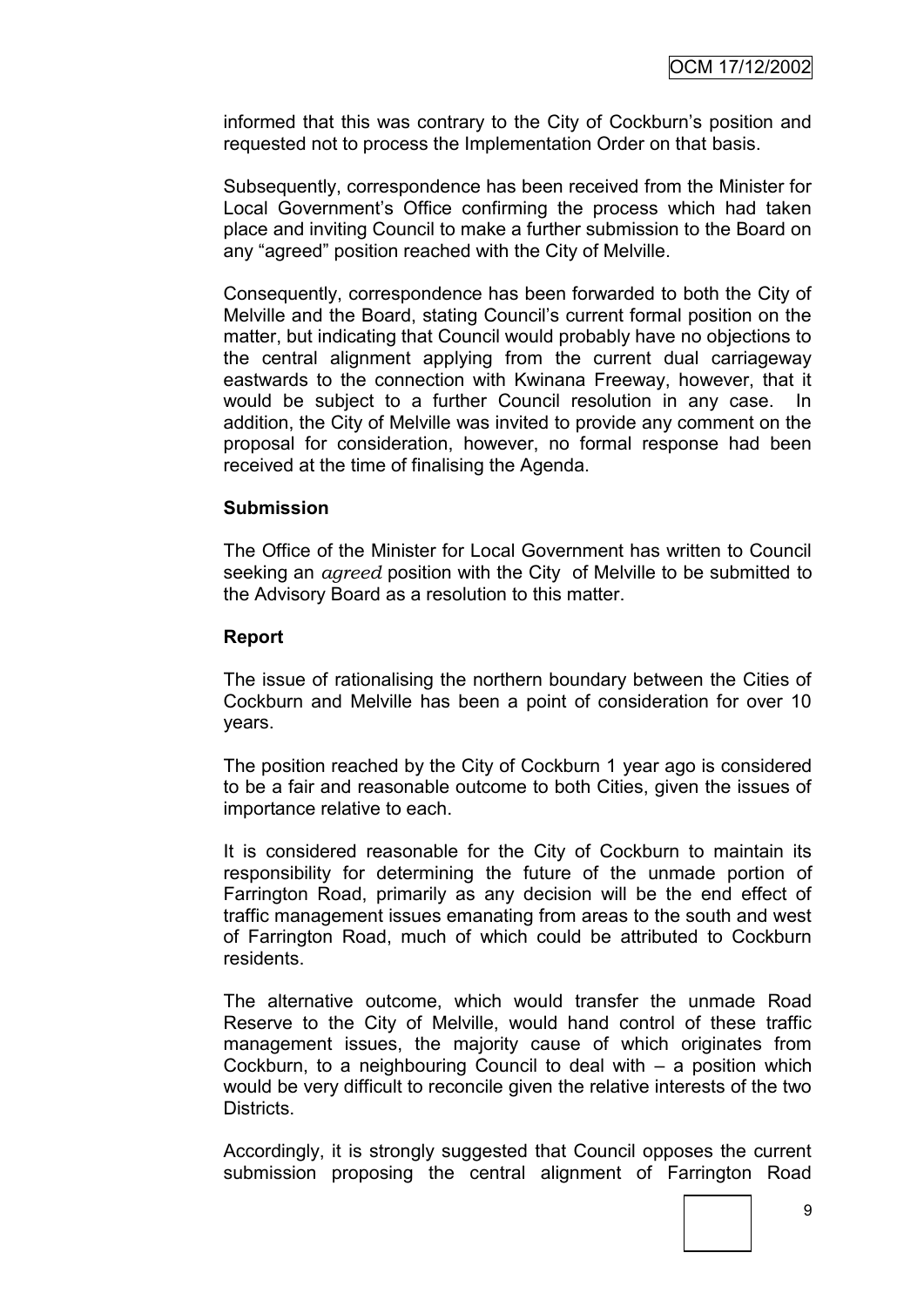Reserve as the boundary line, and offer the compromise of using that alignment from the point of Farrington Road where the dual carriageway is currently constructed, eastwards to Kwinana Freeway, with further consideration given to adjusting the alignment from the northern boundary of the unmade portion of Farrington Road in the future, following a full deliberation of Council's likely future traffic management requirements.

In any case, it is recommended that Council seek a deferral of the Board"s "agreement in principle" to the submission it has received from the City of Melville which identifies the central alignment along the entire length of Farrington Road to the Kwinana Freeway, as the preferred boundary line.

It is not clear why the City of Melville's proposal is contrary to the position adopted by the City of Cockburn.

It is assumed it is because, where a road is used as the boundary between Local Government Districts, the usual alignment is identified as the central point of the road reserve, to ensure an equal responsibility is shared for the upkeep of the road.

In the case of Farrington Road, the circumstances are significantly different, as the road has not yet been constructed along its entire length, and responsibility for determining whether the unmade section should be constructed, is rightly the responsibility of the local government within which boundary the land is currently located (i.e. City of Cockburn).

#### **Strategic Plan/Policy Implications**

Key Result Area "Maintaining Your Community Facilities" refers.

Farrington Road has been classified as a District Distributor Road "A" in Council"s adopted road hierarchy. To effectively perform its intended function in accordance with recognised standards, a carriageway will be required to be constructed in the foreseeable future due to excessive traffic currently using the road.

#### **Budget/Financial Implications**

No costs associated with the statutory procedures involving boundary changes are attributed to the City of Cockburn, as it is understood the City of Melville will accept these expenses. In any case, these costs are minor.

No road works are programmed to be undertaken in widening Farrington Road in the current (2002/03) budget.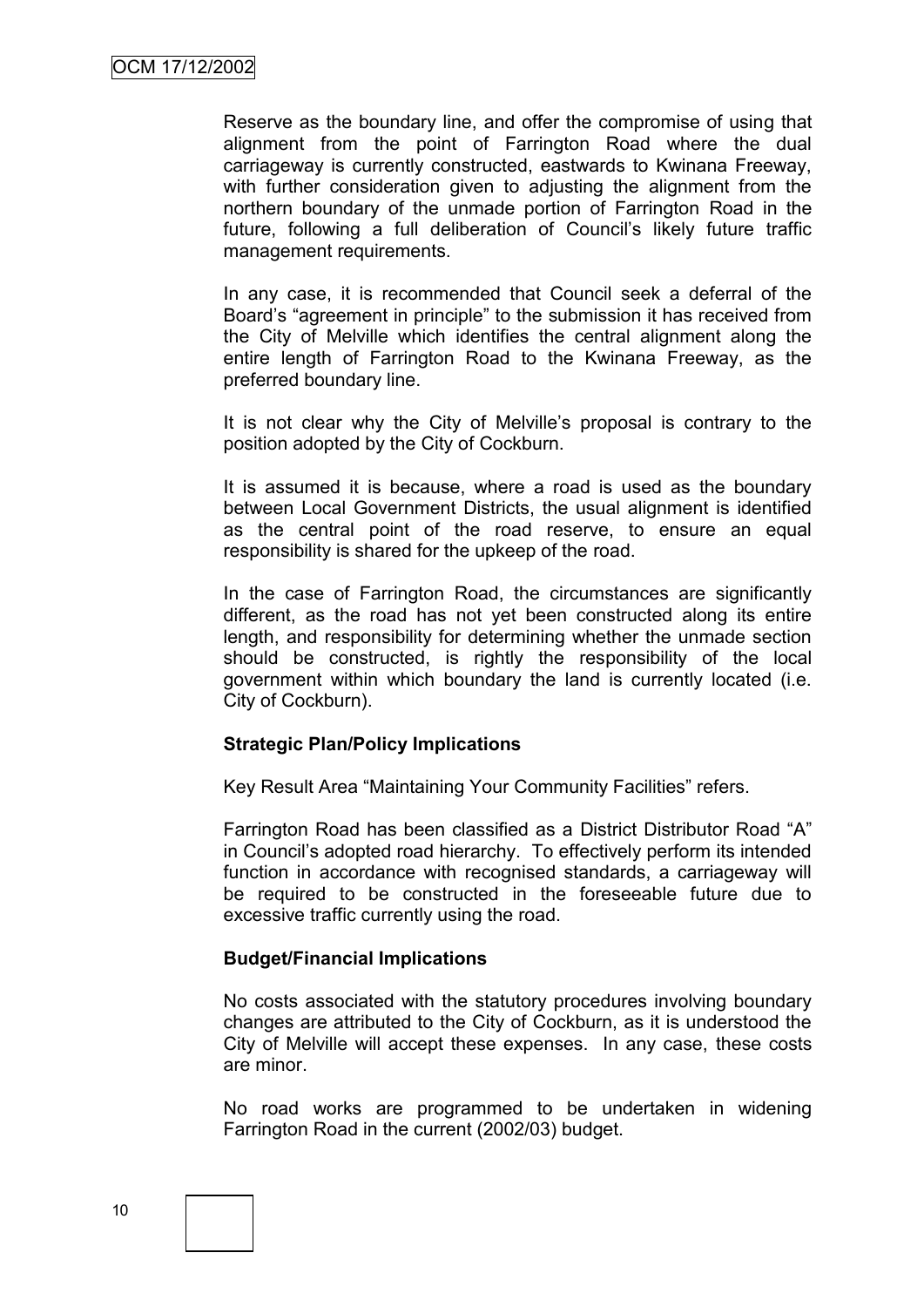# **Legal Implications**

The Local Government Advisory Board is currently considering a proposal submitted to it by the City of Melville. The Board is currently considering the proposal in accordance with Part 3 of Schedule 2.1 of the Local Government Act, 1995. At this stage, the Board may recommend to the Minister that the proposal be either accepted or rejected.

If it determines not to recommend pursuant to this Part, the Board is then required to undertake a formal Inquiry into the proposal, however, it is not expected this process will be required, given that the proposal is one of a relatively minor nature, despite the potential consequences of it being accepted.

### **Community Consultation**

Consultation with the residents of the affected area of North Lake has already been undertaken, resulting in a majority support for the boundary amendment.

Any consultation in respect of constructing Farrington Road to dual carriageway standard should be undertaken on a widespread basis, involving both affected residents of the area and road users from Cockburn alike.

# **Implications of Section 3.18(3) Local Government Act, 1995**

Nil.

# **13.2 (MINUTE NO 1862) (OCM 17/12/2002) - ANNUAL REPORT 2001/2002 (1712) (DMG) (ATTACH)**

## **RECOMMENDATION**

That Council accept the Annual Report for the 2001/2002 Financial year as presented in accordance with Section 5.54(1) of the Local Government Act, 1995.

#### **COUNCIL DECISION**

MOVED Deputy Mayor R Graham SECONDED Clr M Reeve-Fowkes that the Annual Report for the 2001/02 financial year be accepted, as presented in accordance with Section 5.54(1) of the Local Government Act, 1995, subject to the inclusion of Council's Mission, Vision and Value Statements, at the additional quoted cost of \$137.50.

# **CARRIED 10/0**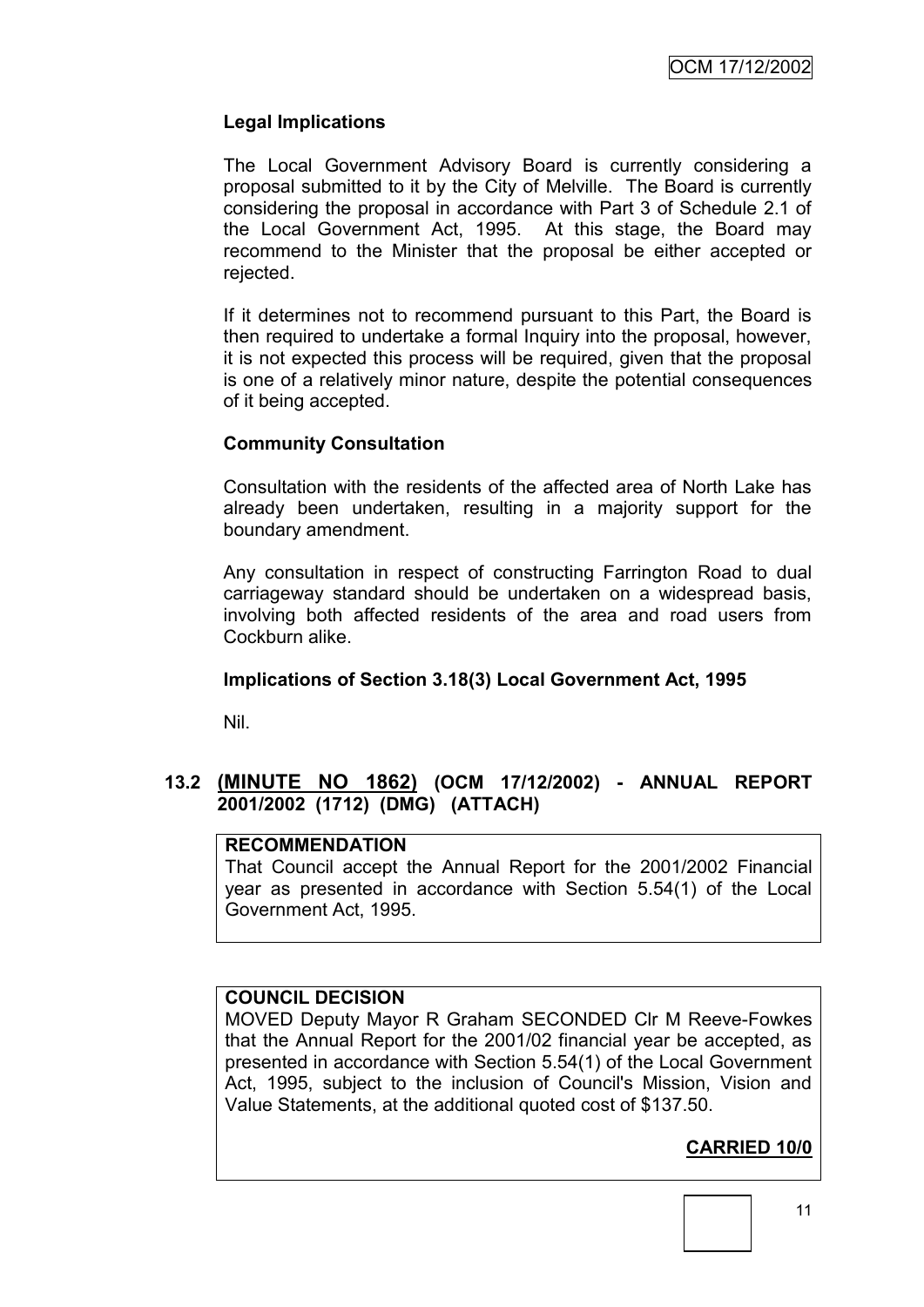#### **Explanation**

It was considered worthwhile including Council's Corporate Statements in its Annual Report given that they set the framework for Council decision-making.

#### **Background**

Council is required to accept the 2001/2002 Annual Report to enable it to be available for the Annual Electors Meeting, scheduled to be held on Monday 3 February, 2003. The Act requires Council to accept the Report no later than 31 December, 2002. Elected Members were provided with a Draft Report, minus the Financial Report and Auditor's Report, in November for comment prior to finalising the Consolidated Report for acceptance at the December 2002 Meeting.

#### **Submission**

N/A

#### **Report**

The Annual Report for the 2001/2002 Financial Year is in conformity with the following requirements of the Act and contains:

- (1) Mayoral Report
- (2) Chief Executive Officer's Report
- (3) 2001/02 Principal Activities Report and assessment against performance.
- (4) Legislative Review Report / Competitive Neutrality Statement.
- (5) Financial Report
- (6) Auditor's Report
- (7) Overview of Principal Activities proposed during the 2002/03 Financial Year.

#### **Strategic Plan/Policy Implications**

Key Result Area "Managing Your City" and Council Policy AES1 refers.

#### **Budget/Financial Implications**

The cost of producing 300 copies of the Report (estimated \$7,500) is provided for in Council's Governance Budget.

#### **Legal Implications**

As provided in report.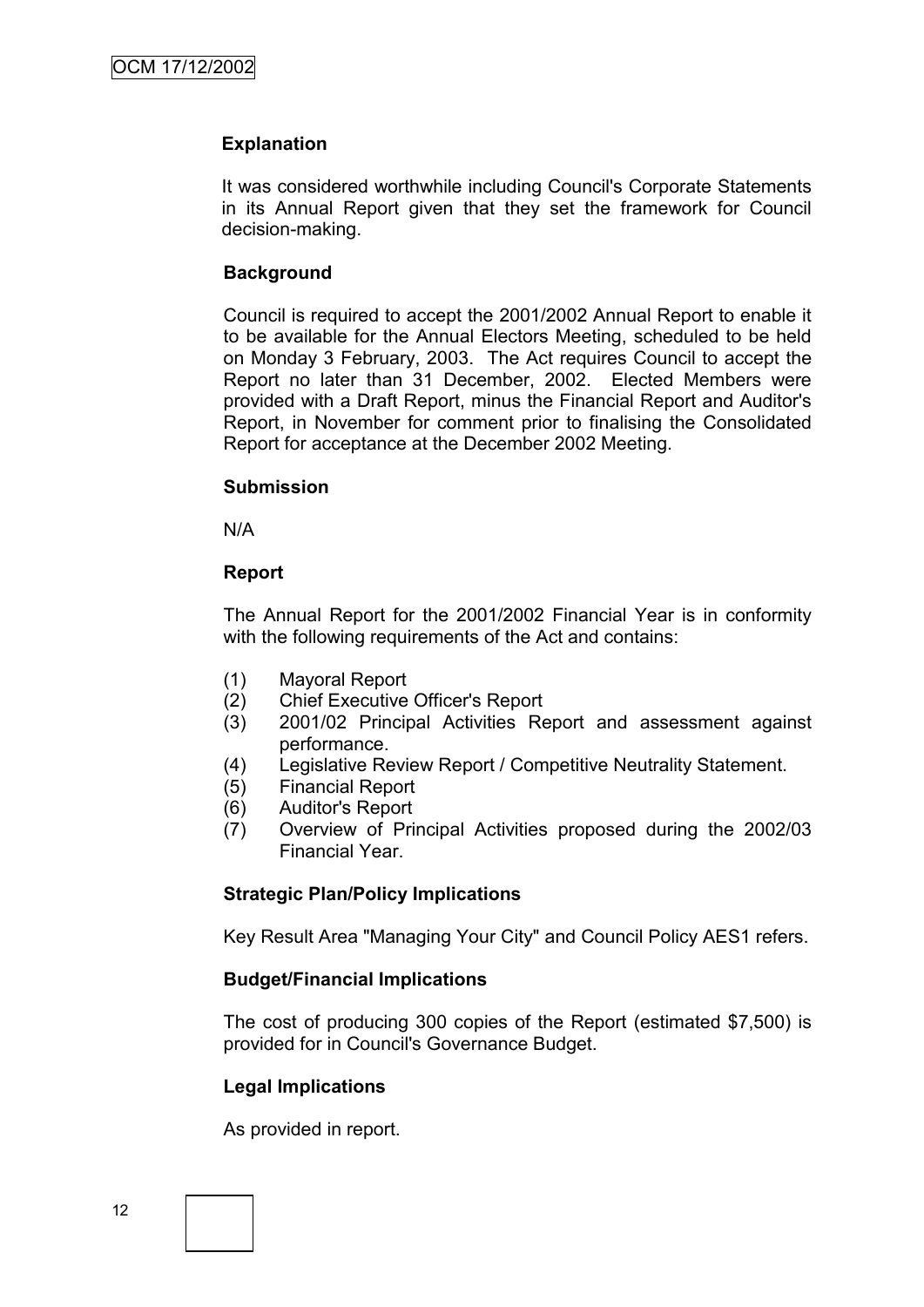## **Community Consultation**

N/A

**Implications of Section 3.18(3) Local Government Act, 1995**

Nil.

# **14. PLANNING AND DEVELOPMENT DIVISION ISSUES**

### **14.1 (MINUTE NO 1863) (OCM 17/12/2002) - RATIONALISATION OF COUNCIL FREEHOLD LOT 24 ROWLEY ROAD, BANJUP (5514461) (KJS) (ATTACH)**

#### **RECOMMENDATION** That Council:

- (1) authorise the Chief Executive Officer to negotiate land exchanges and land purchases with the owners of Lot 66 Liddelow Road (F C & s Abdus), Lot 5 Wolfe Road (P D & M L Boulton and M & J Penman) and Lot 501 Rowley Road (M M & R L Bozanich) to enable Lot 24 Rowley Road, Banjup owned by the Council to be increased in areas to 2 hectares, with funds to be drawn from the Land Development Reserve Fund; and
- (2) sell the resultant 2 hectare lot pursuant to Section 3.58 of the Local Government Act 1995 with proceeds of the sale being transferred to the Land Development Reserve Fund.

**TO BE CARRIED BY AN ABSOLUTE MAJORITY OF COUNCIL**

#### **COUNCIL DECISION**

MOVED Clr M Reeve-Fowkes SECONDED Clr I Whitfield that the recommendation be adopted.

# **CARRIED BY ABSOLUTE MAJORITY OF COUNCIL 10/0**

# **Background**

Lot 24 is a freehold land parcel in the ownership of the City. The lot is 15 metres wide approximately 265 metres in length off Rowley Road, thence approximately 150 metres in a westerly direction. The shape of the lot indicates that the lot was created as a drain, but inspection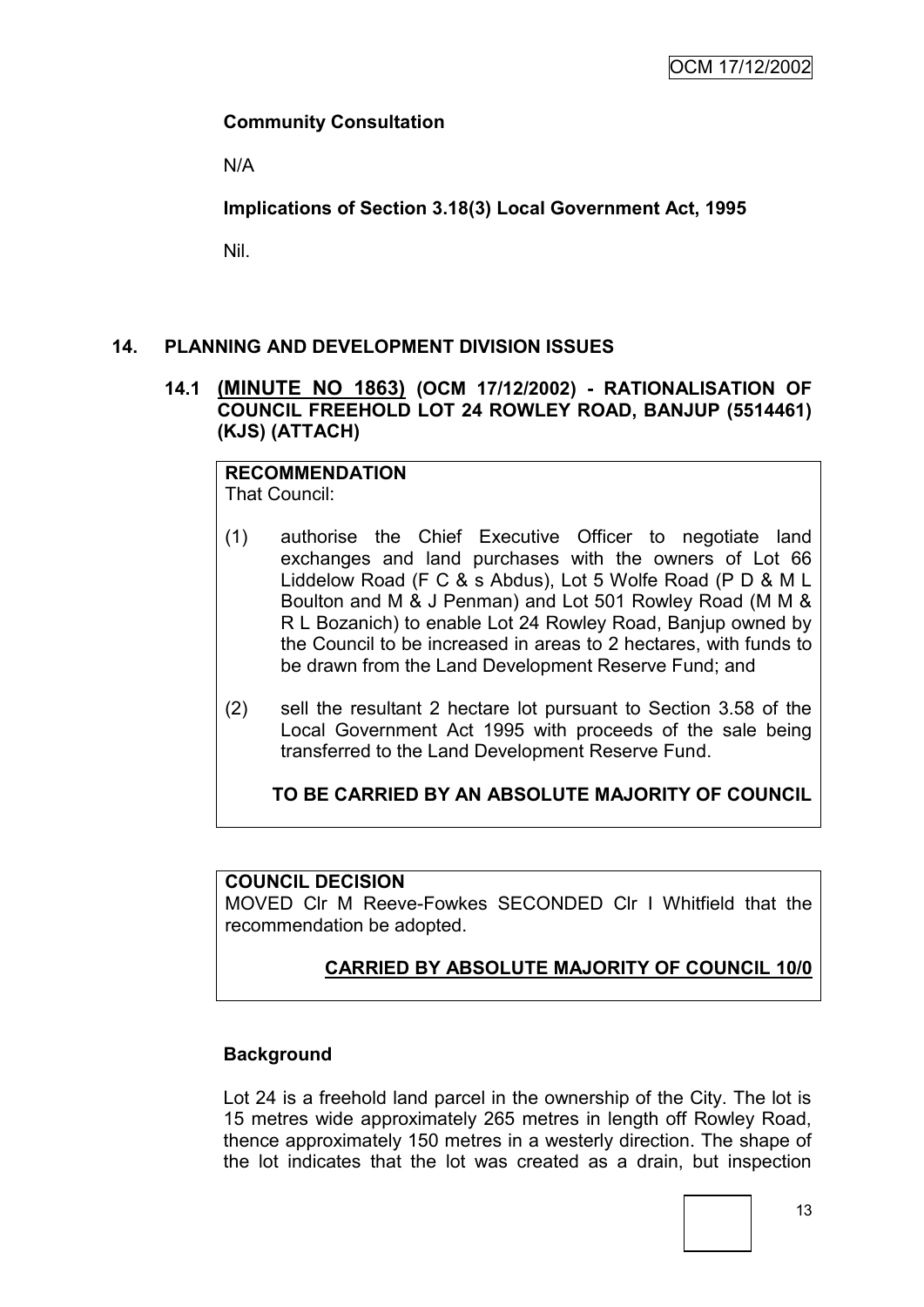reveals that a physical drain has never been created nor is there any requirement for a drain. The area of the lot is 6,545 sq.m.

#### **Submission**

The owners (Boulton and Penman) of Lot 5 sought to purchase all of the land contained in Lot 24 Rowley Road.

#### **Report**

When considering the request to purchase Lot 24 by the owners of Lot 5, it was decided that other adjoining owners should be given the opportunity to purchase sections of the land. Another consideration is the irregular shape of Lot 24 and the desirability of the east-west portion being incorporated into the adjoining lot.

It was therefore felt that to achieve an equitable outcome for all adjoining owners the City should take a lead role in rationalising the reconfiguration of the various land parcels. Initially the owner of Lot 66 was approached with an equal land exchange. He was not interested in this proposal, but has accepted an exchange whereby 2457 square metres of the City"s Lot 24 is transferred to his land and in return the City receives 600 square metres of Lot 66. This arrangement achieves the objective of creating regular shaped lots and still leaves sufficient land to create 6 new lots of at least 2 hectares, which is the minimum lot area for this zoning.

The selling price for the 2 hectare lot has been estimated by Jeff Spencer Licensed Valuer to be between \$170,000 and \$185,000. The City will incur development costs plus there is a need to account for risk. These costs amount to approximately \$30,000.

Lot 24 will have to be rezoned from Drainage Reserve to Resource Zone under proposed Town Planning Scheme No. 3, although it is not expected that the owners of Lots 66, 5 and 501 will be held up by this.

On completion of the subdivision and provided that the current market for 2 hectare lots remains, the lot created as a product of most of the original Lot 24 plus the portion acquired from Lot 5, could be sold pursuant to the provisions of the Local Government Act.

Given the demand for such lots the sale by public tender may well achieve the best return to the City. It is estimated that the sale of the lot will not be possible inside 6 months.

In the course of the project the interests of Lot 500 on the corner of Liddelow and Rowley Roads were considered, but it was not possible to include this lot into the proposed re-subdivision.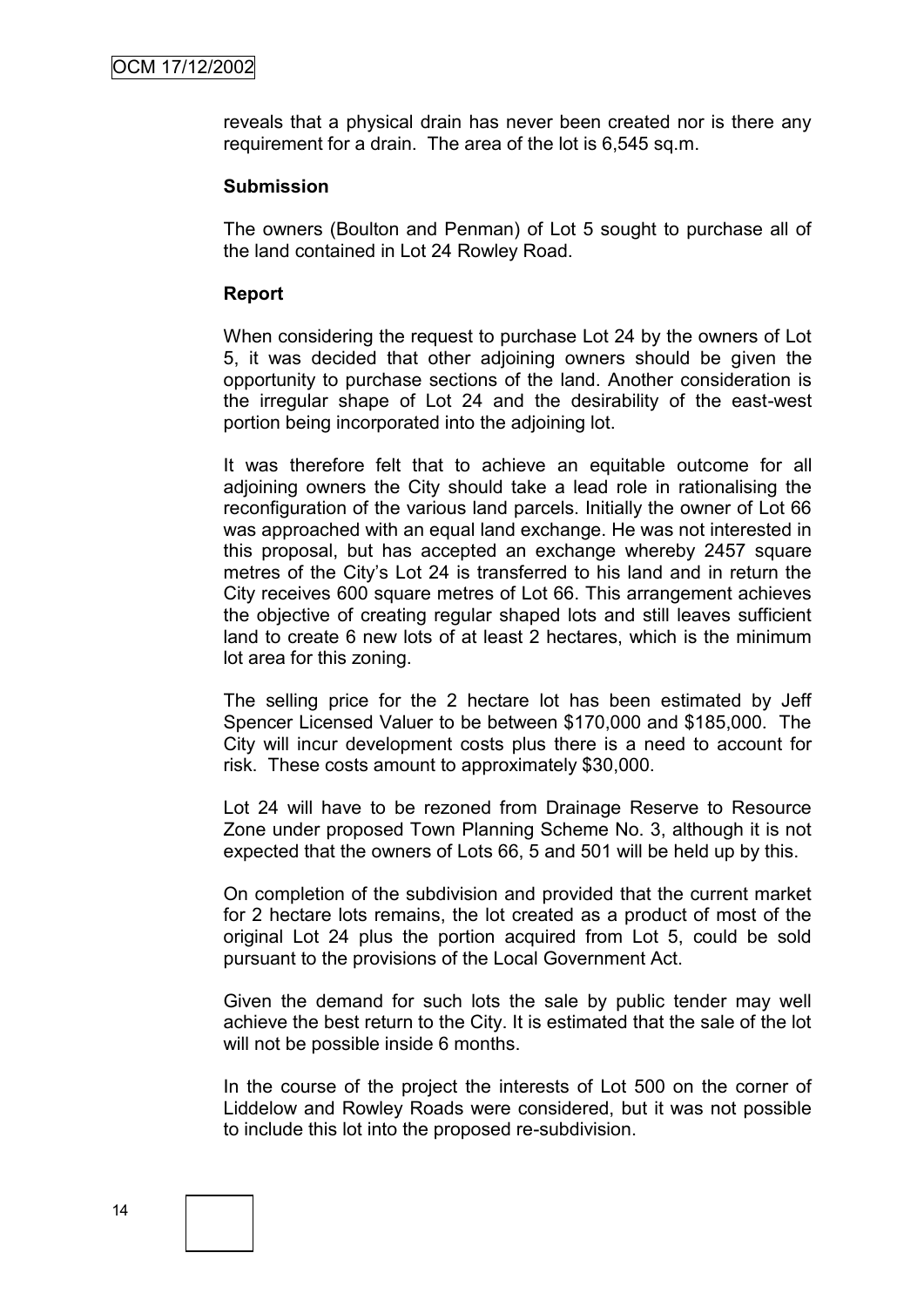Due to the number of owners involved and requirement for land exchanges involving all four (4) owners, it is appropriate that the City undertakes the project. It is unlikely that a private organisation would want to purchase Lot 24 then deal with multiple owners to rationalise the land parcels.

The alternative is to sell Lot 24 in its current form. Due to the shape of the land it only has value to the adjoining owners. The adjoining owners have indicated that they would be willing to purchase the land but only for a nominal amount. Their feeling is that the land is of no use to the City.

### **Strategic Plan/Policy Implications**

The Corporate Strategic Plan Key Result Areas which apply to this item are:-

- 2. Planning Your City
	- *"To ensure that the development will enhance the levels of amenity currently enjoyed by the community."*

### **Budget/Financial Implications**

There are sufficient funds in the Land Development Reserve Fund to service the anticipated draw downs.

| <b>Action</b>                                                                                   | <b>Expenditure</b> | <b>Action</b><br><b>Date</b> | <b>Income</b><br>S | <b>Project</b><br><b>Balance</b> |
|-------------------------------------------------------------------------------------------------|--------------------|------------------------------|--------------------|----------------------------------|
|                                                                                                 |                    | \$                           |                    | S                                |
| Transfer<br>funds<br>from<br>Land<br>Development Reserve Fund                                   |                    |                              | 132,000            | 132,000                          |
| Prepare Subdivision Application                                                                 | 500                | 1/1/03                       |                    | 131,602                          |
| On approval engage Surveyor                                                                     | 5,000              | 1/4/03                       |                    | 126,602                          |
| <b>Construct Fencing</b>                                                                        | 6,600              | 1/5/03                       |                    | 119,992                          |
| <b>Construct Battleaxe access</b>                                                               | 5,000              | 1/5/03                       |                    | 114,992                          |
| Proportional<br>Pay<br>Power<br>and<br><b>Telstra Costs</b>                                     | 4,000              | 1/5/03                       |                    | 110,992                          |
| Transfer 536 sq.m. to Lot 501                                                                   |                    | 1/5/03                       | 3,700              | 114,744                          |
| Purchase 15,856 sq.m. from Lot 5                                                                | 110,900            | 1/5/03                       |                    | 3,752                            |
| Recover portion of Fencing Costs                                                                |                    | 1/5/03                       | 1,900              | 5,722                            |
| Sell by Public Tender the 2 ha. Lot                                                             |                    | 1/6/03                       | 170,000            | 175,722                          |
| Initial<br>Land<br>Return<br>amount<br>to<br>Development<br>Fund<br>Reserve<br>account (PROFIT) | 132,000            |                              |                    | 43,600                           |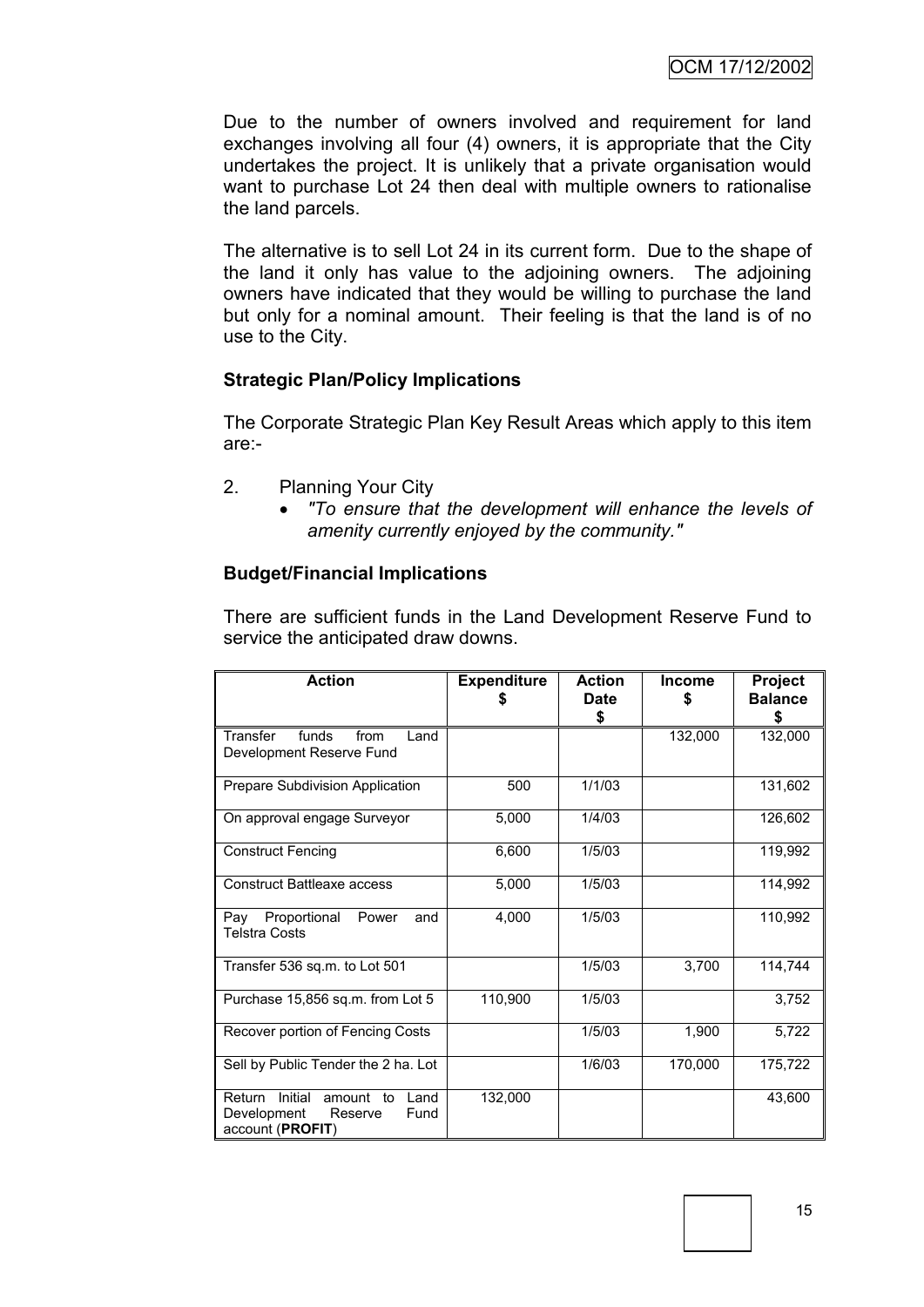## **Legal Implications**

Nil.

#### **Community Consultation**

N/A

#### **Implications of Section 3.18(3) Local Government Act, 1995**

Nil.

#### **14.2 (MINUTE NO 1864) (OCM 17/12/2002) - OFFER OF COMPENSATION - LOT 181 FORMERLY PORTION LOT 57 TINDAL AVENUE, BEELIAR - ACQUISITION FOR THE CONSTRUCTION OF BEELIAR DRIVE (4309121; 450953) (KJS)**

#### **RECOMMENDATION**

That Council pay a solatium to the owners of Pt Lot 57 Tindal Avenue, Beeliar, being an amount of \$19,600, conditional on the owners indemnifying the Council against any further claim for compensation for the compulsory acquisition of 3,963 square metres of Lot 57 Tindal Avenue, Beeliar.

#### **COUNCIL DECISION**

MOVED Clr L Humphreys SECONDED Clr A Edwards that the recommendation be adopted.

**CARRIED 10/0**

#### **Background**

Council at its meeting of 19 February 2002, resolved to offer the owners of Pt Lot 57 Tindal Avenue, Beeliar, the amount of \$218,000 as compensation for the compulsory acquisition of 3963 square metres of Lot 57 taken for the construction of Beeliar Drive.

#### **Submission**

N/A

#### **Report**

This amount was based on Licensed Valuer Jeff Spencer"s value of \$216,000 plus a \$2,000 solatium.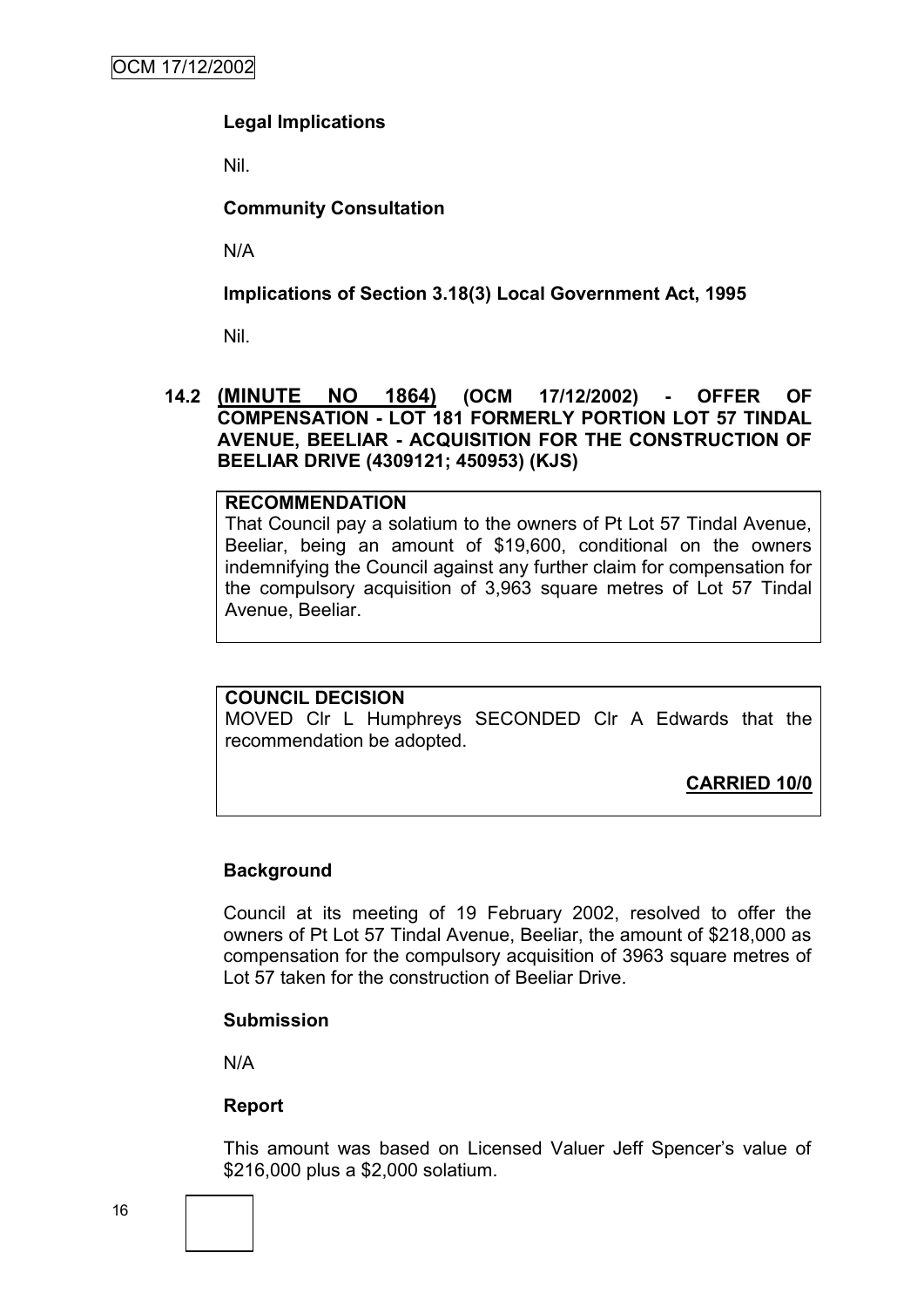Following the meeting the two owners were paid \$109,000 each. The owners collected the cheques on  $7<sup>th</sup>$  March 2002. Each cheque included an approved form pursuant to Sections 217 and 219 of the Land Administration Act 1997.

Section 219 of the Land Administration Act requires that if a claimant wishes to reject an offer of compensation then the claimant must serve on the acquiring authority a notice in an approved form and within 60 days a rejection of the offer. If the claimant does not tender the rejection form within the 60 days then the offer is deemed to have been accepted.

Section 217 requires that the offer of compensation that is made to the claimant clearly states the procedure as set out in Section 219.

This was done and a letter with a copy of the form was sent to Major Corporate who are acting as agents for the owners.

At the conclusion of the 60 days, neither of the claimants nor their agent Major Corporate lodged a rejection of the offer in the approved form. The 60 day period concluded on the  $8<sup>th</sup>$  May 2002.

The process to initiate the claim for compensation commenced on the 18<sup>th</sup> November 2001 when the owners lodged a claim on an approved form with a claim for \$300,000. This claim was based on a valuation by Gerald Major a Licensed Valuer.

In the period up until  $8<sup>th</sup>$  May 2002, Gerald Major of Major Corporate made a telephone call to the City's Lands Officer, Kevin Sim, on the 3<sup>rd</sup> May 2002 to discuss the fact that the two valuations were a long way apart. The fact that the conclusion of the 60 day period was almost up was not mentioned.

A meeting between Gerald Major, Jeff Spencer the City"s Licensed Valuer and Kevin Sim was held on the  $13<sup>th</sup>$  June 2002. At this meeting the two valuers discussed aspects of their respective reports. At the conclusion of this meeting, Gerald Major agreed to rework his report to address issues raised.

Gerald Major's reworked report was received on the 23<sup>rd</sup> July 2002. Although aspects of the report had been amended the final amount remained the same.

After this point there was general discussion on how a settlement could be effected. There was no agreement to any form of arbitration between the valuers. All parties had overlooked the fact that the 60 day period had passed. In retrospect there was no point in discussing methods to arbitrate.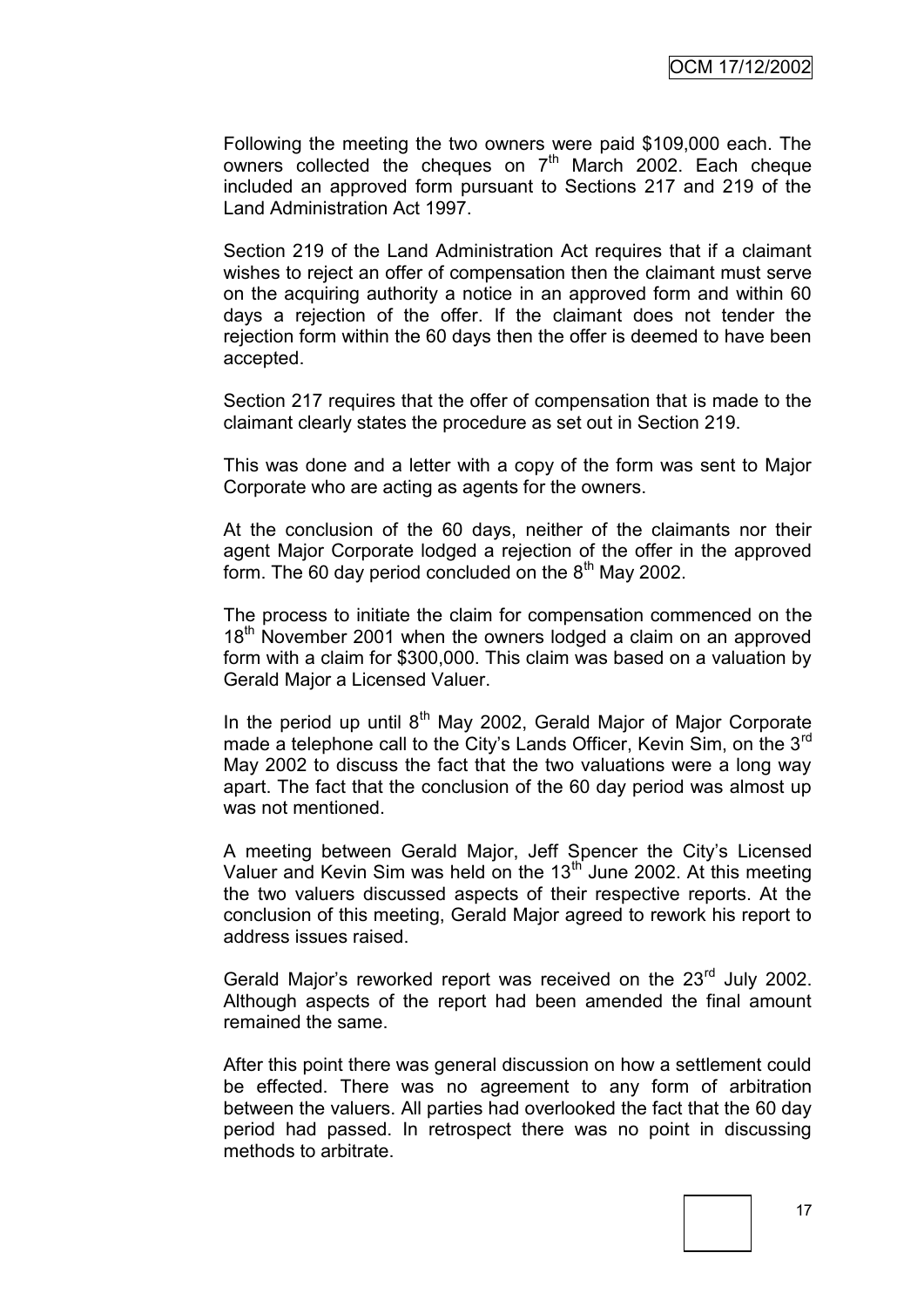In a letter dated the  $10<sup>th</sup>$  October 2002 it was pointed out to Major Corporate that the 60 day period had concluded.

Major Corporate in a letter dated the 23<sup>rd</sup> October 2002 have requested that Council put aside the deemed acceptance by the claimant of the City"s offer of \$218,000 and to re-open the negotiations as though the claimant had lodged within the statutory period on the approved form a rejection of the City"s offer of compensation.

If the claimant had complied with the provisions of the Act, Section 220 of the Act allows the parties to determine the compensation by any of the following methods:

- (a) by agreement between the acquiring authority and the claimant;
- (b) by an action for compensation by the claimant against the acquiring authority in accordance with this Part.

If the landowners had lodged their rejection within the 60 day period and the provisions of the Act following a failure to resolve the difference between the two valuations either by agreement or recourse to the courts, the best outcome that the City could have expected would be that the valuation by Jeff Spencer would stand, but that a 10% solatium be added to the assessment. It is considered that this is the fairest outcome when weighing up the opposing factors.

On the one hand if the owners had complied with the requirements of the Act and lodged a rejection, then after a form of conciliation they may have received the \$300,000 assessment determined by their valuer Gerald Major. It should be noted that the \$300,000 included the 10% solatium.

Jeff Spencer"s valuation is \$216,000, and a 10% solatium increases the amount to \$237,600. \$218,000 has already been paid, so the balance is \$19,600.

On the other hand it was not up to the City to remind the owners of the 60 day time period to lodge the rejection of Council"s offer. The owners engaged Major Corporate a firm of Licensed Valuers to act for them. There is an expectation that Major Corporate should be familiar with the provisions of the Land Administration Act.

If the Council decides to follow the letter of the law and make no further payment, it is possible that the owners could seek legal advice which may in turn result in the City incurring legal costs.

#### **Strategic Plan/Policy Implications**

The Corporate Strategic Plan Key Result Areas which apply to this item are:-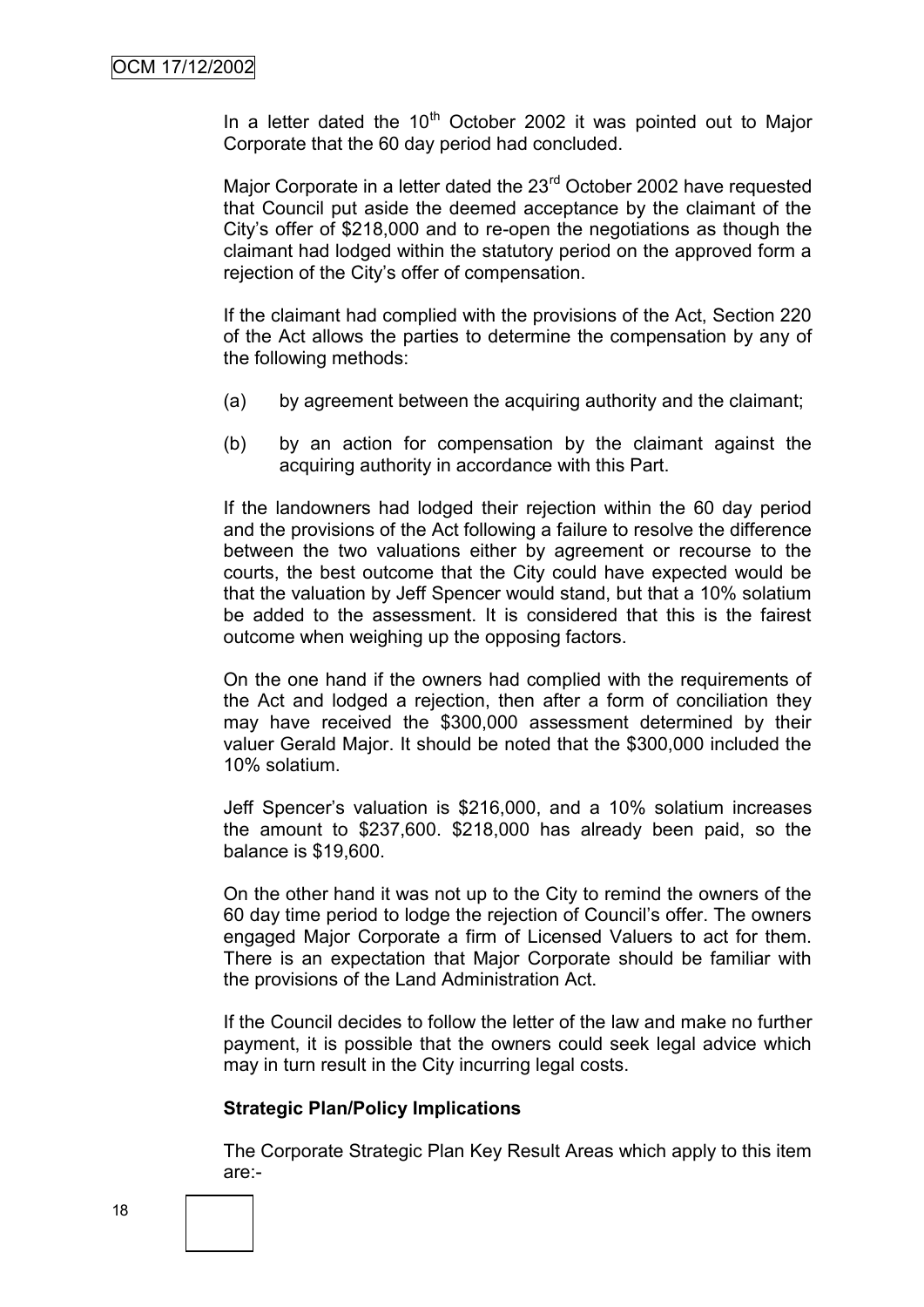- 1. Managing Your City
	- *"To deliver services and to manage resources in a way that is cost competitive without compromising quality."*

## **Budget/Financial Implications**

There are sufficient funds in Account No.2024 - Beeliar Drive (Spearwood Avenue/Watson Road) Road Construction to make the payment.

### **Legal Implications**

Nil

### **Community Consultation**

N/A

### **Implications of Section 3.18(3) Local Government Act, 1995**

Nil.

#### **14.3 (MINUTE NO 1865) (OCM 17/12/2002) - PROPOSED SINGLE DWELLING WITH RETAINING WALLS - LOT 30 (NO. 27) CARDAMOM LOOP, COOGEE - OWNER/ APPLICANT: K MATIC (3317441) (MR) (ATTACH)**

**RECOMMENDATION** That Council:

(1) grants approval to a Single House with Retaining Walls on Lot 30 (27) Cardamom Loop, subject to compliance with the following conditions:

Standard Conditions:

- 1. Development may be carried out only in accordance with the terms of the application as approved herein and any approved plan.
- 2. Nothing in the approval or these conditions shall excuse compliance with all relevant written laws in the commencement and carrying out of the development.
- 3. The retaining wall proposed on the west side being redesigned in accordance with the attached plan with changes marked "in red" so that the wall is stepped (ie "tiered") to a lower level boundary retaining wall not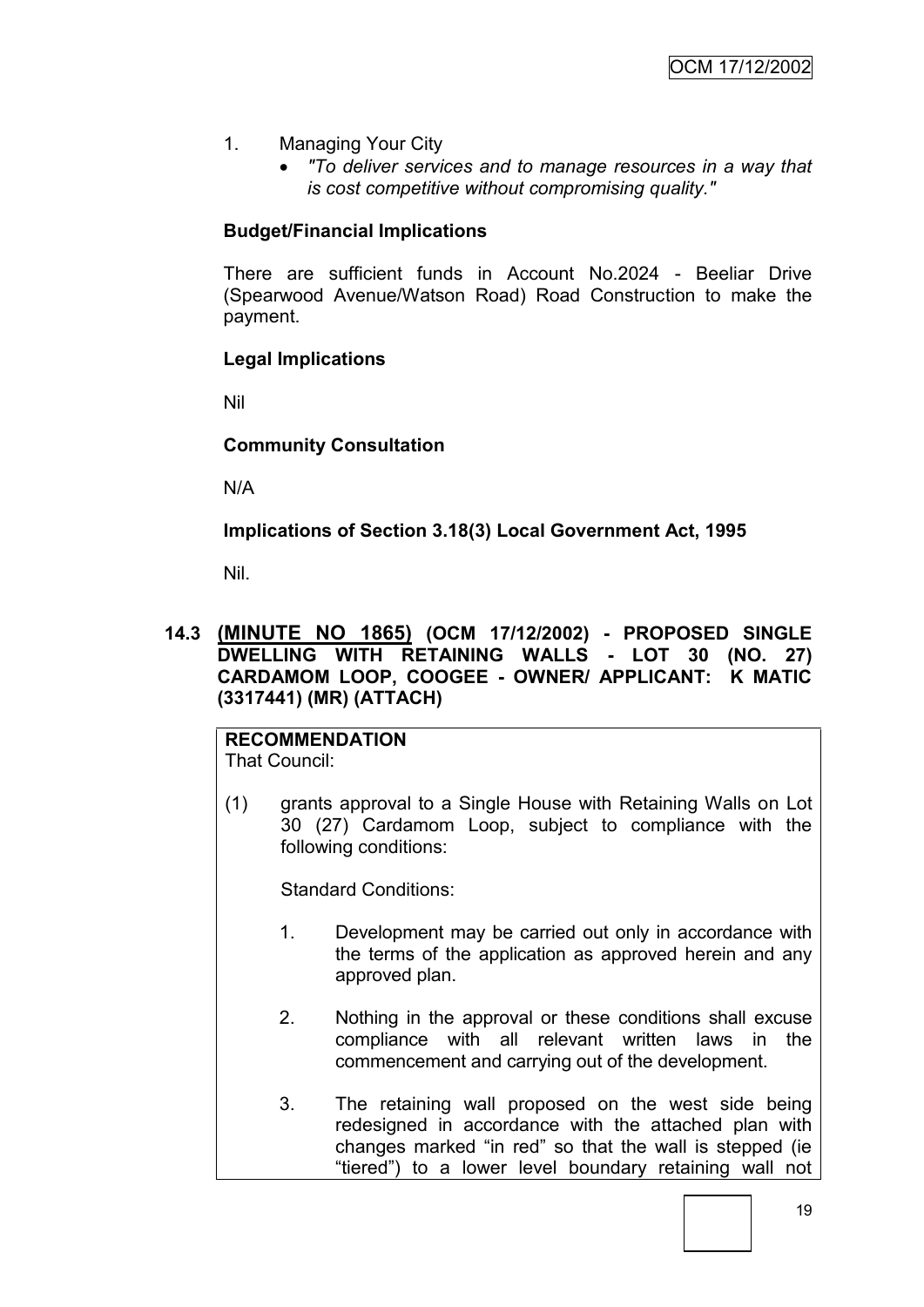|     |    | higher than 1.05 metres along any part of the side<br>boundary. A new higher level retaining wall (1.05m high)<br>is required with a setback of 1.0 metre from the side<br>boundary.                                       |
|-----|----|----------------------------------------------------------------------------------------------------------------------------------------------------------------------------------------------------------------------------|
|     |    | As an alternative to the above requirements, the top level<br>of the residence must be reduced to a finished floor level<br>of 27.89 and the western side retaining walls must be<br>reduced to a maximum height of 1.05m. |
|     | 4. | A 1.8 metre high retaining wall being constructed along<br>the western side boundary in accordance with the<br>Council's Local Laws.                                                                                       |
|     | 5. | Retaining wall(s) being constructed in accordance with a<br>suitably qualified Structural Engineer's design and a<br>building licence being obtained prior to construction.                                                |
|     | 6. | The retaining walls being redesigned adjoining Lot 31 (No<br>25) Cardamom Loop, by reducing the retaining wall to a<br>maximum height of 1.05 metres.                                                                      |
| (2) |    | issue a Form 2 Notice of approval valid for 24 months within such<br>time as the development must be substantially commenced.                                                                                              |

### **COUNCIL DECISION**

MOVED Clr L Humphreys SECONDED Clr A Edwards that the recommendation be adopted.

**CARRIED 10/0**

### **Background**

| l ZONING:    | MRS:                 | Urban           |
|--------------|----------------------|-----------------|
|              | DZS:                 | Residential R30 |
| LAND USE:    | Vacant               |                 |
| l LOT SIZE:  | 726m <sup>2</sup>    |                 |
| I USE CLASS: | <b>Permitted Use</b> |                 |

# **Submission**

The applicant seeks approval to construct a single storey residence with an undercroft garage on an elevated block on Cardamom Loop, Coogee.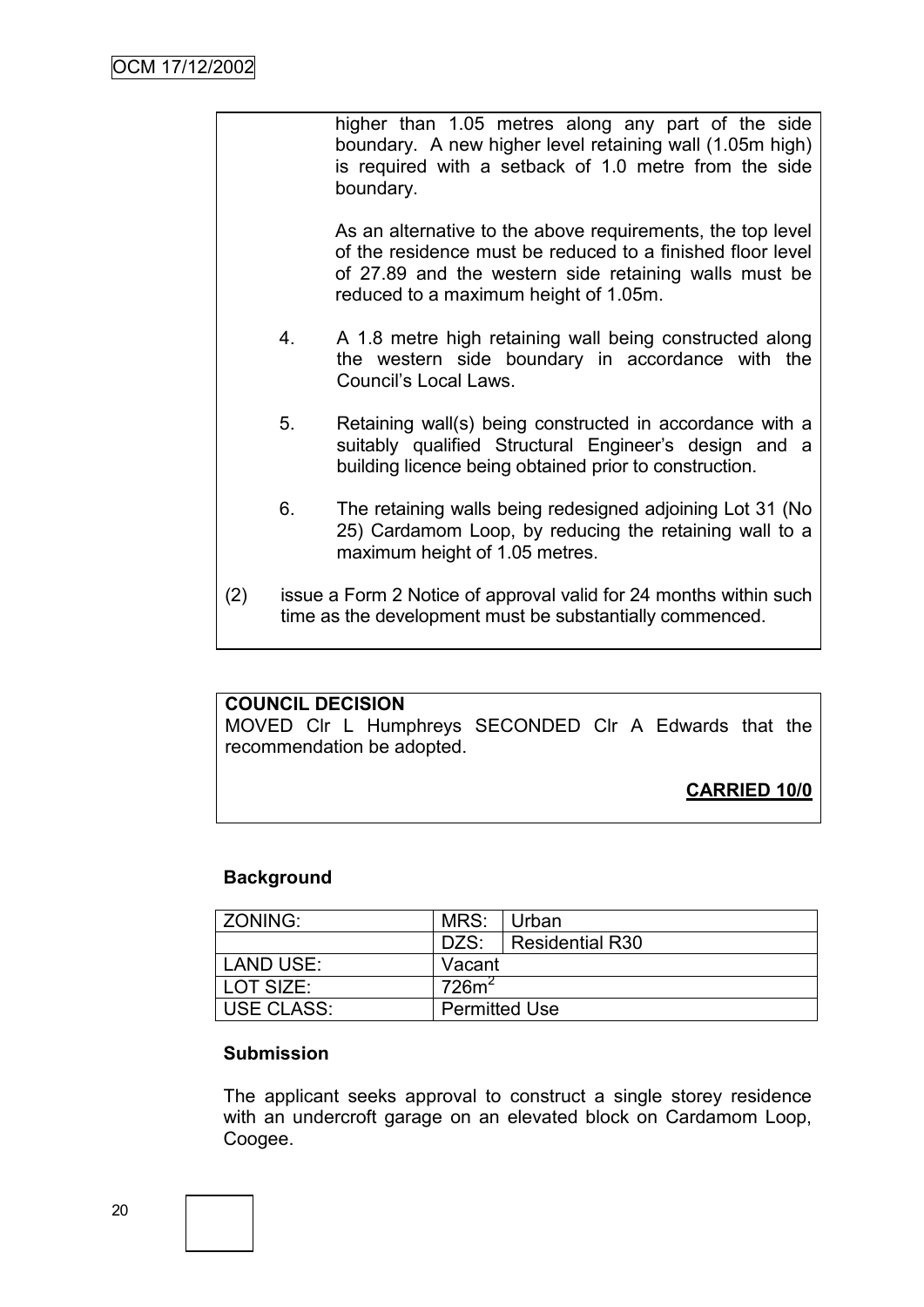The applicant seeks a variation to the Residential Design Codes 2002 in respect of the proposed retaining walls on the west side boundary which range in height up to 2.1 metres. The applicant seeks Council approval based on the performance criteria of the Codes. The following justification has been provided by the applicant:-

- *"1. Protection of Privacy : As can be clearly seen on the site plan, a privacy screen wall will be built above the retaining wall as to protect both ourselves and our neighbouring properties privacy.*
- *2. Overshadowing: As per the Codes description of overshadowing and the position of the sun at that time, it clearly shows that there will be no impact of overshadowing on our neighbours property.*
- *3. Safety of Child: We are a young family, who currently have an 18 month old daughter. The proposed requirements under the Acceptable Development Criteria states that the retaining wall should be set back. We believe that this would make our back yard very unsafe for our child. When we were looking to buy a block, we looked for a block which would give us a backyard so that our child could play and that I as her mother could leave her to play without having to worry, will she be climbing the "setback" retaining wall, which would take up most of our backyard."*

#### **Report**

The block is described as having a moderate to high slope towards Cardamom Loop with a cross fall from RL 25.68 on the left front corner to RL 29.03 in the left rear corner of Lot 30. The proposed undercroft garage with house above effectively raises the finished floor level to RL 28.94 which is almost the same as the highest part of the block to the rear. As a consequence the house doesn"t have a good ratio of "cut to fill" which would otherwise be RL 27.35. The western side retaining wall is proposed to start at the back of the lot at 0m to a maximum height of 2.1m all at one level (RL 29m) and drops to a height of 1m setback 2.5m from the front boundary.

The Residential Design Codes were recently gazetted on 4 October 2002. They automatically apply to all residential land within the district. The new Codes change the City"s approach by requiring retaining walls above 0.5 metres in height to be setback from lot boundaries at varying distances depending on the height, length of retaining and where a privacy screen is provided. The Codes state:-

*"In view of the potential impact on adjoining properties, and the desirability for retaining walls to be built on the boundary rather than set back a small distance. Council approval in accordance with the Performance Criteria should be sought where a retaining wall higher than 0.5m retains a level area that is accessible, or potentially accessible, for the use as an outdoor living area."*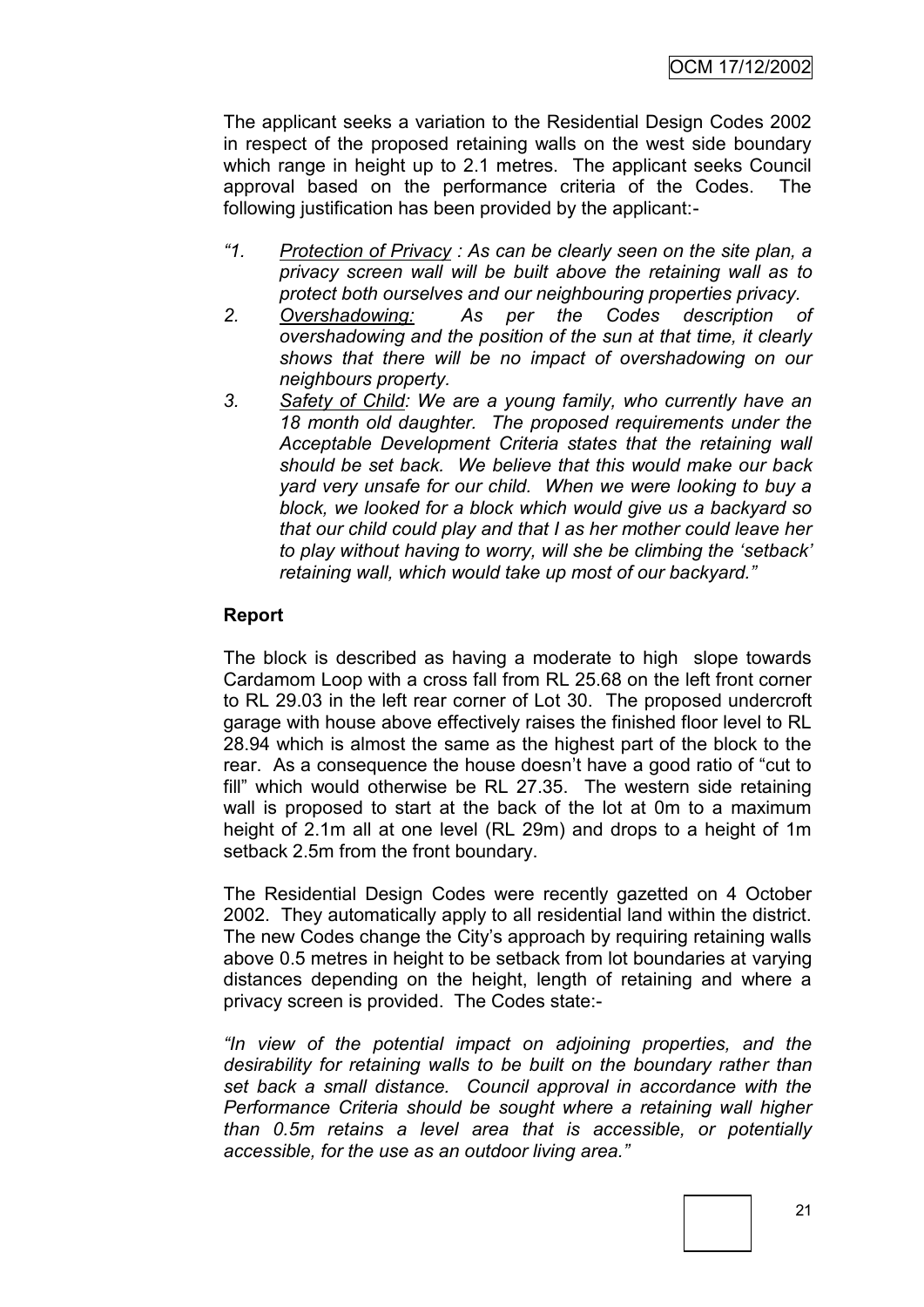The proposed retaining wall would create a space that is accessible for use as an outdoor living area and therefore can be considered under the performance criteria of the Codes.

The applicant consulted with the owner of the adjoining vacant lot and while there were no objections over a retaining wall against the boundary line an objection was expressed against the height of the proposed retaining wall. The objector provided the following comments which are summarised accordingly:-

- Both of our land have forward slopes the resulting retaining wall and subsequent fence line will be extremely high;
- The retaining wall will cast a very large shadow over my property;
- The retaining wall will be an eyesore and out of character with the streetscape;
- The retaining wall and subsequent fence should be stepped down all along our boundary like it has been done on all the houses to the right of their property which are all two storey houses like their intended house; and
- If the applicant wants the top level of their house to be on one level so their kids do not have steps to hurt themselves then they should accommodate that on their side by redesigning their house plans. As it stands it is I who is being asked to accommodate that.

The onus of proof is on the applicant to justify how the proposed retaining will not have an adverse impact on the amenity of the adjoining owner. The concerns of the adjoining neighbour are valid on planning grounds despite that the adjoining lot is vacant. The applicant"s reason for the retaining wall and comments on impacts also are partially substantiated. It is recommended on this basis that the impact of the retaining wall be shared equally between the applicant and the adjoining neighbour.

It is recommended the retaining wall on the west side be redesigned so that it is stepped (ie "tiered") to a lower level boundary retaining wall not higher than 1.05 metres. This height was derived based on a compromise approach. A new top level retaining wall (1.05m max height) could be provided with a setback of 1 metre from the side boundary. This will significantly reduce the highest part of the retaining wall by 1.05m (from 2.1m high to 1.05m). There will only be a limited impact on the useability of the outdoor living area.

The main implication to the applicant is that no major redesign of the house would be necessary to provide a better ratio of "cut to fill". Also:-

- The retaining wall changes will not impact significantly on the useability of the outdoor living area;
- A small portion of land (11m2) would be sacrificed to provide a tiered area for retaining which becomes an unusable outdoor space;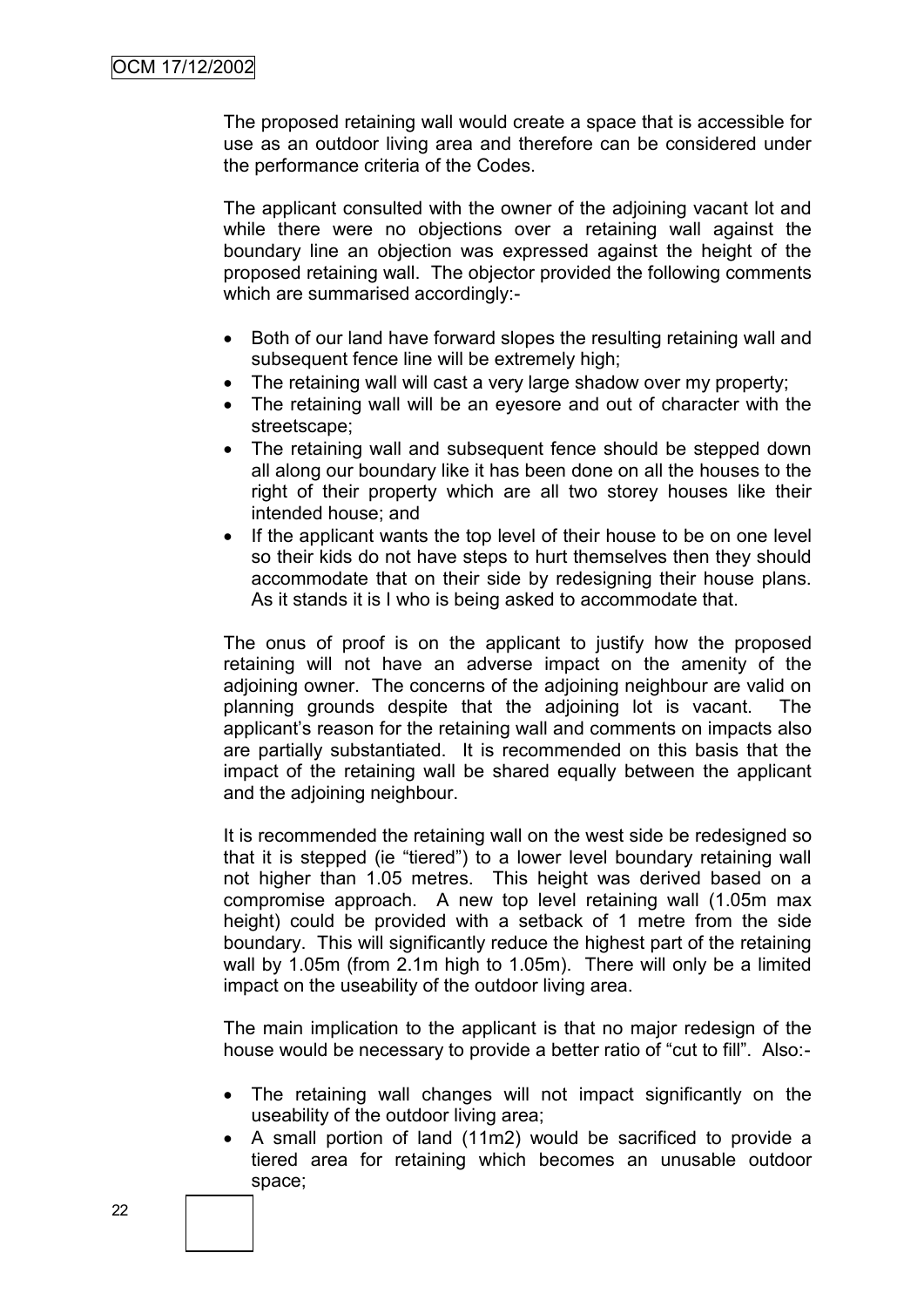- A larger section of the retaining wall proposed would be unaltered (ie 13m of the 24m);
- The tiered section of the retaining wall would stop where the main outdoor living area begins;
- There will be no significant impact on the outlook from proposed Sunken Lounge, which doesn't include any major openings to where most of the retaining wall would be tiered;
- The boundary fence can be recessed to the higher level retaining wall or alternatively a security fence could be installed by the owner in addition to the retaining wall.

The main implication to the adjoining owner's land is that the overall height of the retaining wall is reduced by almost half of the height proposed on the side boundary. Also:-

- The maximum height of the retaining wall and fence would be 2.85m instead of 3.9m and therefore will have a reduced visual impact of the wall and less "enclosed feeling" due to the minimum road frontage of the neighbours lot;
- Retaining wall is stepped in a similar manner to other houses in the street;

### **Strategic Plan/Policy Implications**

The Corporate Strategic Plan Key Result Areas which apply to this item are:-

- 2. Planning Your City
	- *"To ensure that the development will enhance the levels of amenity currently enjoyed by the community."*

The Planning Policies which apply to this item are:-

APD32 Residential Design Codes

#### **Budget/Financial Implications**

N/A

**Legal Implications**

Nil

#### **Community Consultation**

The applicant has already contacted the adjoining neighbour and obtained comments. There is no additional consultation required by the Council.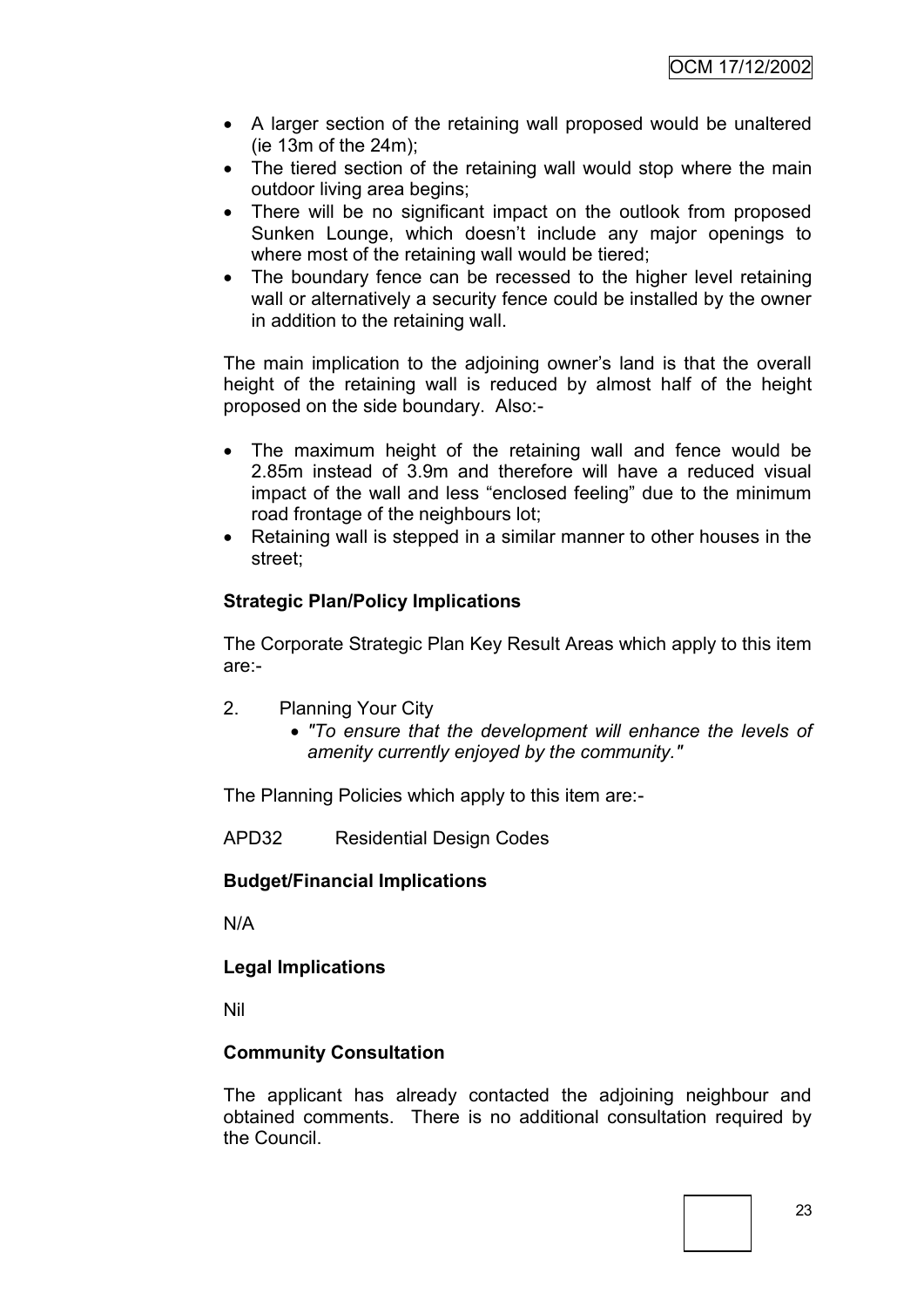## **Implications of Section 3.18(3) Local Government Act, 1995**

Nil.

**14.4 (MINUTE NO 1866) (OCM 17/12/2002) - PROPOSED HOME OCCUPATION (BEAUTY THERAPY) - LOT 526; 38 FORILLION AVENUE, BIBRA LAKE - OWNER/APPLICANT: D & K ROBINSON (1118004) (SM) (ATTACH)**

# **RECOMMENDATION**

That Council:

(1) grants its approval to the proposed home occupation (Beauty Therapy) at Lot 526, 38 Forillion Avenue, Bibra Lake, subject to the following conditions:-

Standard Conditions

- 1. The development complying with the home occupation provisions and definition set out in the Town Planning Scheme.
- 2. The approval may be withdrawn by the Council upon receipt of substantiated complaints.

Special Conditions

- 3. The hours of operation of the home occupation is restricted to: 9.00am to 9.00pm (Monday and Thursday) 9.00am to 5.00pm (Tuesday and Wednesday) 9.00am to 6.00pm (Friday) Not at all on Saturday, Sunday and Public Holidays
- 4. A maximum of 10 clients per day, with an interval of at least 10 minutes between clients.
- 5. The home occupation activity must be undertaken inside the house, as illustrated in red on the approved plans (attached).

#### Footnote

- 1. All the requirements outlined in the Code of Practice for Skin Penetration Procedures are to be met by the proprietor, including:-
	- All aspects relating to disinfection and sanitising
	- All aspects relating to cleanliness
	- All aspects relating to hygiene and hygienic practices.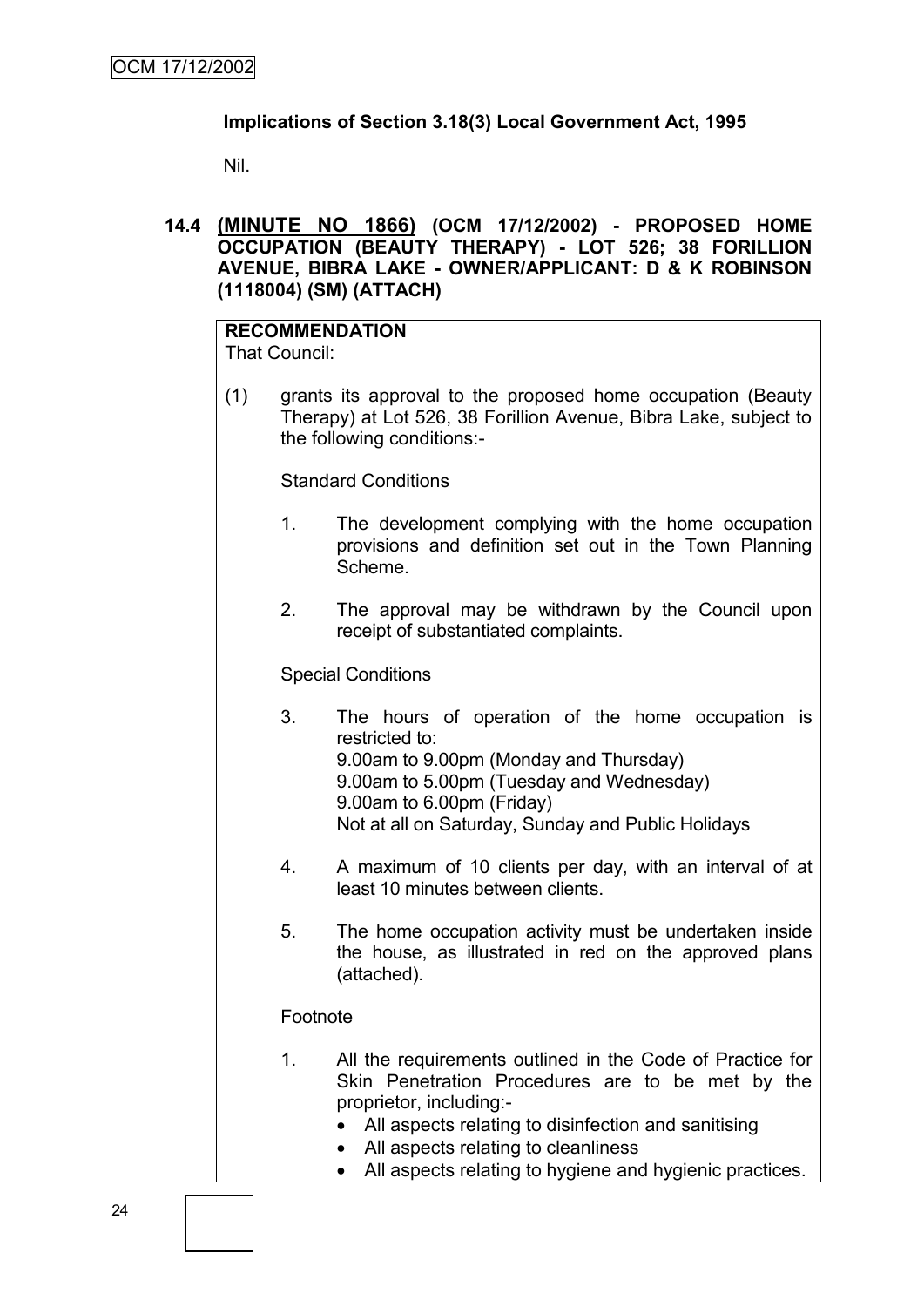(2) issue a Form 2 Notice of Approval.

### **COUNCIL DECISION**

MOVED Clr L Humphreys SECONDED Clr A Edwards that the recommendation be adopted.

**CARRIED 10/0**

### **Background**

| ZONING:           | MRS:              | Urban                                    |  |
|-------------------|-------------------|------------------------------------------|--|
|                   | DZS:              | <b>Residential R15</b>                   |  |
| <b>LAND USE:</b>  | House             |                                          |  |
| LOT SIZE:         | 660m <sup>2</sup> |                                          |  |
| ARFA :            | N/A               |                                          |  |
| <b>USE CLASS:</b> |                   | AA – "Discretionary Use" Home Occupation |  |

The City received application for a beauty therapy home business on 29 October 2002. There is no prior history to the application as 38 Forillion Avenue is a recently created residential lot.

#### **Submission**

The applicant seeks approval to commence a beauty therapy business at 38 Forillion Avenue, Bibra Lake providing facials, waxing, tinting, manicures, massage and pedicures. The proposed hours of operation of the business are:

9.00am to 9.00pm (Monday and Thursday) 9.00am to 5.00pm (Tuesday and Wednesday) 9.00am to 6.00pm (Friday) Not at all on Saturday, Sunday and Public Holidays

The applicant proposes to consult with only one client at a time, with a maximum of 10 clients per day.

#### **Report**

Home Occupation is listed as an "AA" use in District Zoning Scheme No.2, which means that land in that zone shall not be used for the purpose indicated unless the Council has in its discretion granted Planning Consent.

The application was referred to 4 neighbouring properties for comment for a period of 14 days. The City received 3 responses, 2 in support of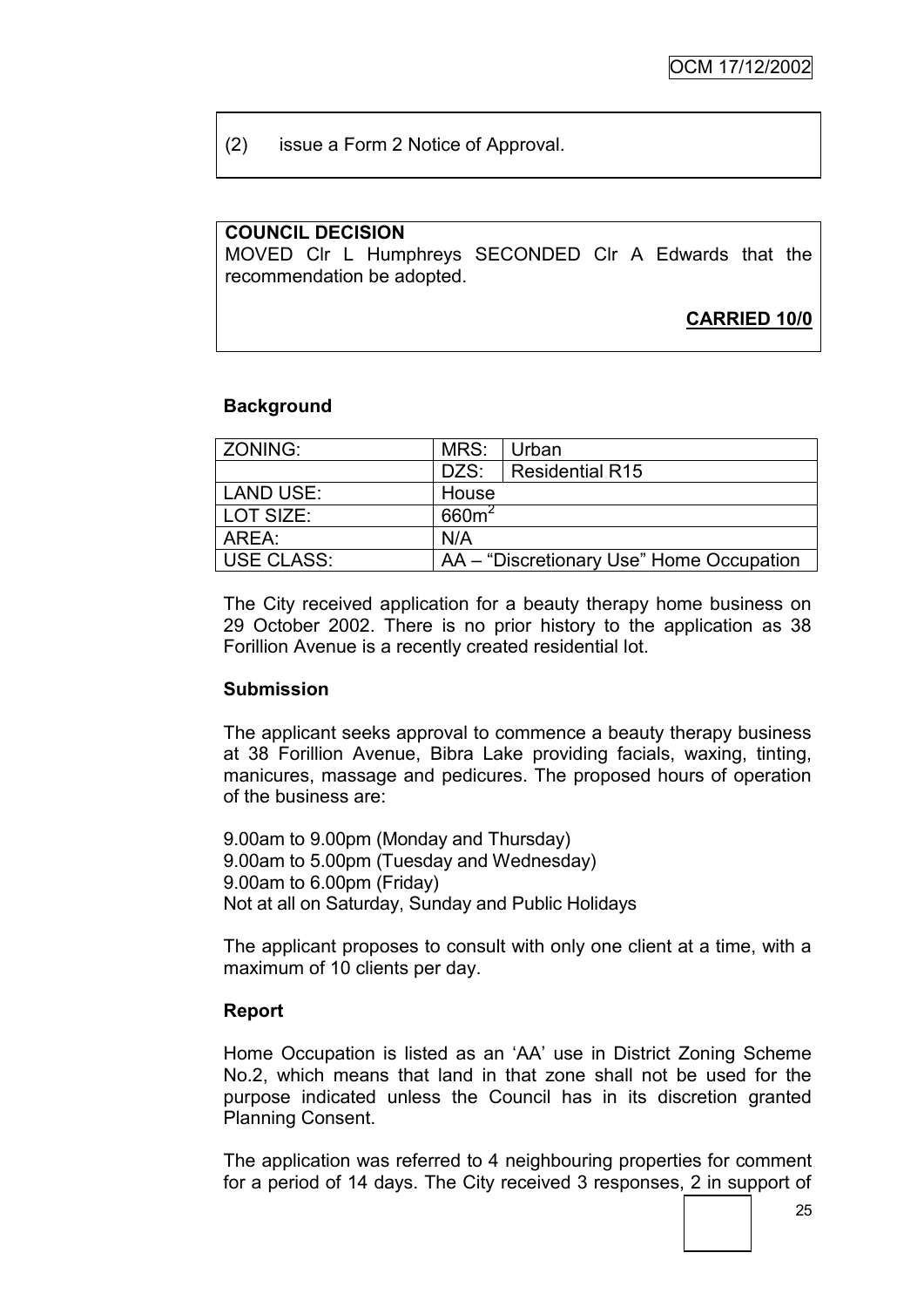the application and one of objection. The one objector stated they had moved to the area due to the anticipated amenity offered by the location, reinforced by the fact that there were "Investment Protection Covenants" controlling property use. The submission asserts that the Covenant requires that the Lot must not be used for purposes other than a residential dwelling and that businesses should be restricted to assigned shopping precincts.

The Restrictive Covenant does not fetter the ability of Council to approve the application, as the City is not party to the terms of that Covenant. The Covenant is a private arrangement between landowners within the St Paul"s Estate. Despite this the Council is required to determine the application on orderly and proper planning. Compliance with Restrictive Covenant is a matter for the owner to resolve.

The proposal complies with the requirements of a Home Occupation as defined in District Zoning Scheme No. 2. No light, noise, vibration or vapour will be emitted by the business, adequate on-site parking has been provided for clients and the additional traffic generated by the business will be minimal.

The room where the proposed occupation is to be carried out (see attached plan for location) has been purpose built with a vinyl floor and neat, clean equipment installed throughout. The proprietor was well versed in the cleaning and disinfection requirements of the Environmental Health Service – Public Health "Code of Practice for Skin Penetration Procedures" as well as the use of "single use" disposable appliances and waxes etc. The premises comply with the City"s Health Services requirements for a Home Occupation – "Beauty Therapy'.

Accordingly, it is recommended that Council approve the Home Occupation (Beauty Therapy) subject to the conditions contained in the recommendation.

#### **Strategic Plan/Policy Implications**

The Corporate Strategic Plan Key Result Areas which apply to this item are:-

- 1. Managing Your City
	- *"To conduct Council business in open public forums and to manage Council affairs by employing publicly accountable practices."*
- 2. Planning Your City
	- *"To ensure that the planning of the City is based on an approach which has the potential to achieve high levels of convenience for its citizens."*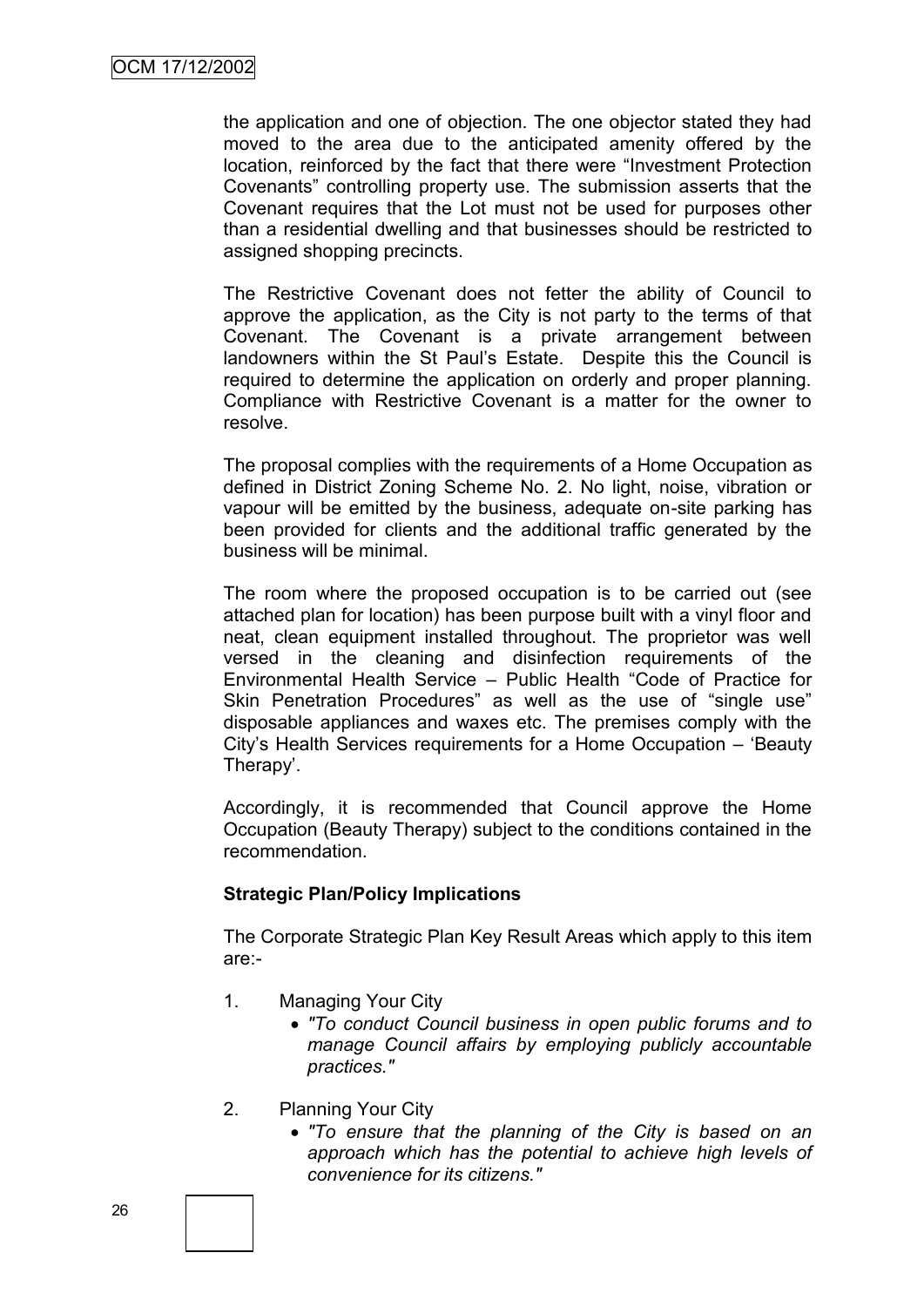- *"To ensure that the development will enhance the levels of amenity currently enjoyed by the community."*
- *"To foster a sense of community within the district generally and neighbourhoods in particular."*
- 4. Facilitating the needs of Your Community
	- *"To facilitate and provide an optimum range of community services."*
	- *"To identify current community needs, aspirations, expectations and priorities of the services provided by the Council."*

The Planning Policies which apply to this item are:-

APD17 Standard Development Conditions and Footnotes

### **Budget/Financial Implications**

N/A

### **Legal Implications**

Nil

#### **Community Consultation**

The proposal was referred to 4 neighbouring landowners for comment for a period of 14 days.

#### **Implications of Section 3.18(3) Local Government Act, 1995**

Nil.

#### **14.5 (MINUTE NO 1867) (OCM 17/12/2002) - PROPOSED APARTMENTS (EIGHT) - LOT 11 ROCKINGHAM ROAD, HAMILTON HILL - OWNER: KEE VEE PROPERTIES PTY LTD - APPLICANT: THOMPSON ONG & ASSOCIATES (2213583) (MR) (ATTACH)**

**RECOMMENDATION** That Council:

(1) grant approval to Eight Apartments on Lot 11 Rockingham Road, Hamilton Hill, subject to compliance with the following conditions:-

Standard Conditions

1. Development may be carried out only in accordance with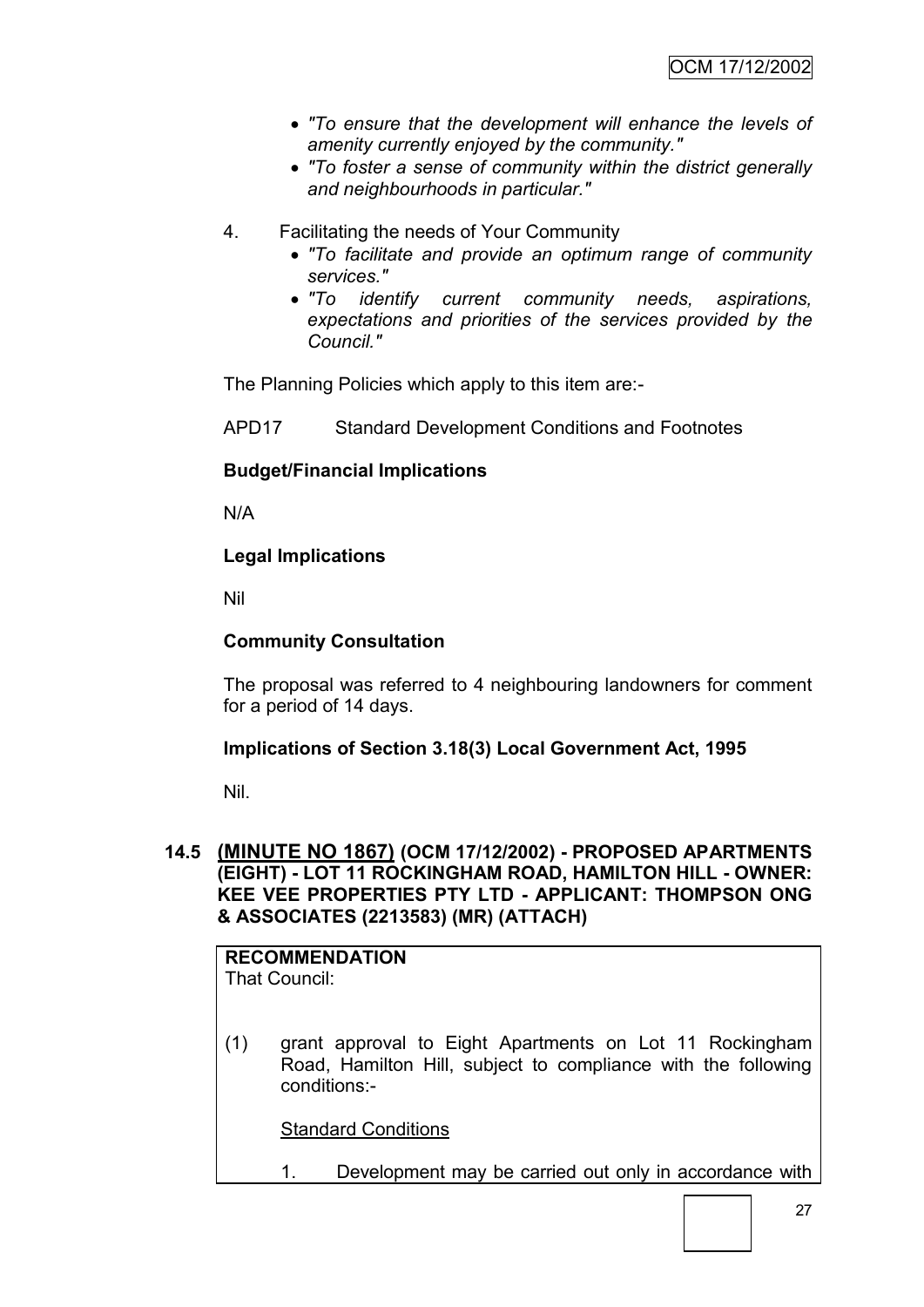the terms of the application as approved herein and any approved plan (communal area deleted).

- 2. Nothing in the approval or these conditions shall excuse compliance with all relevant written laws in the commencement and carrying out of the development.
- 3. Retaining wall(s) being constructed in accordance with a qualified Structural Engineer"s design and a building licence being obtained prior to construction.
- 4. The premises shall be kept in a neat and tidy condition at all times by the owner/occupier to the satisfaction of Council.
- 5. Landscaping and tree planting to be undertaken in accordance with the approved plan.
- 6. The landscaping, in accordance with the approved detailed landscape plan, must be reticulated or irrigated and maintained to the satisfaction of the Council.
- 7. All stormwater being contained and disposed of on-site to the satisfaction of the Council.
- 8. Earthworks over the site and batters must be stabilised to prevent sand blowing, and appropriate measures shall be implemented within the time and in the manner directed by the Council in the event that sand is blown from the site.
- 9. The parking bay/s, driveway/s and points of ingress and egress to be designed in accordance with the Australian Standard for Offstreet Carparking (AS2890). Unless otherwise specified in this approval. Such areas are to be constructed, drained, marked and thereafter maintained to the satisfaction of the City prior to the development first being occupied.
- 10. At least 3 bays situated in a convenient location near the front entrance must be marked and maintained for visitor parking at all times.

Conditions to be complied with prior to applying for a building licence

11. All stormwater drainage shall be designed in accordance with the document entitled "Australian Rainfall and Runoff" 1987 (where amended) produced by the Institute of Engineers, Australia, and the design is to be certified by a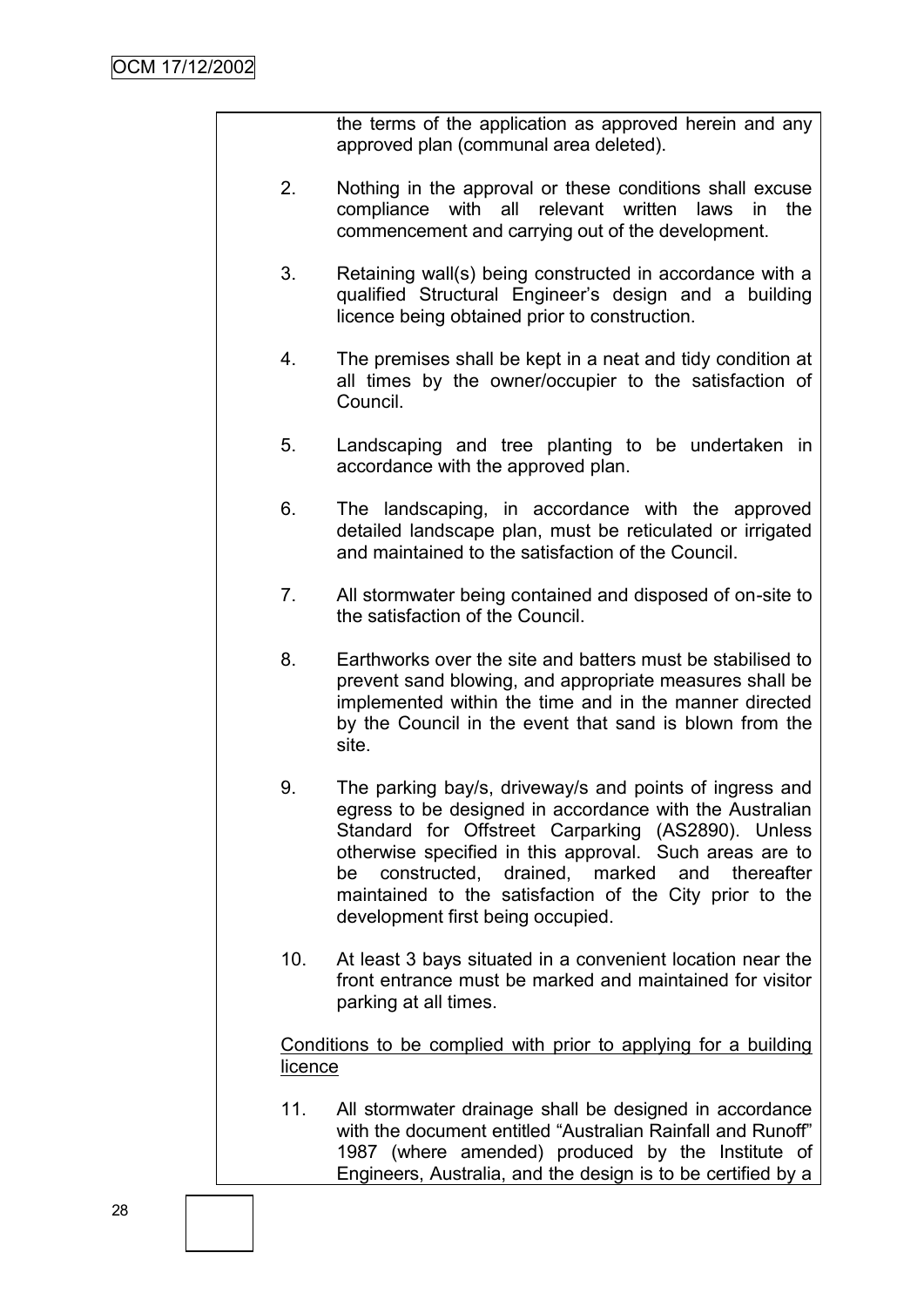suitably qualified practicing Engineer, to the satisfaction of the Council.

- 12. A landscape plan must be submitted to the Council and approved for the car park situated at the rear of the supermarket and tavern. For the purpose of this condition a landscape plan shall be drawn to a scale of 1:100 and shall show the following:
	- (1) the location and type of existing and proposed trees and shrubs
		- (2) any lawns to be established
		- (3) any natural landscape areas to be retained; and
		- (4) those areas to be reticulated or irrigated.

### Conditions to be complied with prior to occupation

13. The landscaping, car parking and drainage must be completed in accordance with an approved detailed landscape plan, prior to the occupation of any building.

### Special Conditions

- 14. The applicant is to prepare an easement in gross in favour of the public, at the full cost of the owner, to provide for shared vehicular access and parking between Lot 11 and Lot 301 Rockingham Road, Hamilton Hill, together with drainage where applicable and the easement must be registered on the title before the development is occupied.
- 15. All units except for the ground floor units must include the installation of a clothes drier with the laundry. No clothing can be dried on the open balconies at any time.
- 16. The bin store area being relocated to the front yard area along Rockingham Road.

# **Footnotes**

1. Under the provisions of the Metropolitan Region Scheme, approval to commence development must be obtained from the Western Australian Planning Commission and therefore your application has been forwarded to the Department for Planning and Infrastructure for its determination under delegated authority of the Commission. Development must not be commenced until approval under the Metropolitan Region Scheme has been given.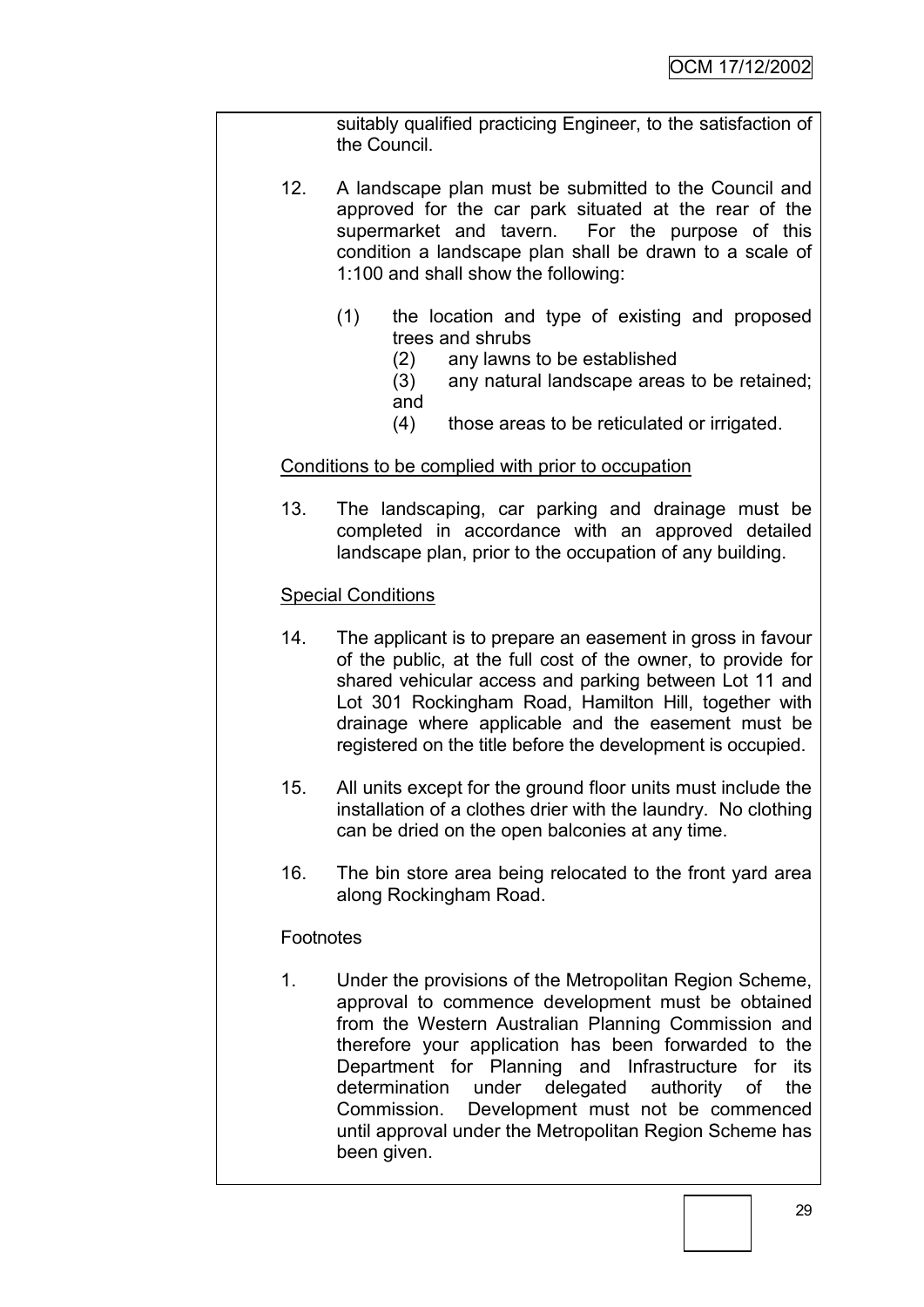| 2 <sup>1</sup> | Until the Council has issued a Certificate of Classification<br>under Regulation 20 of the Building Regulations 1989,<br>there shall be no approval to use the building for the<br>purposes of the development herein conditionally<br>approved and the land shall not be used for any such<br>purpose. |
|----------------|---------------------------------------------------------------------------------------------------------------------------------------------------------------------------------------------------------------------------------------------------------------------------------------------------------|
| 3.             | The development is to comply with the requirements of<br>the Building Code of Australia.                                                                                                                                                                                                                |

- 4. The development being connected to the reticulated sewerage system of the Water Corporation before commencement of any use.
- 5. Covered parking bays shall be a minimum of 5.5 x 2.5 metres, clearly marked on the ground and served by a 6 metre wide paved accessway.

### **COUNCIL DECISION**

MOVED Clr L Humphreys SECONDED Clr A Edwards that the recommendation be adopted.

**CARRIED 10/0**

# **Background**

| ZONING:          | MRS:                       | Urban                       |  |
|------------------|----------------------------|-----------------------------|--|
|                  | DZS:                       | Commercial                  |  |
| APPLICANT:       |                            | Thompson Ong & Associates   |  |
| <b>OWNER:</b>    | Kee Vee Properties Pty Ltd |                             |  |
| <b>LAND USE:</b> | Vacant                     |                             |  |
| LOT SIZE:        | 560m <sup>2</sup>          |                             |  |
| USE CLASS:       |                            | <b>AA Discretionary Use</b> |  |

#### **Submission**

The applicant seeks approval from the Council to construct a 3 storey apartment complex incorporating the following components:-

- 8 apartments;
- 4 of the apartments are situated on the first floor with the second floor level comprising of another 4 apartments with a loft area incorporated into the roof space;
- Undercroft ground level carpark for 8 tenant bays;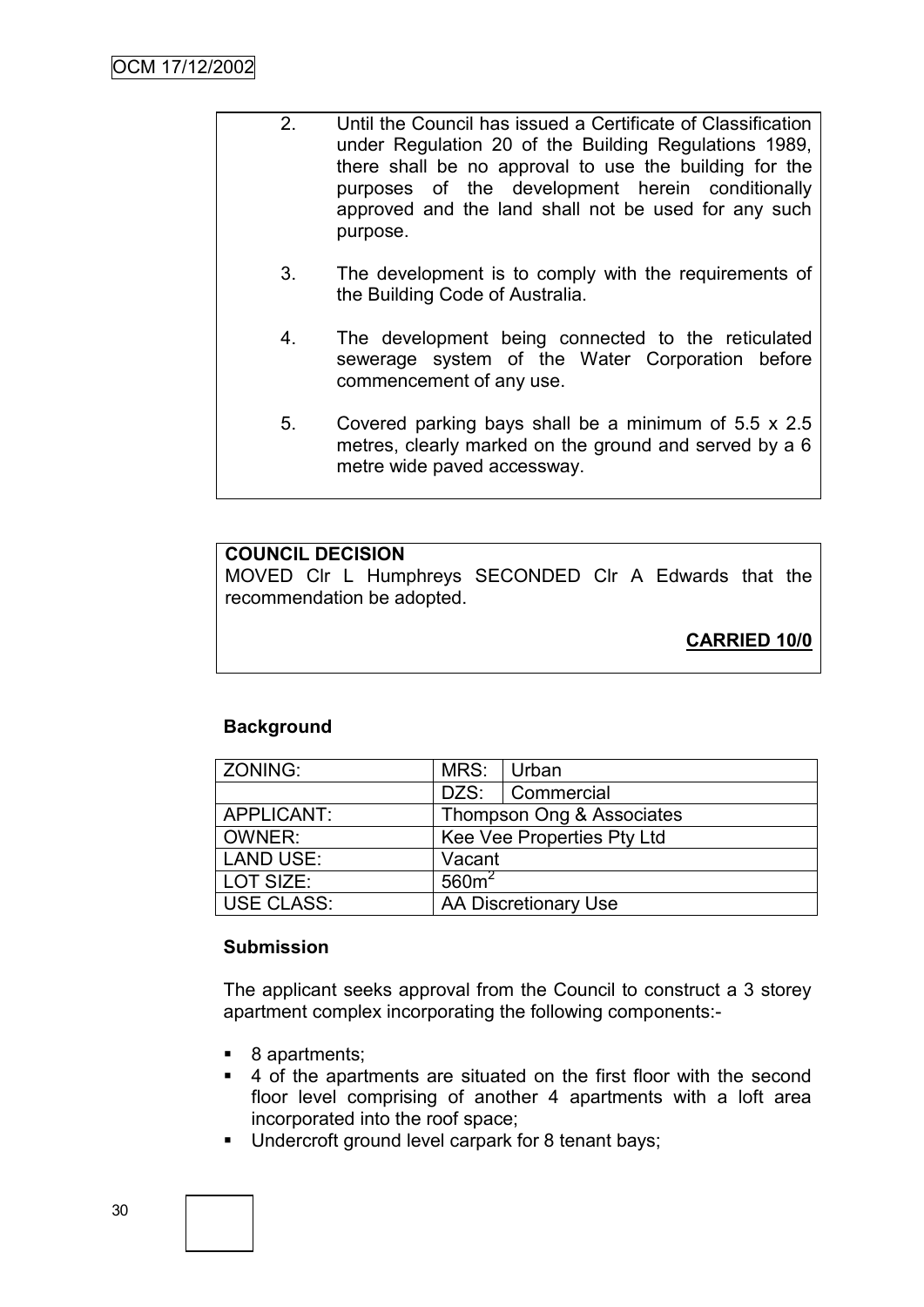Vehicle access is via a rear laneway, while pedestrian access is via Rockingham Road.

#### **Report**

The proposal does not have an applicable residential density coding that applies to the site. The density is at the discretion of the Council to approve having regard to the merits of the proposal and orderly and proper planning. The proposal translates to a Residential Density Coding of R142 based on 70sqm per unit over 560sqm lot area. While this seems excessive a similar residential density Code was accepted by the Council in the approval of an apartment complex on the adjoining property.

The subject land is zoned "Commercial" under Town Planning Scheme - District Zoning Scheme No. 2 ("DZS2") where multiple dwellings are a discretionary use. The Council can either approve the proposal (with or without conditions) or refuse the proposal.

#### Height and Scale of the proposal

The height and scale of the proposed development is in conformity with the 3 level townhouses to the rear and the two storey Newmarket Hotel.

#### Plot Ratio and Density

The plot ratio of the development is 1.1:1. Plot ratio is the gross total of the areas of all floors to the area of land within the site boundaries excluding non-habitable areas (ie-parking area, lobbies, lifts etc.).

#### **Streetscape**

The Rockingham Road elevation incorporates the use of balconies, and brick banding, window awnings and a pitched roof, which effectively break up the building bulk.

#### Newmarket Hotel

The proposal is on the adjoining lot to the Newmarket Hotel, which is a two-storey building at the junction of Cockburn Road and Rockingham Road. The Newmarket Hotel is a significant building that has been included on the Council"s Municipal Inventory of Heritage Places. The scale of the revised proposal would not detract from the landmark proportions of the Newmarket Hotel. The general heritage principle achieved in this instance is that the proposal is of an appropriate height and scale that does not detract from the cultural heritage significance of the Newmarket Hotel.

#### Surrounding land use

The surrounding land use comprises a complex of 3 storey townhouses, an adjoining vacant lot and offices on Rockingham Road, nearby Bottleshop/Newmarket Hotel and light industrial premises on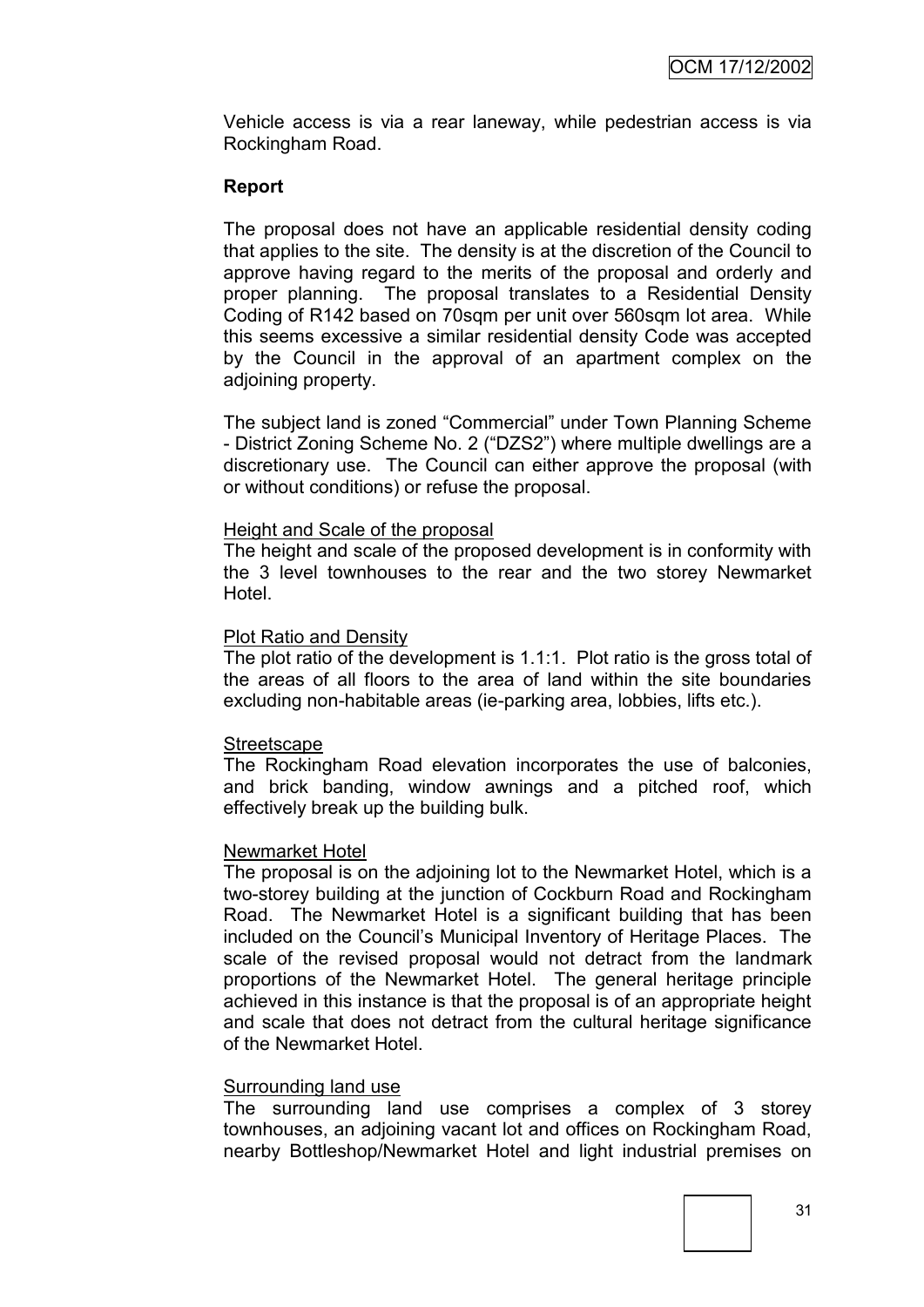Boyd Crescent. The amenity of the area is strongly influenced by the mix of land use and the amenity associated ocean views.

#### Building Setbacks, Landscaping

The Scheme requires a minimum front setback of 11.5 metres from the front boundary to Rockingham Road as opposed to the 2.5m front setback provided. This reduced setback, if approved, would require the Council to exercise discretion to vary Scheme requirements. There is no opportunity to create an "animated urban facade" at ground level since the design incorporates car parking at the ground level with a blank façade to Rockingham Road. The design does however allow for street surveillance from the extensive use of balconies overlooking the pedestrian level on Rockingham Road.

#### Vehicle Access

Vehicle access is proposed via a shared laneway that links with Rockingham Road to the rear townhouses and the Newmarket Hotel development. The parking configuration allows vehicles to leave the development in forward gear onto the shared laneway.

#### Car Parking

The car parking assessment of the proposal has been complicated by the owner wanting to use off-site car parking to off-set the parking requirements of Town Planning Scheme No 2. This involved a comprehensive assessment summarised below in consultation with the applicant. Despite initial reservations it was found that there is sufficient car parking to satisfy the requirements of the Scheme.

The applicant has provided 8 gated car-parking bays at ground level for the 8 apartments. The Residential Design Codes require car parking at the rate of 0.35 spaces per dwelling unit plus 0.015 spaces per square metre of plot ratio floor area to a maximum requirement of 3 car spaces per dwelling unit. A total of 16 bays are required as opposed to 8 bays provided on-site. At least 2 bays must be permanently set-aside for visitor parking.

Each of the 9 units will have at least 1 car bay each, which satisfies the minimum requirements of the Codes. The shortfall of 8 bays requires the exercise of discretion by the Council in any approval of the proposal.

The applicant has provided a detailed car parking schedule based on utilising car parking on the adjoining lot owned by the same owner (Kee-Vee Nominees Pty Ltd). The schedule was adjusted to account for some minor administrative errors. The bottle shop was not included since parking assessment since this occurs within the driveway. The entry forecourt into the sports bar was also removed to reduce the parking requirements. The tavern site only includes 51 bays not 54 but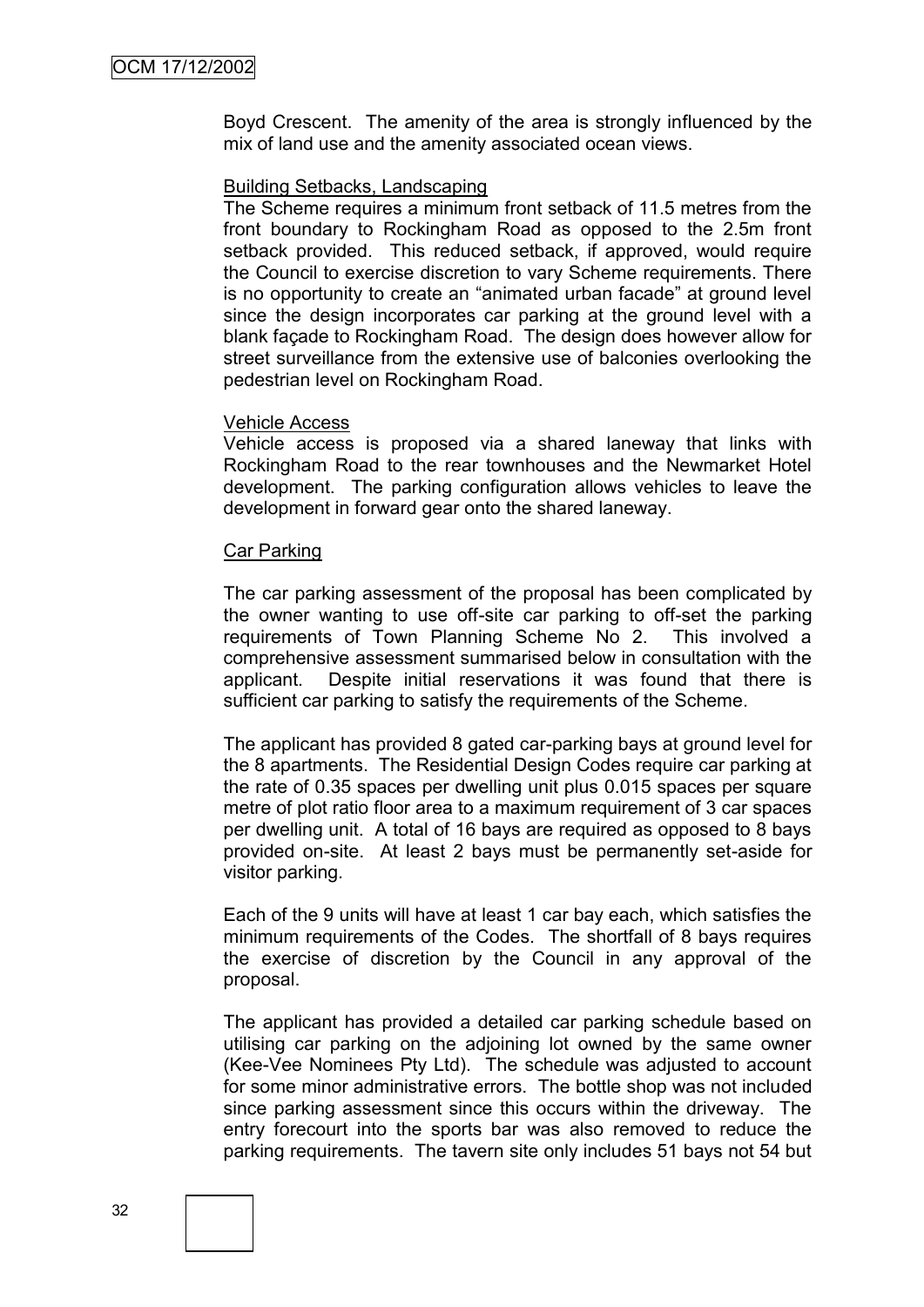| Room/Area          | Area sqm       | <b>Parking Ratio</b> | <b>Bays Required</b> |
|--------------------|----------------|----------------------|----------------------|
| Sports Bar         | 100            | 1 bay/2 sqm          | 50                   |
| Lounge/Dining      | 120            | 1 bay/2 sqm          | 24                   |
| Entry Forecourt to | 46             | 1 bay/2 sqm          | 23                   |
| Lounge/Dining      |                |                      |                      |
| <b>Sub Total</b>   | <b>266 sqm</b> |                      | 97 Bays              |

this was adjusted to include 3 extra bays by the removal of landscaping.

| <b>Building</b>                                      | <b>Bays Provided</b> | <b>Bays Required</b> |
|------------------------------------------------------|----------------------|----------------------|
| Tavern                                               | 54                   | 97                   |
| Lot 11 (8 Apartments $-18$<br>proposed)              |                      | 15.64                |
| Heritage Building (separate<br>use for 7 apartments) | 7                    | 12.17                |
| <b>Sub Total</b>                                     | 69                   | 125                  |
| Bays of No 14 Rockingham<br>Road (parking easement)  | 51                   |                      |
| <b>Total</b>                                         | 120                  |                      |

The table total shows a clear shortfall of only 5 bays. This is 18 bays less than the 23 bay parking concession granted by the Council at its OCM on 19 May 1998 and OCM 20 March 2001. The parking concession only applies to the reuse and restoration of the former Newmarket Hotel. The proposed apartments on Lot 11 could use 7 of the Tavern bays, which are surplus without using the parking concession that apply to the Hotel. Only one extra bay to reach the 16 required by the apartments would conflict with the hours of operation of the Tavern but this is only a minor conflict in actual number of bays.

The overall development has sufficient car parking provision to satisfy the requirements of the City"s District Zoning Scheme No 2.

## WA Planning Commission

The Commission's approval is required pursuant to the Metropolitan Region Scheme as the subject land is within a Clause 32 area the subject of further detailed planning for North Coogee.

#### Town Planning Scheme No 3 (proposed)

The subject land is within a proposed "Mixed Business Zone" under Town Planning Scheme No 3 ("TPS3"). The purpose of the zone is to provide for a range of commercial activities including showrooms where multiple dwelling development would become a use that requires the exercise of discretion by granting a planning approval.

#### **Conclusion**

The proposal is justified on planning grounds and is recommended for approval.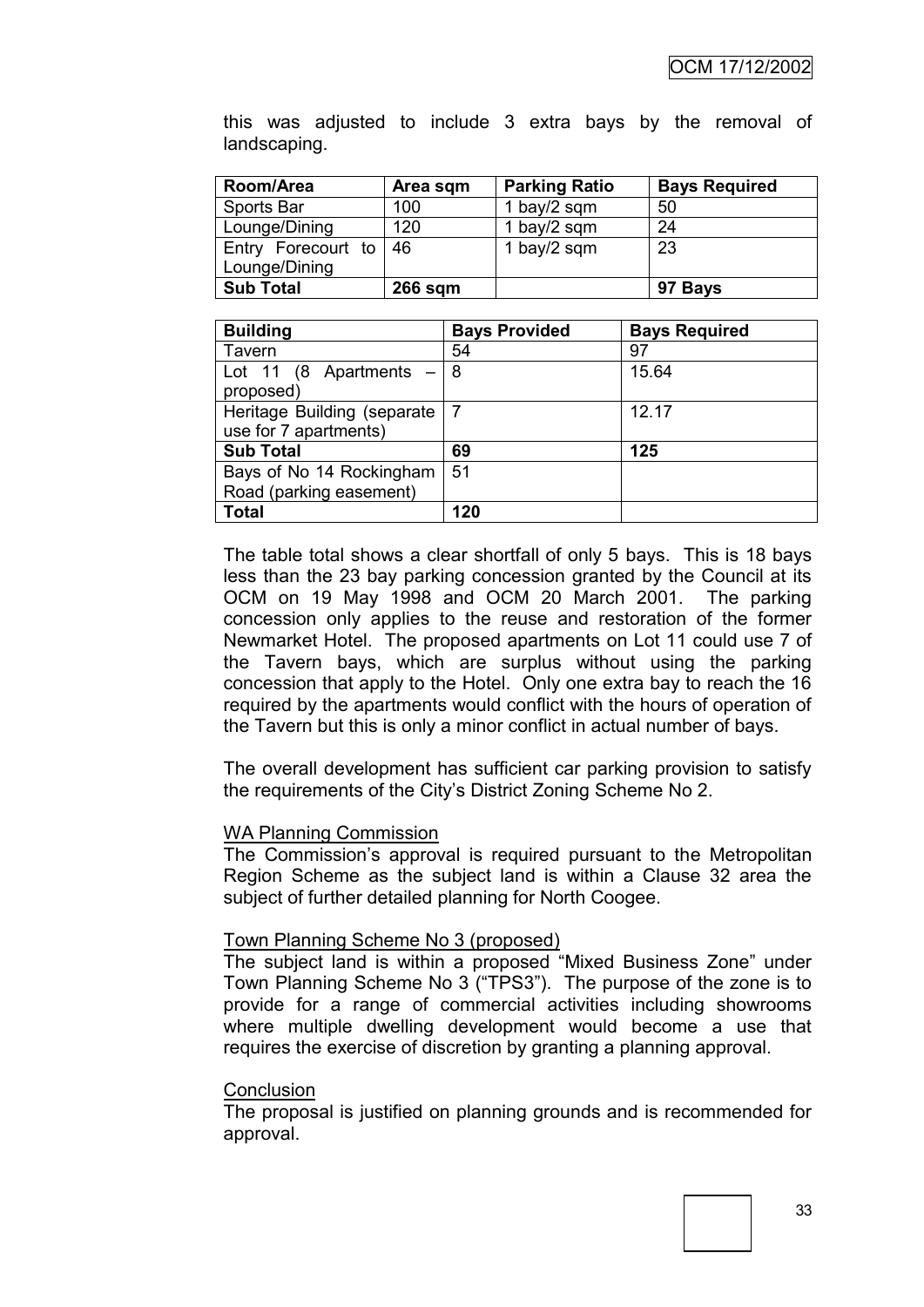# **Strategic Plan/Policy Implications**

The Corporate Strategic Plan Key Result Areas which apply to this item are:-

- 2. Planning Your City
	- *"To ensure that the development will enhance the levels of amenity currently enjoyed by the community."*

#### **Budget/Financial Implications**

N/A

## **Legal Implications**

Council's decision is appealable. Legal representation will be required if an appeal is lodged with the Tribunal.

## **Community Consultation**

Community consultation is at the discretion of Council. Consultation is not mandatory.

#### **Implications of Section 3.18(3) Local Government Act, 1995**

Nil.

## **14.6 (MINUTE NO 1868) (OCM 17/12/2002) - DUST NUISANCE: SERVICE OF NOTICES, PROSECUTION OF KEE VEE PROPERTIES PTY LTD - LOT 6 (12) BOYD CRESCENT, HAMILTON HILL - OWNER: KEE VEE PROPERTIES PTY LTD (2212277) (MS)**

## **RECOMMENDATION**

That Council authorise the Principal Environmental Health Officer to carry out all necessary administration to effectively:

- (1) serve a notice on the property owner to clean up and make good any damage resulting from the release of dust from the site;
- (2 in the event that the owner default the notice, carry out the works detailed within that notice, and recover the costs from the land owner; and
- (3) instigate a prosecution against Kee-Vee Properties Pty Ltd for allowing the emission of dust from their development site as provided for by the *City of Cockburn (Local Government Act) Local Laws* 2000.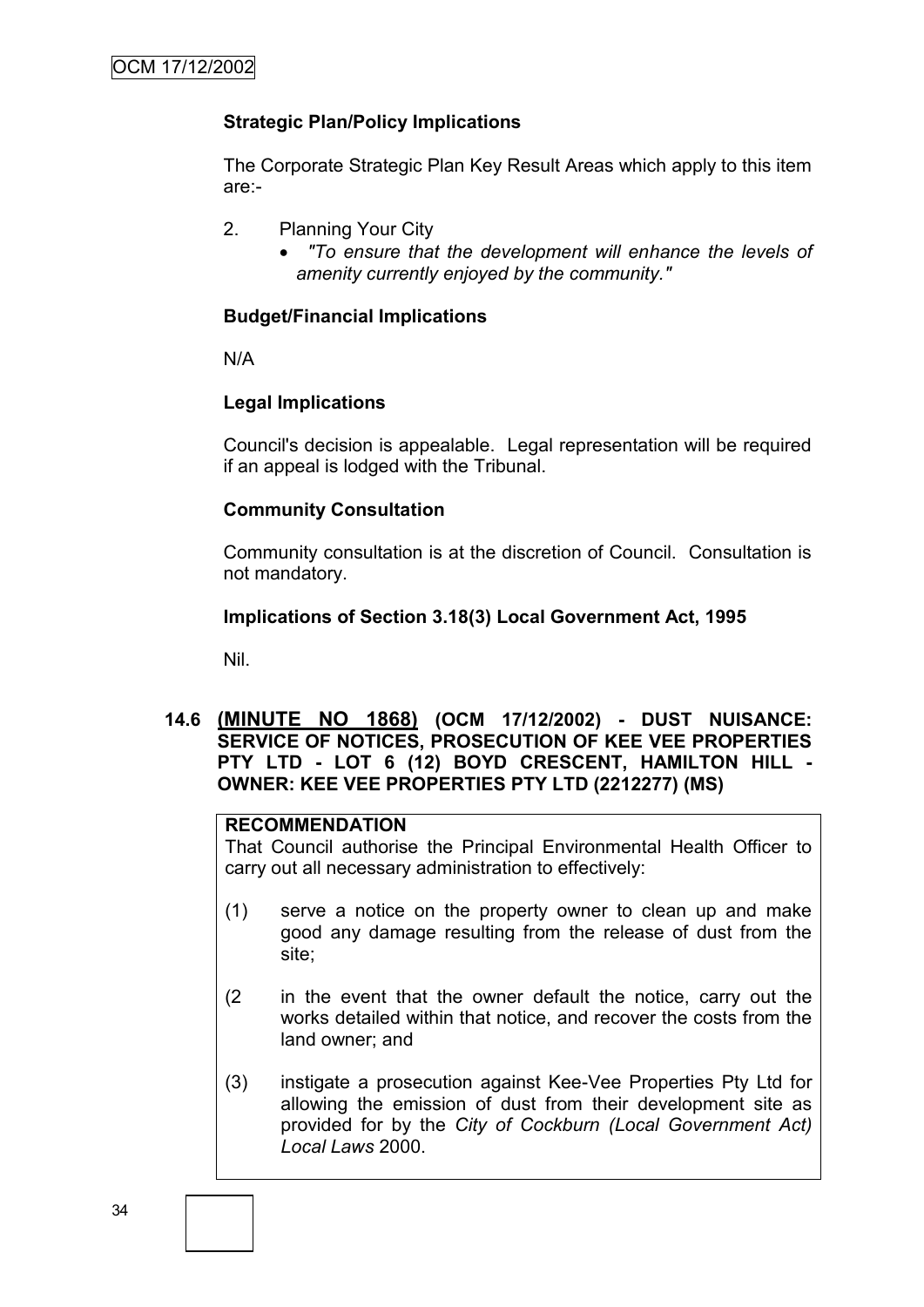**COUNCIL DECISION** MOVED Clr L Humphreys SECONDED Clr A Edwards that the recommendation be adopted.

**CARRIED 10/0**

# **Background**

The City"s Health Service has received a number of customer service complaints from the surrounding area, concerning the emission of dust from the development occurring on the property known as Lot 6, Number 12 Boyd Crescent, Hamilton Hill. The first of these was received on the  $8<sup>th</sup>$  October 2002. Three faxes and a number of telephone conversations between representatives of the owners, the site engineer and various members of the Health Service have occurred, without any progress towards resolving this issue.

Representatives of the owners, Kee-Vee Properties Pty Ltd and their site engineer, have given verbal undertakings to prevent the emission of dust. Following this stabilisation works have been carried out using hydro-mulch.

As a result of continued service requests and an assessment of the dust at the property boundary, an infringement notice under local law 5.10 of the *City of Cockburn (Local Government Act) Local Laws* 2000 was served on the owners on the 13<sup>th</sup> November 2002, for failing to abate sand drift or dust nuisance. To date, this infringement has not been paid.

## **Submission**

N/A

## **Report**

The *City of Cockburn (Local Government Act) Local Laws* 2000, provides avenues for the abatement of sand drift or dust from any works involving the clearing of land. Local law 5.11 empowers Council to issue a notice requiring the owner or occupier to clean up and make good any damage resulting from that release or escape within a certain time frame. Should the owner or occupier default the notice, Council are able to undertake the works and recover the costs from them under local law 5.13. A prosecution can be undertaken under Part XII, Division 4. Penalties of up to \$5,000 apply, with the potential of applying a daily penalty as this offence is of a continuing nature.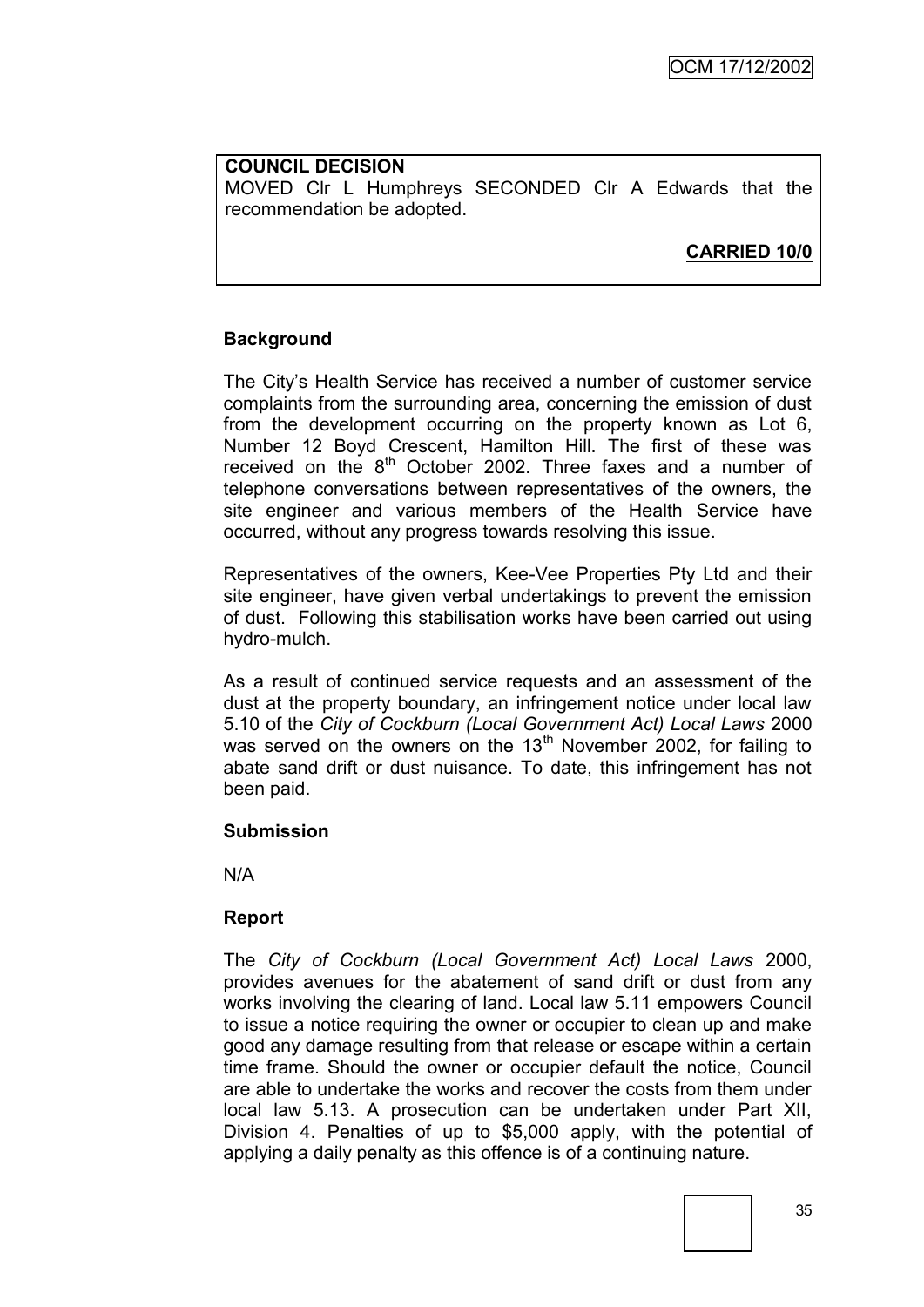The local laws empower an authorised person to serve Infringement Notices in relation to dust. They do not empower authorised persons to serve Notices detailing the specific works required or to remedy the damage caused by the emission of dust. This power lies with the Council. Due to the lack of cooperation from the owner, the service of further infringement notices is unlikely to effectively resolve this issue.

As detailed in the Council's "Guidelines for the Preparation of a Dust Management Plan for Development Sites within the City of Cockburn" stabilisation of cleared areas can be achieved through the following means:

- Wind fencing
- Water use
- Hydromulch
- Chemical stabilisation
- Chipped vegetation

Although, the site has been hydro-mulched following protracted negotiations, it is recommended that the Council pursue legal action against the owners for the offences committed.

## **Strategic Plan/Policy Implications**

The Corporate Strategic Plan Key Result Areas which apply to this item are:

- 1. Managing Your City
	- *"To deliver services and to manage resources in a way that is cost competitive without compromising quality."*
	- *"To conduct Council business in open public forums and to manage Council affairs by employing publicly accountable practices."*
- 2. Planning Your City
	- *"To ensure that the development will enhance the levels of amenity currently enjoyed by the community."*
	- *"To foster a sense of community within the district generally and neighbourhoods in particular."*
- 3. Conserving and Improving Your Environment
	- *"To ensure that the development of the district is undertaken in such a way that the balance between the natural and human environment is maintained."*
- 4. Facilitating the needs of Your Community
	- *"To identify current community needs, aspirations, expectations and priorities of the services*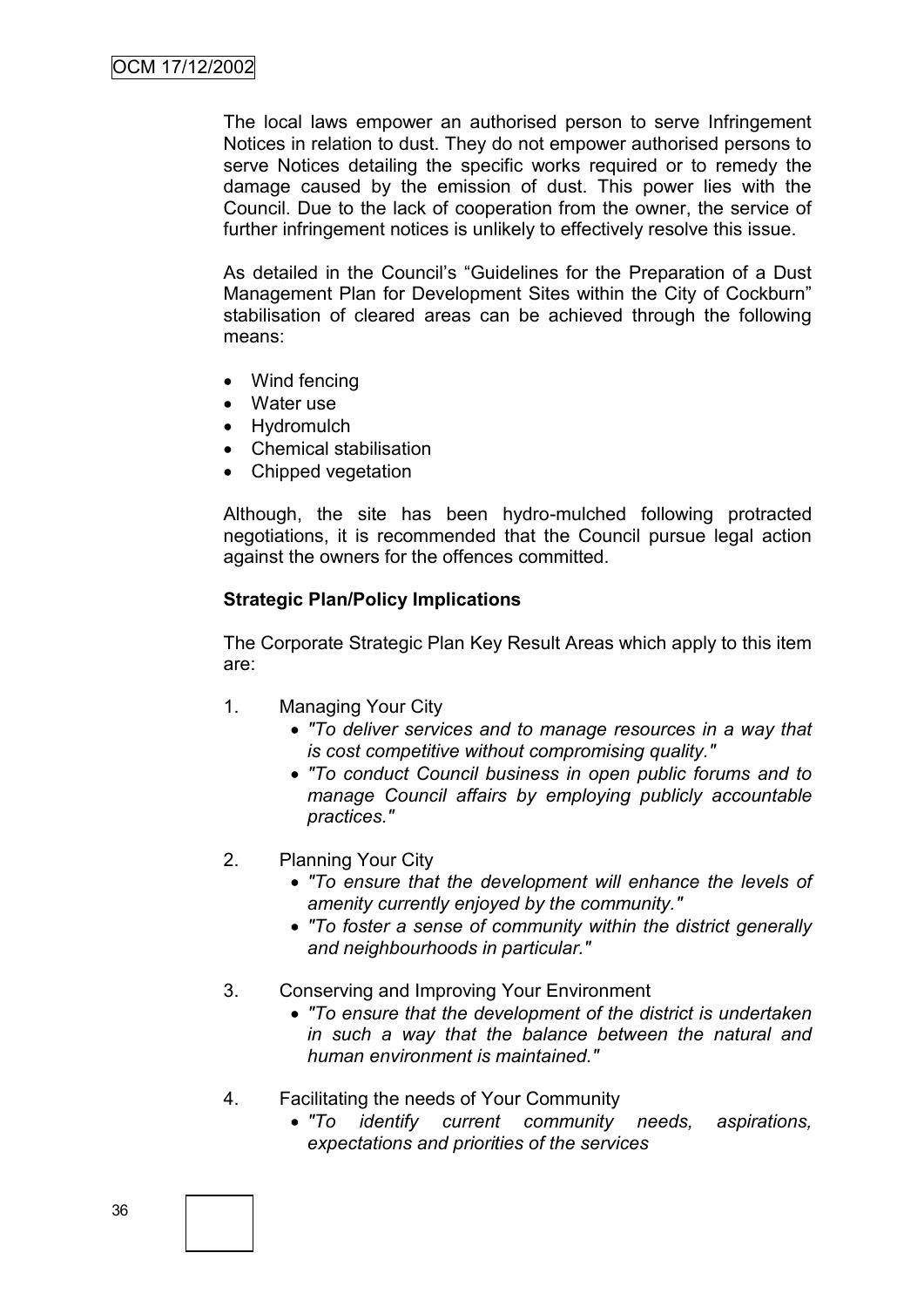## **Budget/Financial Implications**

Legal expenses are available in A/c. No.GL 200-8080. Should any clean up be required, A/c. No.OP 9851-6200 is available.

## **Legal Implications**

The officers will liase with the City"s Lawyers for the service of notices and for the recovery of any expenses incurred with the cleanup.

## **Community Consultation**

N/A

## **Implications of Section 3.18(3) Local Government Act, 1995**

Nil.

## **14.7 (MINUTE NO 1869) (OCM 17/12/2002) - PROPOSED SUBDIVISION (2 LOTS PROPOSED) - LOT 6 HENDERSON ROAD, MUNSTER - OWNER: BETTABAR PTY LTD - APPLICANT: GAETANE VAN DER BEKEN (120300) (CP) (ATTACH)**

# **RECOMMENDATION**

That Council:

- (1) not support the subdivision application in its recommendation to the Western Australian Planning Commission for the following reasons:
	- 1. The site is affected by the Kwinana (EPP) Air Quality Buffer, whereby the proposal, if approved, could set a precedent for further subdivision of a similar kind, which collectively would jeopardise present planning objectives.
	- 2. The land is zoned `Rural' in the Metropolitan Region Scheme and in the Local Government's Town Planning Scheme. The purpose and intent of this zoning is to preserve the area's current rural use and intensity of development. Subdivision in the manner proposed would create the potential for additional building development and the introduction of increased non-rural activity in conflict with the zoning objectives;
	- 3. The proposed subdivision has not been justified on planning grounds;
	- 4. The proposed subdivision does not comply with the City of Cockburn Rural Subdivision Policy; and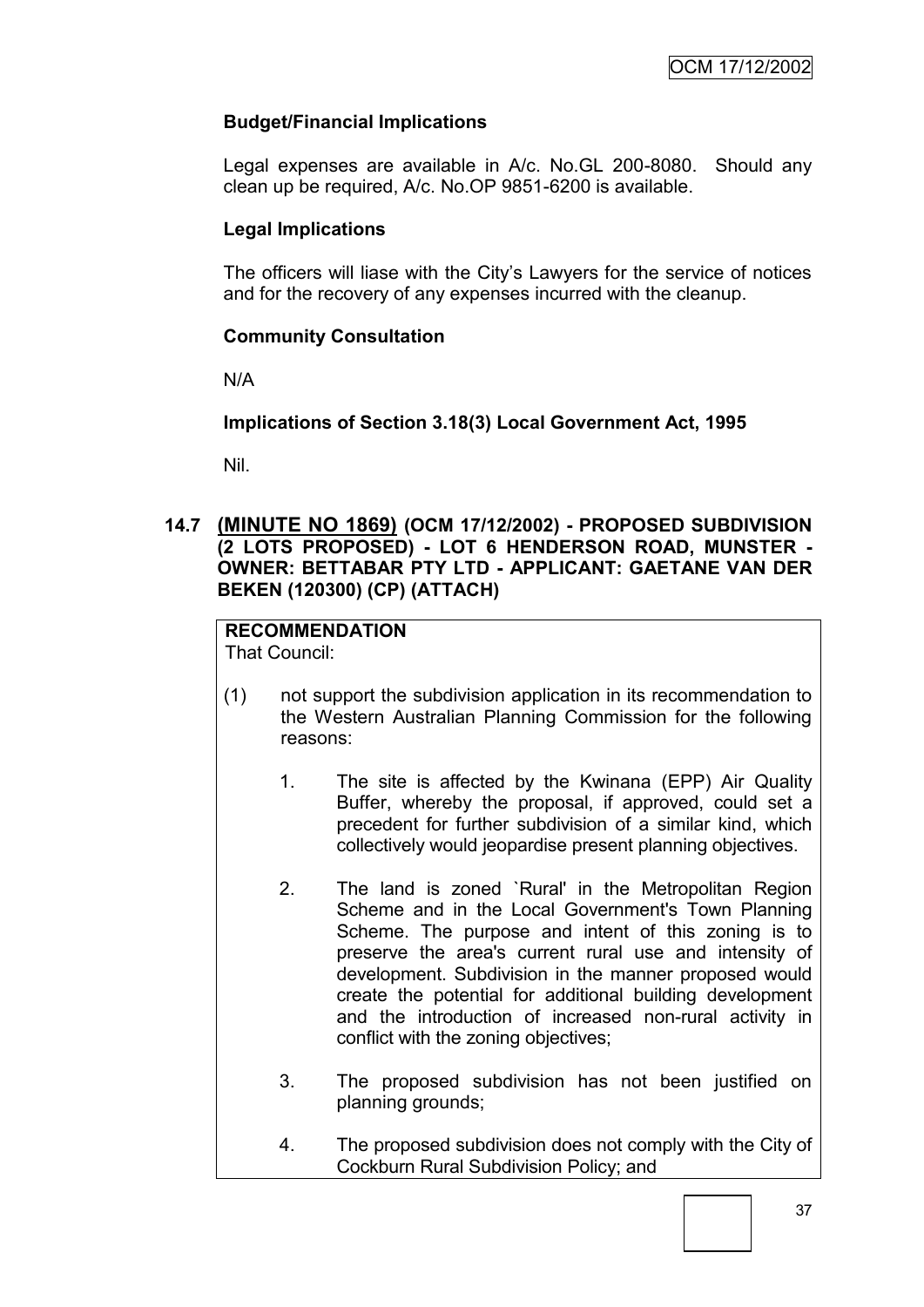(2) advise the applicant of the above decision.

#### **COUNCIL DECISION**

MOVED Clr L Humphreys SECONDED Clr A Edwards that the recommendation be adopted.

**CARRIED 10/0**

#### **Background**

| <b>ZONING:</b>    | MRS:                                  | Rural |  |
|-------------------|---------------------------------------|-------|--|
|                   | DZS:                                  | Rural |  |
| LAND USE:         | Vacant rural property                 |       |  |
| l LOT SIZE:       | Lot $1 = 9877m^2$ , Lot $2 = 9877m^2$ |       |  |
| AREA:             | 1.9754 ha                             |       |  |
| <b>USE CLASS:</b> | N/A                                   |       |  |

It is proposed to subdivide the 1.97ha property into two lots, each of 9877m². The purpose of the subdivision is to create two ruralresidential lots, each capable of accommodating a single dwelling.

The land is located in the Rural zone of the district, spanning the buffer area around Cockburn Cement that forms part of the Kwinana (EPP) Air Quality Buffer. Council Policy APD7 is therefore relevant, which is discussed further below.

In addition, the Thomson Lake Midge Buffer affects the land to the extent that the property is located in the area 500 to 800 metres from the lake edge. Council Policy APD6 is also relevant and is discussed further below.

The applicant has requested this proposal be considered by the Council on its merits as opposed to Council officers recommending to the Western Australian Planning Commission under delegated authority.

#### **Submission**

The following points have been submitted in support of the application:

 The subdivision is for "personal" as opposed to "commercial" reasons, being the division of family land amongst family members;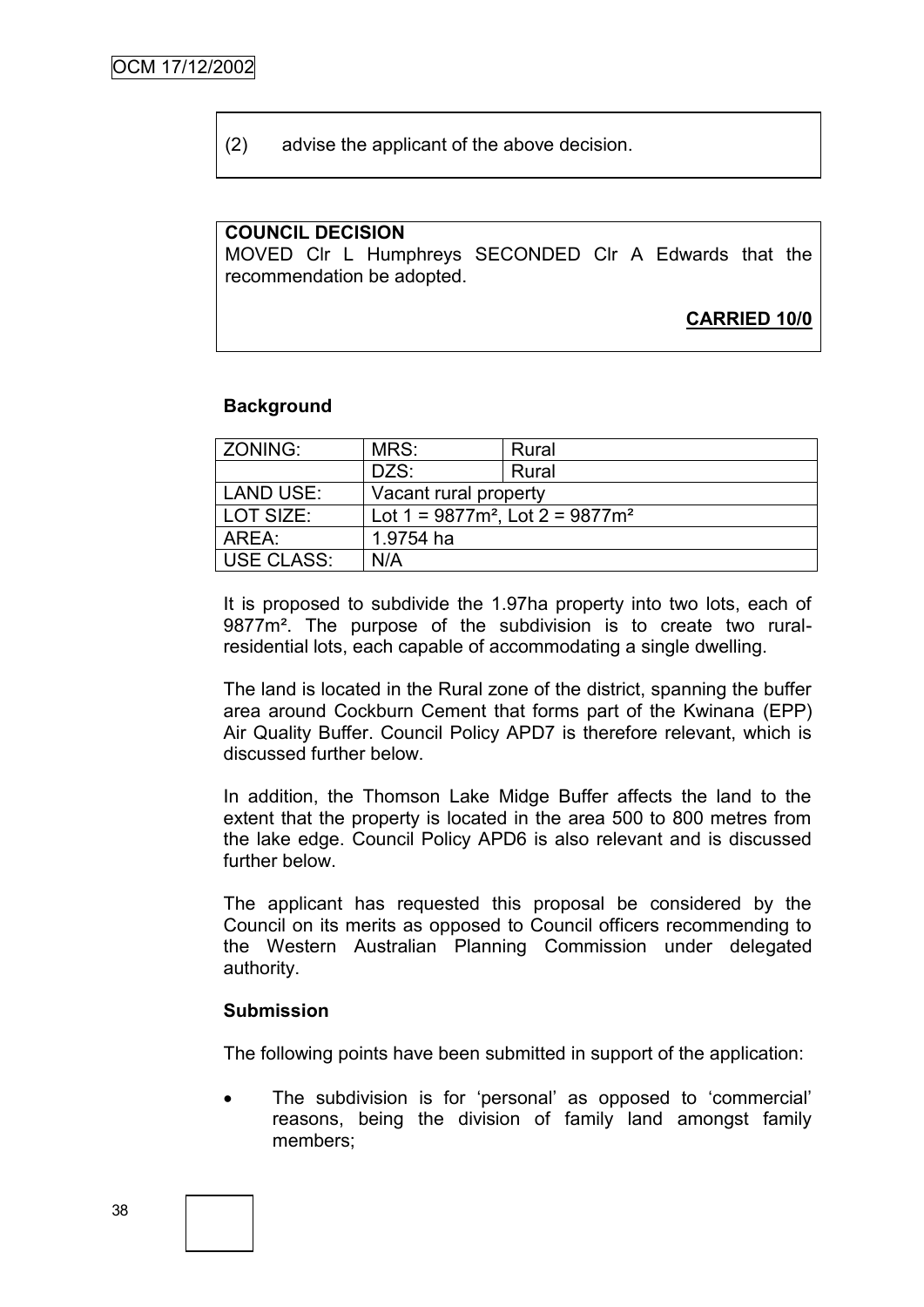- The small size of the existing title currently limits the productivity of the land;
- Remnant vegetation removal would be limited to that required for the construction of two dwellings, associated services and access;
- The majority of the existing title is outside the Air Quality Buffer area;
- The applicant is agreeable to a Section 12A Memorial to be registered on the new titles in response to the midge buffer policy APD6;
- The property is serviced with electricity and has access to bore water;
- A high standard effluent disposal system is proposed;
- An undesirable precedent will not be established as a number of other lots of similar size currently exist in the vicinity.

## **Report**

The fundamental issue in relation to this proposal is the proximity of the site to the Kwinana (EPP) Air Quality Buffer, as identified in the Fremantle-Rockingham Industrial Area Regional Strategy (FRIARS). Although the majority of the site may be located outside the buffer, Council"s Local Planning Strategy (September 1999) encourages the retention of a rural zone land bank to act as a "greenbelt" between urban areas and the Kwinana Industrial Strip. In this respect, approval of the application would intensify residential development in the area and be inconsistent with this objective.

In addition, Council Policy APD7 "Rural Subdivision" and associated map identifies this site to be in an area within which the policy states "The Council will not support further subdivision of land within this zone". This policy is reflective of the above Local Planning Strategy objective.

The other lots referred to in the application as being of similar size to the proposed lots appear to pre-date the FRIARS report and Council Policy. It is considered here that approval of the current application could create an undesirable precedent that could collectively jeopardise present planning objectives.

Council Policy APD6 "Residential Rezoning and Subdivision Adjoining Midge Infested Lakes" specifies that Council will impose a Section 12A Memorial on the titles of land between 500 and 800 metres distance from the wetland edge. This would be to warn prospective purchasers of the potential for midge nuisance. The applicant has indicated agreement to this action in the event of approval being recommended.

The other matters submitted in justification are either irrelevant or of lesser significance compared to the matters discussed above.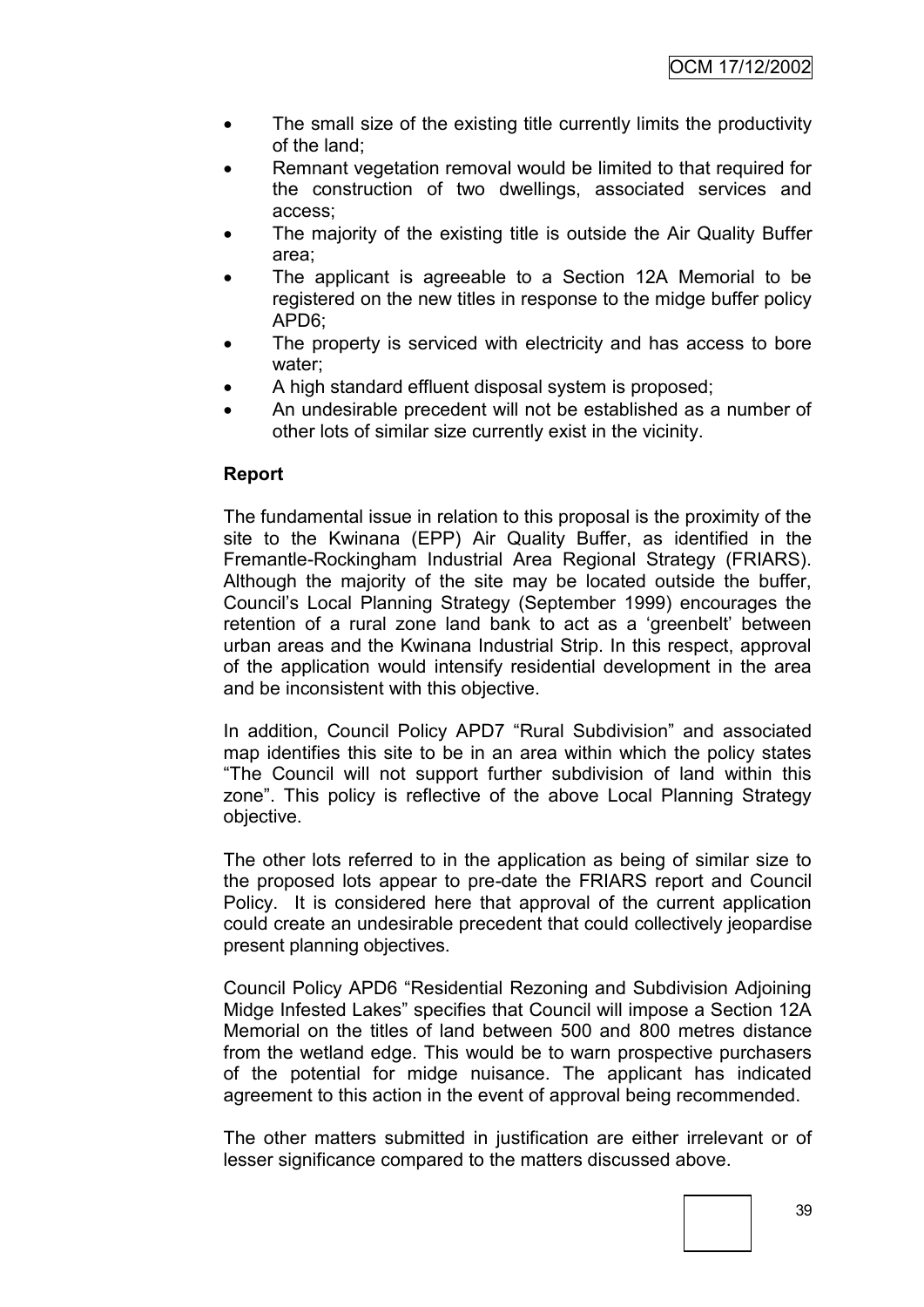There is also a general presumption according to the Western Australian Planning Commission Policy against subdivision of rural land, unless it is specifically provided for in a town planning scheme, an endorsed local planning strategy or an endorsed local rural strategy. The abovementioned Policies are the principal "planning tools" that the Council could apply in this instance.

It was also noticed that the creation of lots less than 1 hectare are proposed without connection to reticulated water, which is not considered to be desirable.

## **Strategic Plan/Policy Implications**

The Corporate Strategic Plan Key Result Areas which apply to this item are:-

- 1. Managing Your City
	- *To conduct Council business in open public forums and to manage Council affairs by employing publicly accountable practices."*
- 2. Planning Your City
	- *"To ensure that the development will enhance the levels of amenity currently enjoyed by the community."*
- 3. Conserving and Improving Your Environment
	- *"To conserve the quality, extent and uniqueness of the natural environment that exists within the district."*
	- *"To conserve the character and historic value of the human and built environment."*

The Planning Policies which apply to this item are:-

- APD6 Residential Rezoning and Subdivision Adjoining Midge Infested Lakes
- APD7 Rural Subdivision Policy
- APD16A Standard Subdivision Conditions and Reasons for Refusal

## **Budget/Financial Implications**

N/A

# **Legal Implications**

Nil.

# **Community Consultation**

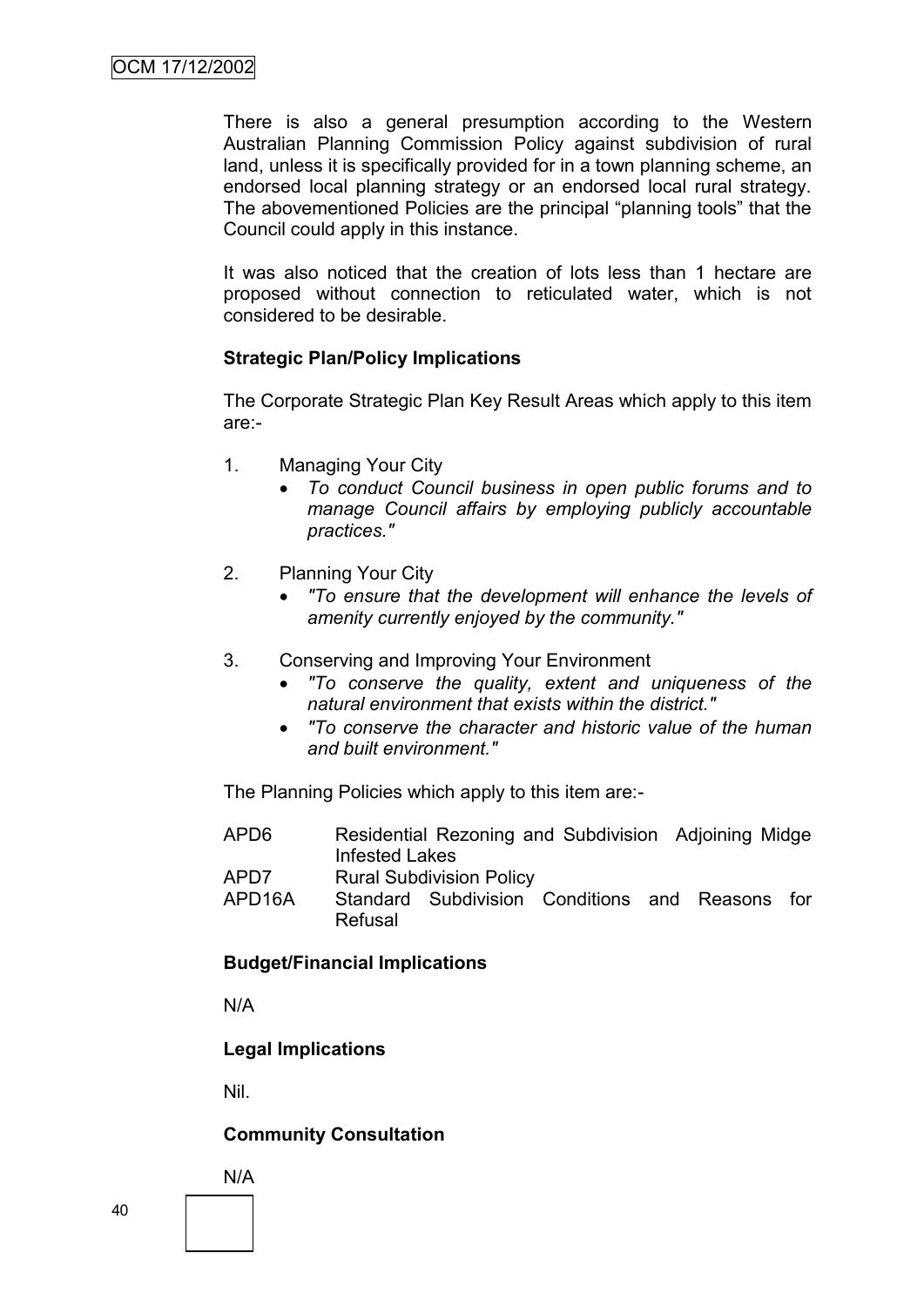# **Implications of Section 3.18(3) Local Government Act, 1995**

Nil.

## **14.8 (MINUTE NO 1870) (OCM 17/12/2002) - POLICY FOR THE KEEPING OF HORSES AND OTHER ANIMALS IN THE RESOURCE ZONE (9001) (CP) (ATTACH)**

# **RECOMMENDATION**

That Council:

- (1) adopt the Policy APD42 "The Keeping of Horses and Other Animals in the Resource Zone" without modification as attached to the Agenda;
- (2) adopt the Delegated Authority APD65 "The Keeping of Horses and Other Animals in the Resource Zone" as attached to the Agenda; and
- (3) dismiss the objection based on the report comments and inform the submitter accordingly.

# **COUNCIL DECISION**

MOVED Clr L Humphreys SECONDED Clr A Edwards that the recommendation be adopted.

**CARRIED 10/0**

# **Background**

At its ordinary meeting of 20 August 2002, the Council resolved to advertise the following policy for public comment:

- *"1. Conditional approval may be granted by the Council where development applications for the proposed keeping of horses and other animals have been considered by the WRC to comply with the Draft Environmental Guidelines for Horse Activities (October 2001) or other relevant guidelines and advice to that effect is received.*
- *2. Where planning applications for the keeping of horses or other animals have been considered by the WRC to not comply with the Draft Environmental Guidelines for Horse Activities (October*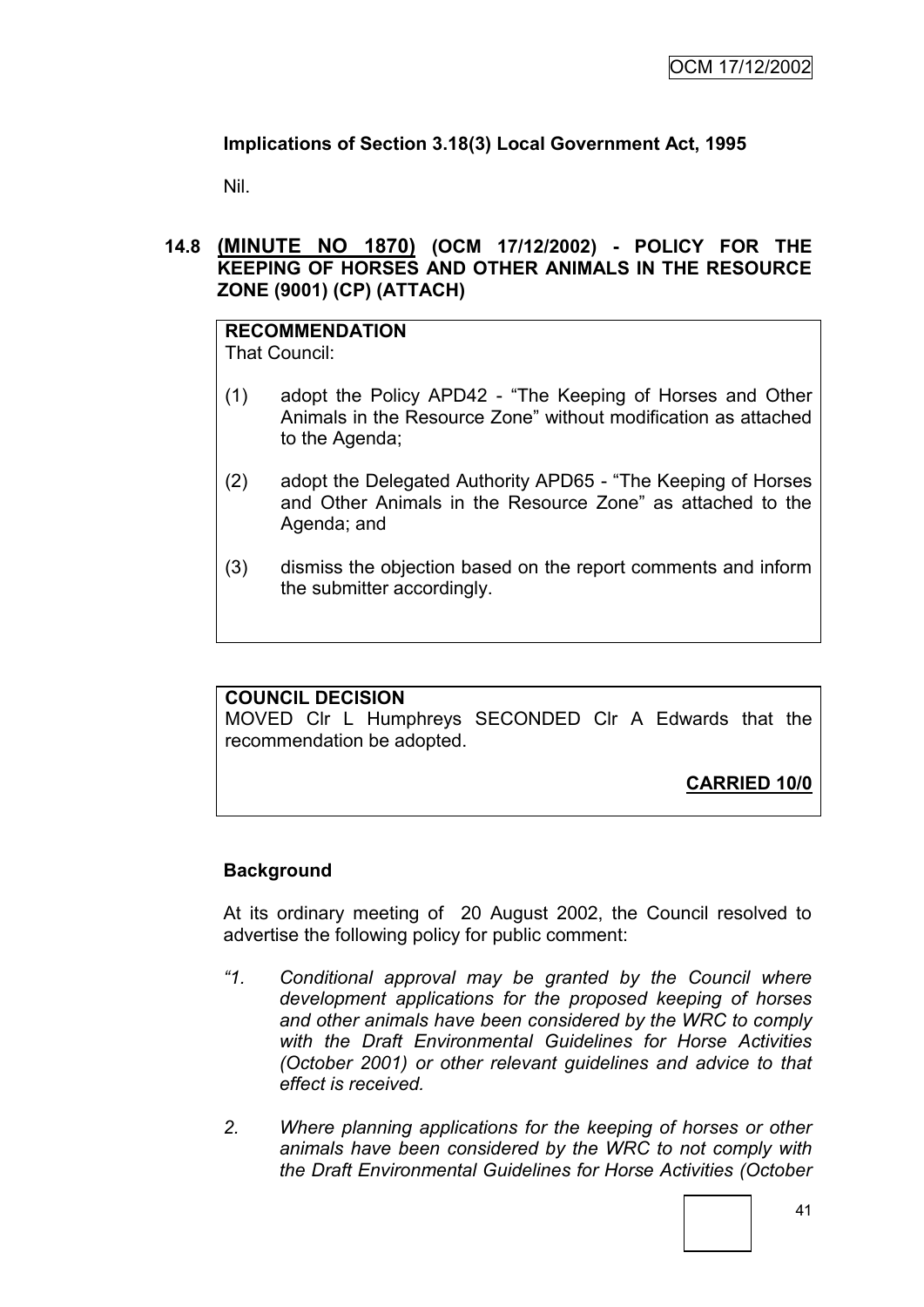*2001) or other relevant guidelines and advice to that effect is received by the Council, then the applications concerned may be refused.*

*3. In accordance with PSPD9, in the event an application for the use of land is refused, based on the advice of WRC, reference to that authority in the decision means it may be called upon to assist defending any appeals that may result from the Council decision."*

The policy was advertised in the Cockburn Herald on  $5<sup>th</sup>$  and  $12<sup>th</sup>$ October 2002 while the submission period closed on 28<sup>th</sup> October. One submission was received on the policy that is discussed further below.

#### **Submission**

The submission objected to the policy on the following grounds:

- That many people in the Resource zone were not aware of the proposed Policy.
- Landowners with horses prior to the proposed policy should not be subjected to the requirements of the policy;
- The City of Cockburn should retain the right to negotiate conditions for the keeping of horses with the landowners based upon the guidelines or any concerns expressed by the Water and Rivers Commission (WRC), even when WRC recommends refusal of an application.
- Concern expressed about the use of the guidelines (*"Environmental Management Guidelines for Horse facilities and Activities", Water and Rivers Commission, September 2002")* in that they are not intended to be applied retrospectively or to be used as a rigid regulatory instrument.
- People purchased in the area on the understanding that a horse (or horses) were permitted. Will people be compensated if suddenly prevented from keeping horses?
- The Council had allegedly previously advised people that the keeping of horses was permitted.

## **Report**

The submission appears to focus on the issue of existing horse keeping activities prior to the proposed policy being advertised. Council had at its Ordinary Meeting of 20<sup>th</sup> August adopted a Position Statement to address retrospective applications for the keeping of horses (refer August 2002 OCM Minutes). The proposed policy the subject of this report is intended to address future applications only and has no relevance to retrospective applications.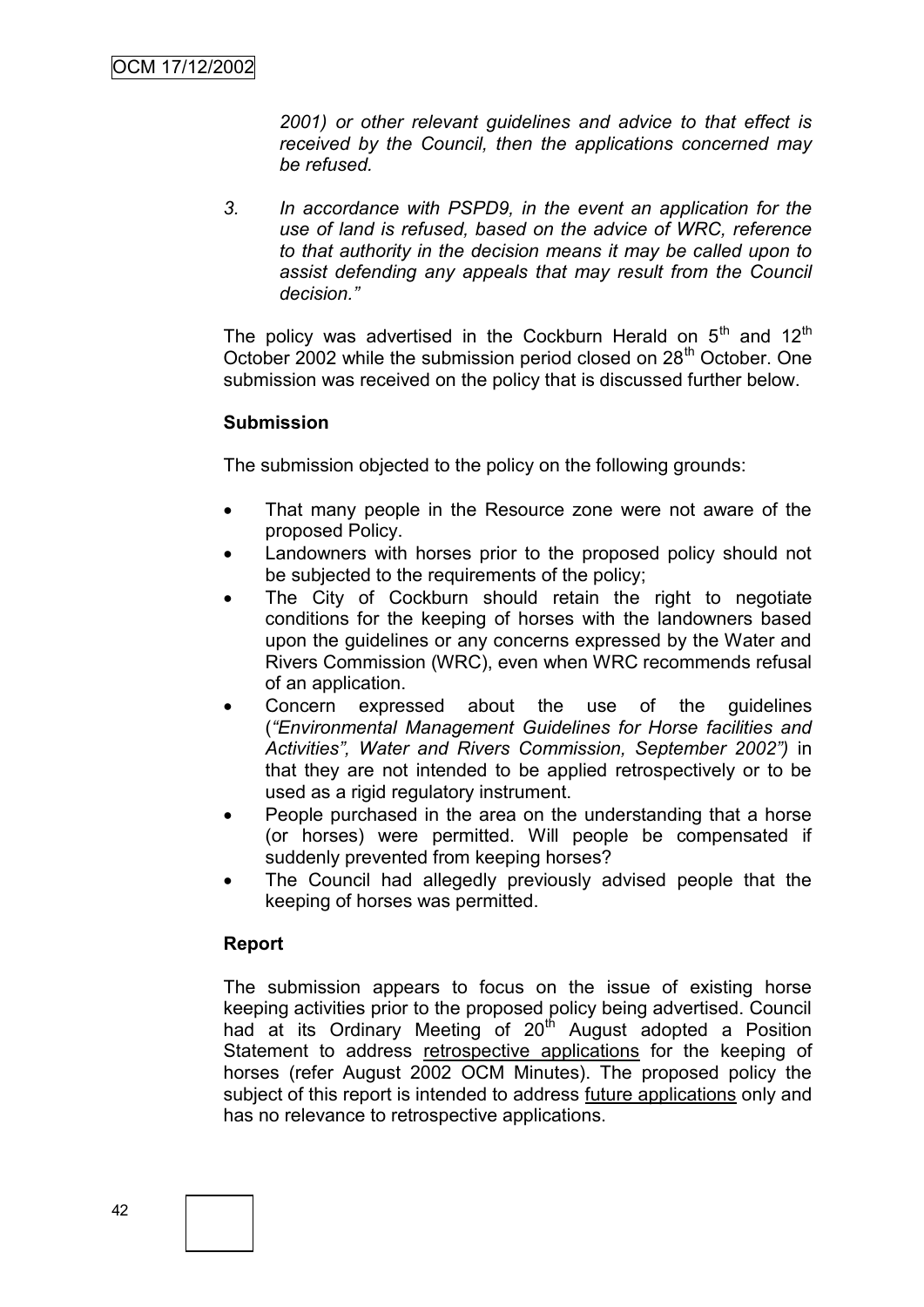The proposed policy was advertised in accordance with Clause 11.1.1 of the City of Cockburn Town Planning Scheme No.2. as described above.

In terms of the possibility of the Council negotiating conditions with landowners, it is not considered appropriate for the Council to become involved in this capacity due to the expertise of the officers of the WRC and the legal responsibility the WRC has for maintaining groundwater quality.

The Water and Rivers Commission, Department of Environmental Protection, Health Department of Western Australia and the Western Australian Horse Council prepared the "guidelines". The WRC is responsible for the application of the guidelines when assessing development applications due to their involvement, expertise and understanding of the technical issues relating to matters of water quality. It is the Council"s role to decide applications based on WRC"s advice, having regard to matters of natural justice such as existing planning approvals and non-conforming use rights. The actual application of the guidelines is not a matter of Council"s concern, but has implications of State planning significance.

It is alleged that Council had previously advised that the keeping of horses was permitted in what is now the Resource Zone. In actual fact, Town Planning Schemes Nos 1 and 2 have provided for horse and other animal keeping in various ways in the past, but all of which required the obtaining of development approval. This has been the case since 1974.

It is recommended that the Council proceed to adopt the draft policy without modification.

# **Strategic Plan/Policy Implications**

The Corporate Strategic Plan Key Result Areas which apply to this item are:-

- 1. Managing Your City
	- *"To conduct Council business in open public forums and to manage Council affairs by employing publicly accountable practices."*
- 2. Planning Your City
	- *"To ensure that the development will enhance the levels of amenity currently enjoyed by the community."*
- 3. Conserving and Improving Your Environment
	- *"To conserve the quality, extent and uniqueness of the natural environment that exists within the district."*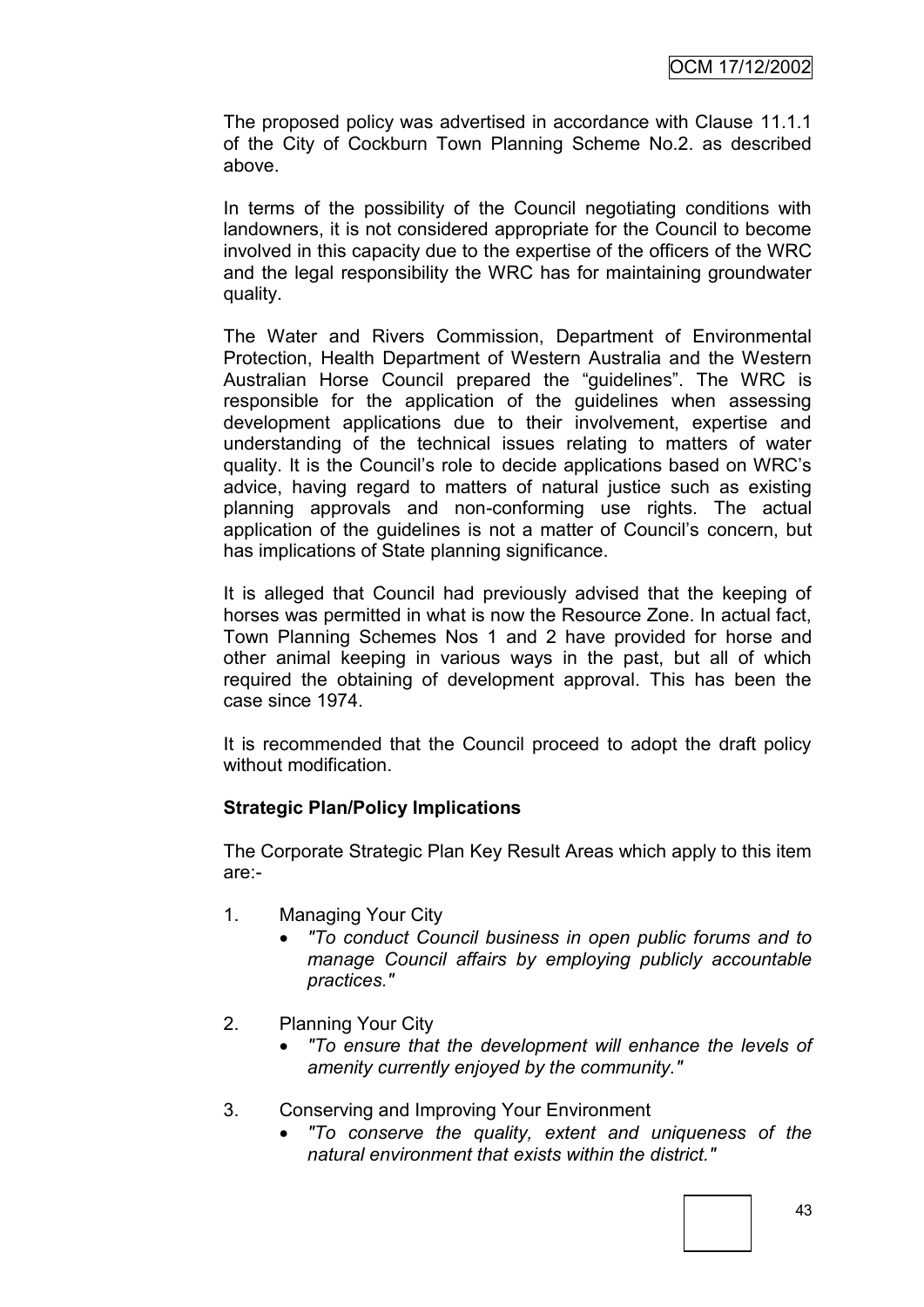*"To ensure that the development of the district is undertaken in such a way that the balance between the natural and human environment is maintained."*

## **Budget/Financial Implications**

N/A

## **Legal Implications**

Minimise Council liability by requiring assistance with appeals from the Water and Rivers Commission.

## **Community Consultation**

Policy advertised for public comment.

## **Implications of Section 3.18(3) Local Government Act, 1995**

Nil.

## **14.9 (MINUTE NO 1871) (OCM 17/12/2002) - BREACH OF PLANNING APPROVAL CONDITIONS - JAA 132, 133, 134, 135 JANDAKOT ROAD, SOLOMON ROAD, JANDAKOT - OWNER: CSR READYMIX (5513146; 5513296; 5513086; 5513424) (MR) (ATTACH)**

# **RECOMMENDATION**

That Council:

- (1) determine that the planning approval granted by the Council at its Ordinary Meeting on 7 June 1996 has expired for an Extractive Industry on JAA 132, 133, 134, 135 Jandakot Road, Solomon Road, Jandakot, based on Condition 11 of the approval, subject to (2) and (3) below;
- (2) notify CSR Readymix of the Council"s decision and allow an opportunity within 14 days of the date of the Council decision, to explain why the approval for the extractive industry should not be deemed to have expired due to a breach of Condition 2 of approval to commence development which states:-

*"Dust control and preservation of water quality to be in accordance with the commitments made in the Excavation Management Plan dated 26/10/95."*

(3) authorise the Director of Planning and Development is to proceed with issuing an expiry of approval notice in accordance with the Council decision, should the owner not respond within the 14 day period as provided for in recommendation (2),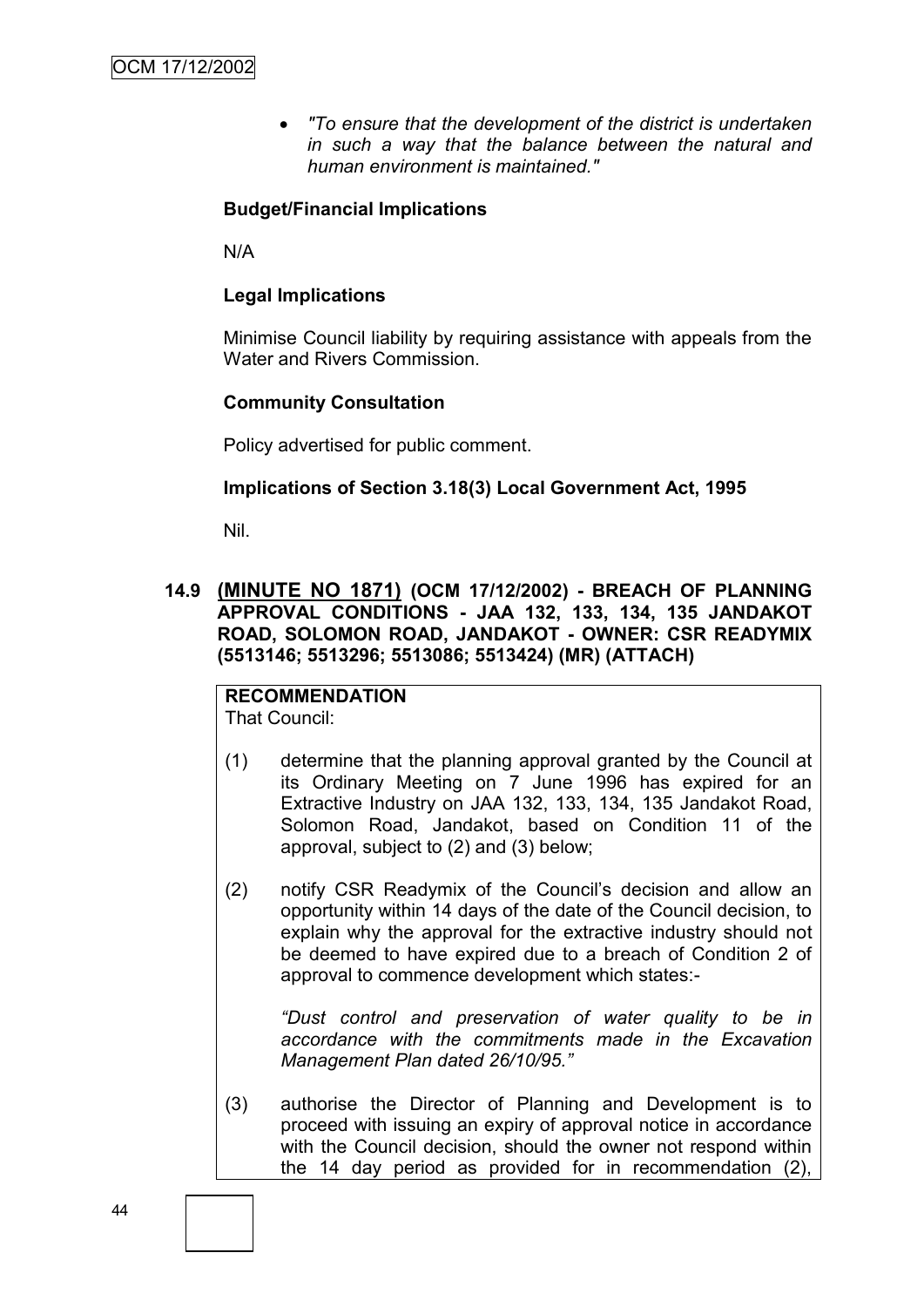however, should a written response be received from the owner in accordance with recommendation (2) above within the period specified, then the matter is to be referred to the Council for its consideration.

# **COUNCIL DECISION**

MOVED Clr M Reeve-Fowkes SECONDED Clr V Oliver that Council:

- (1) defer proceeding with a decision on the expiry of the planning approval granted by the Council at its Ordinary Meeting on 7 June 1996, for an Extractive Industry – JAA 132, 133, 134, 135 Jandakot Road, Solomon Road, Jandakot, subject to (2) and (3) below;
- (2) manage all excavation activities to prevent sand drift off-site through the employment of management practices outlined by CSR Readymix in their letter dated 16 December 2002. If any further dust problems occur from any on-site activity or unstabilised areas, CSR Readymix must undertake immediate action to mitigate against dust nuisance to adjacent residents; and
- (3) if within a two month period, CSR Readymix fails to control offsite sand drift or is in breach of any other condition of planning approval at any time, and the breach of condition(s) is not immediately rectified by CSR Readymix, then the matter must be referred back to the next available Ordinary Meeting of Council to reconsider revoking the approval for an Extractive Industry.

**CARRIED 10/0**

# **Explanation**

A representative from CSR Readymix met with the Chief Executive Officer and the Principal Planner on 17 December 2002, in response to the report being presented to Council. A substantative response was prepared by CSR Readymix, which refutes certain matters discussed in the Council Report, and strongly objects to the assertion of the report that a breach of conditions has occurred in relation to dust/sand suppression. CSR Readymix clarified their dust suppression commitments in the Excavation Management Plan dated 26 October 1995.

CSR Readymix is employing a hydro-mulch spray company to mulch approximately 20 hectares of the southern and western areas of Lot 133, which will commence on 30 December 2002. This will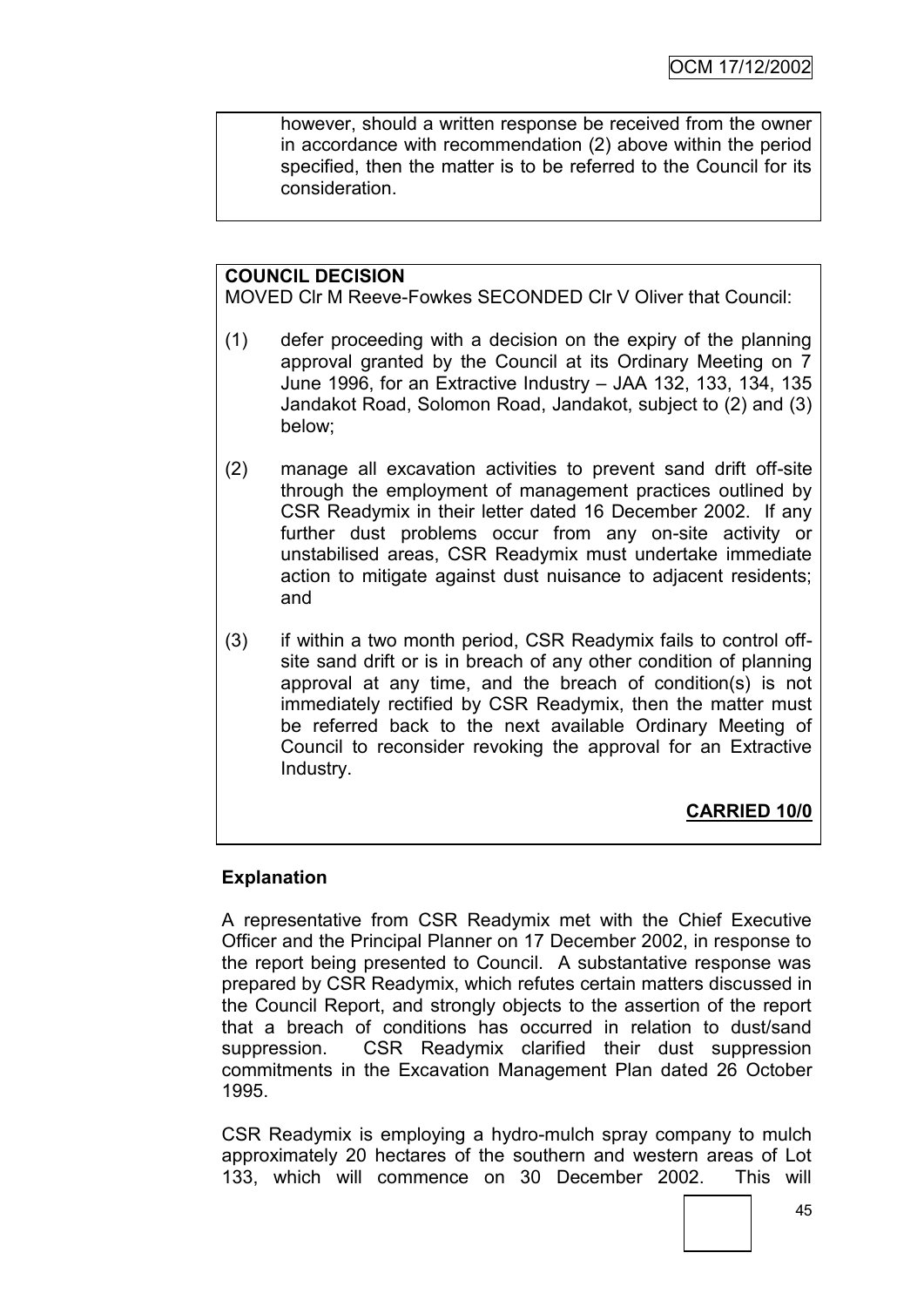substantially address the concerns outlined in the Council report. CSR Readymix will also pregressively tarp loads from the vehicles they own, to prevent dust nuisance to surrounding residents generated by their haulage vehicles using Solomon and Jandakot Road.

#### **Background**

| <b>ZONING:</b> | MRS:    | <b>Rural - Water Protection</b> |
|----------------|---------|---------------------------------|
|                | DZS:    | l Resource                      |
| LAND USE:      |         | <b>Extractive Industry</b>      |
| LOT SIZE:      | Various |                                 |
| USE CLASS:     | N/A     |                                 |

CSR Readymix have operated a sand mining operation on several lots in Jandakot for 20 years and has continued to be a regular supplier of sand to the building industry and the export trade from which the Jandakot operation has been a major component of this trade.

The current sand extraction approval, issued on 7 June 1996, is valid for a period of 5 years and a further 5 years subject to compliance with approval conditions.

The sand excavated from the site includes a full range of export white silica sand, concrete sand and fill suited to many industrial needs.

#### **Submission**

The City has received continuous complaints from aggrieved owners in relation to the inability of CSR Readymix to control sand drift from their excavation activities. Local residents living opposite the sand mining area have complained to the City for several weeks and there has been no improvement in the situation. Strong breezes easily lift sand from the extensive open cut areas and deposit sand onto adjoining houses which have caused considerable grief to residents having to close up their houses and clean their air conditioners.

The situation to for residents directly affected has become unbearable and they seek the Council"s swift action to finally sort out this matter.

#### **Report**

The sand excavation has recently been an on-going concern to local residents and the Council regarding compliance with conditions of approval.

On 22 October 2002 the Principal Planner organised a meeting between CSR representatives, concerned residents and himself in order to identify and resolve the dust issues.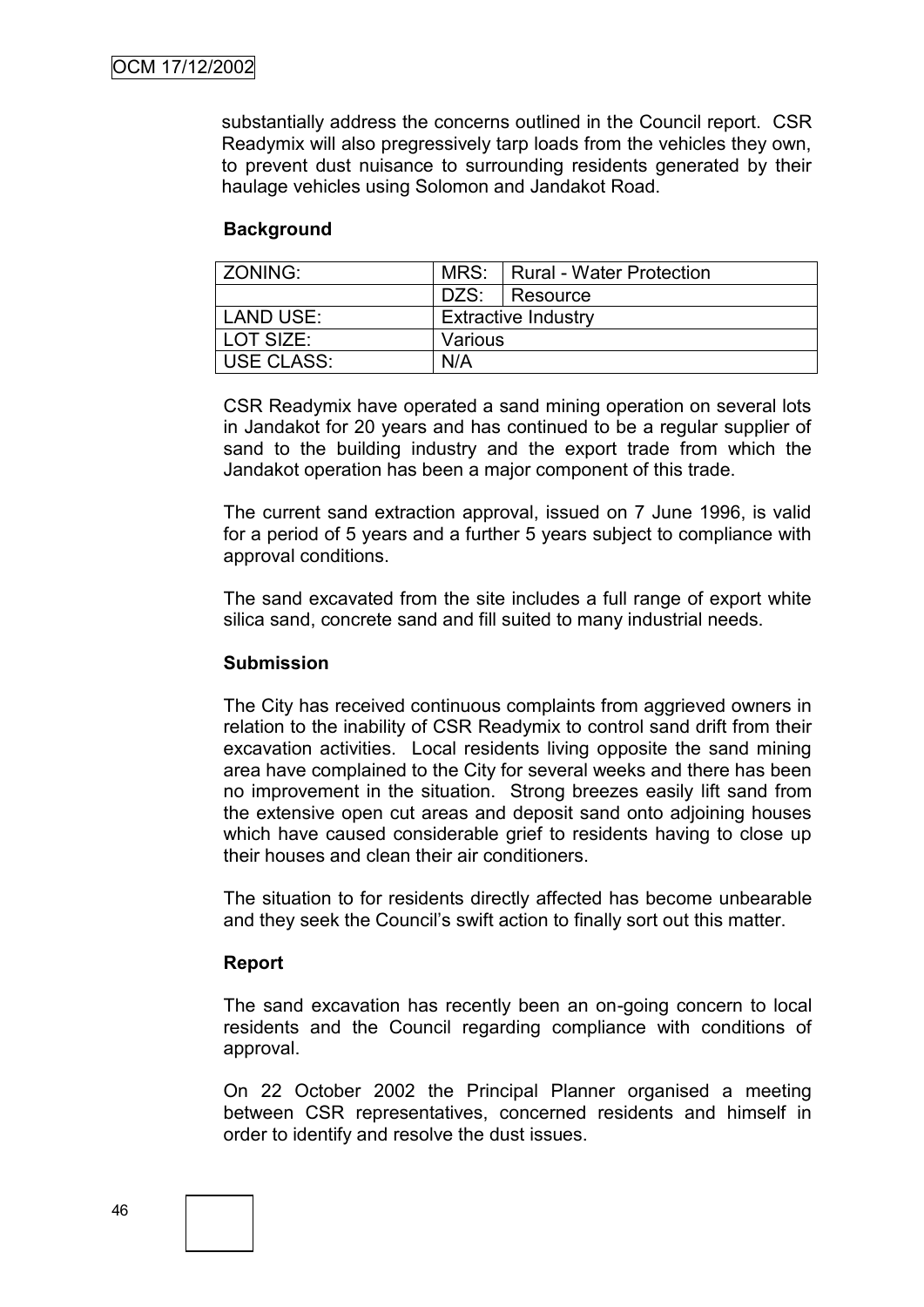The dust nuisance continued, which resulted in a follow-up telephone call to CSR requesting them to attend to this problem. But to date there has been no response to the matters discussed. The dust nuisance continues and is a source of complaint.

The management plan provided to the City titled "Excavation Management Plan Lots 2, 132, 133 and 135 Banjup by CSR Readymix dated 26 October 1995", sets out in clause 5.3 dust management measures. It explains that dust generation is greatest during land clearing and reinstatement. The control measure was to restrict land clearing and reinstatement to the wetter months wherever possible, however, it was acknowledged that sometimes clearing would be required in the drier months. Wind conditions would be assessed and if favourable movement of soil and surface material would only be carried out when wind conditions are favourable. A vegetation buffer was indicated to be sufficient to stop all wind blown sand. Furthermore a water tanker truck was to be maintained permanently on-site and used as required to suppress dust. It is not clear to what extent CSR Readymix have complied with these requirements but it is clear that the vegetation buffer is not sufficient to stop all wind blown sand and therefore a breach of conditions has occurred in relation to dust/sand suppression.

The extent of cleared land on Lot 133 Solomon Road (cnr Jandakot Road, Dollier Road) was determined using 2002 Aerial photographs from DOLA. Lot 133 is 62 hectares in area of which approximately 19 hectares of land has been cleared and not rehabilitated. About 14 hectares of the lot has been rehabilitated, with 10 hectares being worked or just worked and the balance left as remnant vegetation (19ha). The area of remnant vegetation has actually reduced significantly since the aerial photographs were taken. It is considered that the impact of sand drift from working areas is probably minimal in the context of the overall exposed surface area, which is left as unstabilised sand. This would no doubt also impact adversely on the area of rehabilitation carried out in previous years and has impacted on neighbours living within 100 metres of the excavation. Interim cleared areas should also contain sand stabilisation, which does not seem to be occurring. A wider buffer zone in retrospect should have been applied to protect the amenity of residents. It is apparent that CSR Readymix is extracting sand without having due regard to managing dust impacts in accordance with the approved excavation management plan. The extent of rehabilitation carried out in the past year must also be addressed in an annual report to Council. This has yet to be received.

It is recommended that the Council determine that the planning consent has expired for the excavation issued on 7 June 1996, because of a breach of a condition of approval. This means the Council has the ability to not agree to a further 5 year extension to the approval issued on 7 June 1996 . Prior to this occurring, it is necessary from a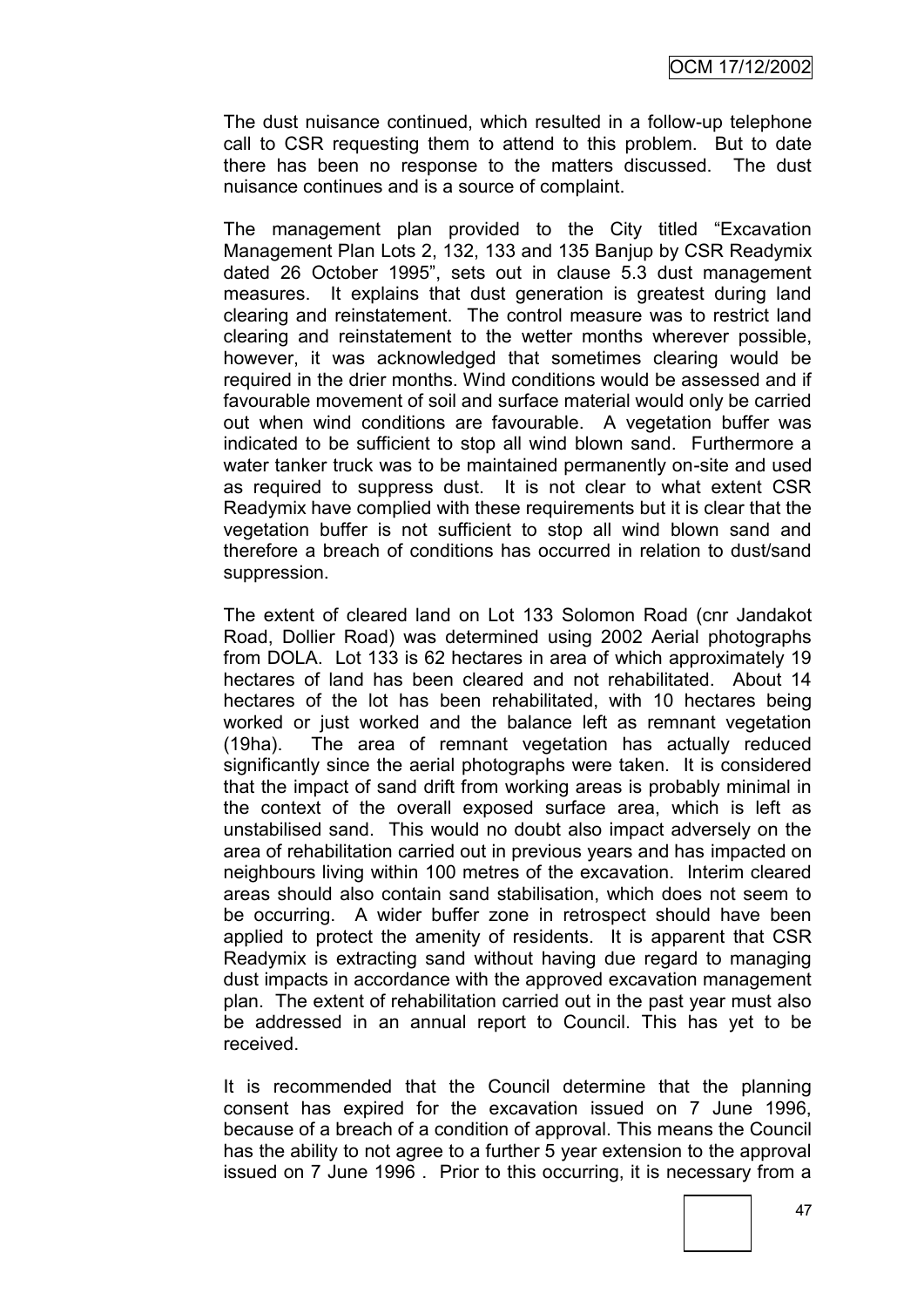natural justice point of view, to allow CSR Readymix the opportunity to give reasons within 14 days of the date of the Council decision, why the approval for the excavation should not be deemed to have expired. If a response is received from the owner within this period, then the matter should be referred back to the Council for its consideration. If no reply is received within 14 days, the Director Planning and Development could issue an expiry of approval notice.

This will send a strong message back to the owner, that it is not prepared to tolerate the continued breach of the Council"s Scheme.

## **Strategic Plan/Policy Implications**

The Corporate Strategic Plan Key Result Areas which apply to this item are:-

- 1. Managing Your City
	- *"To conduct Council business in open public forums and to manage Council affairs by employing publicly accountable practices."*
- 2. Planning Your City
	- *"To ensure that the planning of the City is based on an approach which has the potential to achieve high levels of convenience for its citizens."*
	- *"To ensure that the development will enhance the levels of amenity currently enjoyed by the community."*
- 4. Facilitating the needs of Your Community
	- *"To identify current community needs, aspirations, expectations and priorities of the services provided by the Council."*

## **Budget/Financial Implications**

N/A

## **Legal Implications**

Nil, unless this decision is challenged.

## **Community Consultation**

N/A

## **Implications of Section 3.18(3) Local Government Act, 1995**

Nil.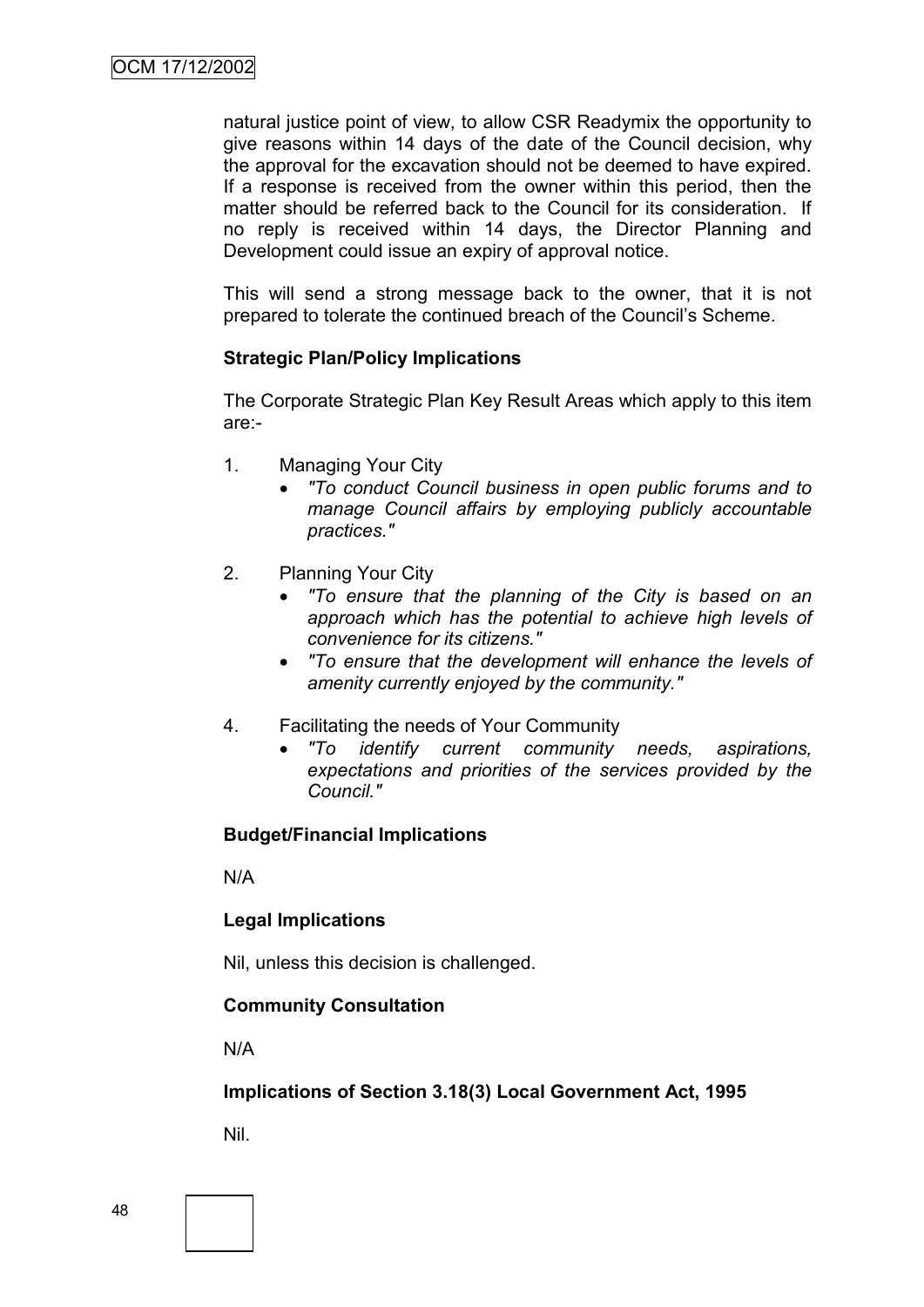## **14.10 (MINUTE NO 1872) (OCM 17/12/2002) - STRATEGIC POLICY - SAND DRIFT FROM SUBDIVISION AND DEVELOPMENT SITES - ALL LOCALITIES (9002) (MR) (ATTACH)**

# **RECOMMENDATION**

That Council:

- (1) adopt Strategic Policy SPD7 "Sand Drift from Subdivision and Development Sites" as attached to the Agenda as the basis for receiving public comment;
- (2) advertise the draft policy in accordance with the requirements of Part 11 of the City"s District Zoning Scheme No 2, by placing an advertisement in the local newspapers circulating in the district and proceed to advertise for a period of not less than 21 days from the date of the specified notice;
- (3) notify developers of large projects currently underway within the district of the proposed policy and that they be invited to lodge submissions; and
- (4) following receipt of any public submissions together with the assessment undertaken by the Planning and Development Division, re-consider the draft Policy.

## **COUNCIL DECISION**

MOVED Clr L Humphreys SECONDED Clr I Whitfield that the recommendation be adopted.

# **CARRIED 10/0**

# **Background**

In the past 5 years all significant subdivisions have had dust management plans in place and most developers have co-operated in implementing these dust control measures. However, during the summer months the City has continued to receive a significant number of complaints from affected residents who live close to where subdivisional works occur, which have dust management plans in place. Sand drift is particularly evident during strong windy days, especially with 20-30 knot easterlies in the morning or 20-30 knot south westerlies in the afternoon. Consequently, even the best dust management plan is ineffective in these conditions.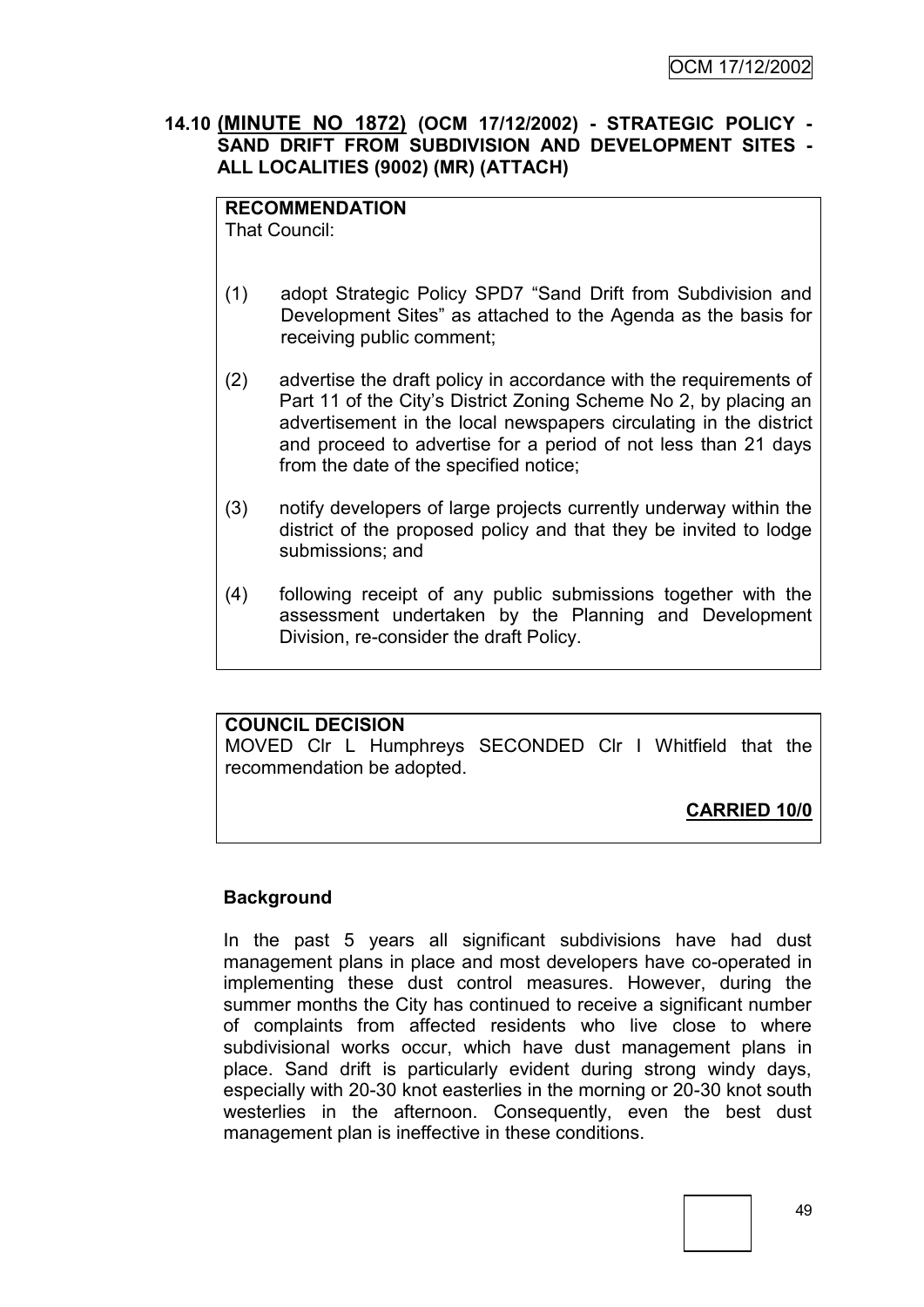The Council"s requirements for dust management are outlined in the City"s *"Guidelines for the Preparation of Dust Management Plans for Development Sites within the City of Cockburn".* These guidelines explain the problems experienced with airborne dust emissions from development sites. The City requires the preparation of dust management plans for construction works associated with development sites and subdivisional works. These dust management plans are required to be submitted and approved prior to the commencement of works.

The City"s dust management guidelines have assisted developers in preparing dust management plans to the City"s satisfaction. These guidelines are largely based on the DEP document titled *"Land Development Sites and Impacts on Air Quality – A Guideline for the Prevention of Dust and Smoke Pollution from Land Development Sites in Western Australia"* (25 July 1996). The DEP guidelines outlines that during the summer of 1994-95, more complaints regarding dust impacts from land development sites were received by the DEP than for any previous summer. This prompted the preparation of the DEP guidelines, which deal with issues such as the:-

- timing of development, development staging,
- treatment of vegetation on site,
- stabilisation of cleared areas,
- hydromulch and chemical stablisation;
- contractual arrangements; and
- procedure for the assessment and management of dust lift off (Site Classification Assessment Chart).

It is the developer"s responsibility to schedule works on land development at the time in the year and in a way that reduces the potential impacts of dust to a practical minimum. The time of the year when these activities is carried out is critical since the least number of complaints occur during winter months.

The DEP Guidelines state:-

"Dust generated by bulk earthworks being done during the summer months, particularly with housing in close proximity, can adversely impact upon people who live near development sites. These effects may be reduced if developments can be staged in a sequence whereby bulk earthworks are carried out in the winter months and the completed earthworks "front" is kept to about 100 metres in advance of newly created lots."

The factors that affect airborne dust lift off from land development sites (other than the particle composition, density and size) are:-

- Wind velocity;
- Amount of land area disturbed and exposed (includes adequacy of artificial covers such as hydromulching);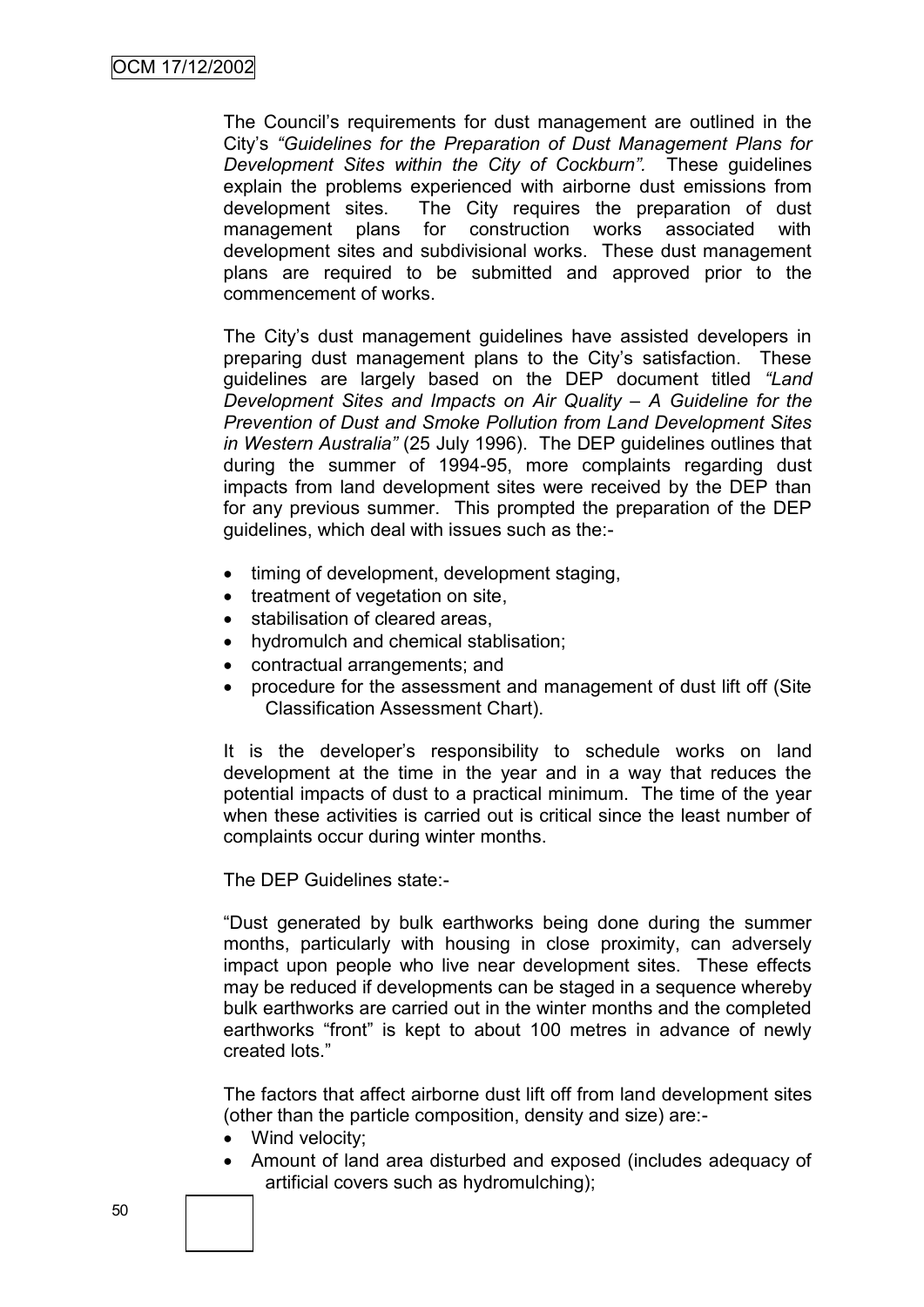- Soil dryness/compaction;
- Wind direction oscillation:

The DEP Guidelines also explain that the use of water-carts remains the most effective and visual response mechanism available to developers, but their efficiency in areas where bulk earthworks has been carried out can be limited.

The DEP's approach to dust management is to retain the overall responsibility for pollution prevention, there is still provision for local government, where they have accepted the capacity and the desire to accept delegation of limited powers to assist in the enforcement (issuing pollution abatement notices) pursuant to the *Environmental Protection Act 1986*. This could assist local government in enforcing air quality management programmes. This delegation may take place where a request is made to the DEP by the relevant local government.

#### **Submission**

N/A

#### **Report**

It has been necessary to review the Council"s approach to applying the above guidelines for the preparation of dust management plans in response to significant changes in subdivisional practices involving bulk earthworks on large subdivisions where economies of scale allow this to occur. Since a large proportion of dust complaints are as a direct result of subdivisional works occurring during summer months it is proposed to place a ban on bulk earthworks occurring on Class 4 development sites as defined using the DEP Guidelines. (Refer to the Site Classification Assessment Chart). This would apply to large subdivisional works on estates such as Panorama Gardens – Beeliar where extensive clearing of vegetation and bulk earthworks has resulted in an untenable situation for local residents relative to sand drift in recent months.

The proposed Policy is for both subdivisional works and development within the district. The policy approach is based on measures taken by the City of Rockingham, which despite the ban on bulk earthworks on Class 4 sites from 1 October to 31 March, has continued to be one of the fastest growing local governments in the State.

The Policy contains numerous dust management conditions to be applied as conditions of subdivision and development, where there is the potential for off site impacts to occur to adjacent residents.

There are also public advertising requirements under the City"s District Zoning Scheme No 2, before the Council can adopt the Policy.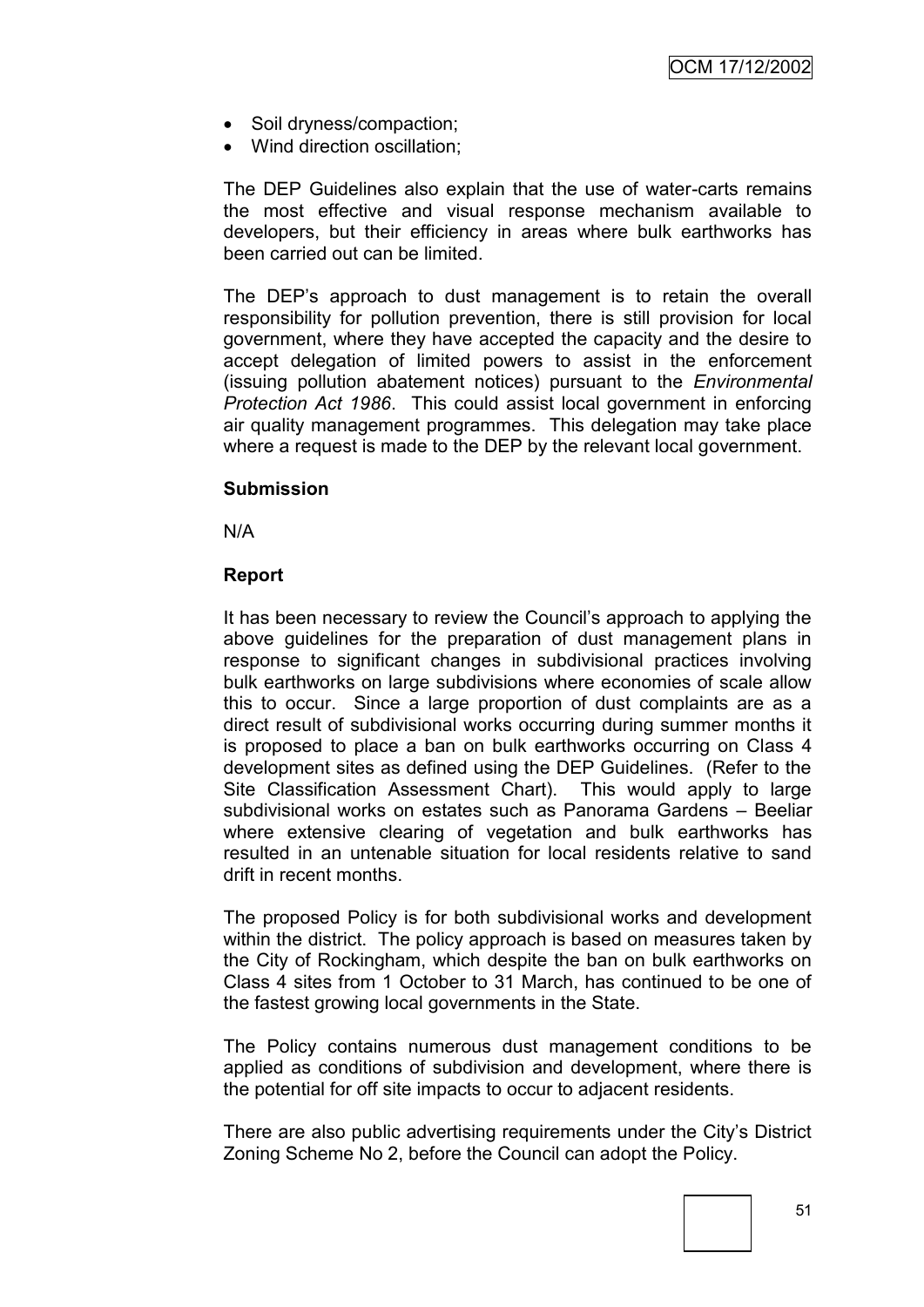In all other respects there are no other changes to the Council"s approach to dust management. The attached Policy is self-explanatory and should be read in conjunction with this report.

## **Strategic Plan/Policy Implications**

The Corporate Strategic Plan Key Result Areas which apply to this item are:-

- 1. Managing Your City
	- *"To conduct Council business in open public forums and to manage Council affairs by employing publicly accountable practices."*
- 2. Planning Your City
	- *"To ensure that the planning of the City is based on an approach which has the potential to achieve high levels of convenience for its citizens."*
	- *"To ensure that the development will enhance the levels of amenity currently enjoyed by the community."*
- 4. Facilitating the needs of Your Community
	- *"To identify current community needs, aspirations, expectations and priorities of the services provided by the Council."*

## **Budget/Financial Implications**

N/A

## **Legal Implications**

Nil

## **Community Consultation**

This Policy is subject to community consultation in accordance with Scheme requirements.

## **Implications of Section 3.18(3) Local Government Act, 1995**

Nil.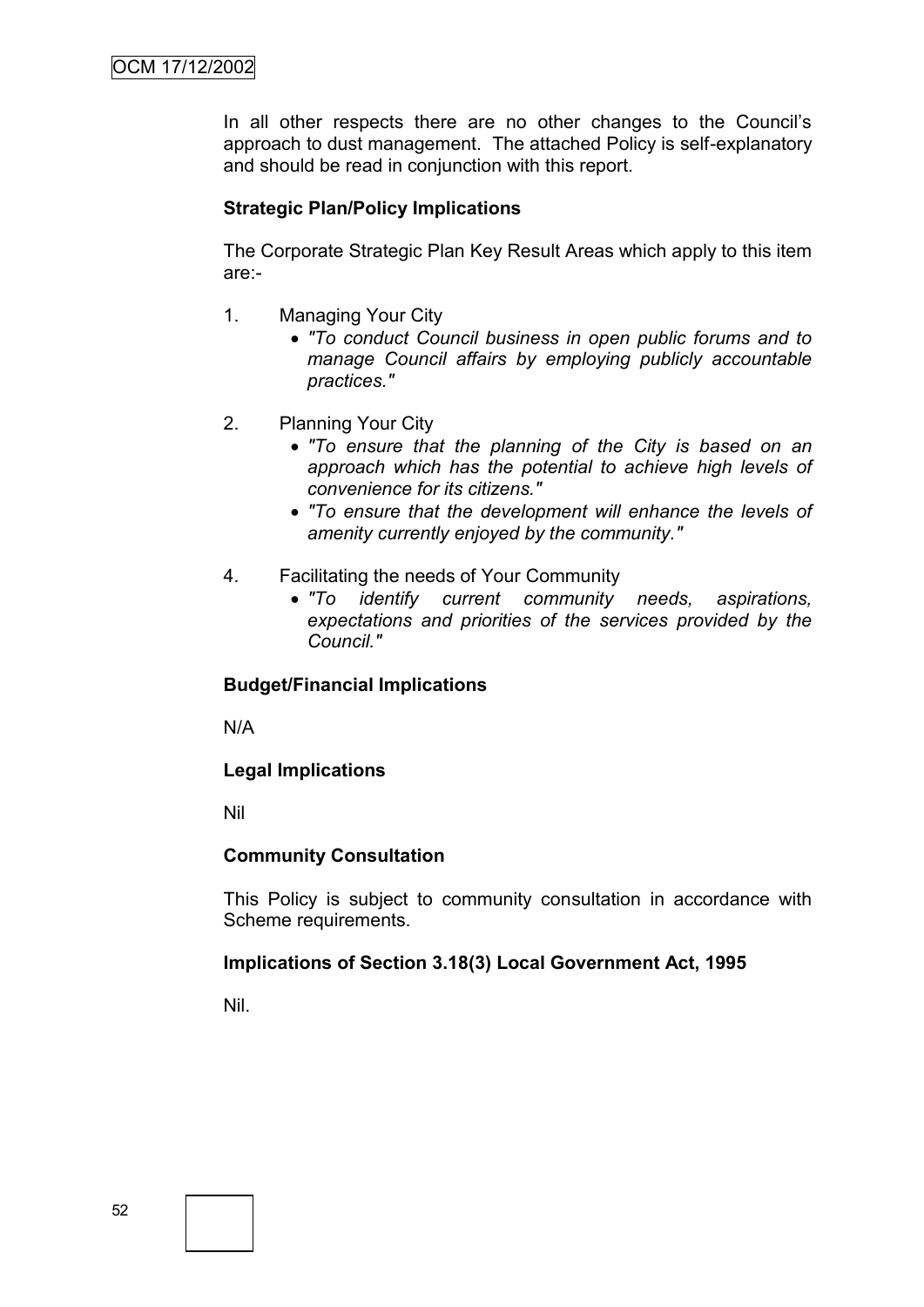## **15. FINANCE AND CORPORATE SERVICES DIVISION ISSUES**

## **15.1 (MINUTE NO 1873) (OCM 17/12/2002) - LIST OF CREDITORS PAID (5605) (KL) (ATTACH)**

#### **RECOMMENDATION**

That Council receive the List of Creditors Paid for November 2002, as attached to the Agenda.

#### **COUNCIL DECISION**

MOVED Clr L Humphreys SECONDED Clr I Whitfield that the recommendation be adopted.

**CARRIED 10/0**

#### **Background**

It is a requirement of the Local Government (Financial Management) Regulations 1996, that a List of Creditors be compiled each month and provided to Council.

#### **Submission**

N/A

#### **Report**

N/A

#### **Strategic Plan/Policy Implications**

N/A

#### **Budget/Financial Implications**

N/A

## **Legal Implications**

N/A

#### **Community Consultation**

N/A

## **Implications of Section 3.18(3) Local Government Act, 1995**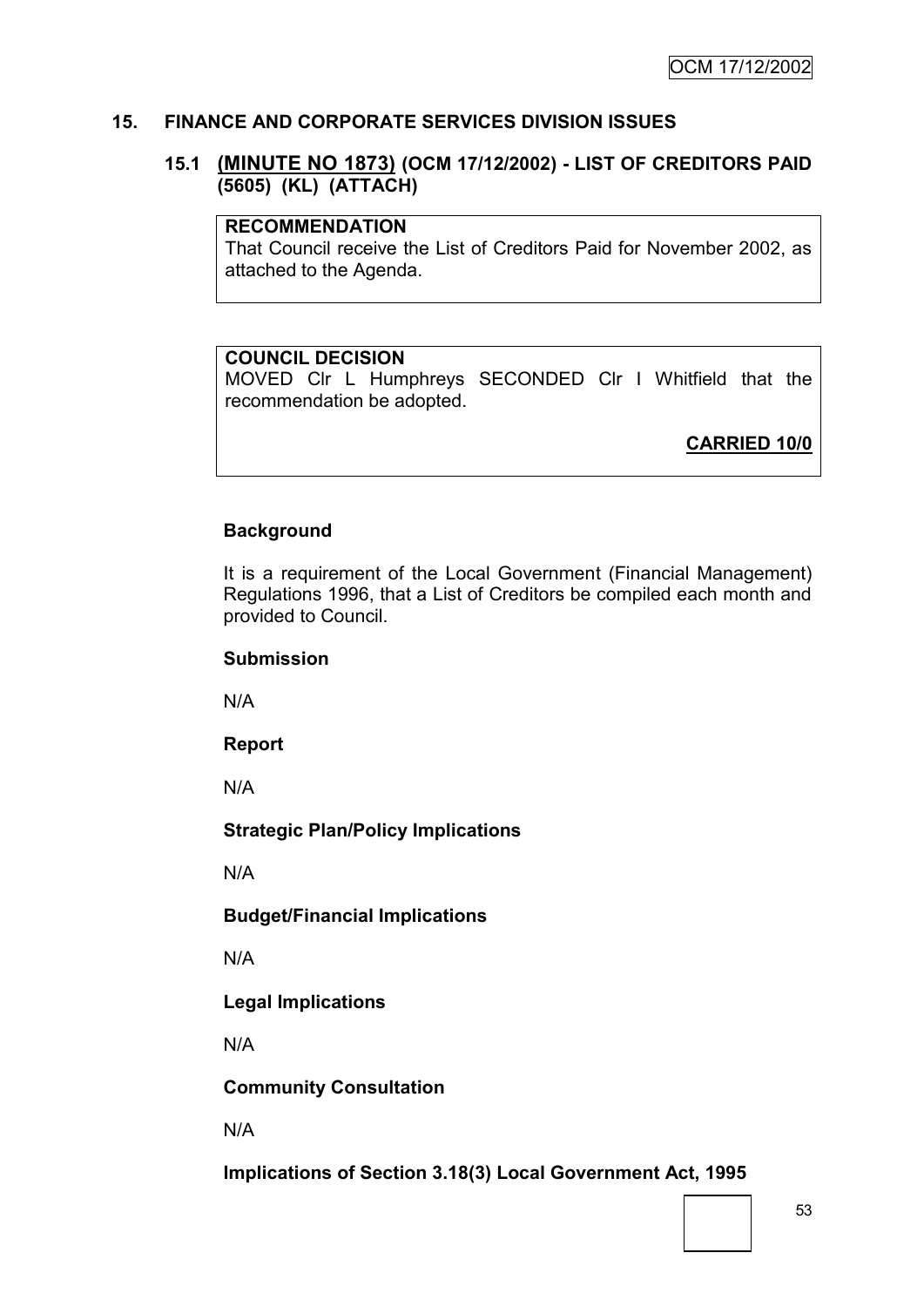Nil.

## **15.2 (MINUTE NO 1874) (OCM 17/12/2002) - BUDGET REVIEW - PERIOD ENDING 31 OCTOBER 2002 (5402) (ATC) (ATTACH)**

| <b>RECOMMENDATION</b>                                           |                                                                 |                                 |                                  |  |
|-----------------------------------------------------------------|-----------------------------------------------------------------|---------------------------------|----------------------------------|--|
| That Council amend the Municipal Budget for 2002/03 as follows: |                                                                 |                                 |                                  |  |
| A/c No.                                                         | <b>Description</b>                                              | <b>Current</b><br><b>Budget</b> | <b>Proposed</b><br><b>Budget</b> |  |
|                                                                 |                                                                 |                                 |                                  |  |
| 695303<br>695304                                                | Beeliar Drive (Near Lakeridge)<br>Beeliar Drive/Lakeridge Drive | 27,000<br>77,411                | 0<br>0                           |  |
| 695305                                                          | Beeliar Dr/Poletti Rd                                           | 15,000                          | 0                                |  |
| 695404                                                          | Hamilton Rd (South of Recreation Rd)                            | 2,932                           | 8,500                            |  |
| 695405                                                          | <b>Gwilliam Drive</b>                                           | 19,225                          | 12,906                           |  |
| 695603                                                          | Phoenix Rd/Doolette St - Intersection                           | 27,207                          | 18,530                           |  |
|                                                                 | Upgrade                                                         |                                 |                                  |  |
| 695650                                                          | Bloodwood Park - Relocate Drain                                 | 38,199                          | 22,584                           |  |
| 680300                                                          | <b>Ferdinand St</b>                                             | 9,037                           | 342                              |  |
| 680314                                                          | Pilgrim Wy                                                      | 25,367                          | 4,470                            |  |
| 680402                                                          | Coolbellup Ave                                                  | 29,237                          | 18,766                           |  |
| 680615                                                          | Southwell Cres - Phoenix Rd to Rodd Pl                          | 8,600                           | 5,345                            |  |
| 680700                                                          | Paris Place - Romero Rd to Montague Way                         | 8,500                           | 5,960                            |  |
| 680701                                                          | Mamillius St - Waverley Rd to Archardimus<br>Rd                 | 9,200                           | 6,130                            |  |
| 680702                                                          | Theseus Way - Archidamus Rd to Waverley<br>Rd                   | 16,600                          | 11,578                           |  |
| 680703                                                          | Mopsa Way - Archidamus to Archidamus                            | 17,700                          | 31,200                           |  |
| 650271                                                          | <b>Street Lighting</b>                                          | 614,000                         | 600,000                          |  |
| <b>NEW</b>                                                      | Alabaster Dr (Baningan Ave - Jubilee Ave)                       | 0                               | 12,500                           |  |
| <b>NEW</b>                                                      | Forrest Rd (Bus stop to Forillian Ave)                          | 0                               | 17,000                           |  |
| <b>NEW</b>                                                      | Spearwood Ave (Beeliar Dr - Mainsail Tce)                       | 0                               | 37,485                           |  |
| <b>NEW</b>                                                      | Barrington St - Rockingham Rd to lonesco<br>St (north side)     | 0                               | 57,919                           |  |
| <b>NEW</b>                                                      | Beeliar Drive - Wentworth Ave to Hammond<br>Rd                  | 0                               | 60,000                           |  |
| 200710                                                          | Furniture & Equipment                                           | 5,000                           | 10,000                           |  |
| 200460                                                          | Noise Control Management                                        | 5,500                           | 3,000                            |  |
| 580642                                                          | Naval Base Toilets - Access for the<br><b>Disabled</b>          | 6,298                           | 250                              |  |
| 580820                                                          | Catherine Point - Ablution Facility                             | 14,685                          | 10,100                           |  |
| 580793                                                          | Joe Cooper Recreation Centre - Extend<br><b>Security System</b> | 2,500                           | 0                                |  |
| 580703                                                          | Administration Centre - Replace Courtyard<br>Floodlights        | 4,000                           | 0                                |  |
| 580637                                                          | Demolish Redmond Rd & Coolbellup Clinics                        | 10,000                          | 0                                |  |
| 580638                                                          | Memorial Hall- Install Ramp for the Disabled<br>at Side Entry   | 4,000                           | 0                                |  |
| 580621                                                          | <b>CVES - Upgrade Electrical &amp; Carpets</b>                  | 9,000                           | 15,000                           |  |
| 580612                                                          | Cockburn Tennis Club - Refurbish Car Park/<br>Kerbing           | 9,018                           | 7,550                            |  |
| 580645                                                          | Atwell Changerooms - Safety Rail                                | 10,000                          | 8,700                            |  |
| 580641                                                          | Jandakot Hall - Storeroom & Kitchen                             | 4,784                           | 3,500                            |  |
| 580811                                                          | Wellard St House - Connect Security<br>System                   | 2,800                           | 985                              |  |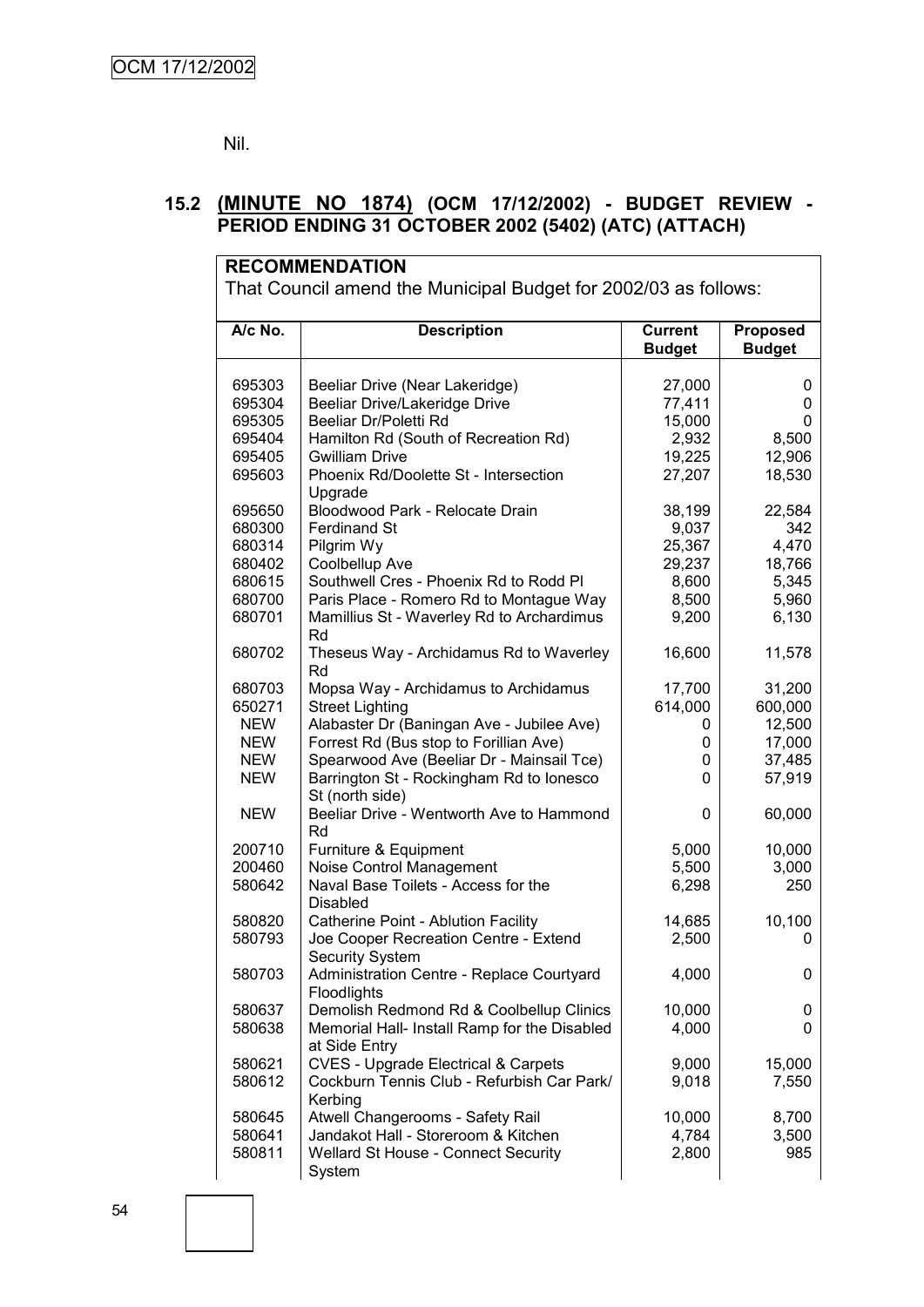## OCM 17/12/2002

| <b>NEW</b> | Watsons Oval Changerooms- Connect to<br>Sewer                    | 0            | 15,000       |
|------------|------------------------------------------------------------------|--------------|--------------|
| <b>NEW</b> | <b>Wellard St Operations Centre - Truck</b><br>Washdown Facility | 0            | 16,000       |
| <b>NEW</b> | Section 3.25 Notices - Land Cleanup                              | 0            | 10,000       |
| 105031     | <b>General Untied Grant</b>                                      | $-1,060,000$ | $-1,087,800$ |
| 105030     | <b>General Untied Road Grant</b>                                 | $-761,000$   | $-774,200$   |
| 730106     | Non-Compliant Building Assessment Fee                            | $-1,500$     | $-3,000$     |
| 730103     | <b>Plan Copies/Building Statistics</b>                           | $-9,000$     | $-10,900$    |
| 730460     | <b>Inspection &amp; Other Expenses</b>                           | 1,000        | 1,250        |
| 730330     | Minor Furniture & Equipment                                      | 500          | 1,500        |
| 730280     | <b>Printing &amp; Stationery</b>                                 | 4,500        | 6,000        |
| 730370     | <b>Scanning Expenses</b>                                         | 30,072       | 33,572       |
| 531030     | <b>Volunteer Resource Centre/staff</b>                           | 0            | $-30,000$    |
| <b>NEW</b> | <b>Council Contribution to Volunteer Resource</b>                | 0            | $-15,000$    |
|            | Centre                                                           |              |              |
| <b>NEW</b> | <b>Grant Atwell Outside School Hours Care</b>                    | 0            | $-13,256$    |
| 531463     | <b>Volunteer Resource Centre/Staff</b>                           | 0            | 45,000       |
| 555710     | Skate Parks Mobile                                               | 90,074       | 107,740      |
| 555310     | Reimburse Management Agreement                                   | 1,500        | 6,000        |
| 315577     | <b>EBA Donation</b>                                              | 46,714       | 20,000       |
| 315546     | Donation to Volunteer Home Support                               | 7,000        | 10,000       |
| 580821     | <b>Shade Shelter Atwell</b>                                      | 6,000        | 22,902       |
| 625800     | Banner Poles Rockingham Road                                     | 35,000       | $\Omega$     |
| <b>NEW</b> | Donation to Volunteer Resource Centre                            | 0            | 8,000        |
| 110427     | <b>Professional Associates Function</b>                          | 7,000        | 5,000        |
| 110429     | Receptions/Refreshments Other                                    | 53,000       | 55,000       |
| 605280     | Printing & stationery                                            | 32,000       | 38,500       |
| <b>NEW</b> | Consumables, Stationary & Postage                                | 0            | 1,000        |
| 575503     | Civic Centre Grounds - Paving                                    | 60,000       | 77,424       |
| 575603     | Civic Centre Replace Irrigation                                  | 63,265       | 45,841       |
| 573319     | <b>Emergency Irrigation Maintenance</b>                          | 0            | 40,000       |
| 125190     | From Computer Reserve Fund                                       | $-605433$    | $-647758$    |
| 125720     | <b>Computer Equipment</b>                                        | 355,306      | 368,631      |
| 125380     | WinINSTALL Software Deployment Tools                             | 259,620      | 264,120      |
| 125380     | <b>Adobe Acrobat Writer</b>                                      | 264,120      | 265,120      |
| 125721     | New LGS Implementation                                           | 363,602      | 392,602      |
| 873380     | Computer Software/Annual Maintenance                             | 33,923       | 41,975       |
| 873466     | Aerial Photography for IntraMaps                                 | 15,000       | 18,500       |
| 485191     | <b>Rubbish Development Reserve</b>                               | $-3,410,664$ | $-1,060,664$ |
| 485816     | <b>Construction of New Cell</b>                                  | 2,500,000    | 150,000      |

# **TO BE CARRIED BY ABSOLUTE MAJORITY OF COUNCIL**

## **COUNCIL DECISION**

MOVED Deputy Mayor R Graham SECONDED Clr K Allen that the recommendation be adopted subject to the addition of the following sub-recommendation (2):

(2) that Council defer any decisions relating to the proposed Volunteer Resource Centre position pending the provision of further information to Elected Members.

# **CARRIED BY ABSOLUTE MAJORITY OF COUNCIL 10/0**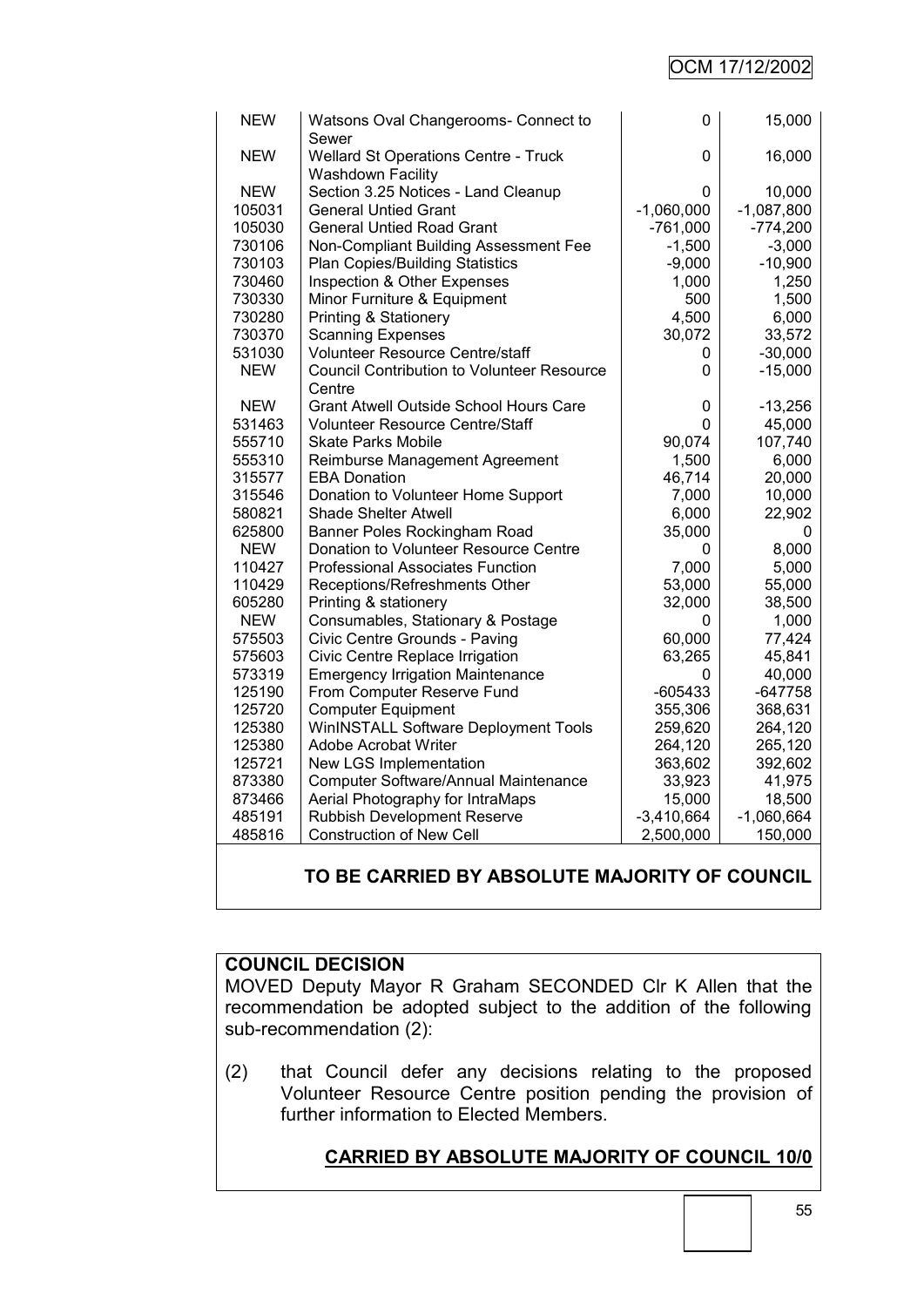## **Explanation**

It was considered prudent to examine all aspects of the proposal to establish the position of Volunteer Resource Centre Co-ordinator, prior to expending funds on this project.

#### **Background**

Council reviews its Budget twice each year for the periods ending October and February.

#### **Submission**

N/A

## **Report**

A report on the review of the Municipal Budget for the period 1 July 2002 to 31 October 2002 is attached to the Agenda.

## **Strategic Plan/Policy Implications**

N/A

## **Budget/Financial Implications**

A number of amendments to the Budget are recommended.

## **Legal Implications**

N/A

## **Community Consultation**

N/A

# **Implications of Section 3.18(3) Local Government Act, 1995**

Nil.

# **15.3 (MINUTE NO 1875) (OCM 17/12/2002) - REPORT ON FINANCIAL STATEMENTS (5505) (NM) (ATTACH)**

# **RECOMMENDATION**

That Council receive the Report on the Financial Statements for the first triennial period ending 31 October 2002.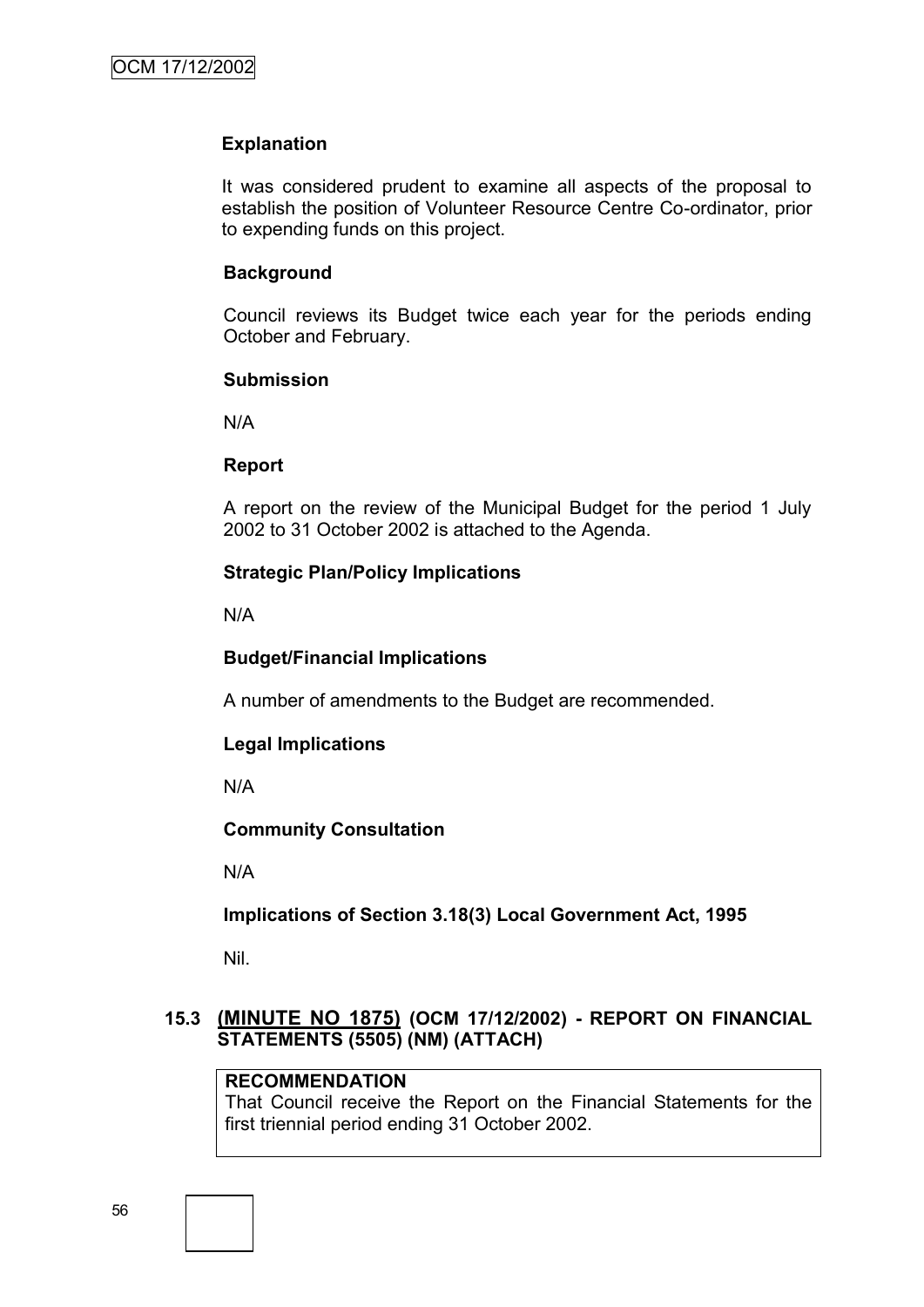# **COUNCIL DECISION**

MOVED Clr I Whitfield SECONDED Clr A Edwards that the recommendation be adopted.

**CARRIED 10/0**

# **Background**

Section 6.4 of the Local Government Act 1995 requires the City to prepare financial reports as are prescribed. Regulation 34 (1) (b) of the Local Government (Financial Management) Regulations 1996, prescribes that a local government is to prepare either quarterly or triennial financial reports. Council has elected to receive triennial financial reports, which are due for periods ending 31 October, 28 February and 30 June.

Further, Regulation 34 (1a) allows Councils to resolve not to receive a report for periods ending 30 June. Council has previously resolved not to receive this report as it is deemed unnecessary due to the preparation and presentation of annual financial statements.

## **Submission**

N/A

## **Report**

Attached to the Agenda are the following financial reports for the period ending 31 October 2002.

## Operating Statement

The Operating Statement details income and expenditure by program and compares it to the adopted budget on a pro-rata basis. As at the 31 October, income and expenditure to date should approximate 33% of budget (ie. 4 out of 12 months), except where it is raised or incurred in a seasonal pattern eg. rates, dog registrations etc.

Overall, Council's expenditure is on target (at 33.8%) with any variation of a permanent nature being addressed in the budget review subject of Item 15.2 of this Agenda.

Council's income is well ahead of the pro-rata budget (at 73.6%), which is traditionally the case due to the raising of rates income at the start of the year.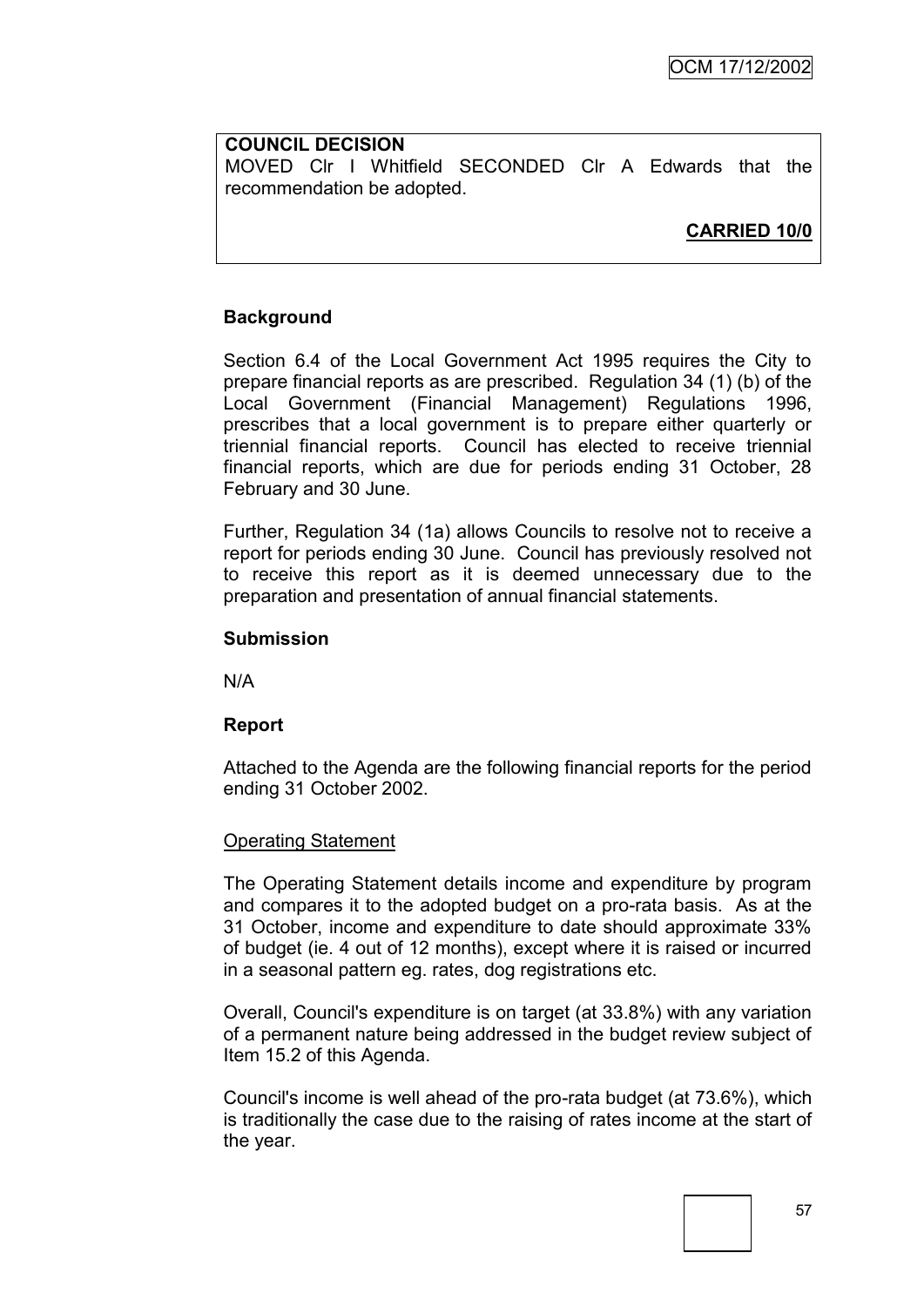## Municipal Summary

The Municipal Summary reports detail for both operating and capital income and expenditure and reconciles these back to a cash position.

Also included in this statement is a 'Projected Budget' column that incorporates the changes proposed in the budget review. This addresses the requirement of Regulation 35 (1) (e) of the Local Government (Financial Management) Regulations, to provide financial projections that factor in the effects of any permanent significant variations.

The capital works budget is generally on target with only one major variation identified, being the delay in construction of the new Cell at the Henderson Tip Site which is now anticipated to occur in late 2003. All other significant variations to the pro-rata budget are due to the timing and programming of the works.

#### Statement of Reserve Funds

This statement reports the current balance for all reserve funds and provides details of interest earnings and of transfers in and out of each reserve.

#### Restricted Trust Analysis

This statement summarises bonds and deposits held by Council as at the reporting date. These funds are deemed restricted in accordance with Accounting Standard AAS27.

#### Investments Report

Council's Investments Policy (Corporate Policy - CFCS1) requires a report to be submitted to Council with details of the investment portfolio including performance figures and the extent of exposure to categories restricted by the Policy.

#### **Strategic Plan/Policy Implications**

N/A

#### **Budget/Financial Implications**

The October Budget Review addresses all significant variations of a permanent nature identified as at the 31 October, 2002.

#### **Legal Implications**

Nil.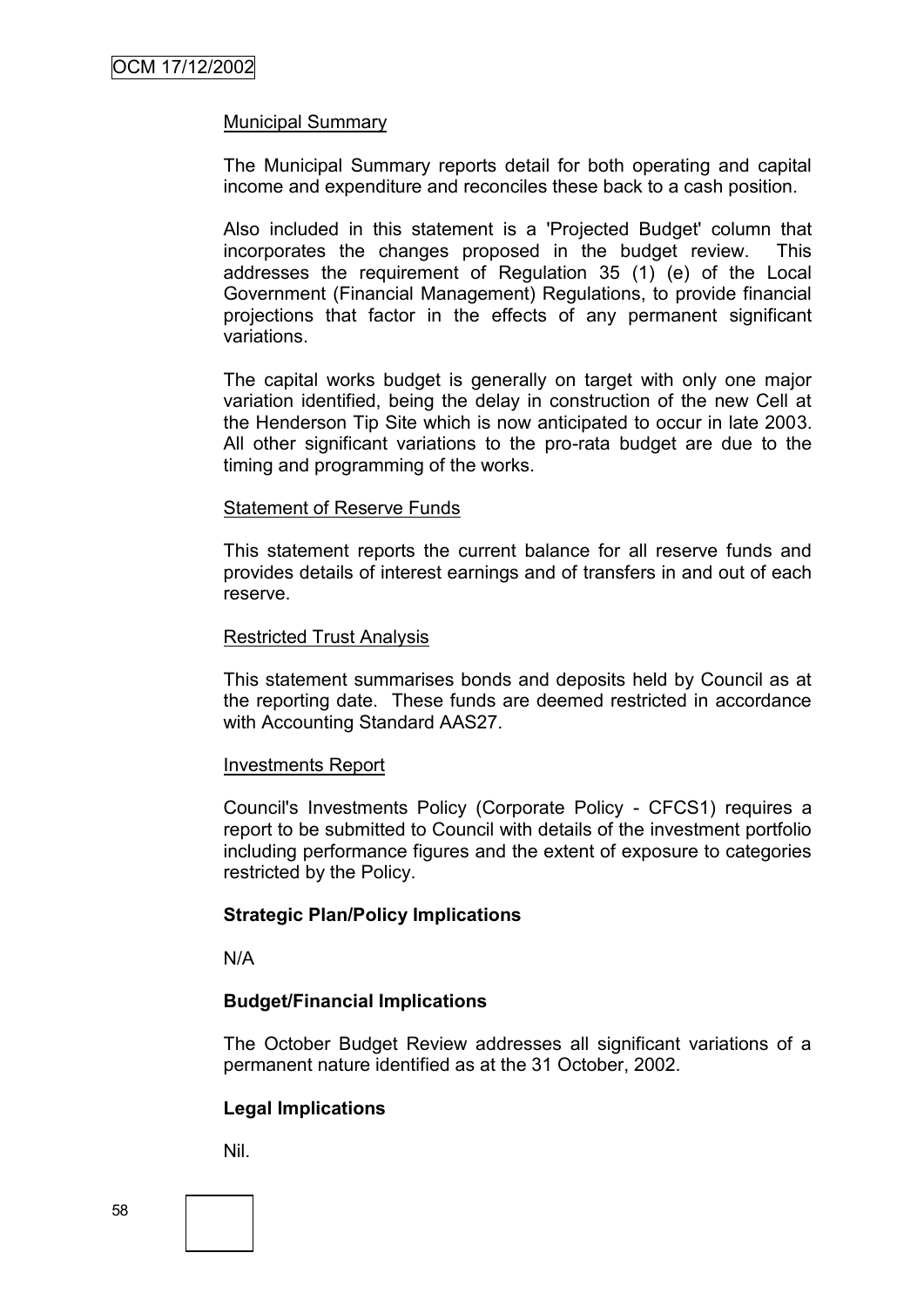## **Community Consultation**

N/A

**Implications of Section 3.18(3) Local Government Act, 1995**

Nil.

# **16. ENGINEERING AND WORKS DIVISION ISSUES**

## **16.1 (MINUTE NO 1876) (OCM 17/12/2002) - INTERSECTION OF NICHOLSON ROAD AND WARTON ROAD, BANJUP (450373) (SL) (ATTACH)**

## **RECOMMENDATION**

That Council advise the City of Armadale:

- (1) of Council"s financial commitment towards the construction of a roundabout at the intersection of Nicholson Road and Warton Road; and
- (2) a contribution of \$35,0000 will be included in the 2003/04 Budget for the Blackspot Project.

# **TO BE CARRIED BY AN ABSOLUTE MAJORITY OF COUNCIL**

# **COUNCIL DECISION**

MOVED Clr L Humphreys SECONDED Clr M Reeve-Fowkes that Council advise the City of Armadale:

- (1) of Council"s financial commitment towards the construction of a roundabout at the intersection of Nicholson Road and Warton Road; and
- (2) a contribution of \$35,000 will be included in the 2003/04 Budget for the Blackspot Project.

# **CARRIED BY ABSOLUTE MAJORITY OF COUNCIL 10/0**

## **Explanation**

It was established that the amount of contribution should have read \$35,000 instead of \$35,0000.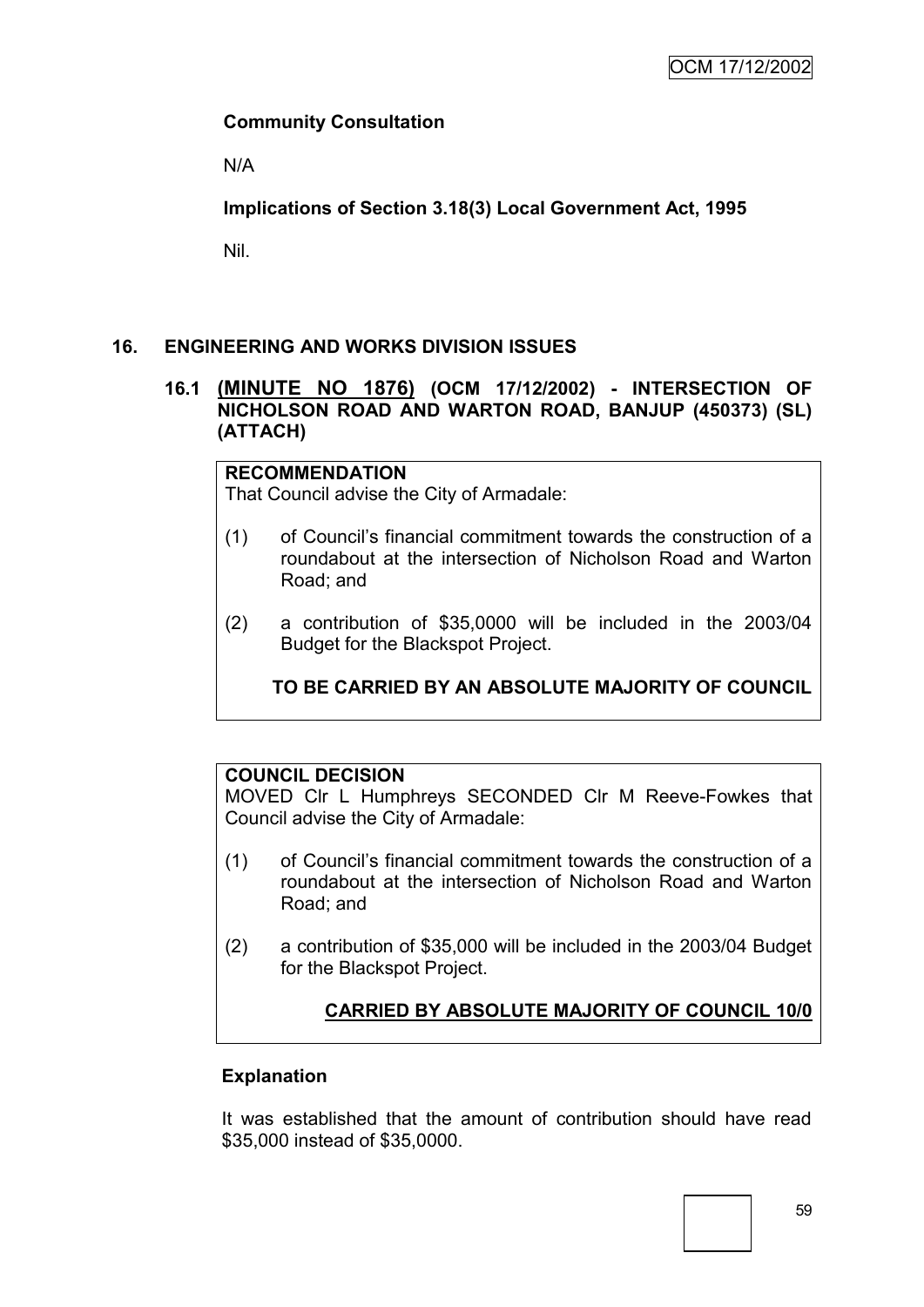## **Background**

The City of Armadale has requested a financial commitment from its neighbouring Councils - Cockburn, Gosnells and Canning, towards the Blackspot project – the installation of a roundabout at the intersection of Nicholson Road and Warton Road.

#### **Submission**

A letter from the City of Armadale and a plan showing the proposed roundabout is attached.

#### **Report**

The intersection of Nicholson Road and Warton Road is currently listed Number 2 on the top list of intersections within the City of Armadale, which have high frequency of road crashes. It is No. 195 in the State Frequency Ranking. However, the cost of crashes at this intersection has been high, estimated \$6.1 million so far. As such, it ranks No. 6 among State intersections within Western Australia.

The City of Armadale considers that a roundabout treatment can reduce road crashes at this intersection; it will also improve the amenity of the area and help to form a gateway into all of the Councils involved.

The City of Armadale has successfully obtained a grant of \$497,000 for the roundabout treatment. However, a third of this grant (i.e. \$166,000) consists of contribution from the successful Local Government, in this case the City of Armadale.

As the intersection forms a boundary between the City of Cockburn, Armadale, Canning and Gosnells, the City of Armadale proposes that the cost of the one third contribution be split in proportions as follows:

- The City of Armadale contributes 50% i.e. \$85,000;
- The Cities of Cockburn and Gosnells contribute 22% i.e. \$35,000; and
- The City of Canning contributes the remaining \$11,000

As the funding is for the current financial year, the City of Armadale will fund the total Local Government contribution. This is based on the assumption that the neighbouring Councils of Armadale would have no provision in the current budget to cover these costs.

Nevertheless, the City of Armadale cannot undertake the construction of this roundabout in the current financial year without the financial commitment from its neighbouring Councils.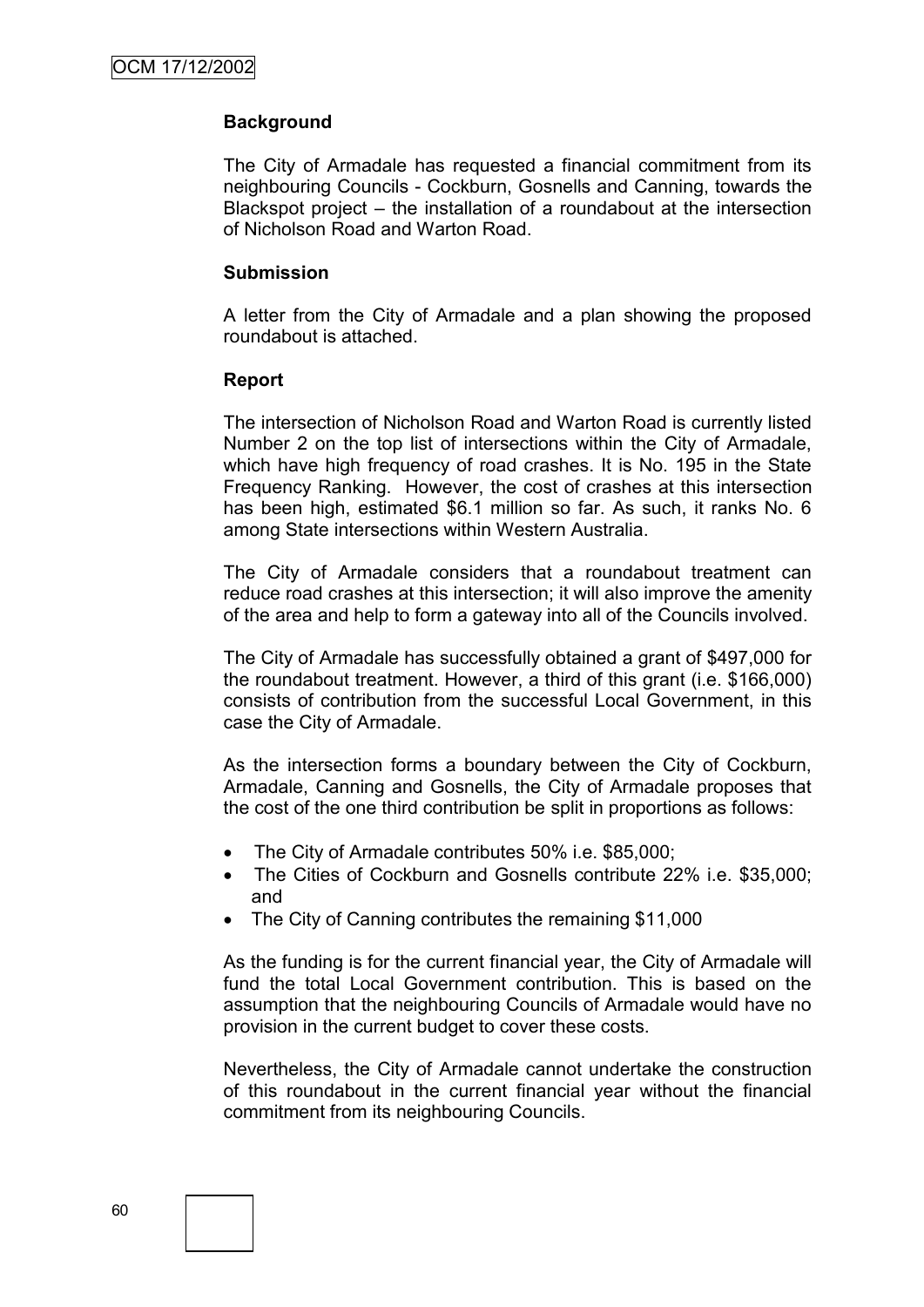## **Strategic Plan/Policy Implications**

One of the objectives of the Corporate Strategic Plan is to maintain roads, which are the responsibility of the Council, in accordance with the required standards and are convenient and safe for use by vehicles, cyclists and pedestrians.

## **Budget/Financial Implications**

If the recommendation is adopted, then the funds to reimburse the City of Armadale will be set aside in the next Budget.

## **Legal Implications**

Nil.

## **Community Consultation**

N/A

**Implications of Section 3.18(3) Local Government Act, 1995**

Nil.

# **17. COMMUNITY SERVICES DIVISION ISSUES**

# **17.1 (MINUTE NO 1877) (OCM 17/12/2002) - SUCCESS COMMUNITY FACILITIES (8136A) (RA) (ATTACH)**

#### **RECOMMENDATION** That Council:

- (1) require an architect to be appointed to carry out the necessary design, documentation and supervision of works for the proposed Success Community facilities of between 2,200 m<sup>2</sup> and 2,400  $\textsf{m}^2$  and
- (2) approve the design prior to the final decision on the construction of the Success Community Facilities.

# **COUNCIL DECISION**

MOVED Deputy Mayor R Graham SECONDED Clr I Whitfield that Council:

(1) recognises: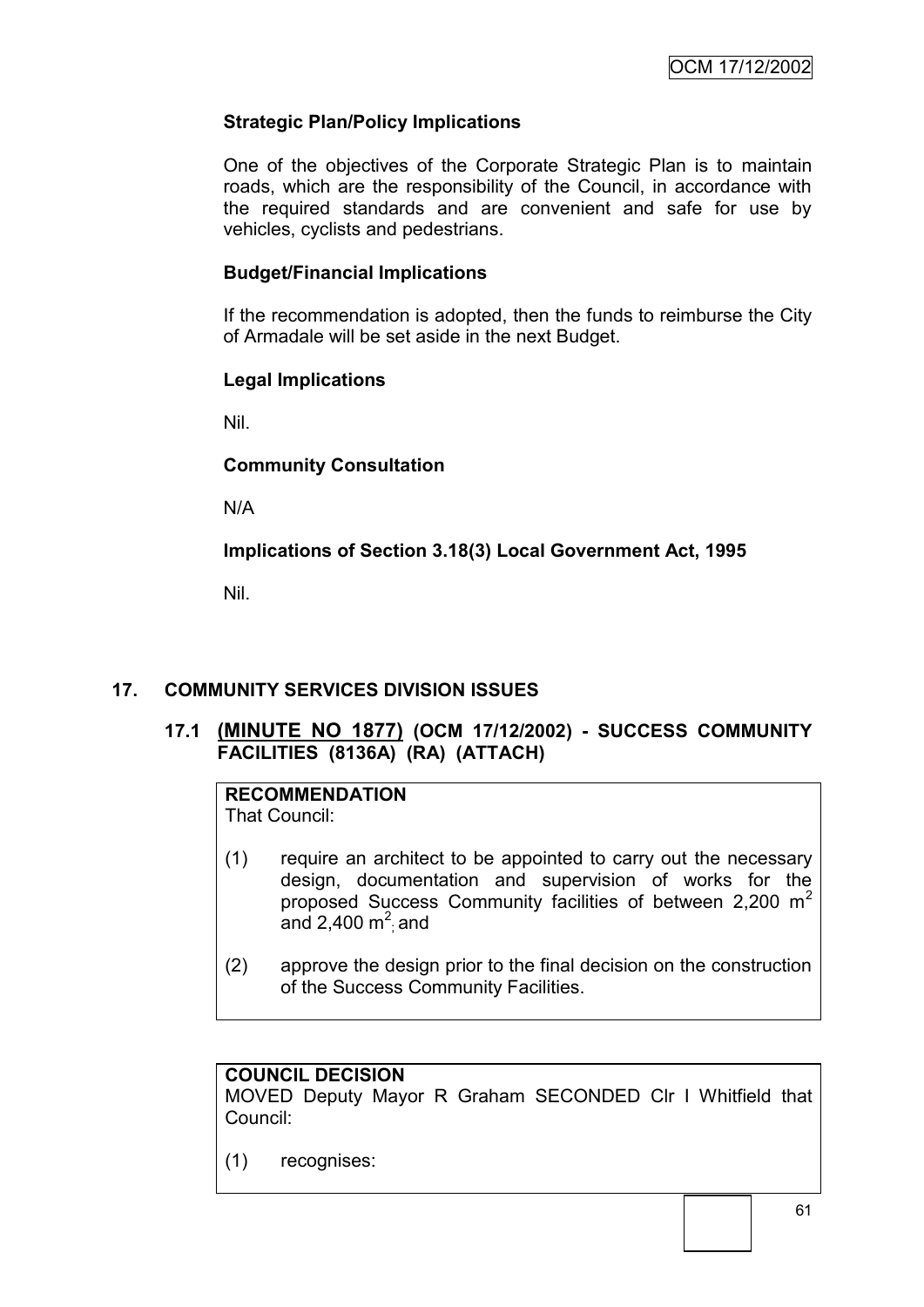1. It is the long term stakeholder in the Cockburn Central (Thomsons Lake) Regional Centre Structure Plan Area (Cockburn Central). 2. Its financial commitment to infrastructure investment costs associated with the development of Cockburn Central is yet to be determined. (2) has the opinion: 1. It should not make decisions about the provision of community facilities at Cockburn Central in isolation from other infrastructure investment costs in the area. 2. It needs to fully consider all infrastructure costs in the area in a total investment framework. 3. Its Vision for the Town Centre is a vibrant centre incorporating a range of community, commercial and entertainment facilities. (3) directs the Chief Executive Officer to: 1. Oversee the preparation of white paper(2), to be presented to Council, outlining the scope of Council's community infrastructure investment opportunities and obligations associated with the development of Cockburn Central. 2. Seek Elected Member input during the preparation of the white paper(s) referred to in (3) (a) 3. Undertake scenario planning and critical path analysis as part of the white paper(s) referred to in (3)(a). 4. Canvass options for relocating or rezoning, the Council use site, as part of the white paper(s) referred to in (3) (a). 5. Arrange for the preparation of a report, to be presented to Council, regarding future lease options for the Success Public Library, given the timetable in the Success Community Facilities Business and Social Case cannot be achieved. **CARRIED 9/1**

# **Explanation**

Council recognizes the importance of Cockburn Central to its future community, and understands it is the long term stakeholder in the area.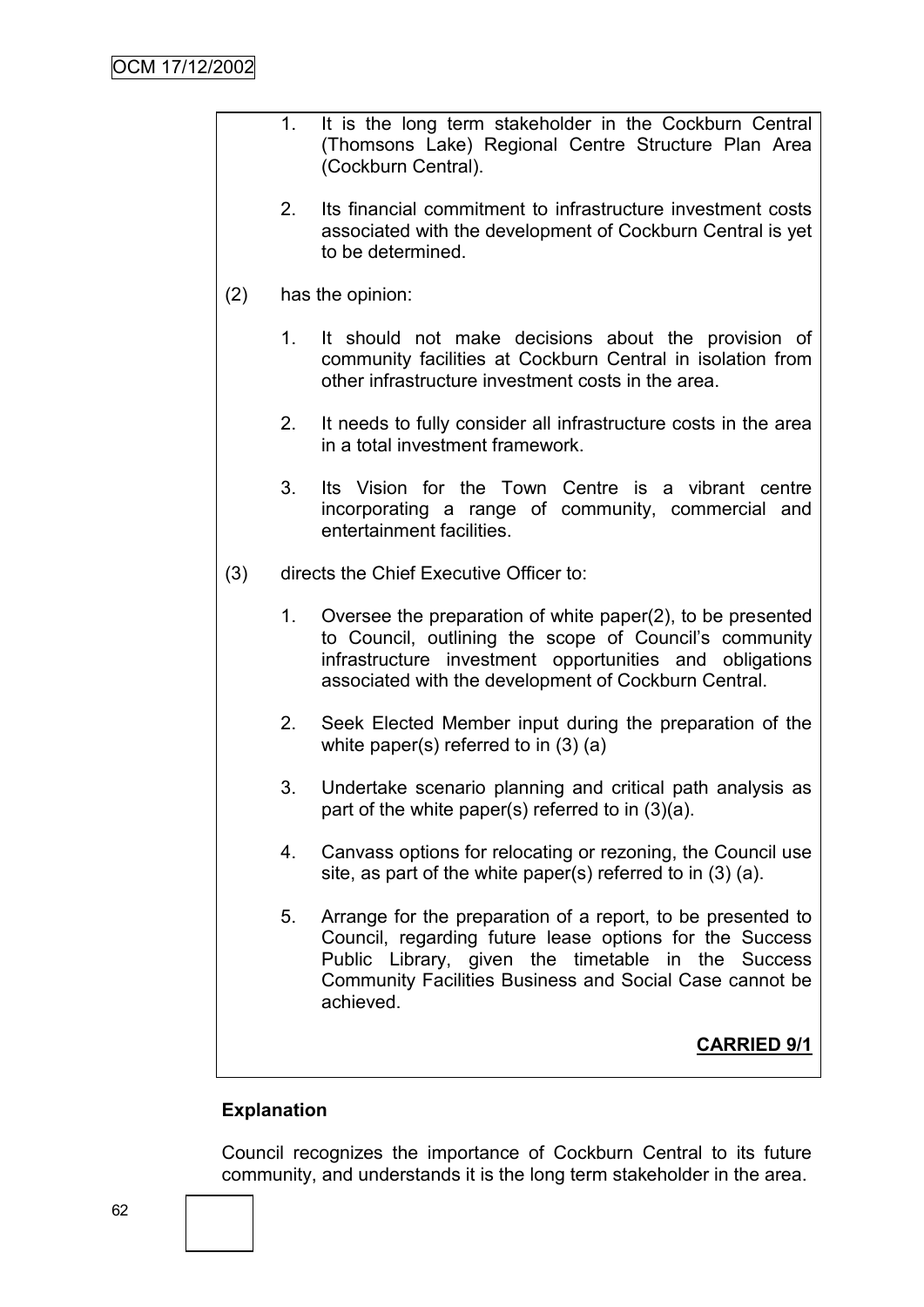Before making firm decisions about the provision of community infrastructure at Cockburn Central, Council meeds to be fully aware of all its opportunities and obligations associated with the development. The preparation of white papers will place Council in a more informed position before it makes firm decisions.

## **Background**

Council at its meeting of the  $19<sup>th</sup>$  of November 2002 resolved to defer this matter to the December 2002 meeting of Council to enable Elected Members time to further consider the information previously provided.

Accordingly, this report contains some additional information relating to the consequences of further delaying the proposed timetable for the project.

The development of the facilities envisaged for Success will be a major undertaking for the City both in respect to the initial construction and ongoing operational costs. Early estimates are that there will be an additional \$400,000 of annual operating expenses. The current lease on the Success library expires in August 2005. A clear direction given by Council on what it would like to see included in the facility will serve to provide a clear message to the community of its intentions and avoid unrealistic expectations being developed and not realised. It will also allow for the orderly transition of the current Success library to a new location within the complex.

At its meeting of the 21<sup>st</sup> of May 2002 Council resolved to establish a Working Party to investigate the requirements for and timing of the community facilities to be located in Success. The Working Party comprises of Mayor Lee, Deputy Mayor Graham, Clrs Oliver and Whitfield and three Officers appointed by the Chief Executive Officer, being Director, Community Services, Manager, Community Services and Manager, Libraries.

The Working Party has had several meetings and visited a number of facilities similar to the one envisaged for Success. The following is the outcome of the Working Party deliberations on the matter.

## **Submission**

N/A

## **Report**

The timetable for the development of the proposed facilities for Success to provide for an opening in October 2005 coincides with the expiration of the lease the City has with the Gateway Shopping Centre for the Success Library. The current timetable allows for a public comment and design development phase. Should the Council delay its

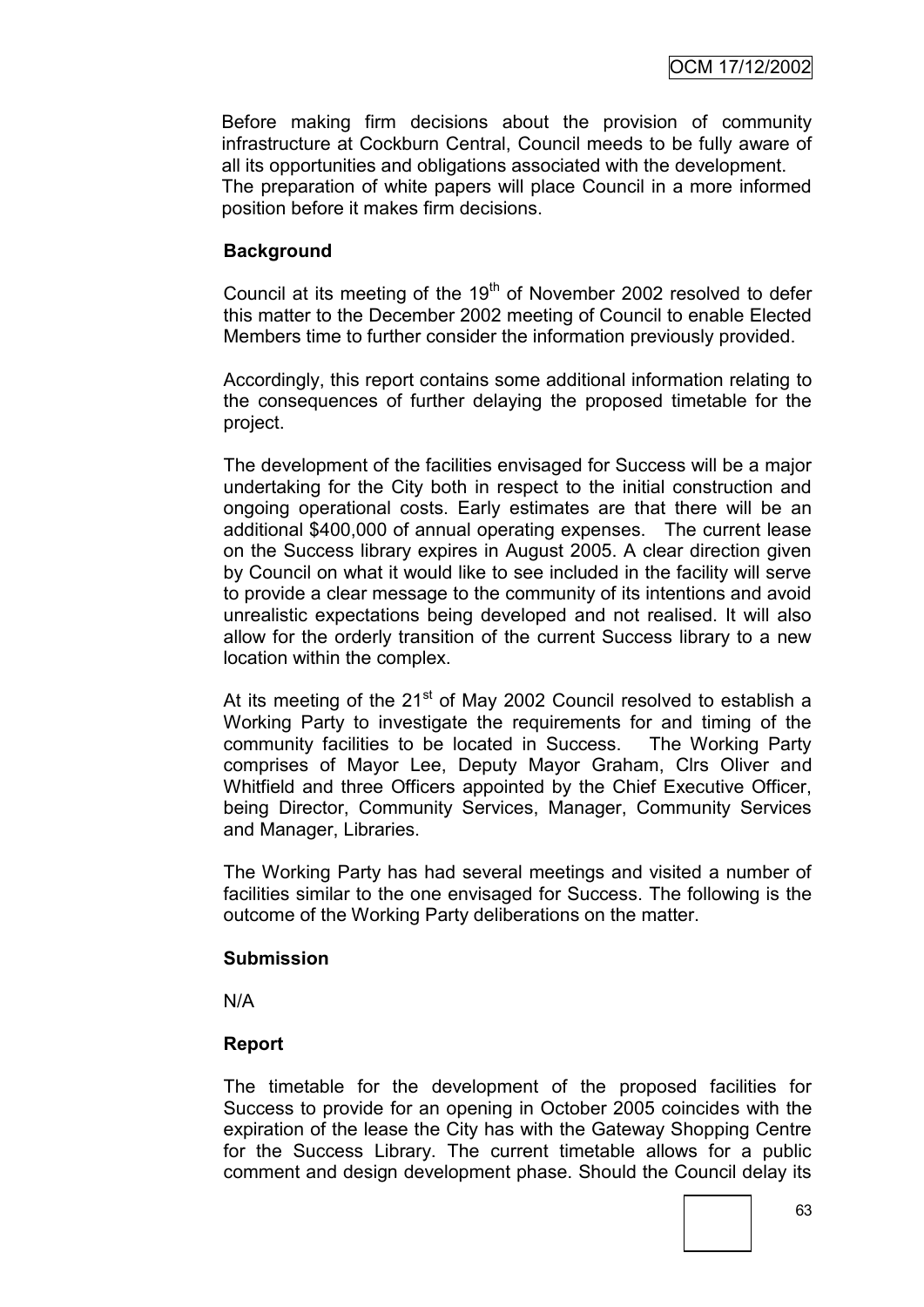decision on this project into next year the time available for design development and public comment would by necessity be reduced as the other phases of the project already have tight time lines.

Should Council resolve to defer a decision on the project any further, and wish to retain its library presence within the Gateways Shopping Centre, it is suggested that an approach be made to Centre Management to extend the tenancy arrangements currently in place.

While it is hoped the Centre would continue to view the library facility as an attractive service for the Centre"s patrons, there is no guarantee this will occur, in which case, Council could be faced with the possibility of not having a library presence in the precinct, or paying a significantly higher premium for retaining its presence at its current location, beyond the current lease expiry date of August, 2005. An alternative would be for a transportable building to be erected on the community purposes site to serve as a library. This option would be relatively expensive if the intent was to build a purpose built library on the site or in the area soon after October 2005.

The Library and Information Service of Western Australia (LISWA) as the providers of the library stock has given conditional approval for the use of the relatively small library space in Success as an interim arrangement. In its written approval for the Success Library LISWA has sought a firm commitment from Council for a larger library to meet the needs of the catchment population.

The Working Party gave consideration to a draft paper prepared by administration on the factors that need to be considered on what facilities and the size of the facilities that could be included in the Success Community Centre. It should be noted that this Report is predominantly formed as the result of the deliberations and findings of the Working Party and has not been subject to specific independent scrutiny.

#### Proposed Location:

There is an area of 1.8 hectares vested in Council for community purposes on the corner of Wentworth Parade and Beeliar Drive. This area is close to the Gateway Shopping Centre and has all the public transport benefits of Success.

An important consideration is the nature and form of these facilities. The Working Party agreed to the following statement for inclusion in the Architects brief:

*"This is a significant site within a new regional centre. The building will be the major civic facility within the precinct and will assist in establishing the form and standard of commercial and public buildings within the regional centre. The building will be of a contemporary*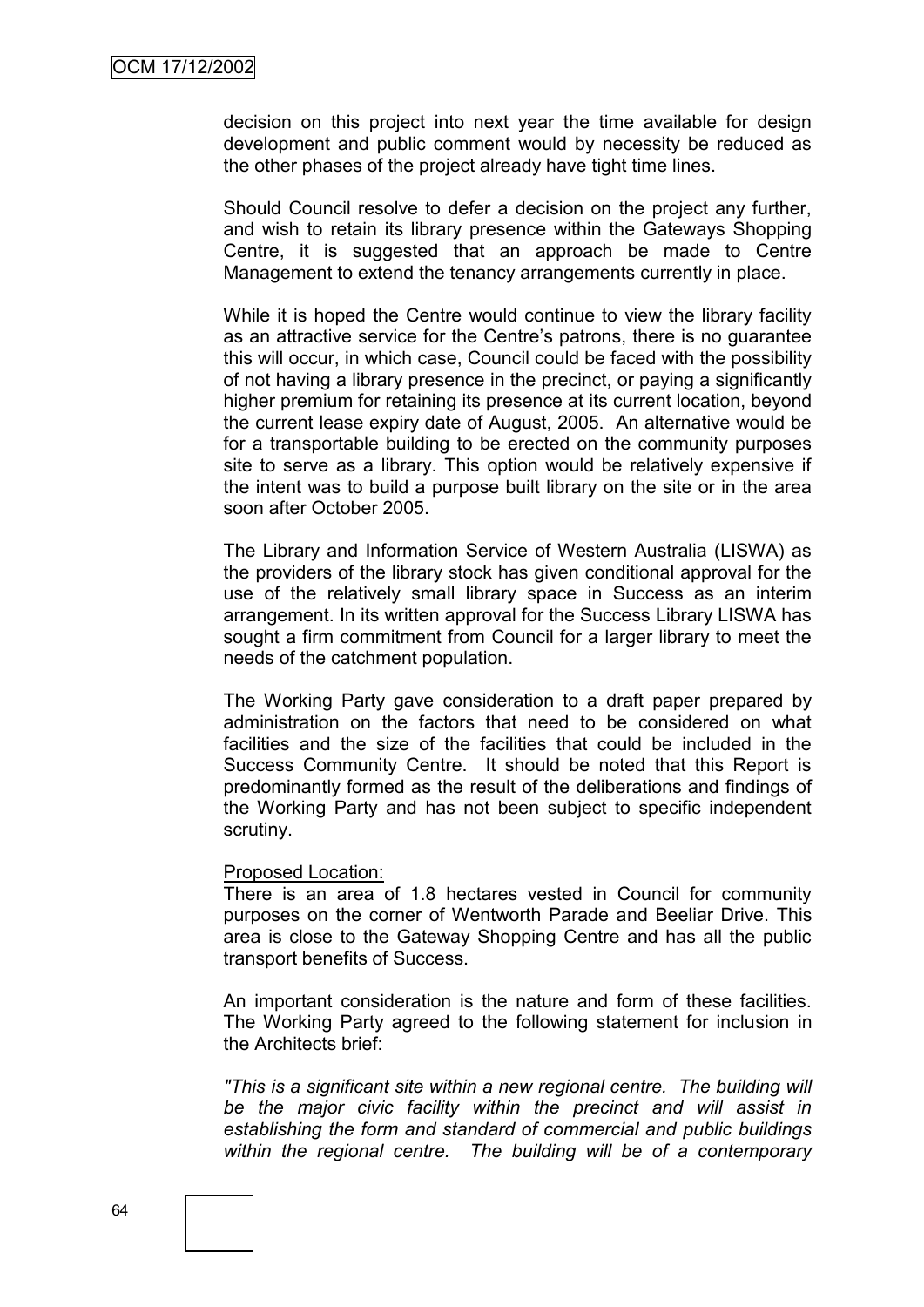*design with architectural longevity and will allow for future building expansion."*

There was general acknowledgment that this was a significant site and one on which the Council will have a significant presence with a major 'Civic' (i.e. City) Facility. A number of members felt that the building design should be modern and innovative whereas others felt it should be of a more traditional design. As there were different views on how descriptive architectural terms translated into the built form it was agreed that the appointed Architect would prepare a range of building design alternatives for consideration prior to a final decision being made.

Whilst acknowledging that the Success facility will be a significant civic building it will serve a dual function, both as the venue for formal civic events (e.g. presentations, promotional functions, Council functions) and also be required to provide a range of day to day services for residents. The design of the building will need to reflect and allow for these two functions.

The decision on which Council services and facilities ought to be located at Success needs to reflect the demographic profile of the eastern portion of the City and which services can be more appropriately located on other sites in the area. For example it may be desirable for the creation of a sense of community to have a youth resource centre and library in each neighbourhood centre but it would be cost prohibitive. These facilities are more appropriately located in a regional or district centre such as Success.

#### Proposed Facilities.

The services and facilities listed below have been developed in the context of the above considerations. The proposed facilities provide a great opportunity to develop synergy in service provision to maximise usage and to reduce construction and operating costs of services and facilities. The proposed facilities ought to be designed to maximise the opportunities for multi-use areas and service delivery through multiskilled staffing.

## Library

The catchment population for the library is estimated to be 37,300 by 2006 and drawn from the locations of Atwell, Banjup, Beeliar, Bibra Lake, Jandakot, Leeming, South Lake, Success, Wattleup and Yangebup.

In the view of the Manager Libraries, this catchment population suggests a library of around 1700 square metres based upon 44 square metres per thousand which is in line with contemporary practice and the recent standards published by the State Library of Queensland. (Western Australian Standard of 33 square metres per 1000 of population has not been revised since 1980 and hence does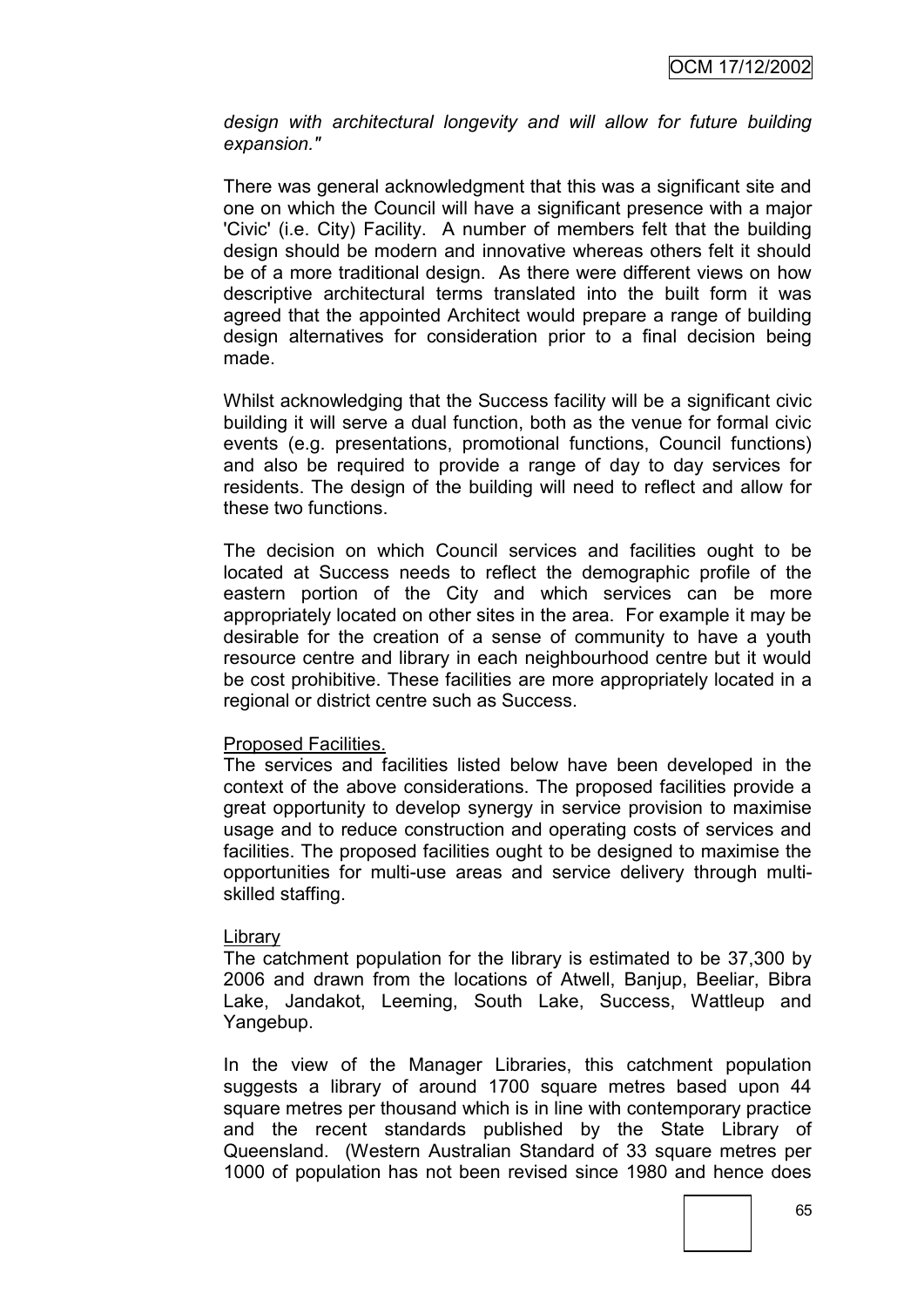not take account of any contemporary developments, especially in the area of information technology).

It was acknowledged by the Working Party that the design of the building must allow for possible future extension to the library for the anticipated increase in the catchment population to 53,600 by 2016.

It was evident from the tour of similar facilities in other metropolitan Councils that there seemed to be little correlation between the size of the library provided and the catchment population. It ought to be noted that estimates of catchment populations for these libraries are at times ill defined with library catchments over lapping. Riverton Library for example has supposedly a catchment population of 30,000 but has the Willetton library only 3 kilometres away.

It can be fairly stated that none of the libraries visited had a catchment population greater than that of the proposed Success Library. The library floor space  $(m^2)$  to 1000 catchment population for the libraries visited are as follows: Mirrabooka Library 47; Osborne Park 34.5; Riverton Library 83. None of these libraries needed to give consideration to any significant population increases.

There was a considerable amount of discussion held on the size of the library and the area required for staff. The area required by staff includes the work room, offices, staff room/kitchen and staff toilets. There was however general agreement that the staff area would be approximately 20% of the total area with the final figure being determined by the amount of shared space for the staff room, kitchen, toilets and the like.

Half of the Working Party members believe the total library ought to be 1000 $m^2$ , the other half saw a need for the library to be 1200 $m^2$ . A library of 1200 $m<sup>2</sup>$  for an initial catchment population of approximately 35,000 equates to 34 square metres per 1000 catchment population which is a relatively modest level of provision.

#### Youth Resource Centre

The demographic profile for the eastern region exhibits a significant youth population. The confluence of various forms of public transport at Success makes it an ideal location for a centralised youth service. Council currently operates a number of youth services from a base in Yangebup with funds provided by the State Government. This is far from an ideal location. A move to Success to a customised youth resource centre incorporated into the complex of Council services is an ideal option.

There was general agreement that the size of the youth resource centre should be in the vicinity of  $50m^2$ .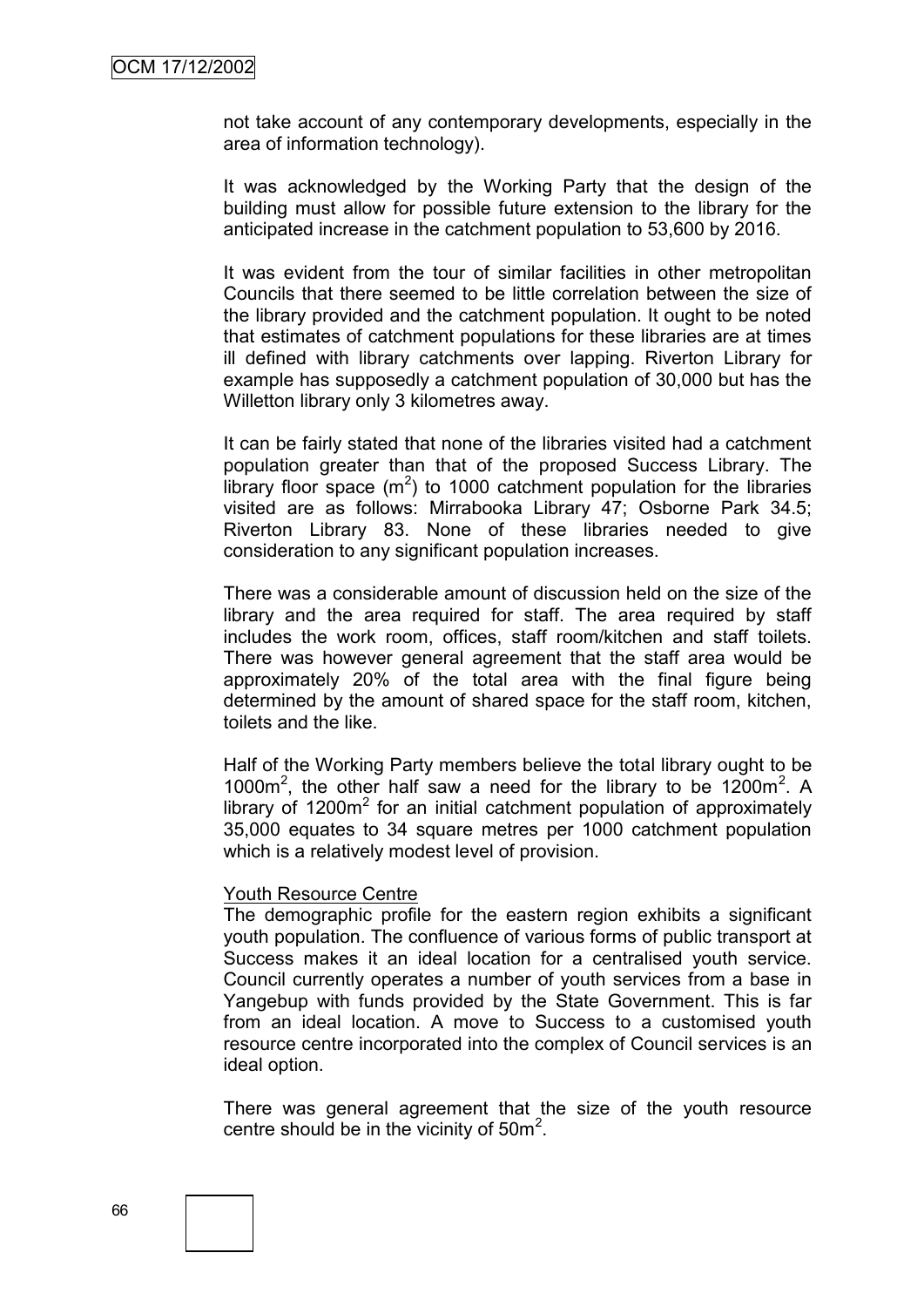The current Youth Service Facility at Yangebup will then become available for usage by the general community.

#### Council Information Centre

Given the size of the population on the eastern area of the municipality and the need for Council to have a strong presence it is proposed that a Council Information Centre be established. From this office general Council information can be provided to residents, payment of accounts can be made and material deposited for Council"s central Spearwood administration. The office could also include a community information service for residents of the area. There are several examples, such as the City of Bayswater that established a satellite office in the Galleria Shopping Centre, which has demonstrated the value of such arrangements. Other examples of an integrated facility of this nature are provided at Osborne Park and Mirrabooka Community Centres in the City of Stirling.

It is proposed that  $50m^2$  be allocated for this area.

#### **Lecturette**

Council has historically provided large community halls to serve new residential areas. In established areas of the City there are a number of these halls that are under utilised. There is little point in providing a large flat floor hall for Success when there are existing halls, including the Civic Centre that are under utilised. There are however no lecture or banked seating spaces within the City that are suitable for public meetings, conferences and the like. For example, Community Policing recently held a conference in the Council reception/dining area. A lecturette would be far better suited to such a conference. Such a venue would also be appropriate for public meetings, small live performances and hire to government departments, private firms or community organisations for conferences and training events. There are no comparable facilities in the Metropolitan area to be able to ascertain usage patterns or estimate potential utilisation rates of such space. It is proposed that a suitably sized Lecturette capable of seating 140 people will require a floor area of 220 $m^2$ .

#### Meeting Rooms

Several small meeting rooms ought to be available for use by the general public and Council to hold meetings for matters of interest and concern to residents of the eastern portion of the City. Such rooms would also be used by Council staff for meetings. Up to four rooms will require an area of  $100m^2$ 

#### Office Space

Besides the offices required by the library staff based at the centre there would be some value in having several offices available for use by JP"s, and Government Instrumentalities such as the Public Trustees and Legal Aid. Three offices are proposed with a total area of  $48m^2$ .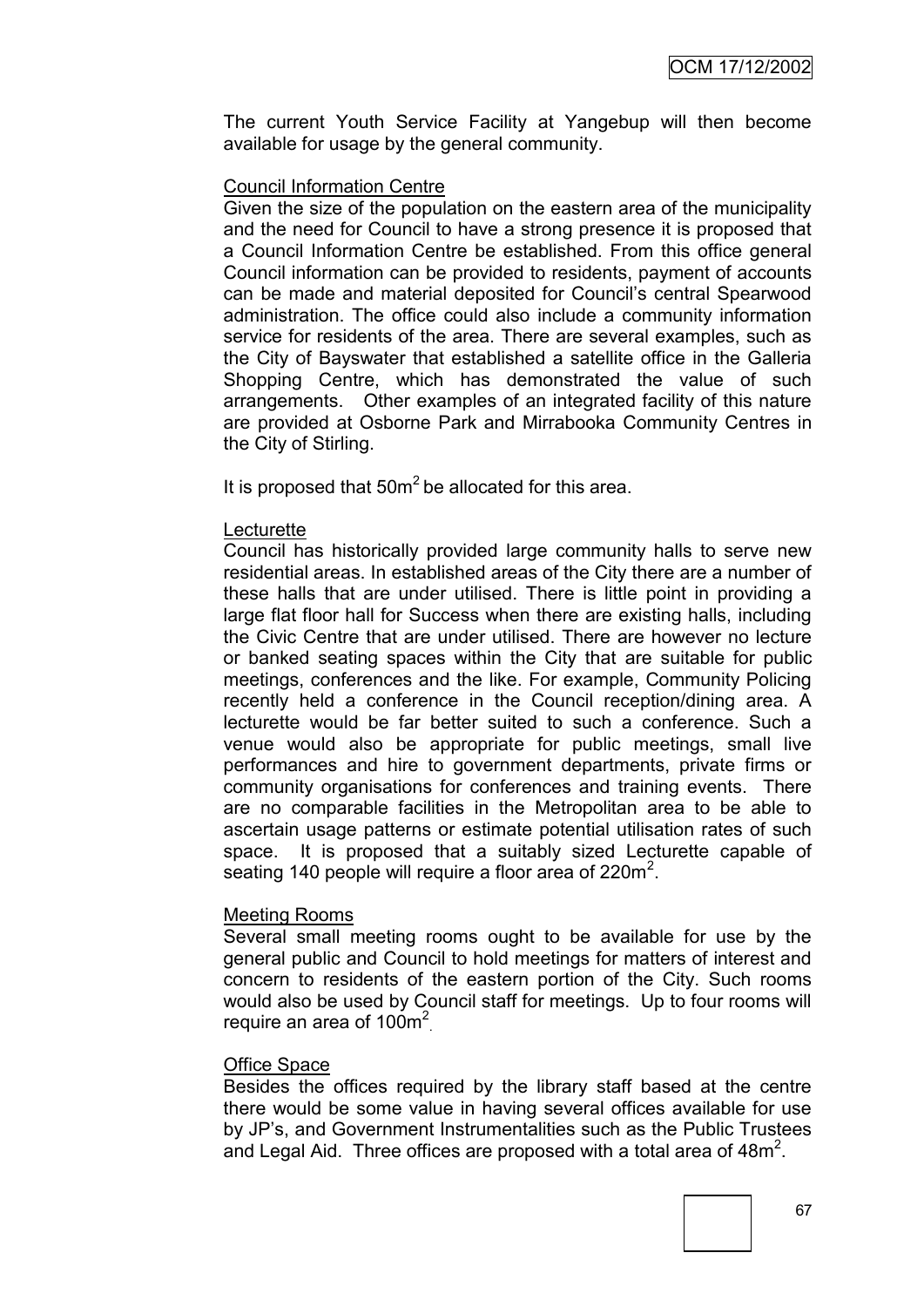#### Foyer/Display Gallery

There has been some community pressure to provide an Arts/Cultural Centre in the City. A practical and realistic option is to have a gallery display area incorporated into the entry area of the building, which with careful design would serve dual purposes. A wet and dry arts studio space could also be provided as there are none within the City and this would go a significant way to addressing the strategies identified in the 1996 Cockburn Cultural/Arts Centre Study for a number of smaller local arts/cultural facilities within the City. A number of members of the Working Party wished to have the wet and dry arts area not included in the facility, therefore, it has been deleted from the design brief.

The Working Party felt the foyer/display gallery area should be designed to allow formal civic functions such as citizenships, fund raising functions and district promotions. Accordingly, an area of  $220m^2$  is proposed.

#### Crèche

There is a community expectation that facilities will be available specifically for children. Whilst it is not expected that the crèche will be open at all times it could be designed to allow for use by the children of library patrons and operate on an occasional basis when there is known demand. This item has been deleted from the design brief, as it was not supported by the majority of the Working Party.

#### Children"s Services

The externally funded Children"s Services programs are being consolidated at the Children"s Activities Centre in Winterfold Road Coolbellup. The centre will accommodate the Family Day Care and After School Care Services. Due to the inadequacy of the current facilities a transportable building is proposed to be placed on a portion of the Pine View Preschool site as temporary accommodation.

The incorporation of office accommodation within the Success facilities will address the short-term accommodation problems for the externally funded children's services program and allow for the inevitable growth in the services as the population increases. The Family Day Care direct services will continue to be provided from carers' homes and the After School Care Services will continue to operate from their current locations. It is proposed that  $225m^2$  be allocated to this portion of the Centre.

It is considered important that there be scope within the children's services area to have some capacity to accommodate children in an appropriate environment when parents are attending an activity within the facility. This will not be a supervised Crèche but will serve a shortterm purpose for patrons wishing to use other services within the complex.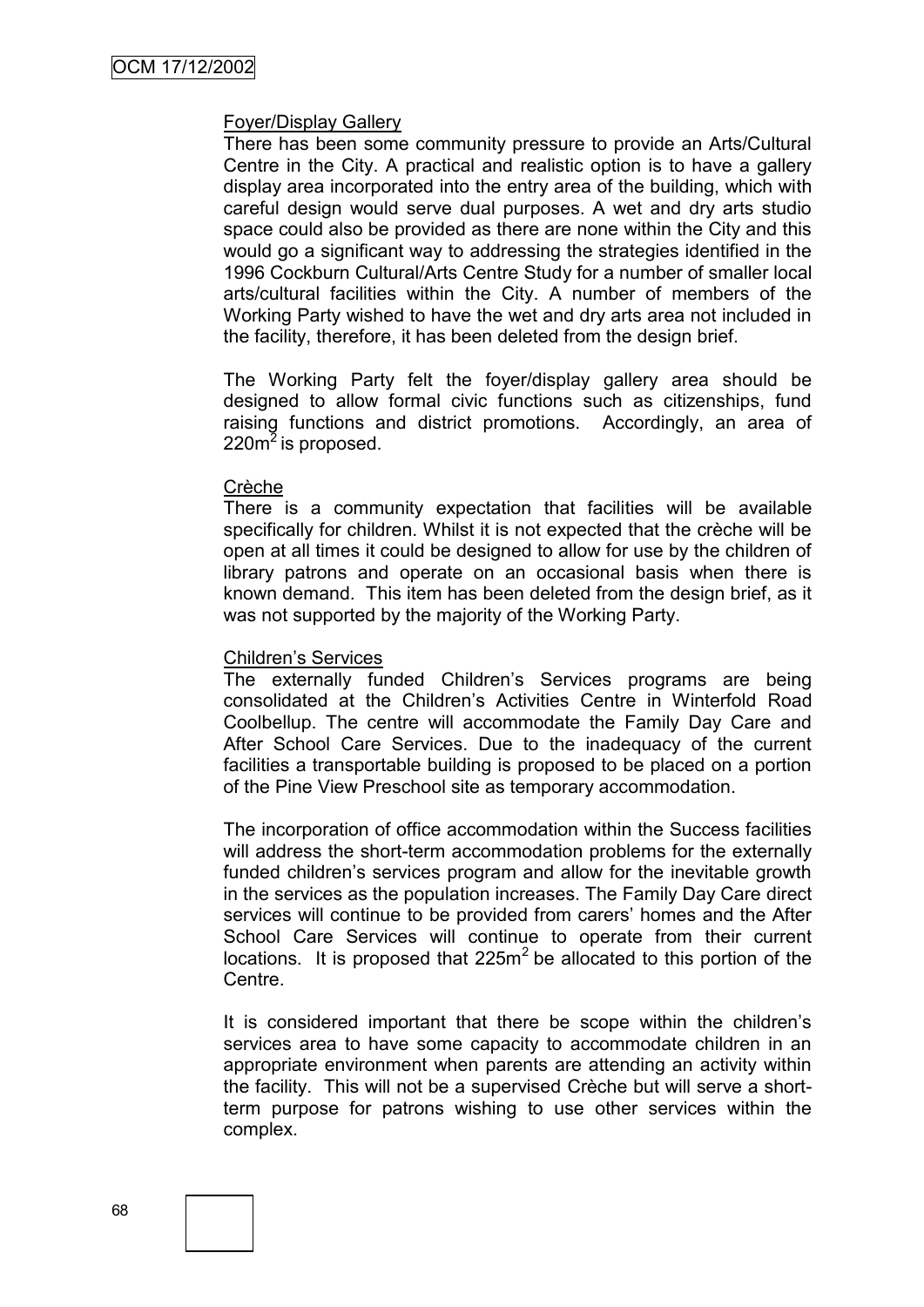## Support Services

The Department for Community Development (DCD) in consultation with the City has identified the need to provide services such as social workers, financial counsellors and parent support services to this region of the City. Funds of approximately \$500,000 have been provided for in the Department"s forward estimates to construct facilities in this location. The incorporation of these services within the Success Complex would create opportunities for economies of scale and a synergy among service. While  $96m<sup>2</sup>$  has been allocated to this area, it will only be included in the final design on the basis of funding being committed by DCD.

#### **Ancillary Facilities**

In keeping with the concept of the facilities being flexible and multipurpose there are a number of elements that need to be provided which can be accessed by the general public and staff based at the centre. There needs to be a rational provision of toilets, storage space and kitchens. A specific set of toilets and a staff lunchroom for all staff at the centre needs to be provided. A total of  $145m<sup>2</sup>$  has been allocated to provide for these areas.

#### Training Room

An area of  $50<sup>m²</sup>$  is proposed to be integrated into the building design to be used as a purpose built training facility. The room(s) will be equipped with special cabling and equipment to provide for training to be undertaken by Council personnel, as well as being available for hire to community groups and other public/private sector organisations.

#### Generally agreed Facilities and sizes:

#### **Facility Size** Option 1 Option 2 Youth Resource Centre 60m<sup>2</sup>  $50<sup>2</sup>$ Satellite Council Offices 50m<sup>2</sup><br>Meeting Rooms (total area) 50m<sup>2</sup> 100m<sup>2</sup>  $50m<sup>2</sup>$ Meeting Rooms (total area) 100m<sup>2</sup><br>Lecturette (to seat 140) 220m<sup>2</sup>  $100m<sup>2</sup>$ Lecturette (to seat 140)  $220m<sup>2</sup>$ Offices (3) (for Podiatry, Public Trustees, JP and the like)  $48m<sup>2</sup>$  $48m<sup>2</sup>$ Training Room  $50m^2$  $50<sup>2</sup>$ Gallery / Foyer (designed to allow for the presentation of art works and formal functions)  $220m<sup>2</sup>$  $220m<sup>2</sup>$ Children's Services 225m<sup>2</sup>  $225m<sup>2</sup>$ Support Services 96m<sup>2</sup>  $96m<sup>2</sup>$ Kitchen area (similar to Council reception area kitchen)  $30m<sup>2</sup>$  $30m<sup>2</sup>$ Staff Room (shared with all staff)  $40m^2$  $40m<sup>2</sup>$ Storage space (final locations and sizes to be developed)  $75m<sup>2</sup>$ 75m<sup>2</sup> Library 1000m<sup>2</sup>  $1200m<sup>2</sup>$ Total Area 2204m<sup>2</sup>  $2404m<sup>2</sup>$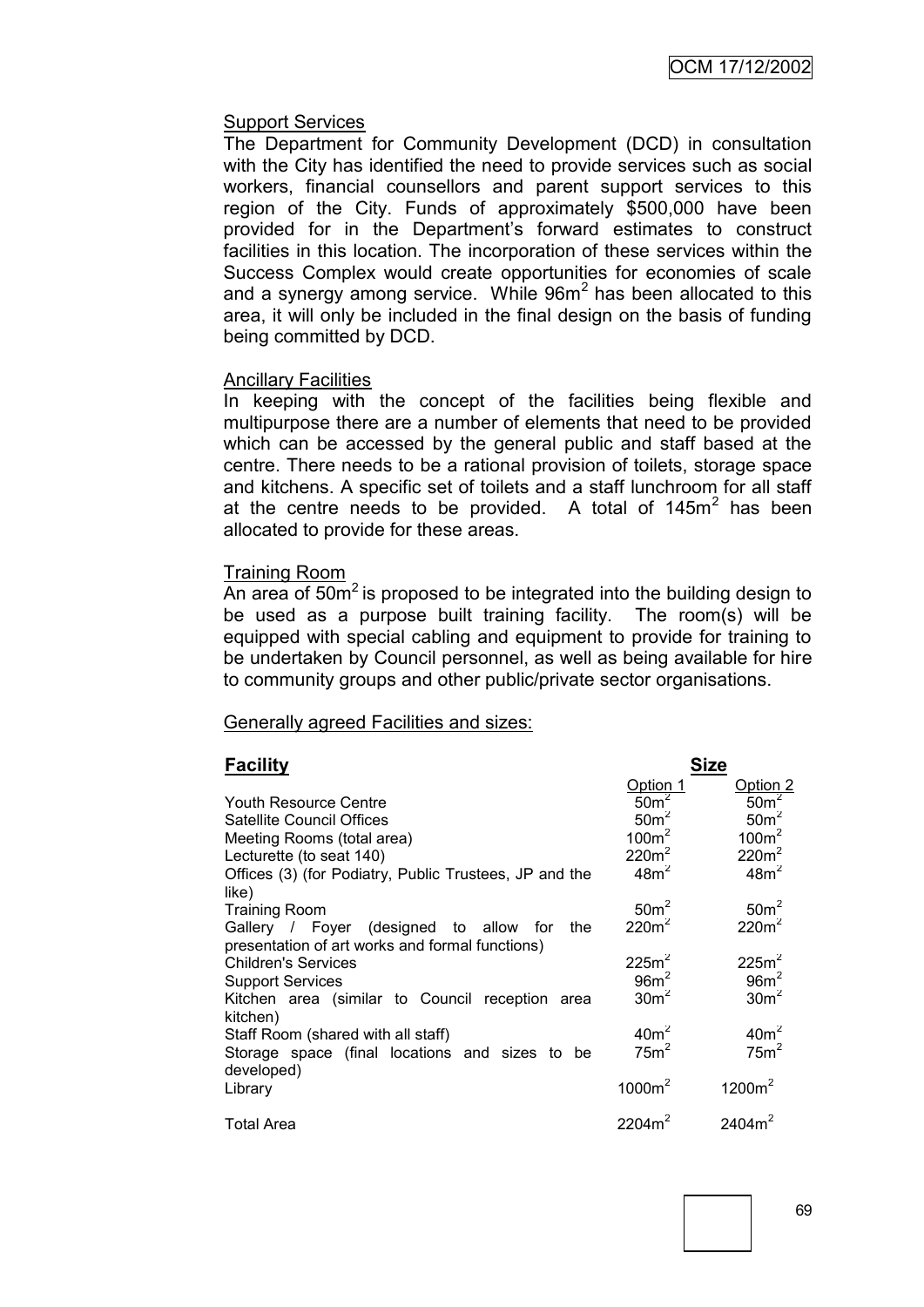Facilities deleted from original draft proposal of 30 May 2002.

| Wet and dry Arts area | 50 <sup>2</sup>  |
|-----------------------|------------------|
| Crèche                | 50 <sup>m²</sup> |

There was some discussion on the need for a coffee shop although it was resolved that this would probably not be viable due to the nature and size of the facility and there being other coffee shops in the shopping centre.

It is difficult to determine the actual final size of the facility, as the extent to which areas such as toilets, foyers and reception areas are shared is unknown until the Architect's design is complete. With this in mind it is proposed that the Architectural brief be for a building of between 2,200  $m^2$  and 2,400  $m^2$ .

It should be noted that the range of facilities envisaged would meet the eligibility criteria for funds to be provided by the Department for Community Development and the Lotteries Commission.

#### Indicative Costs

|           |                                      | Option 1<br>$(2,200 \text{ m}^2)$<br>\$ | <b>Option 2</b><br>$(2,400 \text{ m}^2)$<br>\$ |
|-----------|--------------------------------------|-----------------------------------------|------------------------------------------------|
|           | Costs @ $$1,400/m^2$                 | 3,080,000                               | 3,360,000                                      |
|           | Car Parking - 150 cars               | 150,000                                 | 150,000                                        |
|           | Landscaping                          | 50,000                                  | 50,000                                         |
|           | Fit Out                              |                                         |                                                |
|           | Library                              | 400,000                                 | 400,000                                        |
| – Offices |                                      | 250,000                                 | 250,000                                        |
|           |                                      | 3,930,000                               | 4,210,000                                      |
|           | Escalation 4% p.a. for 3 years       | 490,715                                 | 525,400                                        |
|           |                                      | 4,420,715                               | 4,735,000                                      |
|           | Fees 8%                              | 353,657                                 | 380,000                                        |
|           | <b>Escalated Total Building Cost</b> | 4,774,372                               | 5,114,000                                      |

**Note**: Included in the above costs is \$500,000 from the Department of Community Development/Lotteries Commission.

#### Timetable of Important Milestones (Revised):

 December 2002 - Council commitment to the Success Community facilities to be constructed and fitted out and operational by August 2005, and inclusion in the Principal Activities Plan over the anticipated four-year funding program.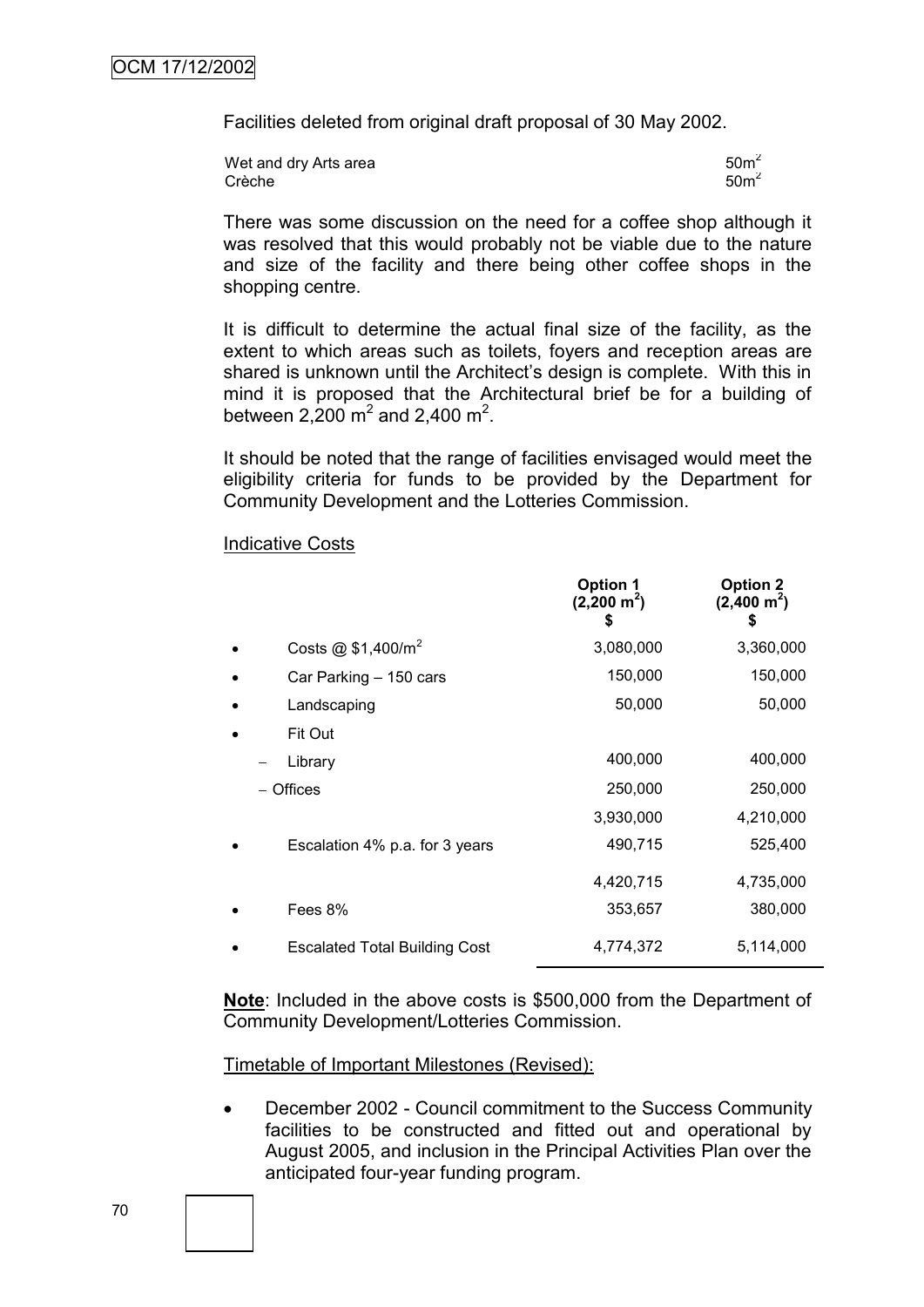- January 2003 Development of project brief for architect.
- March 2003 appointment of project architect.
- March 2003 to May 2003 concept and schematic design developed, including a public comment period.
- June 2003 Final concept design adopted by Council.
- June 2003 to December 2003 Detailed design, documentation, specifications completed.
- January 2004 to March 2004 Building tender period.
- April 2004 Council acceptance of tender (see 'Selection Criteria')
- May 2004 to January 2005 Construction period.
- February 2005 July 2005 building fit out ready for occupation.

## **Strategic Plan/Policy Implications**

Included in Council"s Strategic Plan is the Vision to " …achieve a high level of convenience, amenity and a sense of community." There has been an acknowledgment that the development of a sense of community can be facilitated with the location of services and facilities at the local or neighbourhood level. Balanced against this is the need to " Deliver services and to manage resources in a way that is cost competitive and without compromising quality."

## **Budget/Financial Implications**

Total estimated costs of between \$4,774,372 and \$5,114,000 for construction, including \$500,000 contribution from Department of Community Development/Lotteries Commission. Ongoing operational costs estimated at \$400,000 p.a.

## **Legal Implications**

Appointment of architect will be effected through Delegated Authority LGA ES3 "Calling of Tenders or Expressions of Interest".

## **Community Consultation**

Proposed for March – May, 2003, following development of Concept Plan.

## **Implications of Section 3.18(3) Local Government Act, 1995**

All facilities proposed for the site have been identified as high need community / public requirements. No duplication of facilities already operating in the catchment area is proposed to be included within the Complex.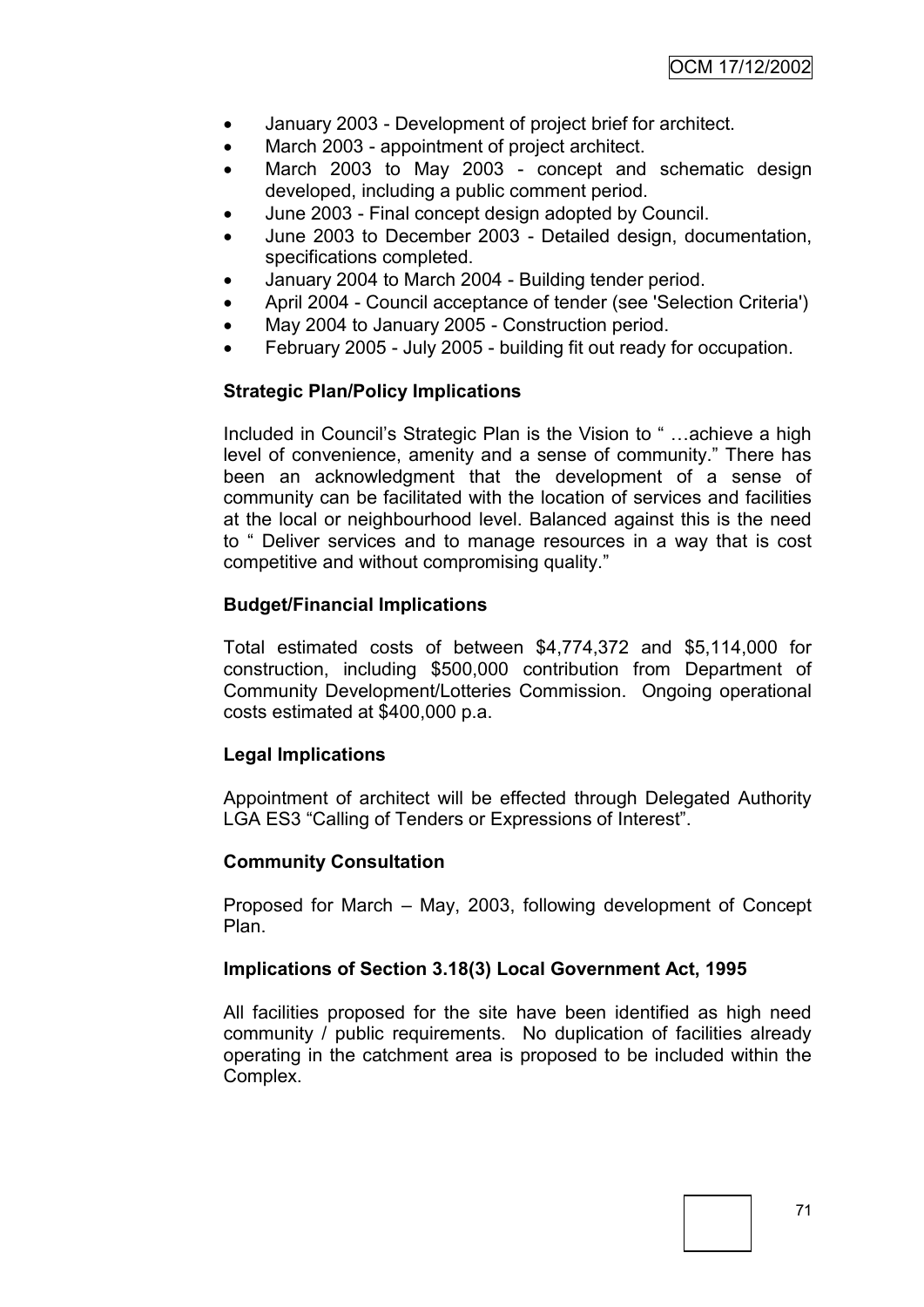# **17.2 (MINUTE NO 1878) (OCM 17/12/2002) - TOY LIBRARY SPEARWOOD (8218) (JZ)**

## **RECOMMENDATION**

That Council enter a lease agreement with the Yangebup Toy Library for the use of the old Spearwood Child Health Clinic for a period of 5 years with the following terms and conditions:

- (1) a peppercorn rental;
- (2) Lessee responsible for all maintenance and outgoings associated with the property;
- (3) Lessor(Council) to ensure the premises are in an acceptable state of repair at the beginning of the lease term; and
- (4) all other terms and conditions normally applicable to these types of leasing arrangements.

#### **COUNCIL DECISION**

MOVED Clr L Humphreys SECONDED Clr A Tilbury that the recommendation be adopted.

# **CARRIED 10/0**

#### **Background**

The old Spearwood Child Health Clinic is not being used for the purposes that it was designed. The Spearwood Library has been using some of the space for storage.

#### **Submission**

A letter has been received from the Yangebup Toy Library requesting permission to establish the toy library in the old Spearwood Health clinic.

#### **Report**

The Yangebup Toy Library is one of only two Toy Libraries in the City of Cockburn available for members of the General Public, the other being located in Atwell. The Toy Library loans toys on a two weekly rotational basis to families who are members of the Toy Library. The Toy Library caters to the  $0 - 6$  year old age group and this age group represents over 10% of the population of the City of Cockburn.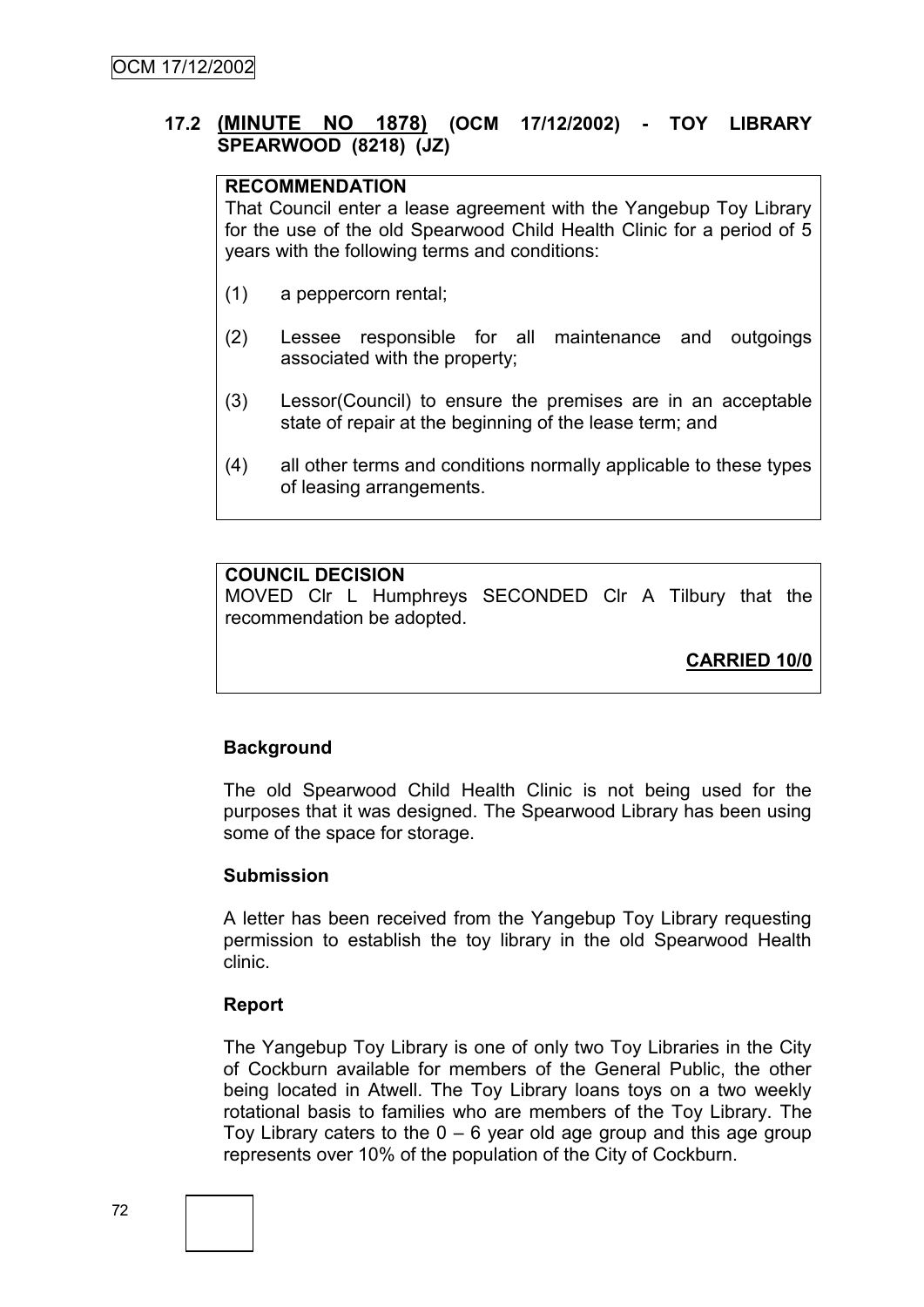The Toy Library would like to be able to expand its operations to service more families within the district, but it is currently unable to do so because of the limited amount of space and facilities available to the Toy Library in the Yangebup Family Centre.

Should the Toy Library move to the old Child Health Clinic, it would be closer to the majority of families who currently use the Toy Library. With the old Child Health Clinic being adjacent to the Jess Thomas Child Health Centre many young families would be able to take advantage of the facilities offered by the Toy Library, due to Jess Thomas acting as a feeder to the Toy Library. As the old Child Health Clinic is also next to the Phoenix Shopping Centre and close to the Spearwood Public Library, both these centres would also act as feeders for the Toy Library.

Moving the Toy Library to Spearwood, the Yangebup Family Centre would gain desperately needed storage space by utilising the area currently occupied by the Toy Library. A proposal was put forward to the Toy Library members at their Annual General Meeting on 20th November 2002, to apply to the City of Cockburn for use of the Spearwood Child Health Clinic Building and the proposal was voted on and passed unanimously. The Yangebup Toy Library currently pays rent to the Yangebup Family Centre for the use of its facilities, so it would be willing to negotiate a rental agreement with the City of Cockburn.

The Committee of the Yangebup Toy Library has had the chance to inspect the Child Health Clinic Building and feels that the facility would be adequate for current and future needs.

#### **Strategic Plan/Policy Implications**

To facilitate and provide an optimum range of community services.

#### **Budget/Financial Implications**

The proposed lease arrangement would include the requirement for the Toy library to pay all outgoings and general maintenance.

#### **Legal Implications**

A lease arrangement would formalise the areas of responsibility for the various parties.

#### **Community Consultation**

This is an initiative of the Yangebup Toy Library, which has general community representation.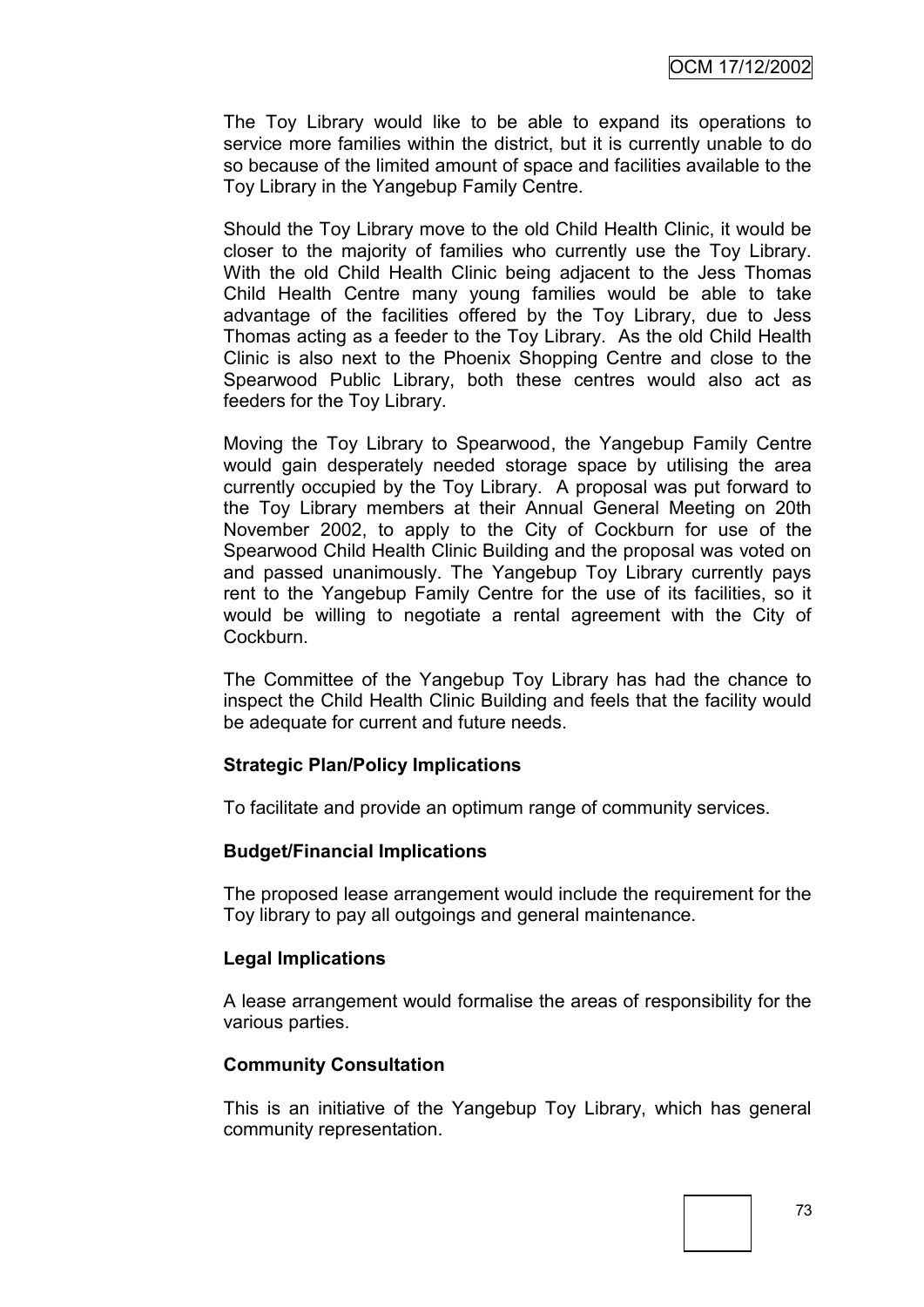## **Implications of Section 3.18(3) Local Government Act, 1995**

Nil.

## **17.3 (MINUTE NO 1879) (OCM 17/12/2002) - COCKBURN SPORTS HALL OF FAME (8153) (RA)**

| <b>RECOMMENDATION</b>                                                                           |                                                                                                                                                                                                                                |         |        |                  |                      |  |  |  |  |
|-------------------------------------------------------------------------------------------------|--------------------------------------------------------------------------------------------------------------------------------------------------------------------------------------------------------------------------------|---------|--------|------------------|----------------------|--|--|--|--|
| That                                                                                            | Council                                                                                                                                                                                                                        | appoint | two(2) | Elected Members, |                      |  |  |  |  |
|                                                                                                 | namely and and annual namely and and annual structure of the structure of the structure of the structure of the structure of the structure of the structure of the structure of the structure of the structure of the structur |         |        |                  | and a nominee of the |  |  |  |  |
| Cockburn Recreation Advisory Committee to establish the Cockburn                                |                                                                                                                                                                                                                                |         |        |                  |                      |  |  |  |  |
| Sporting Walk of Fame, utilising information provided in the report as<br>suggested guidelines. |                                                                                                                                                                                                                                |         |        |                  |                      |  |  |  |  |

## **COUNCIL DECISION**

MOVED Mayor S Lee SECONDED Clr L Humphreys that appoint Mayor Lee and Clr Allen and a nominee of the Cockburn Recreation Advisory Committee to discuss the potential for establishing the Cockburn Sporting Walk of Fame, utilising information provided in the report as suggested guidelines.

**CARRIED 10/0**

## **Explanation**

The report is inconclusive in regards to the outcome of establishing a Cockburn Sporting Walk of Fame and this should be reflected in Council's decision.

## **Background**

At the Council meeting of March 2002 a report was requested into the establishment of a Cockburn Sporting Hall of Fame. The report is to establish the parameters for inclusion in the Hall of Fame and to address its location, whether it be static or mobile, and to include information on whether any other Councils have something similar.

#### **Submission**

N/A

## **Report**

There are a number of Sporting Halls of Fame conducted by many organisations in Perth, and are normally established by a specific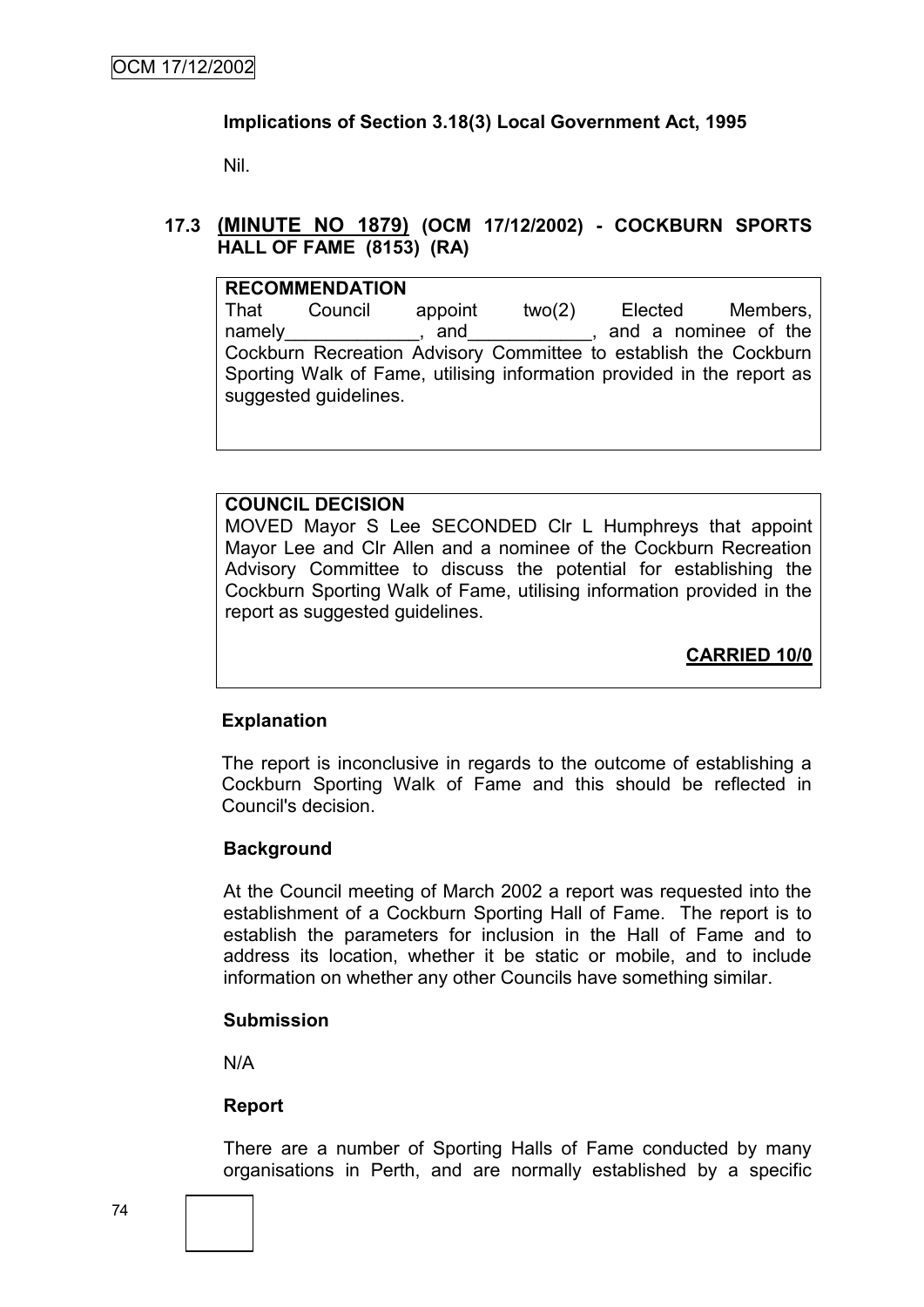sporting club to honour their own players, for example, the South Fremantle Football Club. The Western Australian Government has also instigated a Hall of Champions for the State being located at Challenge Stadium which has a relatively few inductees. The closest and most relevant to the City of Cockburn would be that located in the City of Fremantle. To date, checks through several other local governments have identified no other similar activities.

Prior to establishing the Sporting Walk of Fame, the most important aspect is to determine from the start where it is going to be placed and what form it will take. A Walk of Fame can be built into infrastructure of a wall or footpath giving it a feel of permanency. This can be done with plaques into the pavement or onto wall, columns etc. There appears to be no Council buildings that would be appropriate to accommodate a Hall of fame. The Council Chamber Foyer would be too small and only accessible to the public on a relatively limited number of occasions. The South Lake Leisure Centre has insufficient space. All buildings on active reserves are too small, have limited general public access and have usually a strong association with a particular sport. An option is plaques set into a pedestrian area. The path along the entry colonnade to the Council administration building in Spearwood is 76 metres and appears to be a suitable option. Alternatively plaques could be placed into the columns along the colonnade.

The Sporting Walk of Fame could have the primary aim of promoting sport in the City of Cockburn by acknowledging high achievers in various sporting fields. For it to have a high level of prestige there needs to be a high level of achievement set within the criteria for nominated and inducted sports persons. The high standard will also result in less people being included and hence less space required accommodating the inductees.

It is suggested that nominees for the City of Cockburn Sports Walk of Fame meet at least one of the following selection criteria:

- Consistent high standard of senior sports performance at a State, National, International level.
- Consistent representation in a team at a National and or International Level.
- Lifelong outstanding commitment and achievement to a sport.

To be eligible for the City of Cockburn Sporting Walk of Fame a person should have lived within the City of Cockburn for a significant portion of their lives or have very strong family and/or sporting connections to the City.

It is likely that there will be a number of sports people in the City who meet the criteria established. For example the City of Fremantle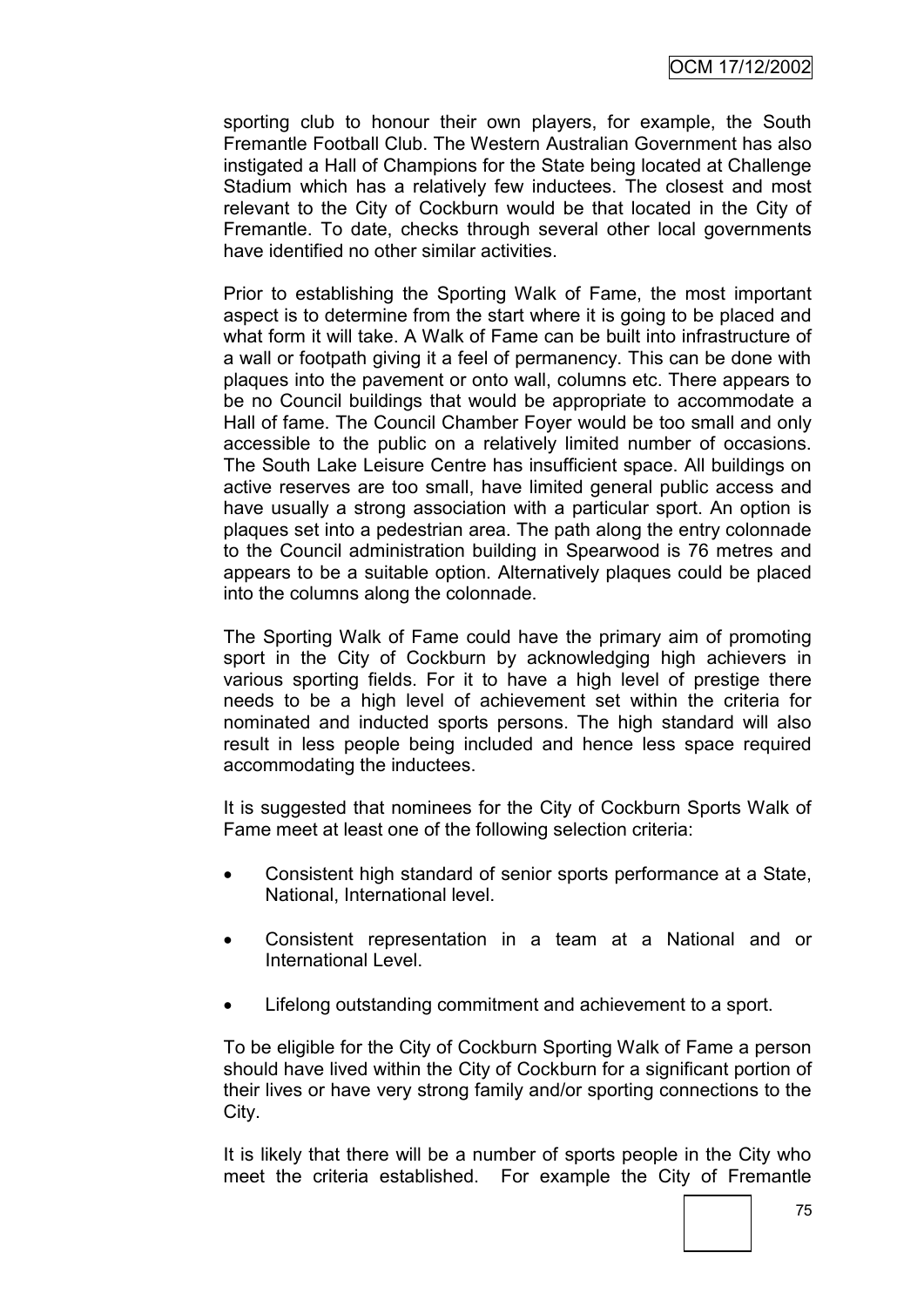inducted 20 people in the first round 18 in the second and 9 in the last round who met criteria not dissimilar to that proposed by the City. To ensure that this is a truly prestige induction into the Cockburn Sports Walk of Fame it is suggested that there be up to 10 people selected from the nominations inducted in the first year and up to 6 inductees each 3 years.

It is proposed that a nomination Group for the Cockburn Sports Walk of Fame be established comprising of two Elected Members, and a representative nominated by the Cockburn Recreation Advisory Committee. This Group could select the inductees. By this means the actual final names for induction could be kept confidential until the night of the presentation.

## **Strategic Plan/Policy Implications**

"Facilitating the Needs of Your Community" refers.

## **Budget/Financial Implications**

The estimated cost of a brass plaque is \$550 each inclusive of installation. Should there be a small function/ceremony this would cost approximately \$10 per person. The induction of 4 persons to the Walk of Fame would then cost approximately \$3,500 on each occasion. Council funding would need to be allocated for this purpose prior to the initial induction.

# **Legal Implications**

Nil.

## **Community Consultation**

N/A

## **Implications of Section 3.18(3) Local Government Act, 1995**

Nil.

## **17.4 (MINUTE NO 1880) (OCM 17/12/2002) - PRIMARY SCHOOL LEN PACKHAM RESERVE (RA) (8138)**

## **RECOMMENDATION**

That Council advise the Education Department that it would support the proposal for a new primary school for Coolbellup to be constructed on a portion of Reserve 30190 (Len Packham Reserve) to replace the existing three Primary Schools subject to the following conditions:

(1) final site plans and the results of the community consultation to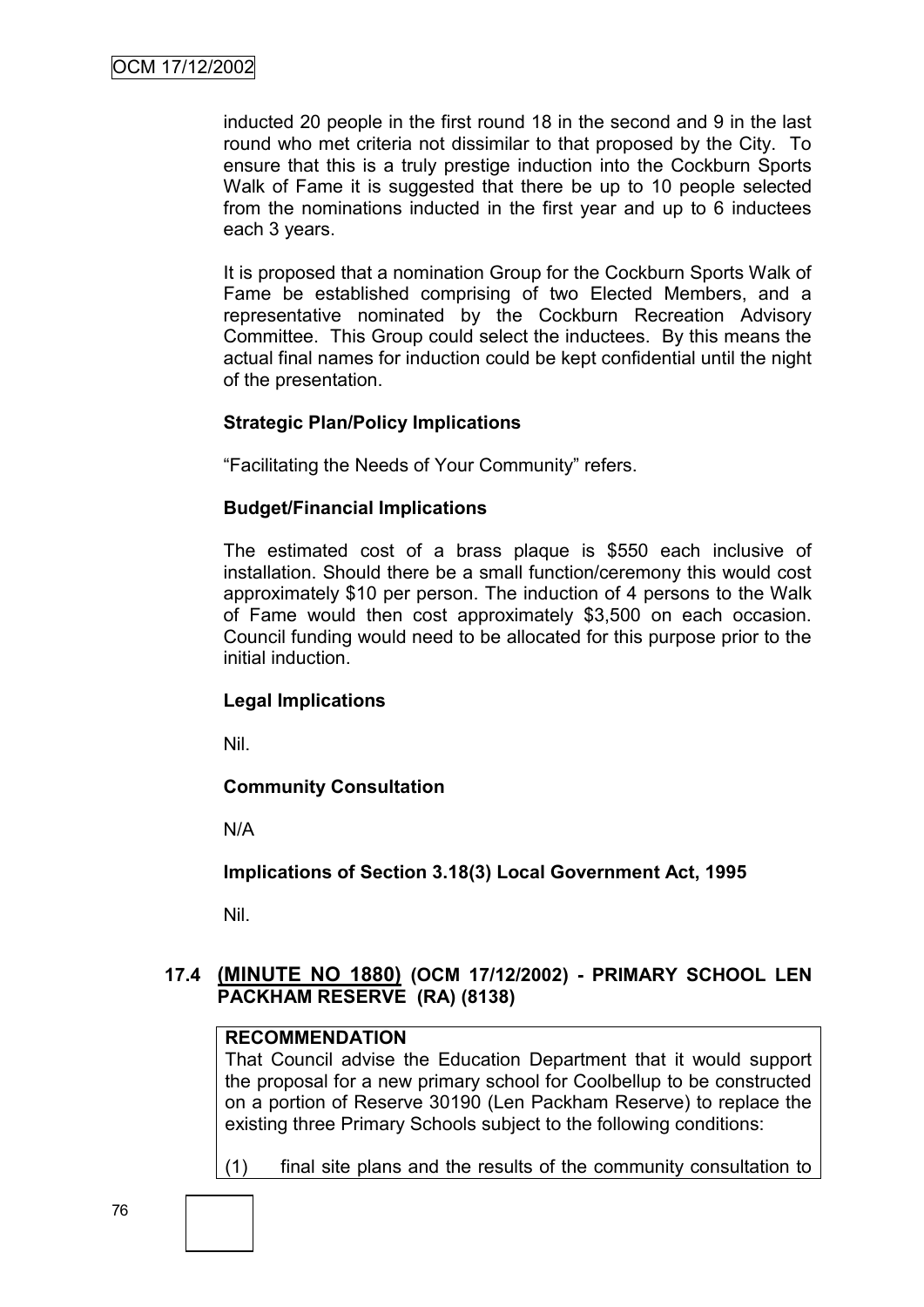be initiated by the Department of Land Administration (D.O.L.A.) be presented to Council for its consideration;

- (2) the location of the school and its ovals allows for the shared use of ovals and the establishment of club/change rooms for use by the general community and to accommodate current users of the reserve and clubrooms;
- (3) land of equivalent monetary and recreational value to the area of reserve land relinquished for the new school being replaced within the Coolbellup area;
- (4) the Education Department undertaking all necessary Town Planning Scheme Amendments and Land Administration procedures at its cost; and
- (5) planning and Development of the former school sites be organised in line with requirements of the Western Australian Planning Commissions Liveable Neighbourhoods community design code.

## **COUNCIL DECISION**

MOVED Clr I Whitfield SECONDED Clr N Waters that the recommendation be adopted.

**CARRIED 10/0**

## **Background**

The Coolbellup urban renewal project being carried out by Mirvac Fini in partnership with Homeswest and with the support of the City of Cockburn is well advanced. It is evident that the commercial/retail and community facilities area of Coolbellup are also in need of upgrading. Discussions have been held, initiated by Homeswest and the Fini Group, with the owners of the shopping centre, Western Australian Planning Commission and the businesses in the precinct in attempt to gain some agreement on the rationalisation and upgrading of the area. However, the multiple ownership of the properties makes the rationalisation and upgrading of the commercial/retial area problematic.

The Council has a key role in the upgrading of Coolbellup community facilities and has placed on its Principal Activity Plan the sum of \$750,000 for 2004/05 for this purpose.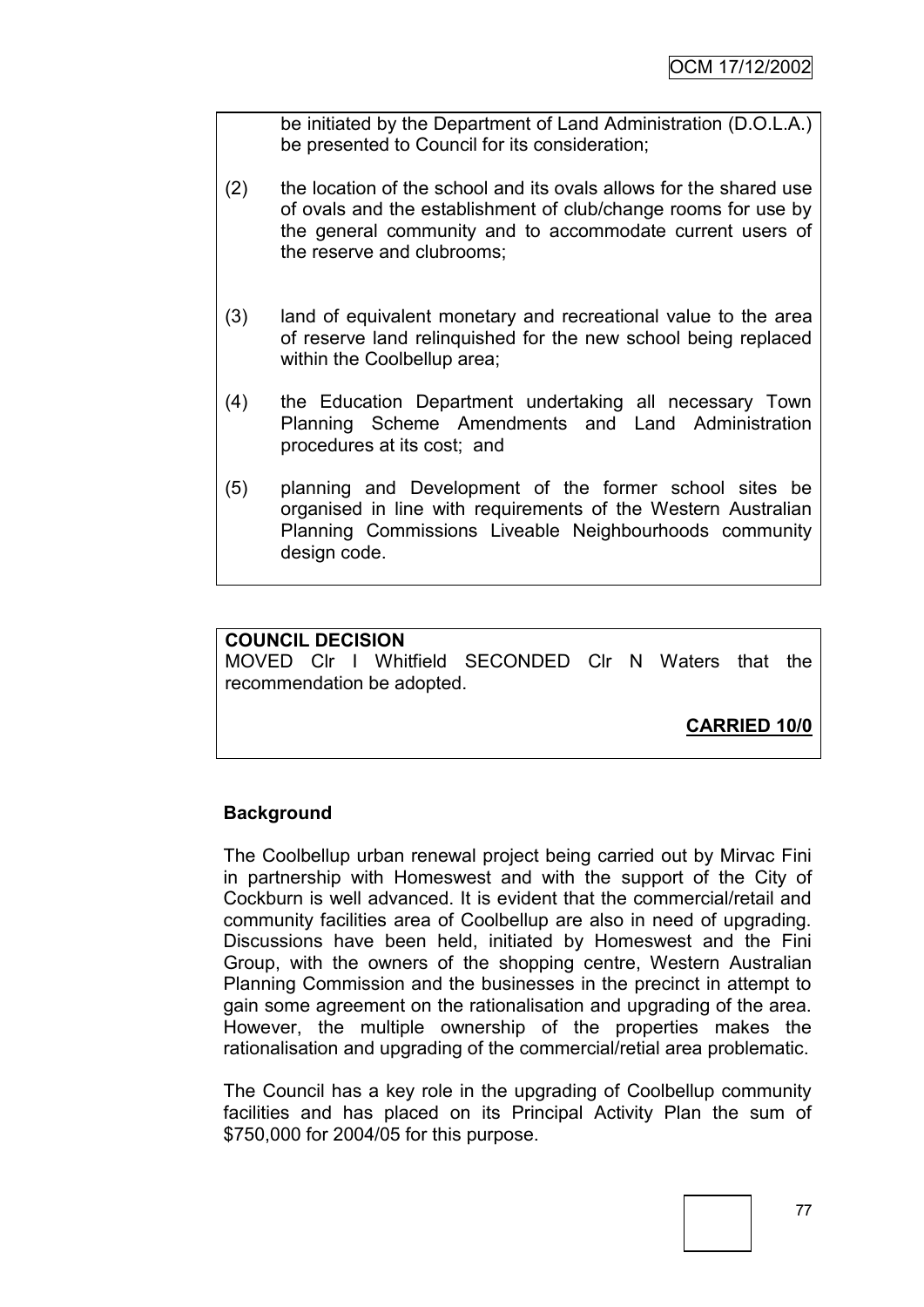It has been acknowledged for many years that two of the three primary schools in Coolbellup have very low numbers and that the numbers of students are unlikely to increase substantially. The North Lake and Coolbellup Primary Schools are also very dated and somewhat rundown and reflect the built standards of the 1960s and 70s. Koorilla Primary School, while having a modest number of students is also a somewhat dated school, which would require substantial expenditure to meet the standards of a modern school and to accommodate additional students.

The Len Packham Reserve clubrooms are in a very poor state and in need of replacing and the Reserve itself is under utilised. Council has previously agreed to expand the library to allow for the removal of the temporary library workroom that is on the site.

#### **Submission**

The Education Department has sought Council's view on the use of a portion of the Len Packham Reserve for the development of a new primary school.

A letter received from the Education Department states:

*The Department now seeks to investigate the Local Area Education Planning Consultation Committee recommendation that the new school be built on part of the Len Packham Reserve. The Department would also like to discuss the opportunity of developing shared facilities with the City of Cockburn as a part of the process of building the new school.*

## **Report**

The Education Department in consultation with the school and general community in Coolbellup have been working through the process of seeking to rationalise the number of schools in the suburb. The Education Department and the City have discussed the possibility of incorporating a new school onto a portion of the Len Packham Reserve site and providing the scope to share ovals and other community infrastructure. This option has been canvassed in the consultations with the school and general communities and it is understood to have in- principle support. There has been some concern expressed that the new primary school should it proceed, not be near the high voltage power lines or near the hotel. The Education Department seek to have Council"s formal position on the matter prior to its recommendation going forward to the Minister for Education.

From the Education Department's perspective there appears to be a number of advantages in having a new school constructed on a portion of the Len Packham reserve site.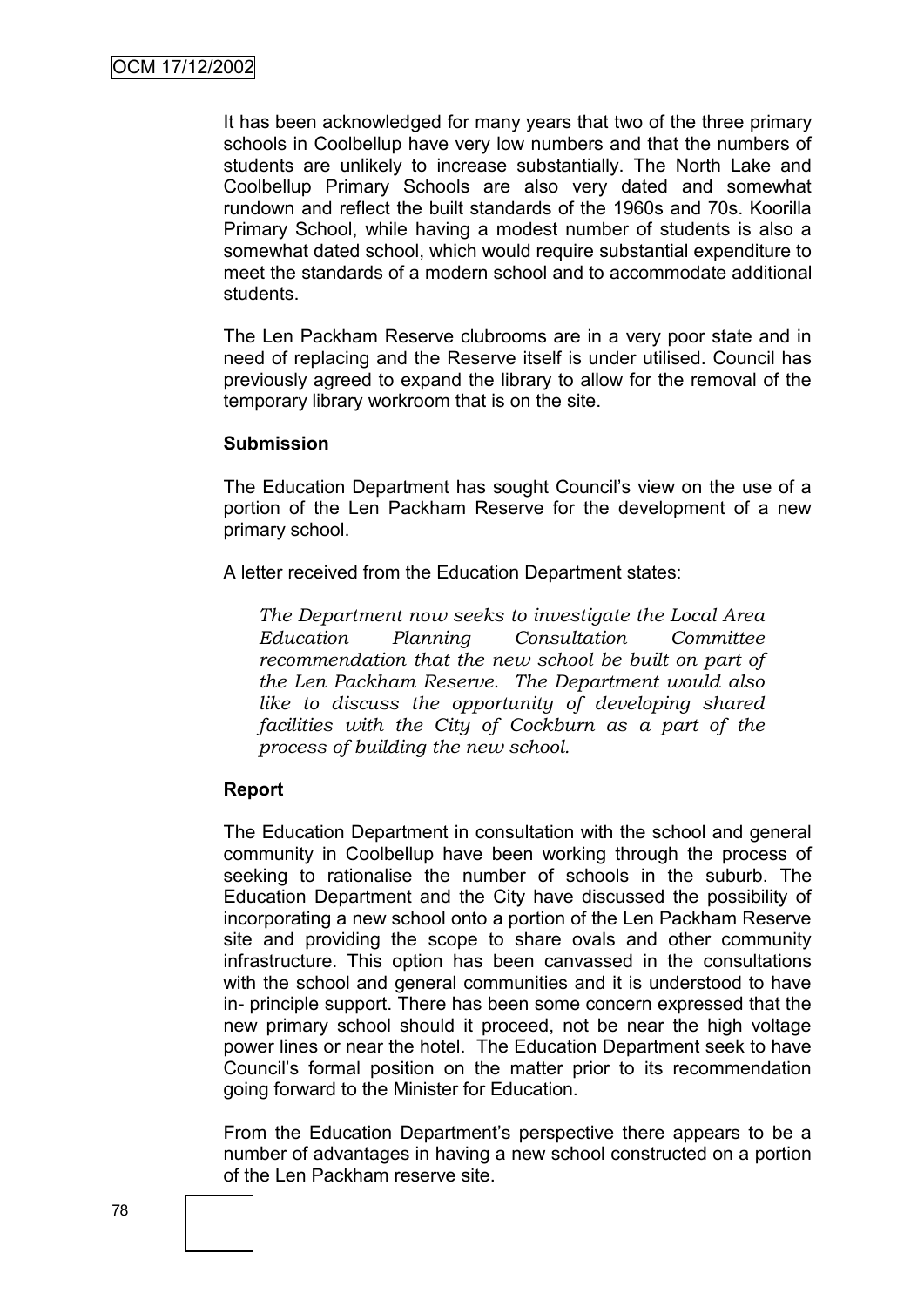OCM 17/12/2002

- The construction of a new school would allow the existing schools to continue operation while the new school was being constructed resulting in a minimum of disruption.
- The Education Department would be in a position to sell the existing school sites and generate funds to build the new school.
- A new school would be "neutral" with no disputes or discussion on which school should be retained.
- New technology could be more easily included in the new building and it could be a state of the art school and hence attractive to potential students and their parents.
- A shared oval with the City would reduce the ongoing operating expenses of the school and assist in integrating the school and general communities through shared use of facilities.
- A school on the Len Packham Reserve would be centrally located within Coolbellup.

As the Len Packham Reserve is set aside for public open space purposes, should the Education Department wish to establish the school on this site arrangements would need to be put in place for the forfeited public open space to be substituted with an alternative area within the locality. The new school would likely require a total site area of 3.5 hectares. There are several options available. One is a triangle of land that includes native vegetation on the northeast corner of the intersection of Stock Road and Forrest Road. The second alternative is the area of land immediately north of Gwilliam Drive between North Lake Road and Progress Drive in Bibra Lake.

The redevelopment of the existing primary school sites is likely to be for housing and require that 10% of the developmental area be set aside for community purposes. This would result in an actual increase in the amount of reserve land in Coolbellup, as primary schools are exempt from the calculation of 10% reserve land. It is proposed that any development plans for land previously occupied by the primary schools be considered through the normal planning processes at the time of a development application.

There are a number of advantages to the City of Cockburn in a school being placed on a portion of the Len Packham Reserve site. Centennial Hall was constructed in the 1970"s and whilst there has been a steady résumé of maintenance the building is dated and areas such as the kitchen do not meet Health Department standards for new buildings. The Coolbellup Community Centre is reasonably functional but does have a transportable building placed at the rear of the building to meet service needs. The Coolbellup Library also has a transportable building, which serves as the library workroom. At the time of the decision by Council to purchase the transportable building to serve as the workroom it was understood that when the upgrading of the facilities in Coolbellup took place the transportable building would be replaced with an appropriate permanent area for the library.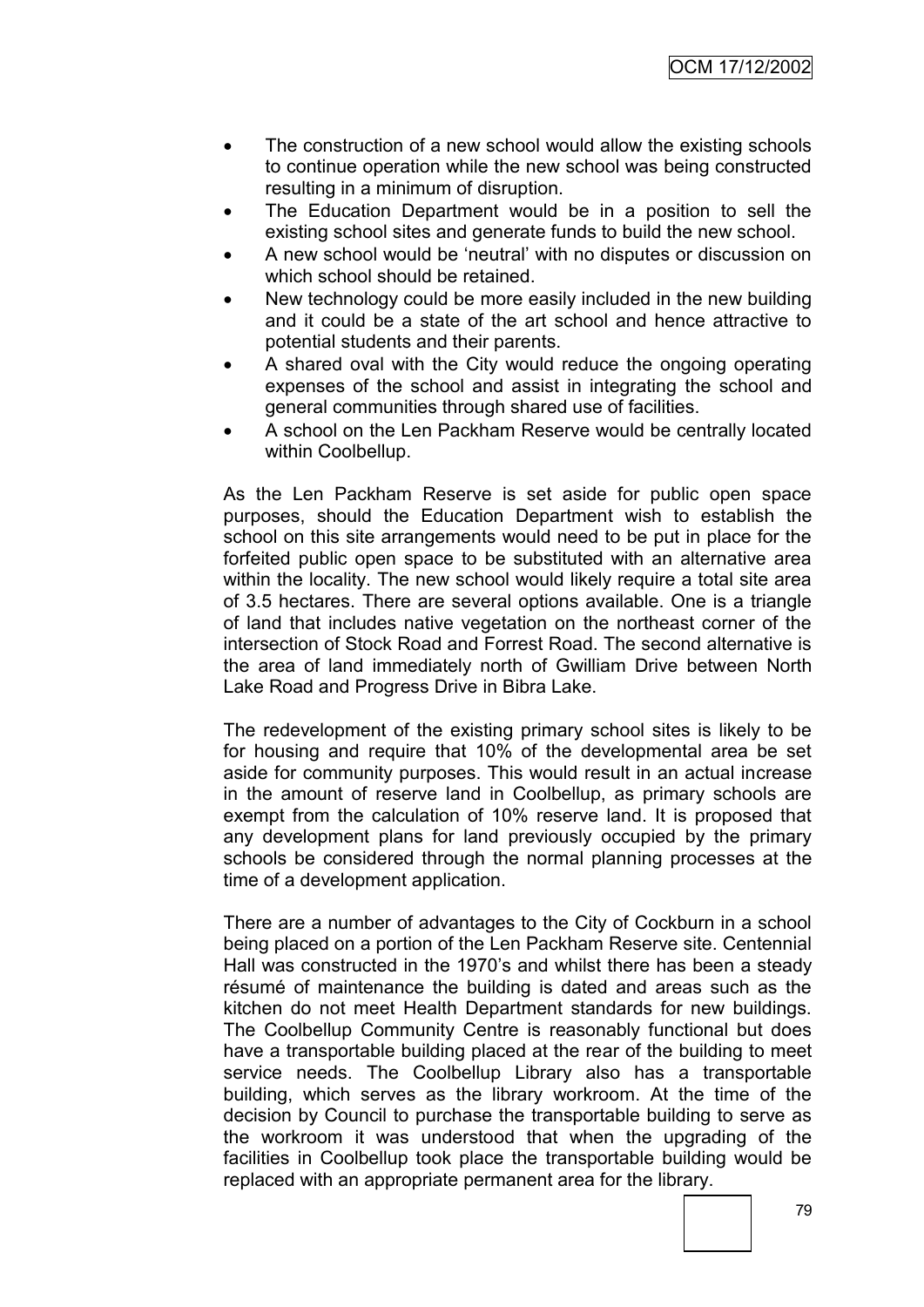There are a number of services that operate from several buildings in the community precinct in Coolbellup. The result of this arrangement is that there is a great deal of duplication such as two separate reception areas, two telephone systems, two photocopiers etc.

The Len Packham reserve clubrooms are in very poor condition and in need of replacement, demolition or substantial upgrade. There are several clubs currently using the Len Packham Reserve clubrooms and ovals. It would be appropriate to ensure that any additions and alterations to the building and ovals would allow the existing clubs to be accommodated.

Should the Education Department decide to proceed with the development of a Primary school on a portion of Len Packham Reserve it would provide Council with an excellent opportunity to rationalise the community infrastructure in Coolbellup and integrate it with the school to create a new and revitalised community precinct.

## **Strategic Plan/Policy Implications**

Planning the development of the City to achieve high levels of convenience, amenity and a sense of community.

Facilitating a range of services responsive to community needs.

Maintaining and providing roads, parks and community building to acceptable standards.

## **Budget/Financial Implications**

Funds planned for expenditure in the location (\$750,000 in 2004/05) may not be required to the full extent anticipated or could be maximised to potentially extend or create new community facilities in the area.

## **Legal Implications**

There will be a number of statutory requirements to be met in progressing the construction of a school site on a recreational reserve and for the development of the old school sites for residential purposes. There are no identified legal issues outside of these statutory requirements.

## **Community Consultation**

The Education Department has had extensive community consultation on the rationalisation of the Primary schools and proposed the option for a new primary school to be located on the Len Packham Reserve in this consultation. It will be a requirement of DOLA for there to be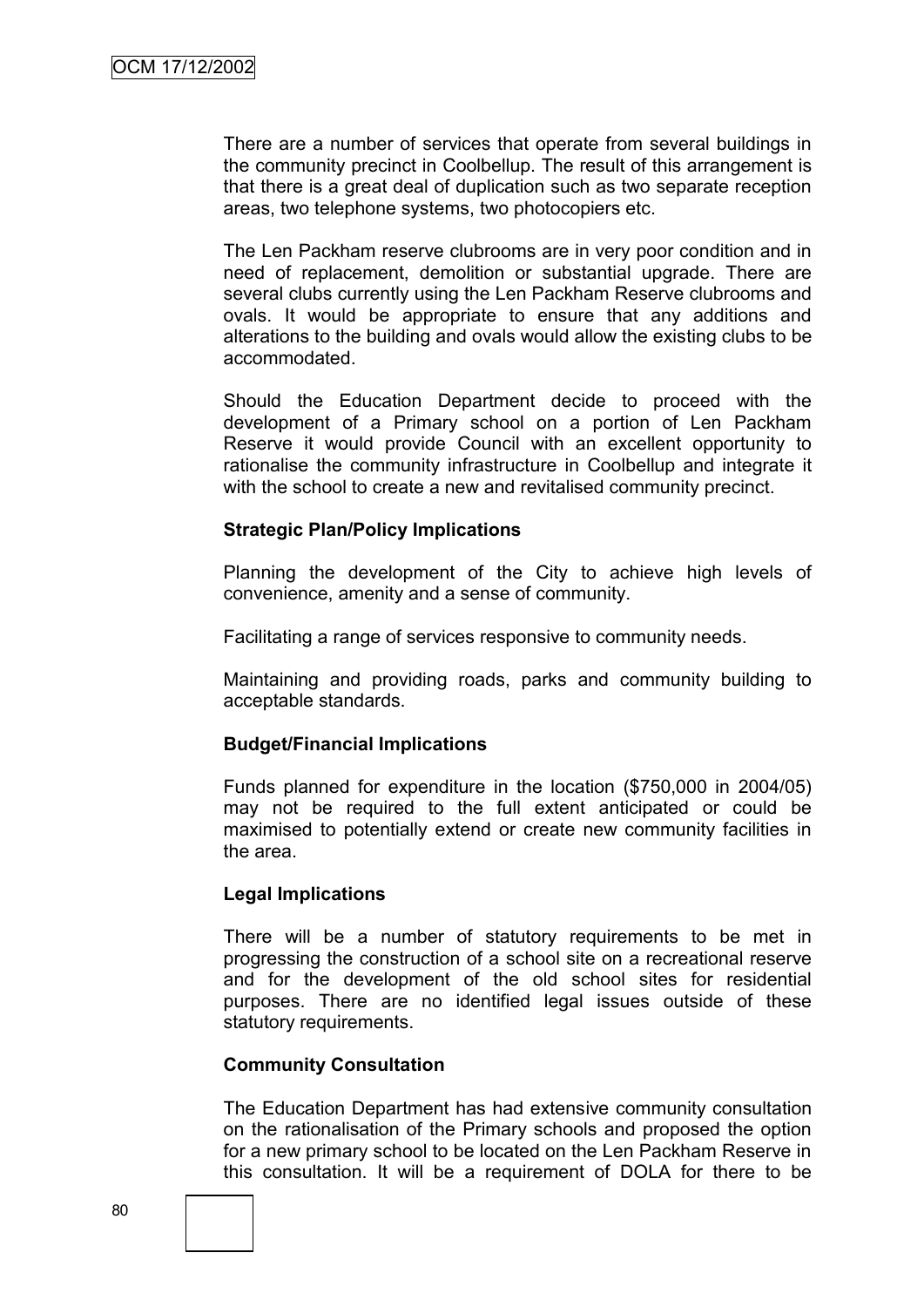community consultation on the proposal to use a portion of the reserve for a primary school site.

## **Implications of Section 3.18(3) Local Government Act, 1995**

Rationalisation of under utilised schools throughout the State is a commitment supported by the current State Government.

## **17.5 (MINUTE NO 1881) (OCM 17/12/2002) - BEELIAR SECURITY PATROLS (8957) (RA)**

#### **RECOMMENDATION**

That Council approve an increase in the contracted hourly rate with Secureforce for security patrols in the designated area of Beeliar for the period 1 December 2002 to the 30 June 2003.

#### **COUNCIL DECISION**

MOVED Clr I Whitfield SECONDED Clr N Waters that the recommendation be adopted.

**CARRIED 10/0**

#### **Background**

Council at its meeting of the  $21<sup>st</sup>$  of May 2002 resolved to continue the contract with Secureforce for security patrols operating in Beeliar (Panorama Gardens) until the 30 June 2003. The funding for these patrols is provided from a special levy on property owners in the area.

Secureforce has carried out Patrols at an hourly rate of \$22.50 (ex GST) on a roster of 140 per four weeks (35 hours average per week). The roster times are varied in accordance with information provided by the police and the community on criminal and anti social activity.

#### **Submission**

The contractor, Secureforce, has advised that due to changes in the State Government Industrial Laws in relation to Workplace Agreements, the company had no choice but to increase the hourly rate of the service from \$22.50 (ex GST) to \$28.27 (ex GST), or withdraw from the contract.

#### **Report**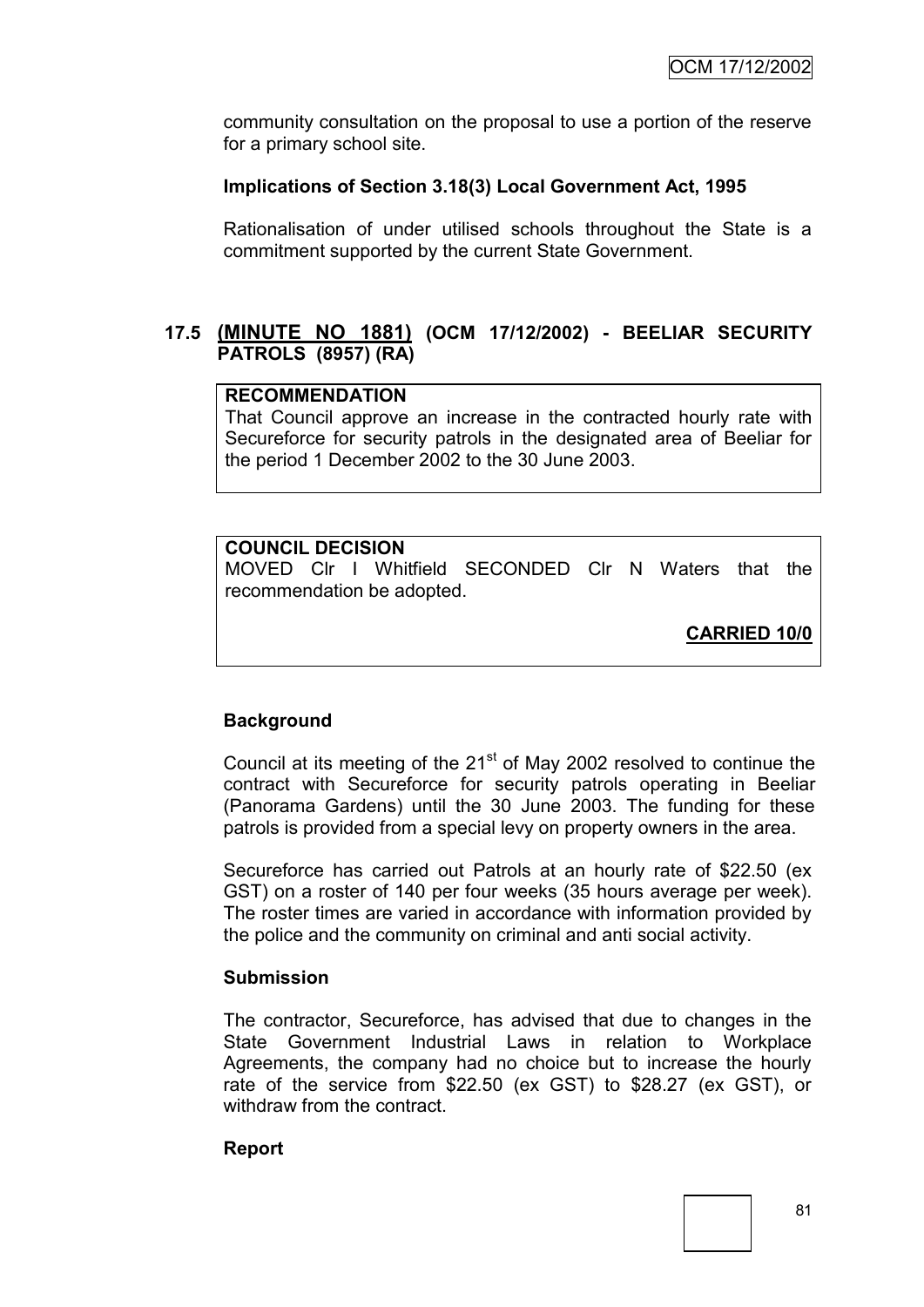The contract that the City has with Secureforce does not allow for any negotiation on the price or for Secureforce to withdraw from the contract. Council could try to force Secureforce to continue with the contract by taking legal action. This option would be costly and probably result in the service not being in place for a period whilst the matter was being arbitrated or a new contractor appointed.

Secureforce's initial contract price was very competitive and if Council was to go to tender or seek quotations again for this contract it is unlikely given the universal nature of the industrial law changes that the prices received would be any less than the revised price offered by **Secureforce** 

The owners of properties in the area have paid a levy for the provision of the services and may well be aggrieved if there was any discontinuation of the service for a period.

On balance it is proposed that Council agree to the revised contract price offered by Secureforce of \$28.27(inc GST).

#### **Strategic Plan/Policy Implications**

Facilitating a range of services responsive to the community needs.

#### **Budget/Financial Implications**

There are sufficient funds in the Beeliar Security Patrols account to cover the additional expense due to the rate increase. The current budget includes surplus funds carried forward from the previous year. As this is a special levy for patrols funds raised by the levy can only be used for this purpose in the area that was levied.

#### **Legal Implications**

The proposal to increase the rate paid for the security patrols avoids the need to take legal action against Secureforce for a breach in the contract.

#### **Community Consultation**

This matter has previously been surveyed seeking information on the community"s views and whether they supported the extension of the patrols or not.

#### **Implications of Section 3.18(3) Local Government Act, 1995**

Nil.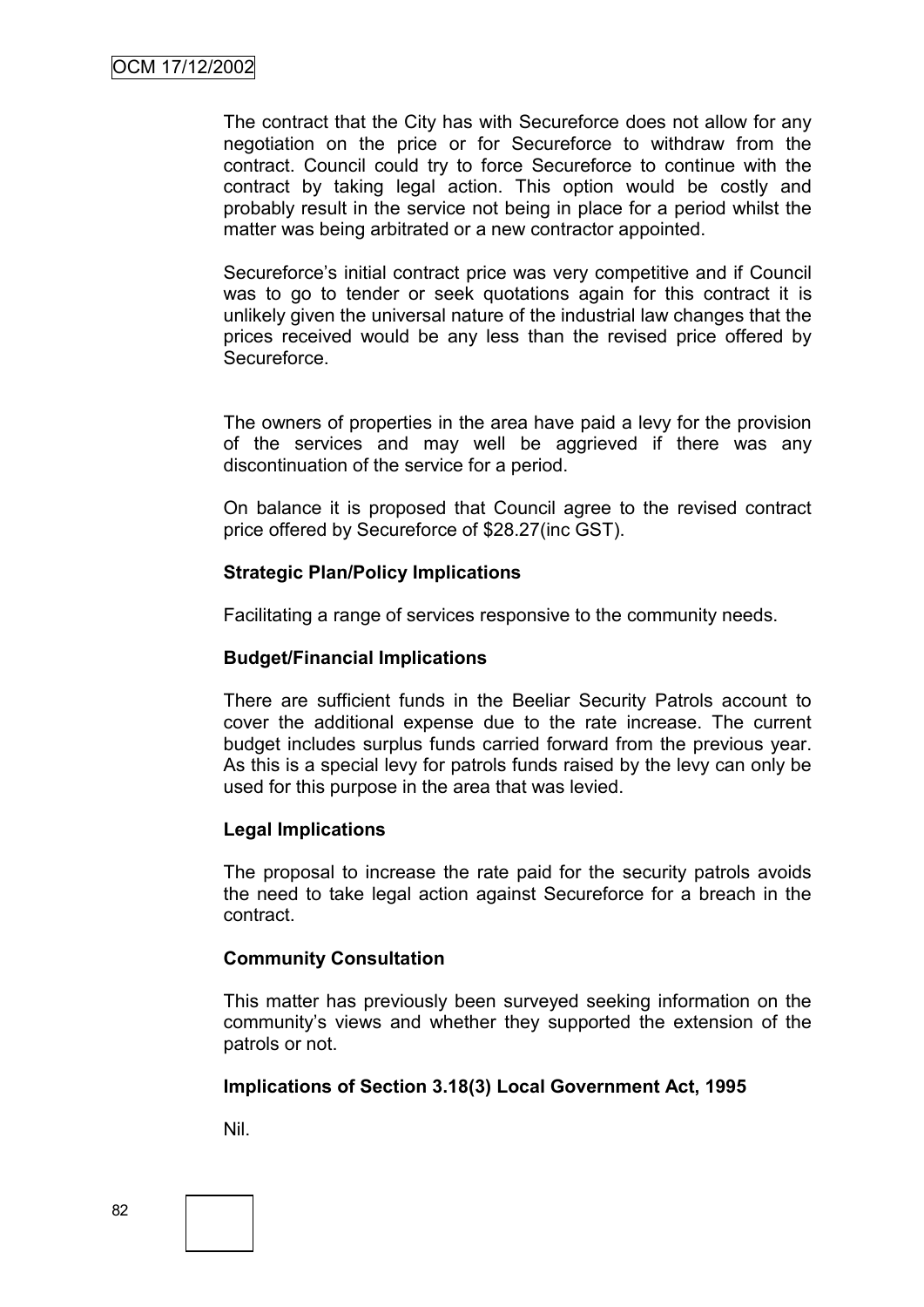## **18. EXECUTIVE DIVISION ISSUES**

Nil

## **19. MOTIONS OF WHICH PREVIOUS NOTICE HAS BEEN GIVEN**

Nil

## **20. NOTICES OF MOTION GIVEN AT THE MEETING FOR CONSIDERATION AT NEXT MEETING**

Nil

#### **21. NEW BUSINESS OF AN URGENT NATURE INTRODUCED BY DECISION OF MEETING BY COUNCILLORS OR OFFICERS**

**Note**: Mayor Lee stated that he had received advice from Clr Allen requesting an urgent item of new business be added to the Agenda in relation to Reserve 1712 – Russell Road, Wattleup – Recreation Reserve, to which Mayor Lee agreed to. The matter involves legal advice provided by Council"s Solicitors which will therefore be dealt with under "Confidential Business".

## **22. MATTERS TO BE NOTED FOR INVESTIGATION, WITHOUT DEBATE**

Nil

## **(MINUTE NO 1882) (OCM 17/12/2002) - MEETING BEHIND CLOSED DOORS**

## **COUNCIL DECISION**

MOVED Deputy Mayor R Graham SECONDED Clr M Reeve-Fowkes that pursuant to Section 5.23(2) (d) of the Local Government Act, 1995, Council move behind closed doors, the time being 8.37 pm, to discuss legal advice received from Council's Solicitors in relation to Reserve 1712 - Recreation Reserve.

**CARRIED 10/0**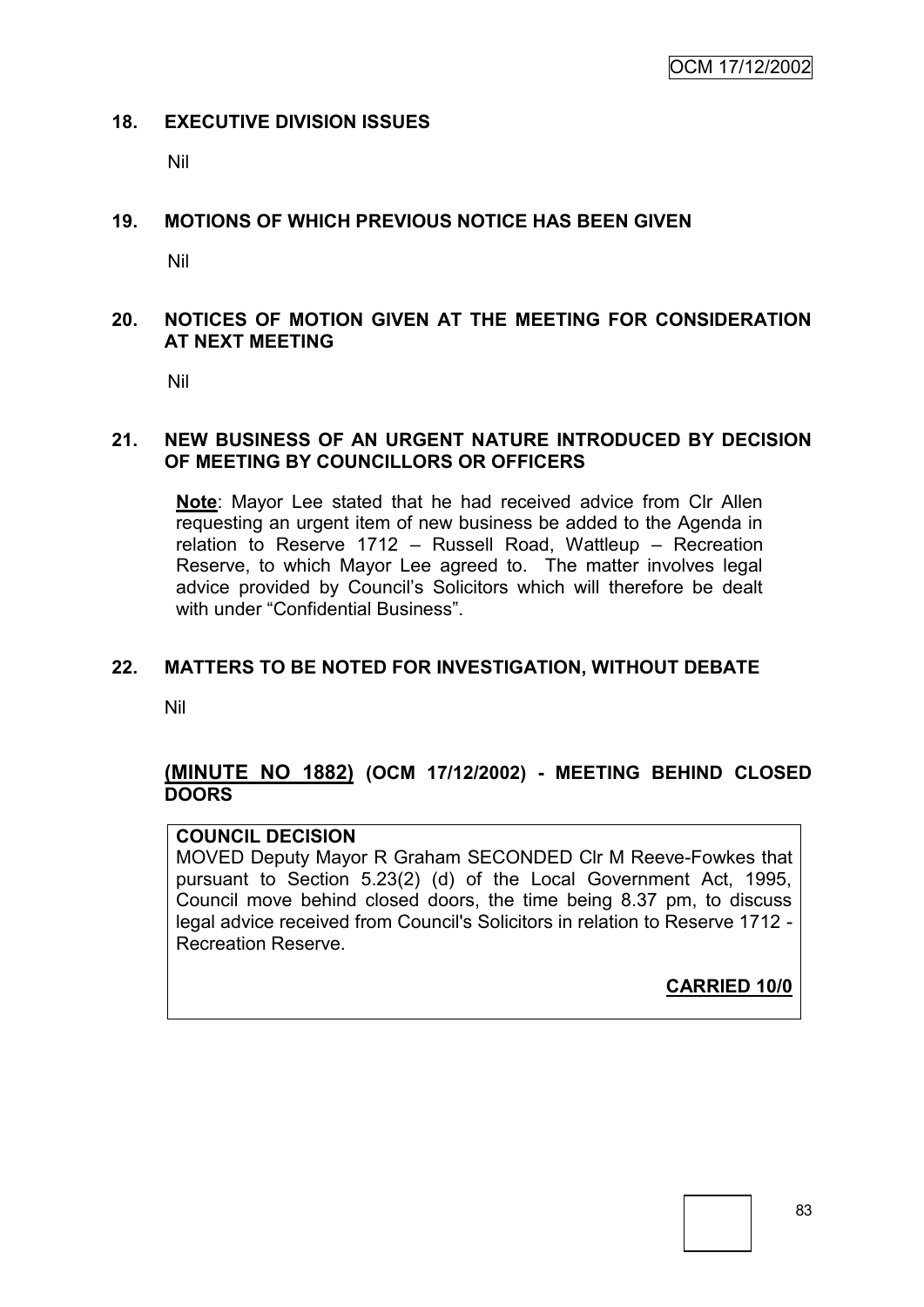## **(MINUTE NO 1883) (OCM 17/12/2002) - SUSPENSION OF STANDING ORDERS**

## **COUNCIL DECISION**

MOVED Deputy Mayor R Graham SECONDED Clr A Tilbury that pursuant to Clause 22.1 of Council's Standing Orders, Council suspend all Standing Orders Clauses, the time being 8.40 pm, to enable discussions to take place in relation to Reserve 1712 - Recreation Reserve.

**CARRIED 10/0**

## **(MINUTE NO 1884) (OCM 17/12/2002) - RESUMPTION OF STANDING ORDERS**

**COUNCIL DECISION**

MOVED Clr L Humphreys SECONDED Clr N Waters that Standing Orders be resumed, the time being 8.53 pm.

**CARRIED 10/0**

#### **23. CONFIDENTIAL BUSINESS**

#### **23.1 (MINUTE NO 1885) (OCM 17/12/2002) - RESERVE 1712 - RUSSELL ROAD, WATTLEUP - RECREATION RESERVE (4412065) (RWB)**

## **COUNCIL DECISION**

MOVED Clr L Humphreys SECONDED Clr K Allen that Council pursue strategies for future development of Reserve 1712 for active recreation.

**CARRIED 10/0**

## **(MINUTE NO 1886) (OCM 17/12/2002) - MEETING OPEN TO THE PUBLIC**

## **COUNCIL DECISION**

MOVED Clr N Waters SECONDED Clr A Tilbury that the meeting be opened to the public, the time being 8.54 pm.

**CARRIED 10/0**